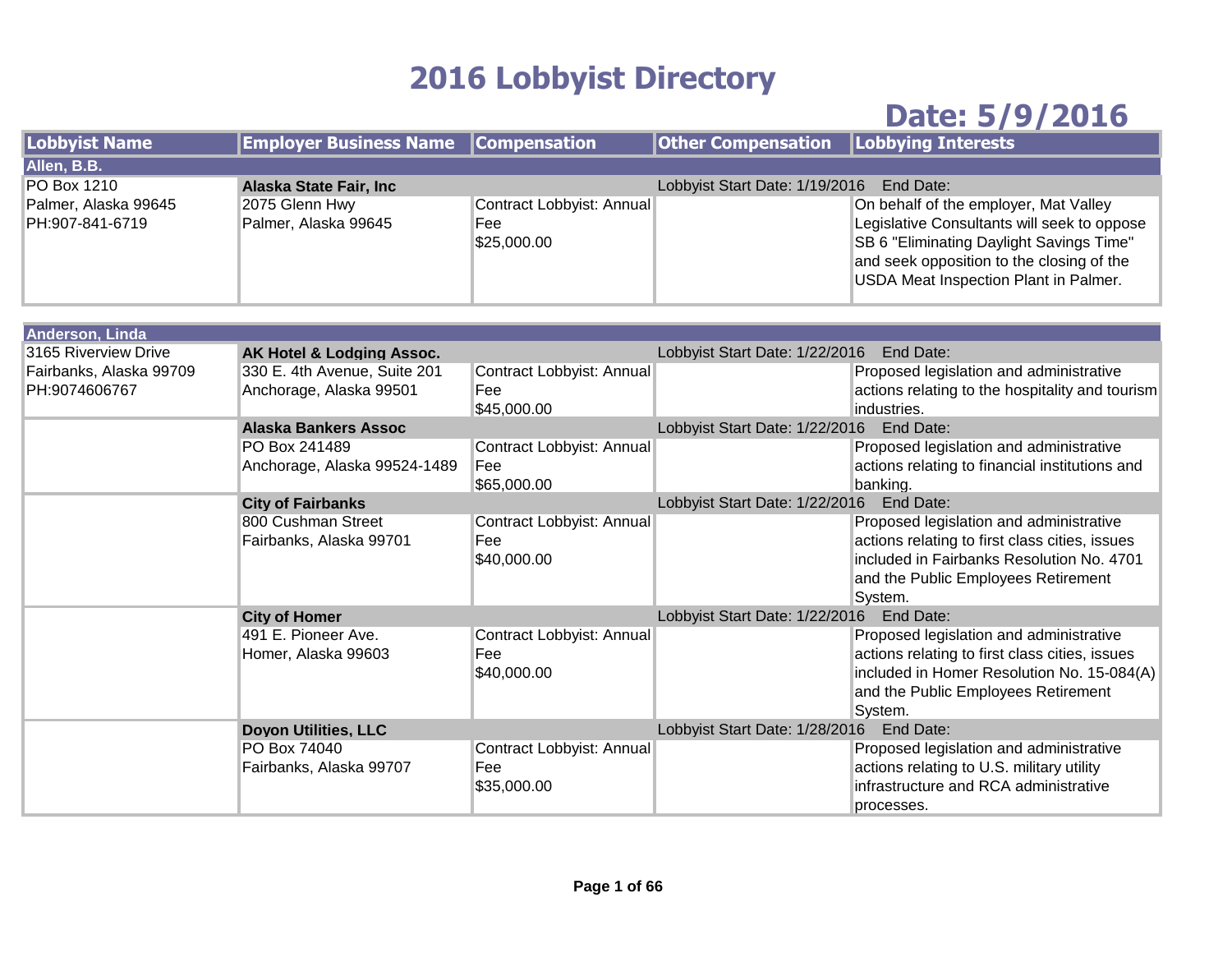| Lobbyist Name          | <b>Employer Business Name</b>             | <b>Compensation</b>       | <b>Other Compensation</b>                   | <b>Lobbying Interests</b>                    |
|------------------------|-------------------------------------------|---------------------------|---------------------------------------------|----------------------------------------------|
| Anderson, Linda cont'd |                                           |                           |                                             |                                              |
|                        | <b>Fairbanks Memorial Hospital</b>        |                           | Lobbyist Start Date: 1/22/2016              | End Date:                                    |
|                        | 1650 Cowles St.                           | Contract Lobbyist: Annual |                                             | Proposed legislation and administrative      |
|                        | Fairbanks, Alaska 99701                   | Fee                       |                                             | actions relating to hospitals and Medicaid.  |
|                        |                                           | \$65,000.00               |                                             |                                              |
|                        | <b>Fairbanks North Star Borough</b>       |                           | Lobbyist Start Date: 1/25/2016              | End Date:                                    |
|                        | PO Box 71267                              | Contract Lobbyist: Annual |                                             | Proposed legislation and administrative      |
|                        | Fairbanks, Alaska 99707-2167              | Fee                       |                                             | actions relating to second class boroughs    |
|                        |                                           | \$100,000.00              |                                             | and issues included in FNSB Resolution No.   |
|                        |                                           |                           |                                             | 2015-29, Public Employees Retirement         |
|                        |                                           |                           |                                             | System and programmatic school district      |
|                        |                                           |                           |                                             | funding.                                     |
|                        | <b>Family Centered Services of Alaska</b> |                           | Lobbyist Start Date: 1/22/2016<br>End Date: |                                              |
|                        | 1825 Marika Road                          | Contract Lobbyist: Annual |                                             | Proposed legislation and administrative      |
|                        | Fairbanks, Alaska 99709                   | Fee                       |                                             | actions relating to Medicaid, mental health  |
|                        |                                           | \$60,000.00               |                                             | and substance abuse treatment, and           |
|                        |                                           |                           |                                             | education services to children and families. |
|                        |                                           |                           |                                             |                                              |
|                        | <b>Ravn Alaska</b>                        |                           | Lobbyist Start Date: 2/16/2016              | End Date:                                    |
|                        | 4700 Old International Airport            | Contract Lobbyist:        |                                             | Issues related to air travel, state revenues |
|                        | Road                                      | Monthly Fee               |                                             | and expenditures                             |
|                        | Anchorage, Alaska 99502                   | \$4,000.00                |                                             |                                              |
|                        | <b>Utility Services of Alaska</b>         |                           | Lobbyist Start Date: 1/22/2016 End Date:    |                                              |
|                        | P. O. Box 80370                           | Contract Lobbyist: Annual |                                             | Proposed legislation and administrative      |
|                        | Fairbanks, Alaska 99708                   | Fee                       |                                             | actions relating to water and wastewater     |
|                        |                                           | \$25,000.00               |                                             | utilities.                                   |

| <b>Arnold, Michelle</b> |                                              |                    |                                |                                          |
|-------------------------|----------------------------------------------|--------------------|--------------------------------|------------------------------------------|
| 15227 Contour Place     | The College Board                            |                    | Lobbyist Start Date: 1/20/2016 | End Date:                                |
| Houston, Texas 77096    | 1919 M Street NW, Suite 300                  | Salaried Employee: |                                | Education; College and Career Readiness; |
| PH:8325233682           | Washington, District of Columbia Annual Wage |                    |                                | Accountability; Assessments              |
|                         | 20036                                        | \$152,000.00       |                                |                                          |

| <b>Baker, Bruce</b>              |                            |                    |                                |                                           |
|----------------------------------|----------------------------|--------------------|--------------------------------|-------------------------------------------|
| $\vert$ P.O. Box 116 101 Airport | <b>North Slope Borough</b> |                    | Lobbyist Start Date: 1/17/2016 | End Date:                                 |
| Road                             |                            |                    |                                |                                           |
| Kotzebue, Alaska 99752           | 3000 C Street Suite N201   | Contract Lobbyist: |                                | Oil and Gas issues, Municipal Tax issues, |
| PH:907-442-2512 907-442-         | Anchorage, Alaska 99503    | Monthly Fee        |                                | Revenue Sharing and all other municipal   |
| 3138 907-223-8167                |                            | 1\$10,416.66       |                                | <b>issues</b>                             |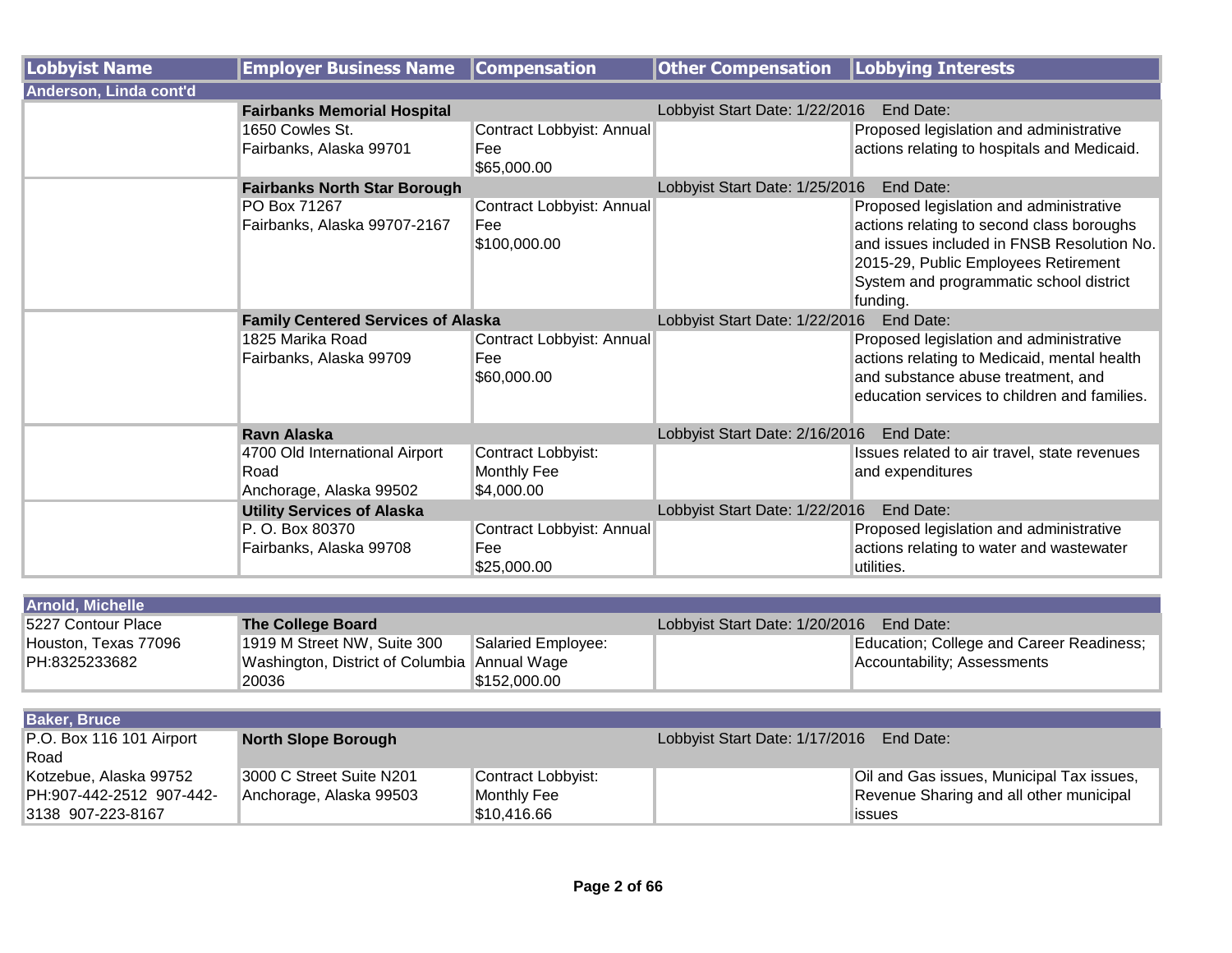| Lobbyist Name              | <b>Employer Business Name Compensation</b>      |                                                         | <b>Other Compensation   Lobbying Interests</b> |                                                                                          |
|----------------------------|-------------------------------------------------|---------------------------------------------------------|------------------------------------------------|------------------------------------------------------------------------------------------|
| <b>Baker, Bruce cont'd</b> |                                                 |                                                         |                                                |                                                                                          |
|                            | <b>Northwest Arctic Borough</b>                 |                                                         | Lobbyist Start Date: 4/1/2016                  | End Date:                                                                                |
|                            | PO Box 1110<br>Kotzebue, Alaska 99752           | Contract Lobbyist:<br><b>Monthly Fee</b><br>\$10,000.00 |                                                | Matters of Municipal tax, rural issues<br>pertaining to the Northwest Arctic Borough     |
|                            | <b>Northwest Arctic Borough School District</b> |                                                         | Lobbyist Start Date: 1/17/2016                 | End Date:                                                                                |
|                            | P O Box 51<br>Kotzebue, Alaska 99752            | Contract Lobbyist:<br><b>Monthly Fee</b><br>\$7,000.00  |                                                | Education BSA and Capital projects. Pre-K<br>and Voc-Tech funding. All education issues. |

| <b>Bickford, Frank</b> |                                                      |                           |                                             |                                                |  |
|------------------------|------------------------------------------------------|---------------------------|---------------------------------------------|------------------------------------------------|--|
| 208 North Franklin St. | Alaska Society of Eye Physicians and Surgeons        |                           | Lobbyist Start Date: 2/26/2016              | End Date:                                      |  |
| Juneau, Alaska 99801   | 3500 LaTouche suite 250                              | Contract Lobbyist:        |                                             | <b>Quality Eye Care</b>                        |  |
| PH:907-632-1268        | Anchorage, Alaska 99508                              | Monthly Fee               |                                             |                                                |  |
|                        |                                                      | \$2,500.00                |                                             |                                                |  |
|                        | <b>Altria Client Services LLC and its Affiliates</b> |                           | Lobbyist Start Date: 1/18/2016              | End Date:                                      |  |
|                        | 1415 L Street Suite 1150                             | Contract Lobbyist: Annual |                                             | "Tobacco Related Issues for Altria Client      |  |
|                        | Sacramento, California 95814                         | Fee                       |                                             | Services LLC and it Affiliates - Philip Morris |  |
|                        |                                                      | \$30,000.00               |                                             | USA Inc., John Middleton Co., U.S.             |  |
|                        |                                                      |                           |                                             | Smokeless Tobacco Co., and Nu Mark LLC.        |  |
|                        |                                                      |                           |                                             |                                                |  |
|                        | <b>American Academy of Ophthalmology</b>             |                           | Lobbyist Start Date: 1/8/2016               | End Date:                                      |  |
|                        | 20 F Street NW Suite 400                             | Contract Lobbyist: Annual |                                             | <b>Quality Eye Care</b>                        |  |
|                        | Washington, District of Columbia   Fee               |                           |                                             |                                                |  |
|                        | 20001                                                | \$70,000.00               |                                             |                                                |  |
|                        | <b>American Chemistry Council</b>                    |                           | Lobbyist Start Date: 1/15/2016<br>End Date: |                                                |  |
|                        | 1121 L St., #609                                     | Contract Lobbyist: Annual |                                             | Legislation/regulation pertaining to the       |  |
|                        | Sacramento, California 95814                         | Fee                       |                                             | manufacture, distribution and/or use of        |  |
|                        |                                                      | \$37,500.00               |                                             | chemicals and plastics.                        |  |
|                        | Anchorage Taxicab Permit Owners Association, Inc.    |                           | Lobbyist Start Date: 1/29/2016<br>End Date: |                                                |  |
|                        | 1825 ship ave                                        | Contract Lobbyist:        |                                             | Taxi, Regulatory, Insurance                    |  |
|                        | anchorage, Alaska 99501                              | Monthly Fee               |                                             |                                                |  |
|                        |                                                      | \$2,500.00                |                                             |                                                |  |
|                        | <b>Cigar Association of America, Inc.</b>            |                           | Lobbyist Start Date: 2/16/2016 End Date:    |                                                |  |
|                        | 1100 G Street NW Suite 1050                          | Contract Lobbyist:        |                                             | Cigar                                          |  |
|                        | Washington, District of Columbia Monthly Fee         |                           |                                             |                                                |  |
|                        | 20005                                                | \$2,500.00                |                                             |                                                |  |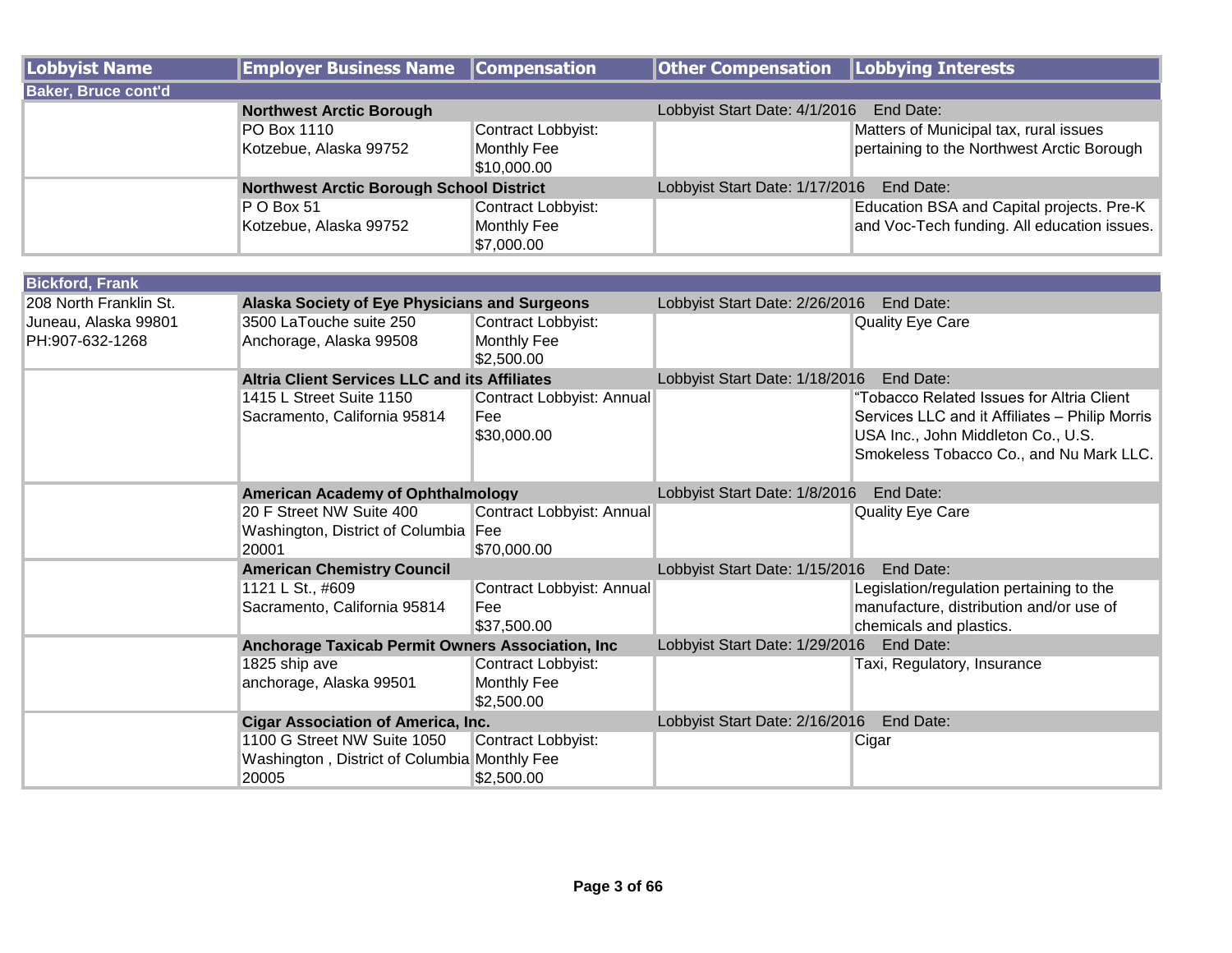| <b>Lobbyist Name</b>          | <b>Employer Business Name</b>                              | <b>Compensation</b>       | <b>Other Compensation</b>                | <b>Lobbying Interests</b>                     |
|-------------------------------|------------------------------------------------------------|---------------------------|------------------------------------------|-----------------------------------------------|
| <b>Bickford, Frank cont'd</b> |                                                            |                           |                                          |                                               |
|                               | Dave & Buster's of Alaska, Inc.                            |                           | Lobbyist Start Date: 1/5/2016 End Date:  |                                               |
|                               | c/o Jill Valachovic, 2481 Manana Contract Lobbyist: Annual |                           |                                          | Restaurant, Amusement                         |
|                               | <b>Drive</b>                                               | Fee                       |                                          |                                               |
|                               | Dallas, 75220                                              | \$65,000.00               |                                          |                                               |
|                               | Dell Inc.                                                  |                           | Lobbyist Start Date: 1/18/2016 End Date: |                                               |
|                               | 440 First Street, NW                                       | Contract Lobbyist: Annual |                                          | Procurement, Education, all matters of Dell's |
|                               | Washington, District of Columbia Fee                       |                           |                                          | technology-related business                   |
|                               | 20001                                                      | \$24,000.00               |                                          |                                               |
|                               | <b>Dimond Center</b>                                       |                           | Lobbyist Start Date: 1/14/2016 End Date: |                                               |
|                               | 800 E Dimond Blvd Suite 3-500                              | Contract Lobbyist: Annual |                                          | <b>Restaurant &amp; Amusement</b>             |
|                               | Anchorage, Alaska 99515                                    | Fee                       |                                          |                                               |
|                               |                                                            | \$15,000.00               |                                          |                                               |
|                               | <b>Drug Policy Alliance</b>                                |                           | Lobbyist Start Date: 1/6/2016 End Date:  |                                               |
|                               | 1330 Broadway                                              | Contract Lobbyist: Annual |                                          | Civil Forfeiture Reform                       |
|                               | Oakland, California 94612                                  | Fee                       |                                          |                                               |
|                               |                                                            | \$30,000.00               |                                          |                                               |
|                               | <b>General Motors LLC</b>                                  |                           | Lobbyist Start Date: 1/8/2016 End Date:  |                                               |
|                               | 25 Massachusetts Avenue, NW,<br>Suite 400                  | Contract Lobbyist: Annual |                                          | Motor Vehicle, Regulatory                     |
|                               |                                                            | Fee                       |                                          |                                               |
|                               | Washington, District of Columbia \$25,000.00<br>20001      |                           |                                          |                                               |
|                               | <b>Oracle America, Inc.</b>                                |                           | Lobbyist Start Date: 1/8/2016 End Date:  |                                               |
|                               | c/o Nielsen Merksamer et al.,                              | Contract Lobbyist: Annual |                                          | All matters related to the development,       |
|                               | 2350 Kerner Blvd., Suite 250                               | Fee                       |                                          | marketing, distribution and servicing of      |
|                               | San Rafael, California 94901                               | \$30,240.00               |                                          | complete, open and intergrated business       |
|                               |                                                            |                           |                                          | software and hardware systems.                |
|                               | <b>Powers Brothers Inc.</b>                                |                           | Lobbyist Start Date: 1/8/2016            | End Date:                                     |
|                               | PO Box 241113                                              | Contract Lobbyist: Annual |                                          | Bingo, Regulatory                             |
|                               | Anchorage, Alaska 99524-1113                               | Fee                       |                                          |                                               |
|                               |                                                            | \$35,000.00               |                                          |                                               |
|                               | <b>Resident Hunters of Alaska</b>                          |                           | Lobbyist Start Date: 3/11/2016 End Date: |                                               |
|                               | 1892 Brandilyn                                             | Contract Lobbyist: Annual |                                          | Matters relating to the regulation of         |
|                               | Anchorage, Alaska 99516                                    | Fee                       |                                          | hunting                                       |
|                               |                                                            | \$33,333.33               |                                          |                                               |
|                               | Verizon                                                    |                           | Lobbyist Start Date: 1/18/2016 End Date: |                                               |
|                               | 1211 4th Ave                                               | Contract Lobbyist: Annual |                                          | Telecommunications                            |
|                               | Olympia, Washington 98506                                  | Fee                       |                                          |                                               |
|                               |                                                            | \$42,000.00               |                                          |                                               |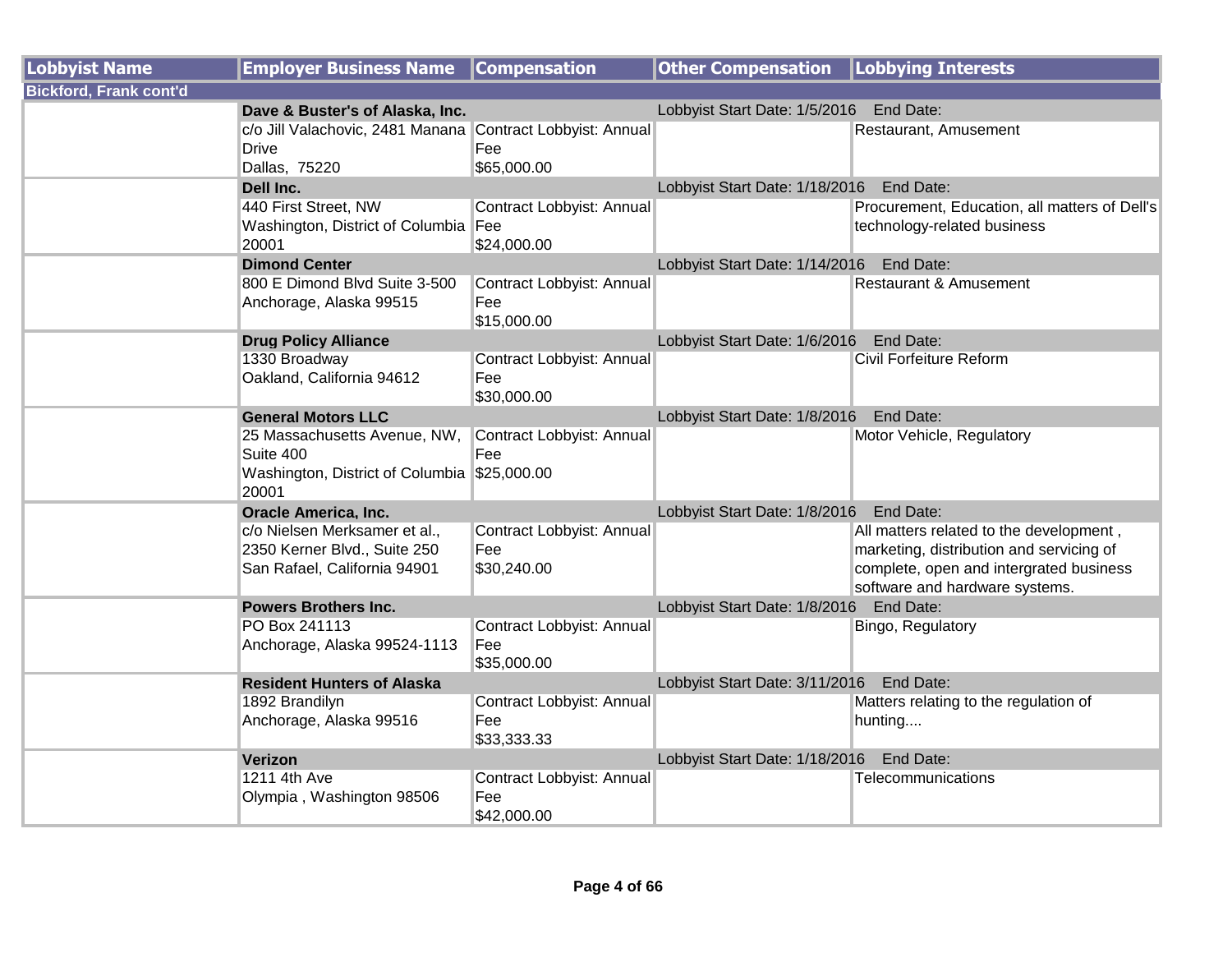| Lobbyist Name                 | <b>Employer Business Name Compensation</b> |                           | <b>Other Compensation   Lobbying Interests</b> |        |
|-------------------------------|--------------------------------------------|---------------------------|------------------------------------------------|--------|
| <b>Bickford, Frank cont'd</b> |                                            |                           |                                                |        |
|                               | <b>Wal-Mart Stores, Inc.</b>               |                           | Lobbyist Start Date: 1/11/2016 End Date:       |        |
|                               | 2608 SE J STREET, SUITE 2                  | Contract Lobbyist: Annual |                                                | Retail |
|                               | Bentonville, Arkansas 72716-               | <b>Fee</b>                |                                                |        |
|                               | 0350                                       | \$30,000.00               |                                                |        |

| <b>Bitney, John</b>                         |                                                     |                                                 |                                |                                                                                                                                                                            |  |
|---------------------------------------------|-----------------------------------------------------|-------------------------------------------------|--------------------------------|----------------------------------------------------------------------------------------------------------------------------------------------------------------------------|--|
| PO Box 521072                               | <b>Alaska State Home Building Association</b>       |                                                 | Lobbyist Start Date: 1/8/2016  | End Date:                                                                                                                                                                  |  |
| Big Lake, Alaska 99652<br>PH:(907) 317-0038 | PO Box 91444<br>Anchorage, Alaska 99509             | Contract Lobbyist: Annual<br>Fee<br>\$36,000.00 |                                | Residential construction laws, legislation,<br>regulations, and policies, including related<br>budget and fiscal policy matters                                            |  |
|                                             | <b>City of Cordova</b>                              |                                                 | Lobbyist Start Date: 1/19/2016 | End Date:                                                                                                                                                                  |  |
|                                             | Box 1210<br>Cordova, Alaska 99574                   | Contract Lobbyist: Annual<br>Fee<br>\$50,000.00 |                                | Municipal interests of the City of Cordova,<br>including capital projects, marine highway<br>services, fisheries, transportation, and state<br>fiscal policies.            |  |
|                                             | <b>North Slope Borough</b>                          |                                                 | Lobbyist Start Date: 1/21/2016 | End Date:                                                                                                                                                                  |  |
|                                             | 3000 C Street Suite N201<br>Anchorage, Alaska 99503 | Contract Lobbyist:<br>Monthly Fee<br>\$5,000.00 |                                | Municipal interests of the North Slope<br>Borough, including regulatory and state<br>fiscal policies.                                                                      |  |
|                                             | <b>Robert A. Evans</b>                              |                                                 |                                | Lobbyist Start Date: 1/7/2016 End Date:                                                                                                                                    |  |
|                                             | P.O. Box 100384<br>Anchorage, Alaska 99510          | Contract Lobbyist:<br>Monthly Fee<br>\$5,500.00 |                                | Advocating and assisting on behalf of<br>Robert Evans interests representing his<br>registered clients, including regulations,<br>legislation, and budget & fiscal policy. |  |

| <b>Boutin, Tomas</b>  |                                   |                    |                               |                                         |
|-----------------------|-----------------------------------|--------------------|-------------------------------|-----------------------------------------|
| 15635 Glacier Highway | <b>Bering Straits Native Corp</b> |                    | Lobbyist Start Date: 1/8/2016 | End Date:                               |
| Juneau, Alaska 99801  | I4600 DeBarr Rd Suite 200         | Contract Lobbyist: |                               | Alaska Land Mobile Radio and technology |
| PH:9077897936         | Anchorage, Alaska 99508           | Monthly Fee        |                               | services.                               |
|                       |                                   | \$1,500.00         |                               |                                         |

| <b>BOYLE, CHARLES</b> |                        |                    |                               |                                            |
|-----------------------|------------------------|--------------------|-------------------------------|--------------------------------------------|
| 201 Main St, Ste 300  | NEA-Alaska             |                    | Lobbyist Start Date: 1/6/2016 | End Date:                                  |
| Juneau, Alaska 99801  | 201 Main St., Ste. 300 | Salaried Employee: |                               | All issues pertaining to public education. |
| PH:(907) 602-2900     | Juneau, Alaska 99801   | Hourly Wage        |                               | Issues relating to pensions, retirement,   |
|                       |                        | \$48.54            |                               | collective bargaining and workers' rights. |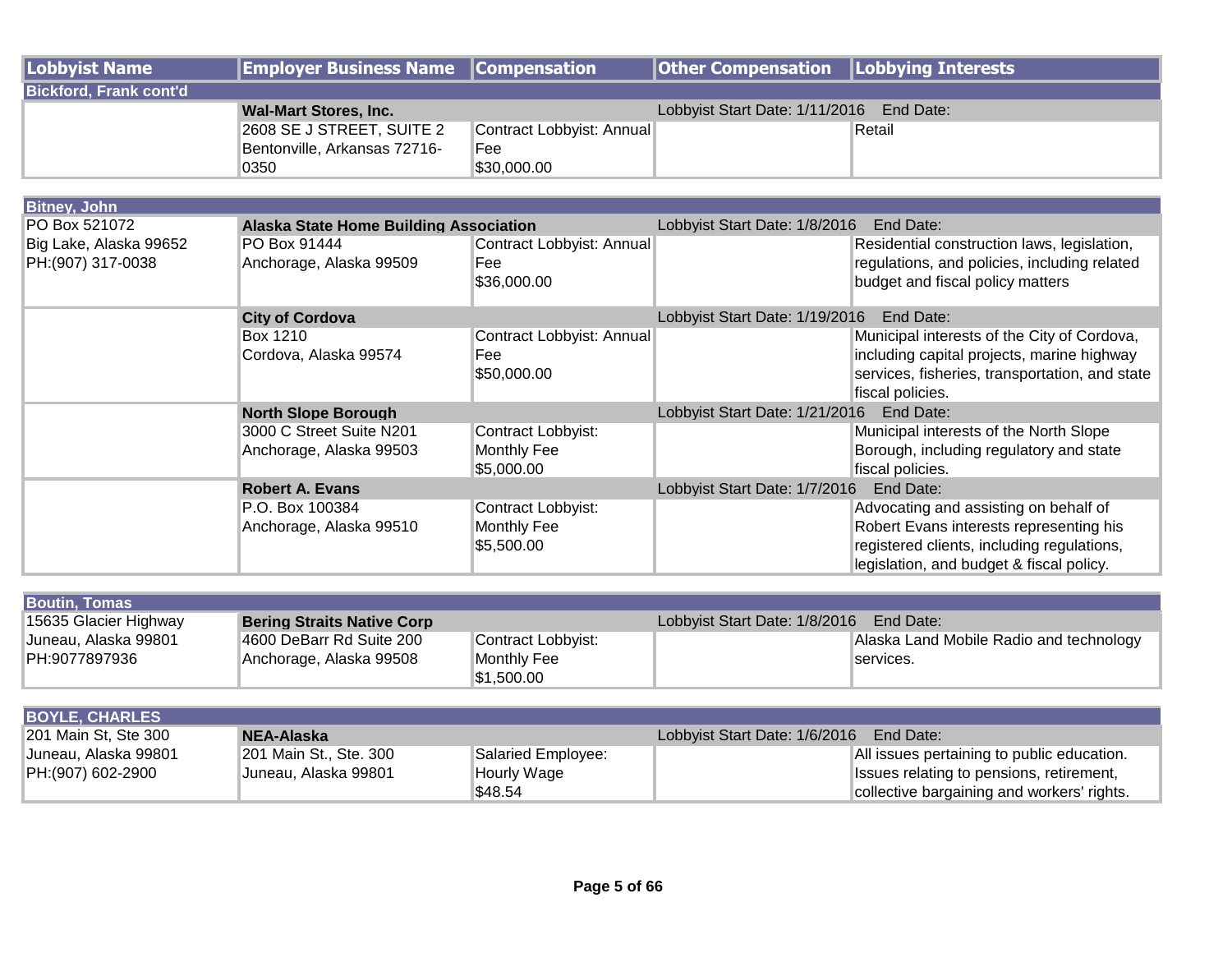| Lobbyist Name           | <b>Employer Business Name Compensation</b> |                    | <b>Other Compensation Lobbying Interests</b> |                                           |  |
|-------------------------|--------------------------------------------|--------------------|----------------------------------------------|-------------------------------------------|--|
| <b>Brady, Kennis</b>    |                                            |                    |                                              |                                           |  |
| 14072 Hood Court        | <b>Alaska Primary Care Association</b>     |                    | Lobbyist Start Date: 1/26/2016 End Date:     |                                           |  |
| Anchorage, Alaska 99517 | 1231 Gambell Street, Ste. 200              | Salaried Employee: |                                              | Lobbying on behalf of the members of the  |  |
| PH:9073512250           | Anchorage, Alaska 99503                    | Hourly Wage        |                                              | APCA, who work within the Community       |  |
|                         |                                            | \$33.66            |                                              | Health Center network within the State of |  |
|                         |                                            |                    |                                              | the Alaska.                               |  |

| <b>Brakes, Heather</b> |                                              |                           |                                             |                                              |
|------------------------|----------------------------------------------|---------------------------|---------------------------------------------|----------------------------------------------|
| P.O. Box 211165        | Access Alaska, Inc.                          |                           | Lobbyist Start Date: 2/22/2016              | End Date:                                    |
| Auke Bay, Alaska 99821 | 526 Gaffney Road, Suite 100                  | Contract Lobbyist: Annual |                                             | Any issues related to appropriations and     |
| PH:907.723.3920        | Fairbanks, Alaska 99701                      | Fee                       |                                             | funding for Access Alaska and Independent    |
|                        |                                              | \$15,000.00               |                                             | Living programs.                             |
|                        | <b>At-sea Processors Association</b>         |                           | Lobbyist Start Date: 3/7/2016               | End Date:                                    |
|                        | Box 32817                                    | Contract Lobbyist: Annual |                                             | All legislative and administrative actions   |
|                        | Juneau, Alaska 99801                         | Fee                       |                                             | relating to At-Sea Processors Association    |
|                        |                                              | \$25,000.00               |                                             | activities and business.                     |
|                        | <b>Denali Meat Company</b>                   |                           | Lobbyist Start Date: 2/19/2016<br>End Date: |                                              |
|                        | P.O. Box 876381                              | Contract Lobbyist: Annual |                                             | Issues related to the ongoing operations     |
|                        | Wasilla, Alaska 99687                        | Fee                       |                                             | and funding of the Mount McKinley Meat       |
|                        |                                              | \$10,000.00               |                                             | and Sausage Plant; state agricultural        |
|                        |                                              |                           |                                             | issues.                                      |
|                        | <b>Legislative Consultants in Alaska</b>     |                           | Lobbyist Start Date: 2/6/2016<br>End Date:  |                                              |
|                        | 224 4th street                               | Contract Lobbyist: Annual |                                             | Legislative and administrative actions and   |
|                        | juneau, Alaska 99801                         | Fee                       |                                             | issues related to the clients of Legislative |
|                        |                                              | \$50,000.00               |                                             | Consultants in Alaska.                       |
|                        | <b>U.S. Term Limits</b>                      |                           | Lobbyist Start Date: 1/5/2016               | End Date:                                    |
|                        | 1250 Connecticut Avenue NW                   | Contract Lobbyist: Annual |                                             | Matters relating to U.S. term limits.        |
|                        | Suite 200                                    | Fee                       |                                             |                                              |
|                        | Washington, District of Columbia \$45,000.00 |                           |                                             |                                              |
|                        | 20036                                        |                           |                                             |                                              |

| brice, tom                                |                                            |                    |                                          |                                             |
|-------------------------------------------|--------------------------------------------|--------------------|------------------------------------------|---------------------------------------------|
| 722 W 9th Avenue                          | <b>Alaska District Council of Laborers</b> |                    | Lobbyist Start Date: 1/11/2016 End Date: |                                             |
| Juneau, Alaska 99801                      | 2501 Commercial Drive                      | Salaried Employee: |                                          | issues working dealing with working peoples |
| PH:9075863707 9075863707 Anchorage, 99501 |                                            | Monthly Wage       |                                          | quality of life                             |
|                                           |                                            | \$6.900.00         |                                          |                                             |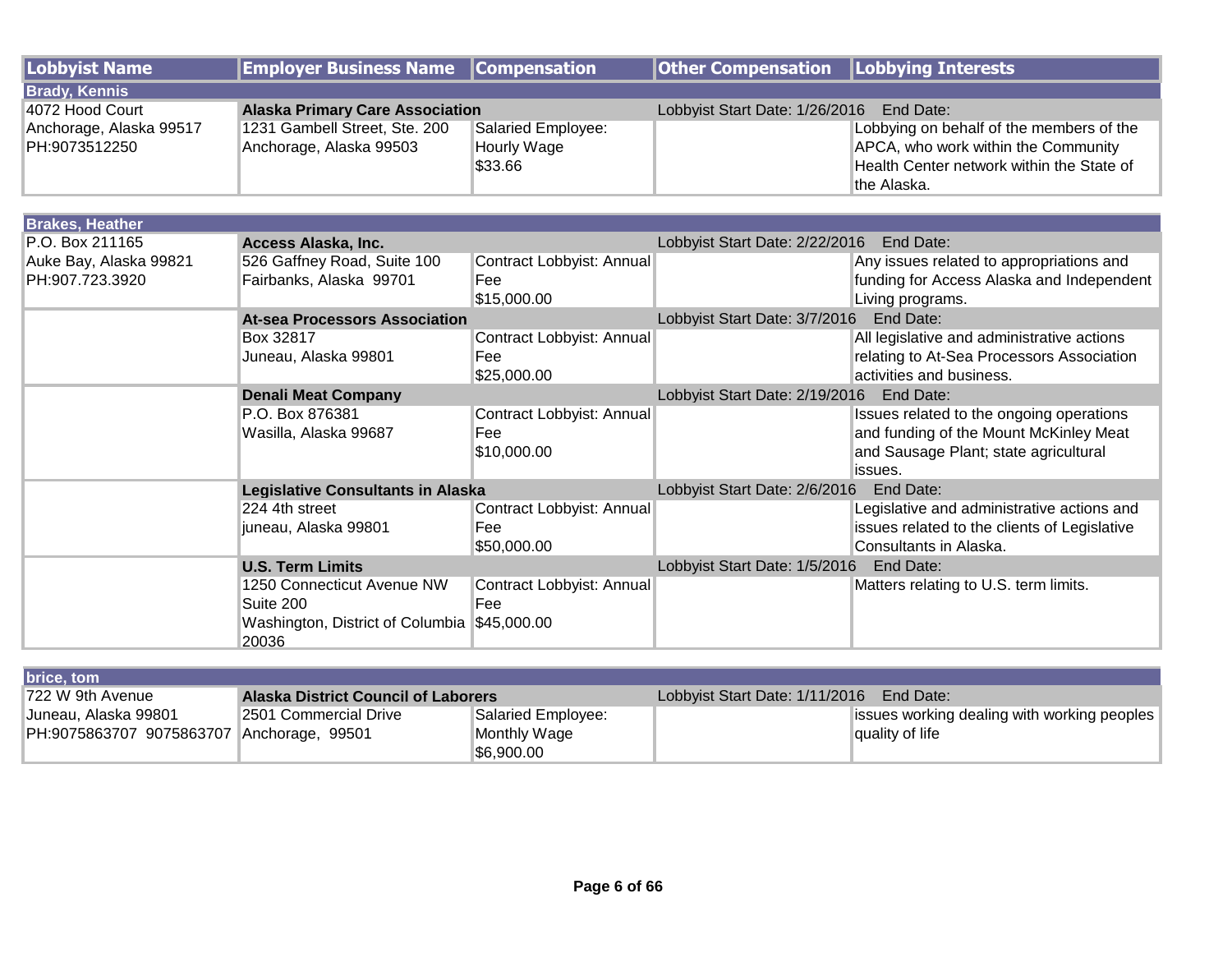| Lobbyist Name            | <b>Employer Business Name</b>                            | <b>Compensation</b>       | Other Compensation   Lobbying Interests  |                                               |
|--------------------------|----------------------------------------------------------|---------------------------|------------------------------------------|-----------------------------------------------|
| <b>CARTER, PATRICK</b>   |                                                          |                           |                                          |                                               |
| 11451 Discovery View Dr. | <b>Alaska State Chamber of Commerce</b>                  |                           | Lobbyist Start Date: 1/19/2016 End Date: |                                               |
| Anchorage, Alaska 99515  | 471 West 36th Avenue Suite 201 Contract Lobbyist: Annual |                           |                                          | Alaska Business Interests                     |
| PH:907-252-9191          | Anchorage, 99516                                         | Fee                       |                                          |                                               |
|                          |                                                          | \$15,000.00               |                                          |                                               |
|                          | <b>HILCORP ALASKA, LLC</b>                               |                           | Lobbyist Start Date: 1/19/2016 End Date: |                                               |
|                          | 3800 CENTERPOINT DRIVE                                   | Contract Lobbyist:        |                                          | Oil & Gas                                     |
|                          | <b>SUITE 1400</b>                                        | Monthly Fee               |                                          |                                               |
|                          | Anchorage, Alaska 99503                                  | \$5,500.00                |                                          |                                               |
|                          | Homer Electric Association, Inc.                         |                           | Lobbyist Start Date: 1/19/2016           | End Date:                                     |
|                          | 280 Airport Way                                          | Contract Lobbyist:        |                                          | Power generation and transmission             |
|                          | Kenai, Alaska 99611                                      | Monthly Fee               |                                          |                                               |
|                          |                                                          | \$3,000.00                |                                          |                                               |
|                          | <b>PFIZER INC.</b>                                       |                           | Lobbyist Start Date: 1/19/2016 End Date: |                                               |
|                          | C/O NIELSEN MERKSAMER ET Contract Lobbyist:              |                           |                                          | <b>Pharmaceutical issues</b>                  |
|                          | AL, 2350 Kerner Blvd. Suite 250                          | Monthly Fee               |                                          |                                               |
|                          | San Rafael, California 94901                             | \$1,700.00                |                                          |                                               |
|                          | <b>Tesla Motors Inc.</b>                                 |                           | Lobbyist Start Date: 3/7/2016            | End Date:                                     |
|                          | 3500 Deer Creek Road                                     | Contract Lobbyist: Annual |                                          | Any and all matters relating to Tesla Motor's |
|                          | Palo Alto, 94304                                         | Fee                       |                                          | business interests                            |
|                          |                                                          | \$30,000.00               |                                          |                                               |
|                          | <b>The Mulder Company</b>                                |                           | Lobbyist Start Date: 1/19/2016           | End Date:                                     |
|                          | PO Box 140711                                            | Contract Lobbyist: Annual |                                          | Any and all business interests of the Mulder  |
|                          | Anchorage, Alaska 99514                                  | Fee                       |                                          | Company                                       |
|                          |                                                          | \$28,000.00               |                                          |                                               |

| <b>CASON, JONATHAN</b>  |                            |                    |                                |                                                |
|-------------------------|----------------------------|--------------------|--------------------------------|------------------------------------------------|
| 3201 C St, suite 110    | Denali L. Daniels & Assoc. |                    | Lobbyist Start Date: 1/20/2016 | End Date:                                      |
| Anchorage, Alaska 99503 | 3201 C Street, Suite 110   | Salaried Employee: | I am also compensated for      | A licensing bill to license Alaska Rolfers and |
| PH:(907) 575-2068       | Anchorage, Alaska 99503    | Hourly Wage        | a variety of non-lobbying      | Structural Integrators.                        |
|                         |                            | \$30.00            | activities on behalf of DDA    | Scheduling meetings for ARCTEC.                |
|                         |                            |                    | Inc. These include doing       | Criminal Justice reinvestment.                 |
|                         |                            |                    | research, facilitating         | Schedule meetings and advocate on behalf       |
|                         |                            |                    | meetings, and generating       | of Matanuska Electric Association (MEA).       |
|                         |                            |                    | documents.                     |                                                |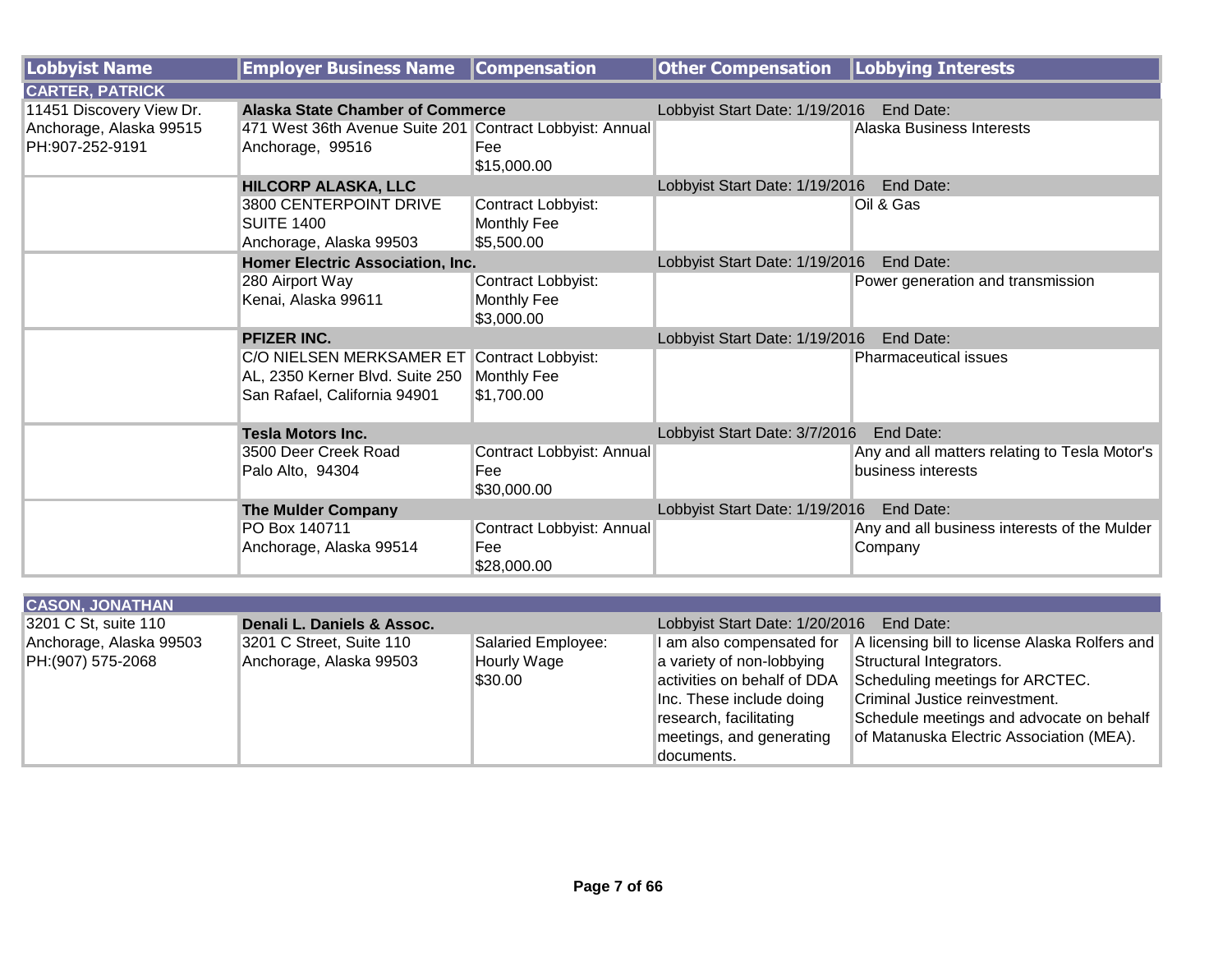| <b>Lobbyist Name</b>                                                | <b>Employer Business Name</b>                                              | <b>Compensation</b>                             | <b>Other Compensation</b>                | <b>Lobbying Interests</b>                                                                                                                                                                                               |
|---------------------------------------------------------------------|----------------------------------------------------------------------------|-------------------------------------------------|------------------------------------------|-------------------------------------------------------------------------------------------------------------------------------------------------------------------------------------------------------------------------|
| <b>Chamberlain, Wendy</b>                                           |                                                                            |                                                 |                                          |                                                                                                                                                                                                                         |
| 224 4th street                                                      | <b>Alaska Association of REALTORS</b>                                      |                                                 | Lobbyist Start Date: 1/19/2016           | End Date:                                                                                                                                                                                                               |
| Juneau, Alaska 99801<br>PH:9072304230 907-586-<br>2565 907-230-4308 | 4205 Minnesota Drive<br>Anchorage, Alaska 99503                            | Contract Lobbyist: Annual<br>Fee<br>\$50,000.00 |                                          | All issues relating to real estate licensees,<br>certification, real estate sales, rentals,<br>agreements, public lands, right of ways,<br>easements, and all matter dealing with the<br>sale, rental of real property. |
|                                                                     | <b>Alaska Auto Dealers Association</b>                                     |                                                 | Lobbyist Start Date: 1/19/2016 End Date: |                                                                                                                                                                                                                         |
|                                                                     | 8725 Mallard St<br>Juneau, Alaska 99801                                    | Contract Lobbyist: Annual<br>Fee<br>\$34,000.00 |                                          | All issues dealing with motor vehicle sales<br>and services, agreements, warranties,<br>training, service contracts etc.                                                                                                |
|                                                                     | <b>Alaska Cruise Association/CLIA Alaska</b>                               |                                                 | Lobbyist Start Date: 1/20/2016 End Date: |                                                                                                                                                                                                                         |
|                                                                     | 360 K Street Suite 300<br>Anchorage, 99501                                 | Contract Lobbyist: Annual<br>Fee<br>\$30,000.00 |                                          | All issues relating to the cruise ship industry                                                                                                                                                                         |
|                                                                     | Anheuser-Busch Companies, Inc.                                             |                                                 | Lobbyist Start Date: 1/20/2016           | End Date:                                                                                                                                                                                                               |
|                                                                     | 15800 Roscoe Blvd<br>Van Nuys, California 91406                            | Contract Lobbyist: Annual<br>Fee<br>\$50,000.00 |                                          | All issues relating to the alcohol industry                                                                                                                                                                             |
|                                                                     | <b>City of Nome</b>                                                        |                                                 | Lobbyist Start Date: 1/20/2016 End Date: |                                                                                                                                                                                                                         |
|                                                                     | <b>PO Box 281</b><br>Nome, Alaska 99762                                    | Contract Lobbyist: Annual<br>Fee<br>\$75,000.00 |                                          | All local government and city issues, capital<br>budget, bond bills, operating budgets and<br>local government related issues                                                                                           |
|                                                                     | <b>Deloitte Consulting LLP</b>                                             |                                                 | Lobbyist Start Date: 1/4/2016            | End Date:                                                                                                                                                                                                               |
|                                                                     | 555 12th St, NW Suite 400<br>Washington, District of Columbia Fee<br>20004 | Contract Lobbyist: Annual<br>\$30,000.00        |                                          | All issues relating to Information<br>Technology, Medicaid expansion, Eligibility<br>Information System                                                                                                                 |
|                                                                     | golden eye media                                                           |                                                 | Lobbyist Start Date: 1/25/2016 End Date: |                                                                                                                                                                                                                         |
|                                                                     | 13309 rolling hills lane<br>dallas, Alaska 75240                           | Contract Lobbyist: Annual<br>Fee<br>\$60,000.00 |                                          | Issues relating to real estate, investment,<br>media and business opportunities                                                                                                                                         |
|                                                                     | Intoximeters, Inc.                                                         |                                                 | Lobbyist Start Date: 1/19/2016 End Date: |                                                                                                                                                                                                                         |
|                                                                     | 2081 Craig Road<br>Saint Louis, Missouri 63146                             | Contract Lobbyist: Annual<br>Fee<br>\$30,000.00 |                                          | All issues relating to substance abuse,<br>testing, treatment, funding, enforcement,<br>recidivism and treatment costs.                                                                                                 |
|                                                                     | <b>Matanuska Telephone Association</b>                                     |                                                 | Lobbyist Start Date: 1/20/2016 End Date: |                                                                                                                                                                                                                         |
|                                                                     | 1740 South Chugach St<br>Palmer, Alaska 99645                              | Contract Lobbyist: Annual<br>Fee<br>\$42,000.00 |                                          | All issues relating to the telecommunications<br>industry                                                                                                                                                               |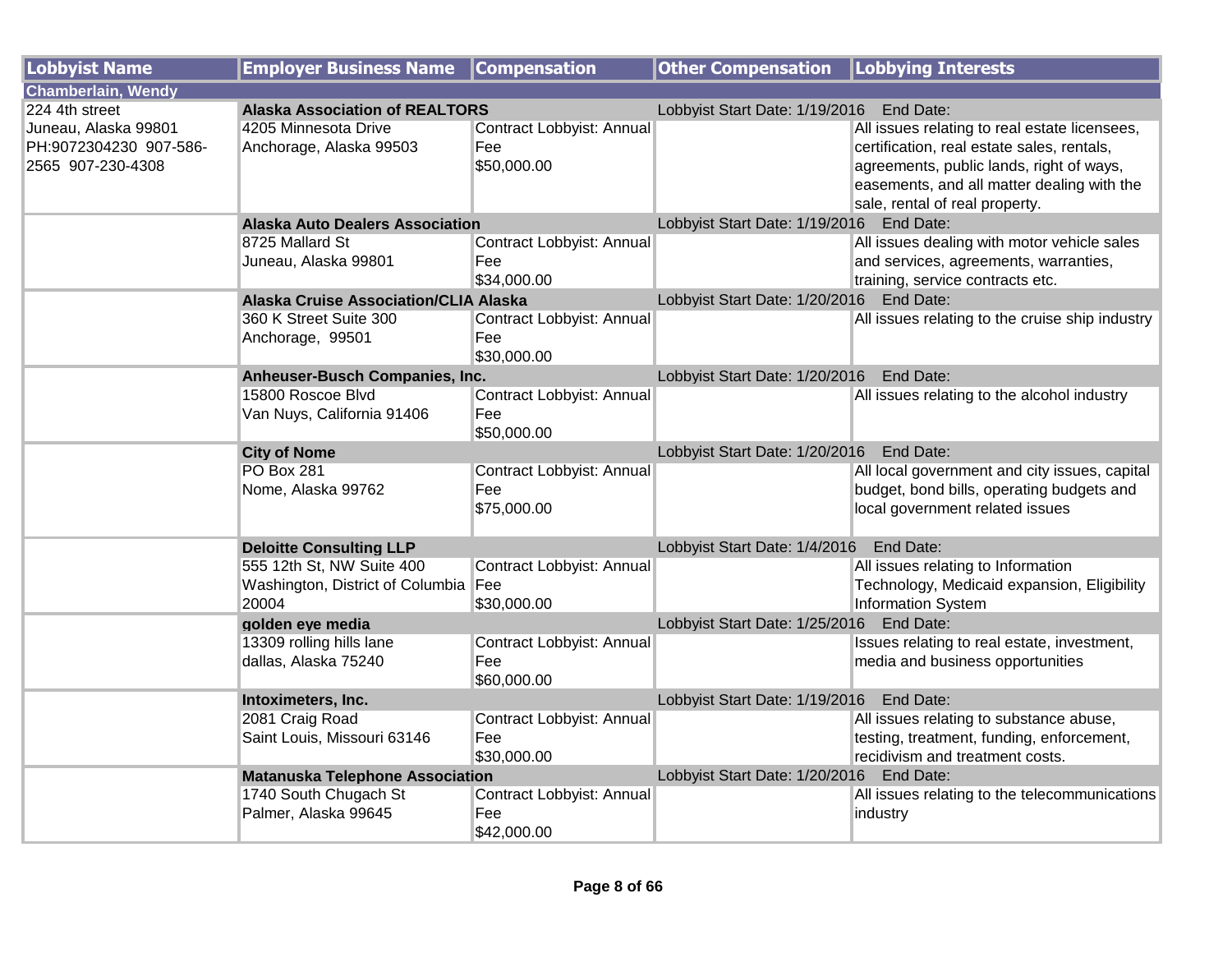| <b>Lobbyist Name</b>      | <b>Employer Business Name</b>                                  | <b>Compensation</b>                             | <b>Other Compensation</b>                   | <b>Lobbying Interests</b>                                                                                                                                                                                                                                                                |
|---------------------------|----------------------------------------------------------------|-------------------------------------------------|---------------------------------------------|------------------------------------------------------------------------------------------------------------------------------------------------------------------------------------------------------------------------------------------------------------------------------------------|
| Chamberlain, Wendy cont'd |                                                                |                                                 |                                             |                                                                                                                                                                                                                                                                                          |
|                           | <b>Municipality of Anchorage</b>                               |                                                 | Lobbyist Start Date: 2/1/2016 End Date:     |                                                                                                                                                                                                                                                                                          |
|                           | Box 196650<br>Anchorage, Alaska 99519-6650                     | Contract Lobbyist: Annual<br>Fee<br>\$70,000.00 |                                             | All issues relating to local governments.<br>Taxation, Capital budget, operating budget,<br>bond bills                                                                                                                                                                                   |
|                           | <b>Northwest Arctic Borough</b>                                |                                                 | Lobbyist Start Date: 1/20/2016 End Date:    |                                                                                                                                                                                                                                                                                          |
|                           | PO Box 1110<br>Kotzebue, Alaska 99752                          | Contract Lobbyist: Annual<br>Fee<br>\$80,000.00 |                                             | All issues relating to cities, communities and<br>boroughs, Capital budget, operating<br>budget, bond bills, school construction<br>funding, revenue sharing, technical school<br>funding, Heating assistance, community<br>grants, PILT, Severance tax, Alaska Native<br>related issues |
|                           | <b>Northwest Arctic Borough School District</b>                |                                                 | Lobbyist Start Date: 1/20/2016    End Date: |                                                                                                                                                                                                                                                                                          |
|                           | PO Box 51<br>Kotzebue, Alaska 99752                            | Contract Lobbyist: Annual<br>Fee<br>\$45,000.00 |                                             | All issues relating to school districts,<br>funding, operating and capital budget, bond<br>bills, education formula, grants, technical<br>training facilities                                                                                                                            |
|                           | <b>Norton Sound Health Corporation</b>                         |                                                 | Lobbyist Start Date: 1/20/2016 End Date:    |                                                                                                                                                                                                                                                                                          |
|                           | <b>PO Box 966</b><br>Nome, Alaska 99762                        | Contract Lobbyist: Annual<br>Fee<br>\$65,000.00 |                                             | All issues relating to Alaska Native Health<br>Care, Medicaid, IHS, clinic funding, Capital<br>and Operating budget, Behavioral Health,<br>Substance abuse, Wellness                                                                                                                     |
|                           | <b>Pacific Seafood Processors Association</b>                  |                                                 | Lobbyist Start Date: 3/29/2016              | End Date:                                                                                                                                                                                                                                                                                |
|                           | 1900 W Emerson Place Suite<br>205<br>Seattle, Washington 98119 | Contract Lobbyist: Annual<br>Fee<br>\$50,000.00 |                                             | All commercial fishing and Shore based fish<br>processing issues.                                                                                                                                                                                                                        |
|                           | <b>Pebble Limited Partnership</b>                              |                                                 | Lobbyist Start Date: 1/20/2016    End Date: |                                                                                                                                                                                                                                                                                          |
|                           | 3201 C Street, Suite 602<br>Anchorage, Alaska 99503            | Contract Lobbyist: Annual<br>Fee<br>\$40,000.00 |                                             | Issues relating to resource development,<br>mining, taxes, permitting, water quality and<br>other environmental related issues                                                                                                                                                           |
|                           | Teladoc, Inc.                                                  |                                                 | Lobbyist Start Date: 1/30/2016 End Date:    |                                                                                                                                                                                                                                                                                          |
|                           | 2350 Kerner Blvd.<br>San Rafael, California 94901              | Contract Lobbyist: Annual<br>Fee<br>\$50,000.00 |                                             | All issues relating to telemedicine, medicaid<br>expansion, medicaid reform, all health care<br>related issues                                                                                                                                                                           |
|                           | <b>The Mulder Company</b>                                      |                                                 | Lobbyist Start Date: 1/19/2016 End Date:    |                                                                                                                                                                                                                                                                                          |
|                           | PO Box 140711<br>Anchorage, Alaska 99514                       | Contract Lobbyist: Annual<br>Fee<br>\$60,000.00 |                                             | Specific issues relating to the Mulder<br>Company                                                                                                                                                                                                                                        |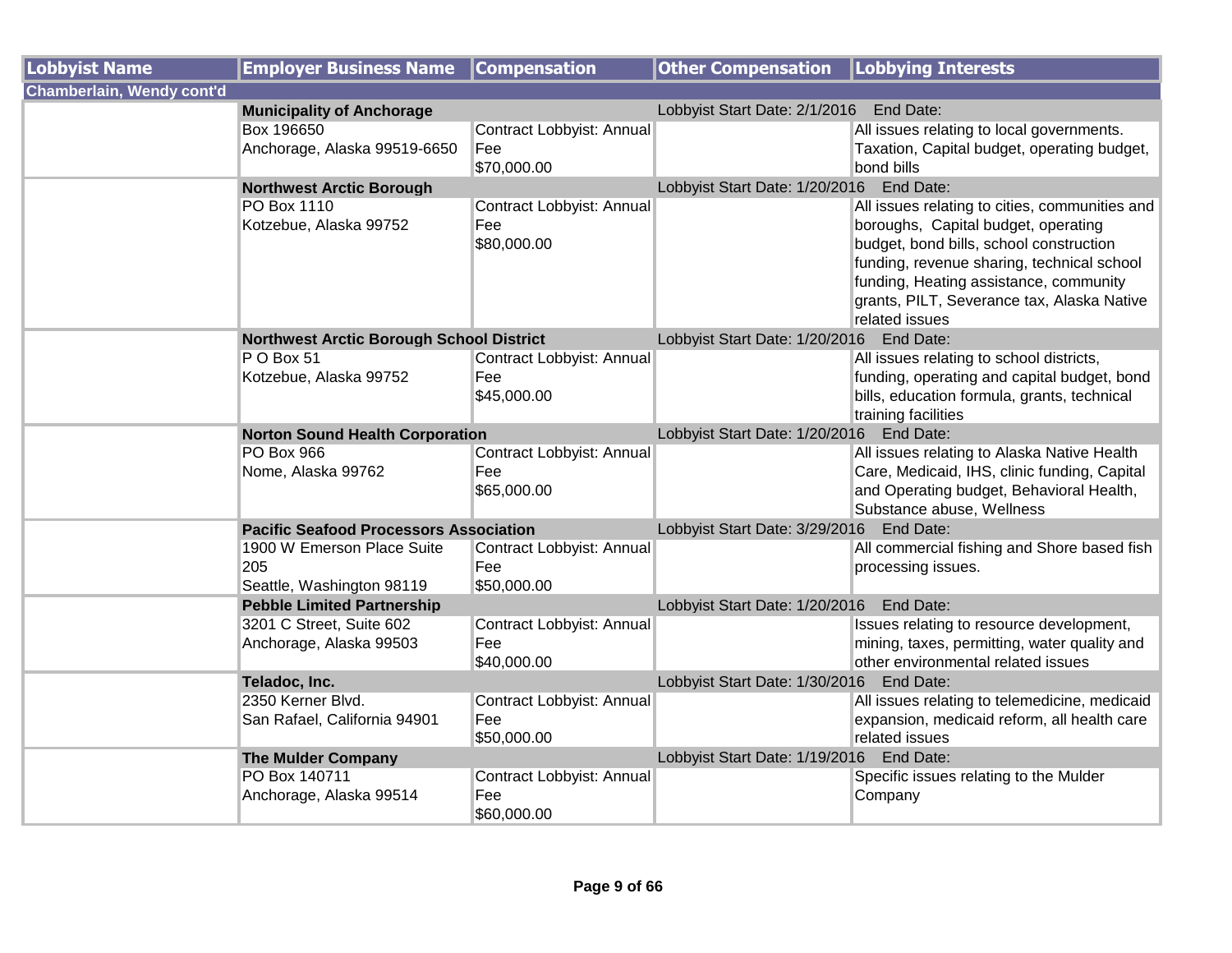| Lobbyist Name                    | <b>Employer Business Name Compensation</b> |                           | <b>Other Compensation   Lobbying Interests</b> |                                              |
|----------------------------------|--------------------------------------------|---------------------------|------------------------------------------------|----------------------------------------------|
| <b>Chamberlain, Wendy cont'd</b> |                                            |                           |                                                |                                              |
|                                  | <b>WellCare Health Plans, Inc.</b>         |                           | Lobbyist Start Date: 2/8/2016                  | End Date:                                    |
|                                  | 8735 Henderson Road, Building              | Contract Lobbyist:        |                                                | Medicaid reform. Managed Care. Health        |
|                                  | 1, Second Floor                            | Monthly Fee               |                                                | care related cost containment issues.        |
|                                  | Tampa, Florida 33634                       | \$4,000.00                |                                                |                                              |
|                                  | <b>Yoga Alliance</b>                       |                           | Lobbyist Start Date: 1/18/2016 End Date:       |                                              |
|                                  | 1560 Wilson Boulevard, Suite               | Contract Lobbyist: Annual |                                                | Licensing, certification, training and other |
|                                  | 700                                        | Fee                       |                                                | Issues relating to Yoga instruction, Yoga    |
|                                  | Arlington, Virginia 22209                  | \$30,000.00               |                                                | teacher training and certification.          |

| Cook, Jeffry                |                                                      |                                                   |                                |                                                                    |
|-----------------------------|------------------------------------------------------|---------------------------------------------------|--------------------------------|--------------------------------------------------------------------|
| 1899 RJ Loop                | Koch Companies Public Sector, LLC and its Affiliates |                                                   | Lobbyist Start Date: 1/11/2016 | End Date:                                                          |
| Fairbanks, Alaska 99709     | 1100 H & H Lane                                      | Contract Lobbyist: Hourly Other compensation, not |                                | Energy and related issues including oil and                        |
| PH:907-457-6066 or 907-687- | North Pole, Alaska 99075                             | Fee                                               | related to lobbying, realted   | gas, refining, marketing, environmental laws                       |
| 8767 cell                   |                                                      | \$100.00                                          |                                | to services described above and regulations and all other laws and |
|                             |                                                      |                                                   | for consulting on activities   | regulations impacting the companies Alaska                         |
|                             |                                                      |                                                   | in Alaska, special project     | operations (Flint Hills Resources Alaska,                          |
|                             |                                                      |                                                   | related to FHRA and other      | LLC, as well as the parent company Koch                            |
|                             |                                                      |                                                   | items that may come up         | Industries and Affiliates.                                         |
|                             |                                                      |                                                   | during the contract period.    |                                                                    |
|                             |                                                      |                                                   |                                |                                                                    |

| <b>Currey, Alyson</b>                                                      |                           |                                         |  |                                                                         |
|----------------------------------------------------------------------------|---------------------------|-----------------------------------------|--|-------------------------------------------------------------------------|
| 3231 Glacier Hwy<br><b>Planned Parenthood Votes Northwest &amp; Hawaii</b> |                           | Lobbyist Start Date: 1/7/2016 End Date: |  |                                                                         |
| Juneau, Alaska 99801                                                       | 2001 E. Madison           | Salaried Employee:                      |  | Salary for organizing duties Comprehensive sex education, birth control |
| PH:907-957-8708                                                            | Seattle, Washington 98122 | Hourly Wage                             |  | (12 month prescription), expedited partner                              |
|                                                                            |                           | \$33.54                                 |  | therapy for STIs, family planning funding                               |
|                                                                            |                           |                                         |  | (Medicaid Women's Health Program)                                       |
|                                                                            |                           |                                         |  |                                                                         |

| Daniels, Denali          |                                                                                                      |                           |                                            |                                              |
|--------------------------|------------------------------------------------------------------------------------------------------|---------------------------|--------------------------------------------|----------------------------------------------|
| 3201 C Street, Suite 110 | Lobbyist Start Date: 1/25/2016<br>End Date:<br>Alaska Railbelt Cooperative Transmission and Electric |                           |                                            |                                              |
| Anchorage, Alaska 99503  | 5950 Prominence Pointe Drive                                                                         | Contract Lobbyist: Annual |                                            | Scheduling meetings.                         |
| PH:907-317-0078          | Anchorage, Alaska 99516                                                                              | Fee                       |                                            |                                              |
|                          |                                                                                                      | \$5,000.00                |                                            |                                              |
|                          | <b>Alaska Rolfers</b>                                                                                |                           | Lobbyist Start Date: 1/7/2016<br>End Date: |                                              |
|                          | 1345 W. 9th St., ste 202                                                                             | Salaried Employee:        |                                            | Licensing issues for the practice of Rolfing |
|                          | Anchorage, Alaska 99501                                                                              | Annual Wage               |                                            | and Structural Integration                   |
|                          |                                                                                                      | \$1,900.00                |                                            |                                              |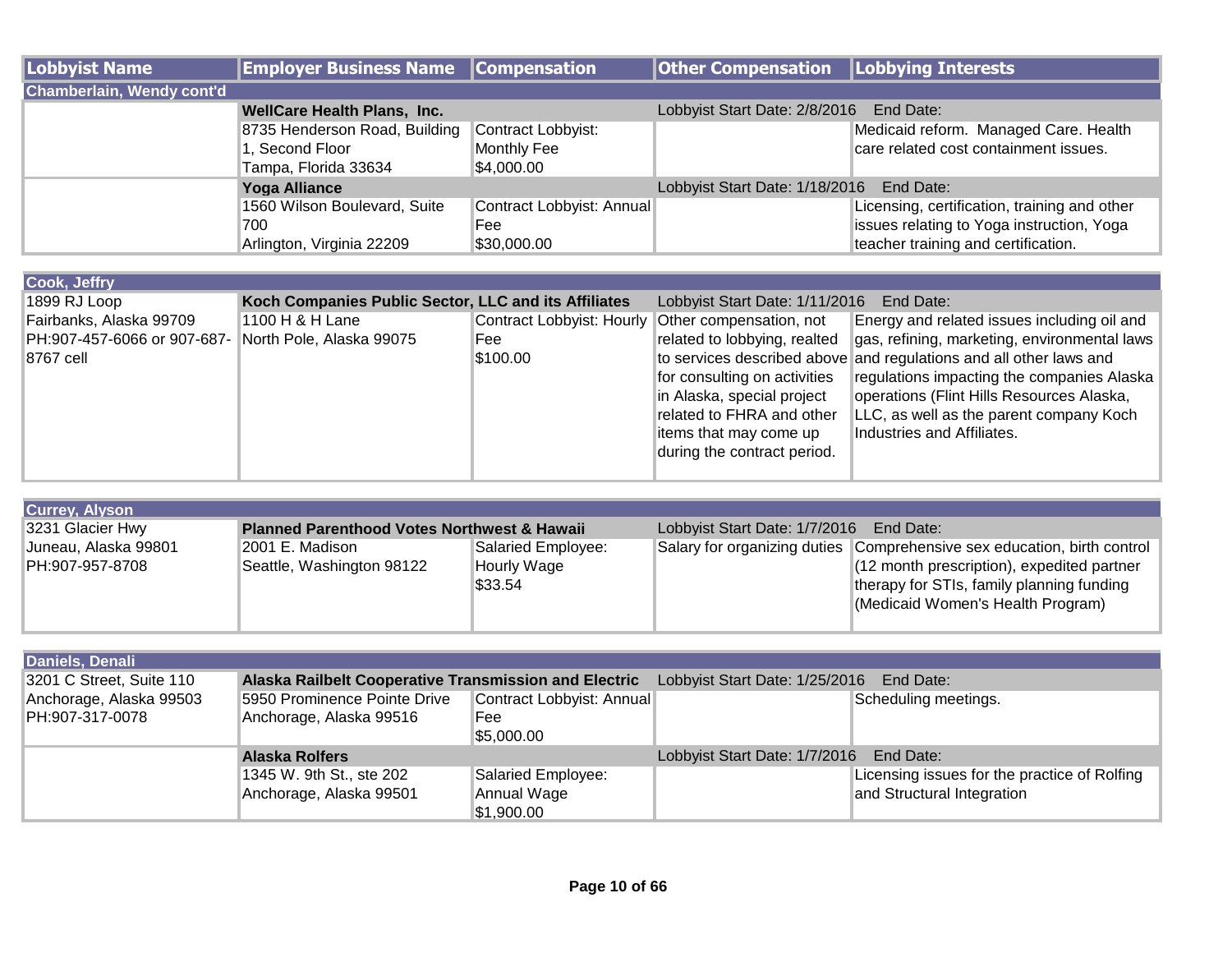| Lobbyist Name          | <b>Employer Business Name Compensation</b> |                           | <b>Other Compensation   Lobbying Interests</b> |                                              |  |
|------------------------|--------------------------------------------|---------------------------|------------------------------------------------|----------------------------------------------|--|
| Daniels, Denali cont'd |                                            |                           |                                                |                                              |  |
|                        | Kent Dawson Company, Inc.                  |                           | Lobbyist Start Date: 1/1/2016                  | End Date:                                    |  |
|                        | PO Box 20790                               | Contract Lobbyist: Annual |                                                | <b>Criminal Justice Reinvestment</b>         |  |
|                        | Juneau, Alaska 99802                       | Fee                       |                                                |                                              |  |
|                        |                                            | \$33,750.00               |                                                |                                              |  |
|                        | <b>Matanuska Electric Association</b>      |                           | Lobbyist Start Date: 2/17/2016<br>End Date:    |                                              |  |
|                        | PO Box 2929                                | Salaried Employee:        | hourly rates for other non-                    | Monitoring and tracking issues to assure the |  |
|                        | Palmer, Alaska 99645                       | Monthly Wage              | lobbying services                              | best interest of the members of the electric |  |
|                        |                                            | \$2,200.00                |                                                | utility.                                     |  |

| Dawson, Jenny        |                           |                                                   |                               |                                         |
|----------------------|---------------------------|---------------------------------------------------|-------------------------------|-----------------------------------------|
| <b>PO Box 20790</b>  | Kent Dawson Company, Inc. |                                                   | Lobbyist Start Date: 1/4/2016 | End Date:                               |
| Juneau, Alaska 99802 | <b>PO Box 20790</b>       | Contract Lobbyist: Annual Company profit sharing. |                               | Legislative and administrative matters  |
| PH:9074632533        | Juneau, Alaska 99802      | Fee                                               |                               | pertinent to all clients of Kent Dawson |
|                      |                           | \$24,000.00                                       |                               | Company.                                |

| Dawson, Kent             |                                        |                           |                                            |                                                 |  |
|--------------------------|----------------------------------------|---------------------------|--------------------------------------------|-------------------------------------------------|--|
| P.O. Box 20790           | <b>Arctic Winter Games Team Alaska</b> |                           | Lobbyist Start Date: 3/1/2016 End Date:    |                                                 |  |
| Juneau, Alaska 99802     | 12110 Business Blvd, STE 6,            | Contract Lobbyist: Annual |                                            | Grant funding for Team Alaska's                 |  |
| PH:9074632533 9072278022 | <b>PMB 333</b>                         | ∣Fee                      |                                            | participation in the 2016 Arctic Winter         |  |
|                          | Eagle River, Alaska 99567              | \$9,250.00                |                                            | Games to be held in Greenland.                  |  |
|                          | <b>Avista Corporation</b>              |                           | Lobbyist Start Date: 1/6/2016 End Date:    |                                                 |  |
|                          | 1411 E. Mission Avenue                 | Contract Lobbyist:        |                                            | Distribution of natural gas in Southeast        |  |
|                          | Spokane, Washington 99202              | Monthly Fee               |                                            | Alaska.                                         |  |
|                          |                                        | \$6,000.00                |                                            |                                                 |  |
|                          | <b>City of Galena</b>                  |                           | Lobbyist Start Date: 1/6/2016 End Date:    |                                                 |  |
|                          | <b>PO Box 149</b>                      | Contract Lobbyist: Annual |                                            | PERS Employer Contribution, community           |  |
|                          | Galena, Alaska 99741                   | Fee                       |                                            | biomass capital project, utility infrastructure |  |
|                          |                                        | \$40,000.00               |                                            | and financing, and funding for other area       |  |
|                          |                                        |                           |                                            | wide capital projects.                          |  |
|                          | <b>City of Seward</b>                  |                           | End Date:<br>Lobbyist Start Date: 1/6/2016 |                                                 |  |
|                          | P.O. Box 167                           | Contract Lobbyist: Annual |                                            | Funding for capital projects for the Seward     |  |
|                          | Seward, Alaska 99664                   | Fee                       |                                            | Marine Industrial Center, Alaska Vocational     |  |
|                          |                                        | \$96,500.00               |                                            | Technical Center, and the Alaska Sealife        |  |
|                          |                                        |                           |                                            | Center. Laws and regulations pertaining to      |  |
|                          |                                        |                           |                                            | municipalities.                                 |  |
|                          | <b>Council of Alaska Producers</b>     |                           | Lobbyist Start Date: 1/6/2016              | End Date:                                       |  |
|                          | PO Box 220193                          | Contract Lobbyist: Annual |                                            | Legislation and regulations pertaining to       |  |
|                          | Anchorage, Alaska 99522                | Fee                       |                                            | hard rock mining.                               |  |
|                          |                                        | \$75,000.00               |                                            |                                                 |  |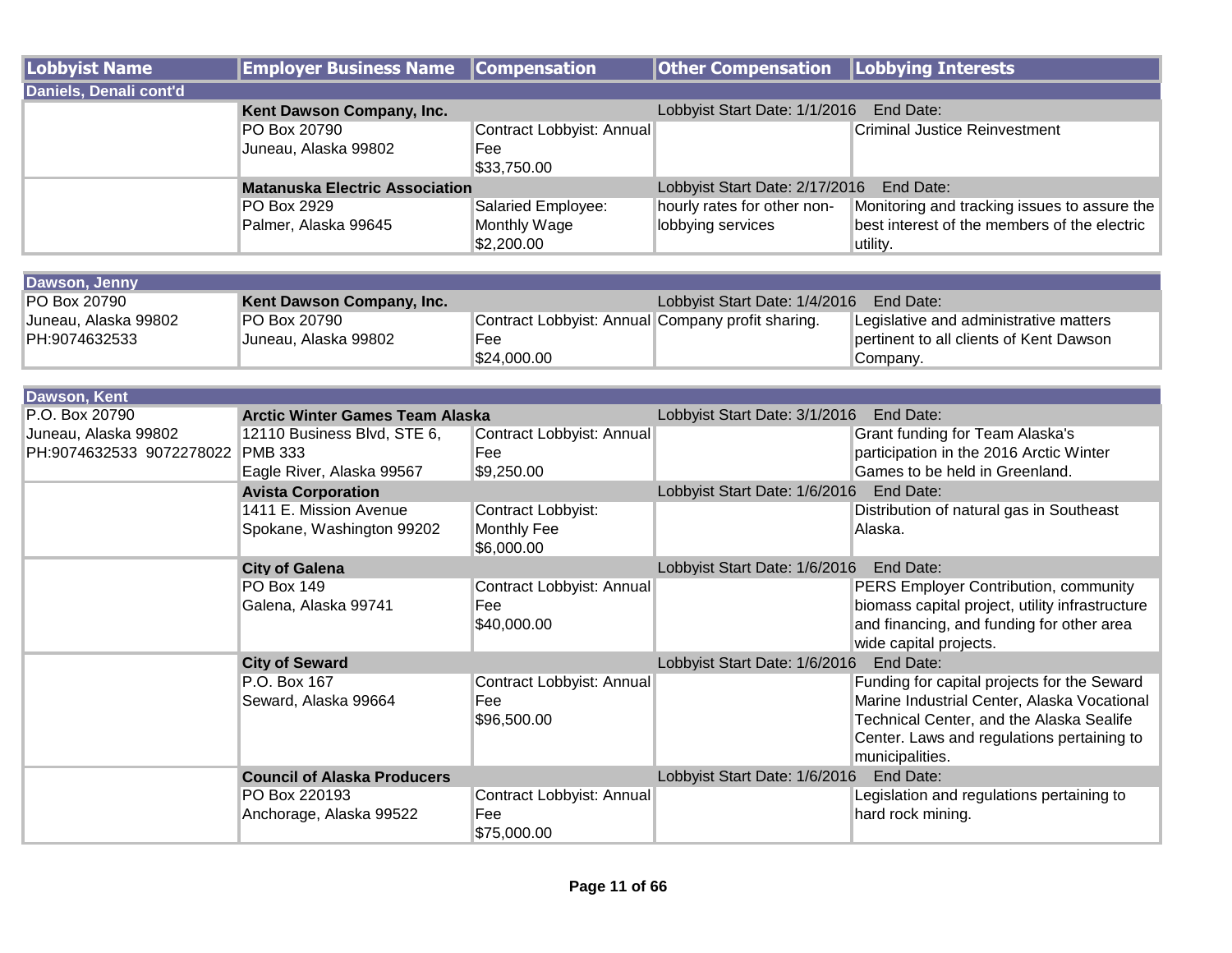| <b>Lobbyist Name</b> | <b>Employer Business Name</b>                                        | <b>Compensation</b>                             | <b>Other Compensation</b>                | <b>Lobbying Interests</b>                                                                                                                                                  |
|----------------------|----------------------------------------------------------------------|-------------------------------------------------|------------------------------------------|----------------------------------------------------------------------------------------------------------------------------------------------------------------------------|
| Dawson, Kent cont'd  |                                                                      |                                                 |                                          |                                                                                                                                                                            |
|                      | Doyon, Limited                                                       |                                                 | Lobbyist Start Date: 1/8/2016 End Date:  |                                                                                                                                                                            |
|                      | 1 Doyon Place Suite 300<br>Fairbanks, 99701                          | Contract Lobbyist: Annual<br>Fee<br>\$75,000.00 |                                          | Amend oil and gas legislation and<br>regulations. Capital project funding for<br>improvements to Nenana Bridge.                                                            |
|                      | <b>Galena City School District 2</b>                                 |                                                 | Lobbyist Start Date: 1/13/2016           | End Date:                                                                                                                                                                  |
|                      | P.O. Box 299<br>Galena, Alaska 99741                                 | Contract Lobbyist: Annual<br>Fee<br>\$51,000.00 |                                          | Funding for residential school stipend;<br>funding of general education including<br>distance learning program. Galena area<br>wide biomass project.                       |
|                      | <b>Hecla Greens Creek Mining Company</b>                             |                                                 | Lobbyist Start Date: 1/6/2016            | End Date:                                                                                                                                                                  |
|                      | PO Box 32199<br>Juneau, Alaska 99803                                 | Contract Lobbyist: Annual<br>Fee<br>\$24,000.00 |                                          | Laws and regulations pertaining to mining<br>including taxation and environmental<br>standards.                                                                            |
|                      | <b>NANA Development Corporation</b>                                  |                                                 | Lobbyist Start Date: 1/6/2016 End Date:  |                                                                                                                                                                            |
|                      | 909 W. 9th Avenue<br>Anchorage, Alaska 99501                         | Contract Lobbyist: Annual<br>Fee<br>\$75,000.00 |                                          | Oil and gas exploration and taxation in the<br>Middle Earth basin. Mining taxation. Issues<br>relating to the Northwest Arctic region.                                     |
|                      | <b>Old Harbor Native Corporation</b>                                 |                                                 | Lobbyist Start Date: 1/7/2016 End Date:  |                                                                                                                                                                            |
|                      | 2702 Denali Street, Suite 100<br>Anchorage, Alaska 99503             | Contract Lobbyist: Annual<br>Fee<br>\$70,000.00 |                                          | Airport expansion and development of a<br>hydro project.                                                                                                                   |
|                      | <b>Ouzinkie Native Corporation</b>                                   |                                                 | Lobbyist Start Date: 1/18/2016 End Date: |                                                                                                                                                                            |
|                      | 11001 O'Malley Centre Drive,<br>Suite 105<br>Anchorage, Alaska 99515 | Contract Lobbyist: Annual<br>Fee<br>\$40,000.00 |                                          | City of Ouzinkie power transmission project,<br>Anton Larsen Road funding, and the Alaska<br>Marine Highways sailings schedule.                                            |
|                      | <b>Prince William Sound Aquaculture Corporation</b>                  |                                                 | Lobbyist Start Date: 1/14/2016 End Date: |                                                                                                                                                                            |
|                      | PO Box 1110<br>Cordova, Alaska 99574                                 | Contract Lobbyist: Annual<br>Fee<br>\$24,000.00 |                                          | Major maintenance funding for state owned<br>hatchery. Legislation relating to salmon<br>fisheries.                                                                        |
|                      | <b>Princess Tours</b>                                                |                                                 | Lobbyist Start Date: 1/5/2016            | End Date:                                                                                                                                                                  |
|                      | 745 W 4 Avenue, Suite 400<br>Anchorage, Alaska 99501                 | Contract Lobbyist: Annual<br>Fee<br>\$78,000.00 |                                          | Development of the South Denali tourism<br>project. Legislation and regulations relating<br>to the cruise industry including taxation, air<br>and water quality standards. |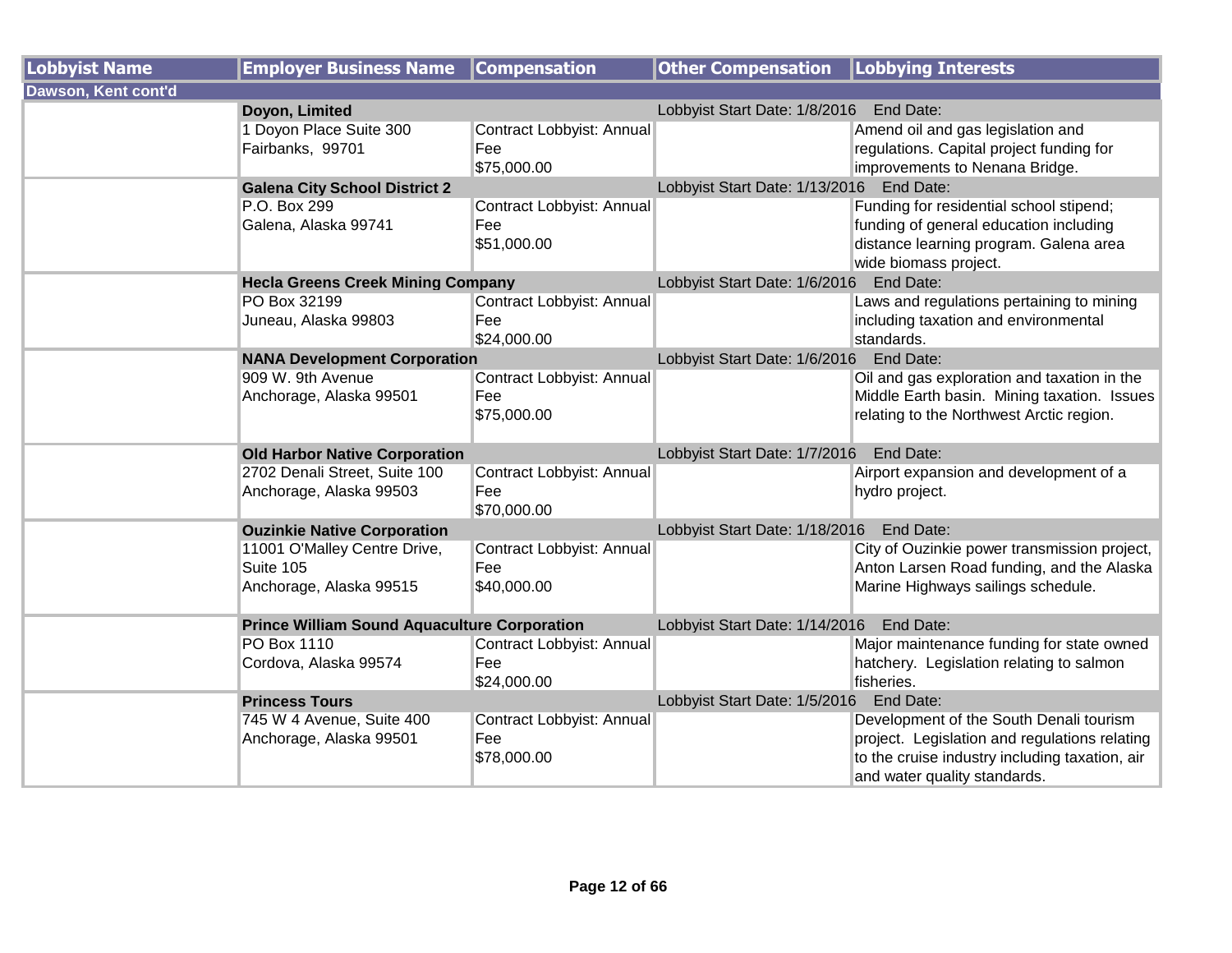| <b>Lobbyist Name</b> | <b>Employer Business Name</b>                                            | <b>Compensation</b>                             | <b>Other Compensation   Lobbying Interests</b> |                                                                                                                                                                                                                                                                                                                                                                                                                                         |
|----------------------|--------------------------------------------------------------------------|-------------------------------------------------|------------------------------------------------|-----------------------------------------------------------------------------------------------------------------------------------------------------------------------------------------------------------------------------------------------------------------------------------------------------------------------------------------------------------------------------------------------------------------------------------------|
| Dawson, Kent cont'd  |                                                                          |                                                 |                                                |                                                                                                                                                                                                                                                                                                                                                                                                                                         |
|                      | <b>Purse Seine Vessel Owners</b>                                         |                                                 | Lobbyist Start Date: 1/20/2016                 | End Date:                                                                                                                                                                                                                                                                                                                                                                                                                               |
|                      | 1900 W. Nickerson, Suite 320<br>Seattle, Washington 98119                | Contract Lobbyist: Annual<br>Fee<br>\$50,000.00 |                                                | Monitoring legislation and regulations<br>relating to Alaska fisheries and seine boat<br>owners operating in Alaska. Working with<br>the Bristol Bay Reserve Association on<br>legislation and regulations relating to Bristol<br>Bay "permit stacking."                                                                                                                                                                                |
|                      | <b>Teck Alaska Incorporated</b>                                          |                                                 | Lobbyist Start Date: 1/5/2016                  | End Date:                                                                                                                                                                                                                                                                                                                                                                                                                               |
|                      | 3105 Lakeshore Drive Building<br>A, Suite 101<br>Anchorage, Alaska 99517 | Contract Lobbyist: Annual<br>Fee<br>\$72,000.00 |                                                | Matters relating the mining industry including<br>taxation and permitting. All issues relating to<br>the Red Dog Mine and the Northwest Arctic<br>region as assigned.                                                                                                                                                                                                                                                                   |
|                      | <b>The Pew Charitable Trusts</b>                                         |                                                 | Lobbyist Start Date: 1/5/2016<br>End Date:     |                                                                                                                                                                                                                                                                                                                                                                                                                                         |
|                      | 901 E St., NW<br>Washington, District of Columbia Fee<br>20004           | Contract Lobbyist: Annual<br>\$120,000.00       |                                                | Relating to an effort to improve voter<br>information systems in Alaska as part of a<br>multi-state effort. Assist the Public Safety<br>Performance Project of The Pew Charitable<br>Trusts in its efforts towards passage of<br>Justice Reinvestment Initiative legislation<br>proposed by the Alaska Criminal Justice<br>Commission. Lobbying being compensated<br>and performed with subcontractor Denali<br>Daniels and Associates. |
|                      | <b>Usibelli Coal Mine. Inc.</b>                                          |                                                 | Lobbyist Start Date: 1/6/2016                  | End Date:                                                                                                                                                                                                                                                                                                                                                                                                                               |
|                      | 100 Cushman St., Ste. 210<br>Fairbanks, Alaska 99701-4674                | Contract Lobbyist: Annual<br>Fee<br>\$84,000.00 |                                                | Laws and regulations pertaining to the coal<br>industry.                                                                                                                                                                                                                                                                                                                                                                                |

| <b>DeWitt, Dennis</b> |                                                    |                           |                                         |                                              |
|-----------------------|----------------------------------------------------|---------------------------|-----------------------------------------|----------------------------------------------|
| PO Box 34761          | <b>Legislative Consultants in Alaska</b>           |                           | Lobbyist Start Date: 1/4/2016           | End Date:                                    |
| Juneau, Alaska 99803  | 224 4th street                                     | Contract Lobbyist: Annual |                                         | Issues relating to real estate, automobiles, |
| PH:9077236667         | Juneau, Alaska 99801                               | Fee                       |                                         | health care, telephone, alcohol beverages,   |
|                       |                                                    | \$60,000.00               |                                         | schools, municipalities, mining, and tourism |
|                       |                                                    |                           |                                         |                                              |
|                       | <b>National Federation of Independent Business</b> |                           | Lobbyist Start Date: 1/4/2016 End Date: |                                              |
|                       | 42 Williams Lane                                   | Contract Lobbyist: Annual |                                         | <b>Issues affecting small businesses</b>     |
|                       | San Carlos, California 94070                       | Fee                       |                                         |                                              |
|                       |                                                    | \$32,000.00               |                                         |                                              |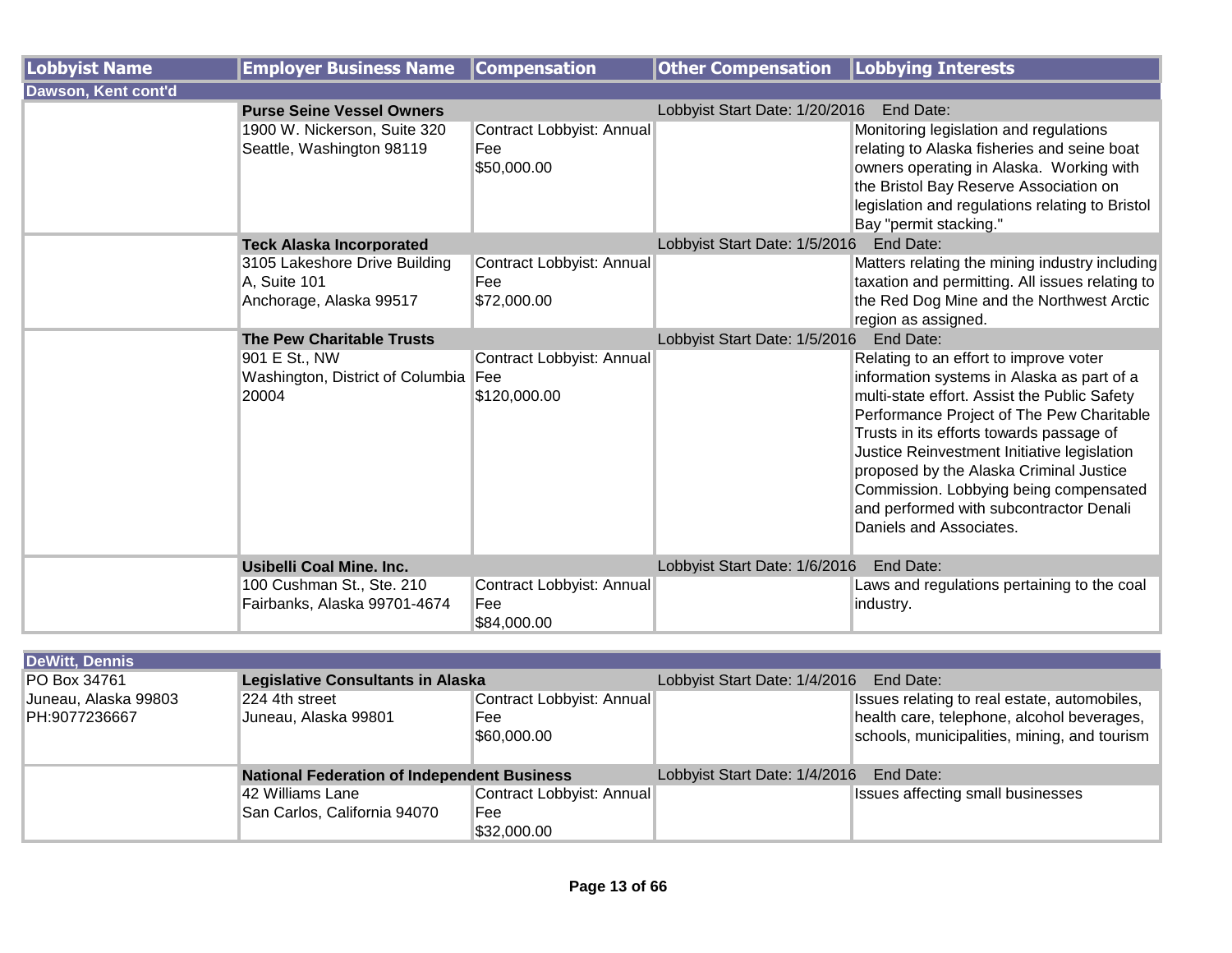| Lobbyist Name         | <b>Employer Business Name Compensation</b>          |             | Other Compensation   Lobbying Interests |                               |
|-----------------------|-----------------------------------------------------|-------------|-----------------------------------------|-------------------------------|
| DeWitt, Dennis cont'd |                                                     |             |                                         |                               |
|                       | <b>World Wide Technology</b>                        |             | Lobbyist Start Date: 3/8/2016 End Date: |                               |
|                       | 3800 Centerpoint Drive Suite 901 Contract Lobbyist: |             |                                         | Issues relating to technology |
|                       | Anchorage, Alaska 99503                             | Monthly Fee |                                         |                               |
|                       |                                                     | \$1,000.00  |                                         |                               |

| DONLEY, DAVID           |                                       |                           |                                |                                             |
|-------------------------|---------------------------------------|---------------------------|--------------------------------|---------------------------------------------|
| <b>6860 TONDI LN</b>    | <b>Hope Community Resources, Inc.</b> |                           | Lobbyist Start Date: 1/19/2016 | End Date:                                   |
| ANCHORAGE, Alaska 99507 | 540 W. International Airport          | Contract Lobbyist: Annual |                                | Capital budget, legislative, and regulatory |
| PH:907-561-8234         | Road                                  | Fee                       |                                | lissues.                                    |
|                         | Anchorage, Alaska 99518               | 1\$55,000.00              |                                |                                             |

| Drescher, John               |                              |                    |                                            |                                   |
|------------------------------|------------------------------|--------------------|--------------------------------------------|-----------------------------------|
| c/o 2350 Kerner Blvd., Ste.  | Apple Inc.                   |                    | Lobbyist Start Date: 1/1/2016<br>End Date: |                                   |
| 250                          |                              |                    |                                            |                                   |
| San Rafael, California 94901 | I2350 Kerner Blvd Suite 250  | Salaried Employee: |                                            | Computer utilization in education |
| PH:415-389-6800              | San Rafael, California 94901 | Hourly Wage        |                                            |                                   |
|                              |                              | \$65.00            |                                            |                                   |

| Dzwilewski, Georgette |                                                    |              |                               |                              |  |
|-----------------------|----------------------------------------------------|--------------|-------------------------------|------------------------------|--|
| 5575 Lady Bird Lane   | Indivior Inc.                                      |              | Lobbyist Start Date: 1/1/2016 | End Date:                    |  |
| La Jolla, 92037       | 10710 Midlothian Turnpike Suite Salaried Employee: |              |                               | Opioid dependence/addiction. |  |
| PH: (858) 220-5044    | 430                                                | Annual Wage  |                               |                              |  |
|                       | Richmond, 23235                                    | \$160,000.00 |                               |                              |  |

| <b>Erkmann, Sarah</b>    |                                         |                    |                                         |                                                |
|--------------------------|-----------------------------------------|--------------------|-----------------------------------------|------------------------------------------------|
| 121 W Fireweed Lane #207 | <b>Alaska Oil &amp; Gas Association</b> |                    | Lobbyist Start Date: 1/1/2016 End Date: |                                                |
| Anchorage, Alaska 99503  | 121 W. Fireweed Lane, 207               | Salaried Employee: |                                         | Matters affecting or potentially affecting the |
| PH:907-272-1481          | Anchorage, Alaska 99503                 | <b>Hourly Wage</b> |                                         | oil and gas industry i.e., tax issues,         |
|                          |                                         | \$58.66            |                                         | permitting issues, environmental issues.       |

| <b>Etheridge, Don</b> |                              |                    |                                |                                      |
|-----------------------|------------------------------|--------------------|--------------------------------|--------------------------------------|
| 8459 Kimberly st      | Alaska AFL-CIO               |                    | Lobbyist Start Date: 1/19/2016 | End Date:                            |
| Juneau, Alaska 99801  | 3333 Denali Street Suite 125 | Contract Lobbyist: |                                | Labor issues and vocational training |
| PH:9077237086         | Anchorage, Alaska 99503      | Monthly Fee        |                                |                                      |
|                       |                              | \$10,000.00        |                                |                                      |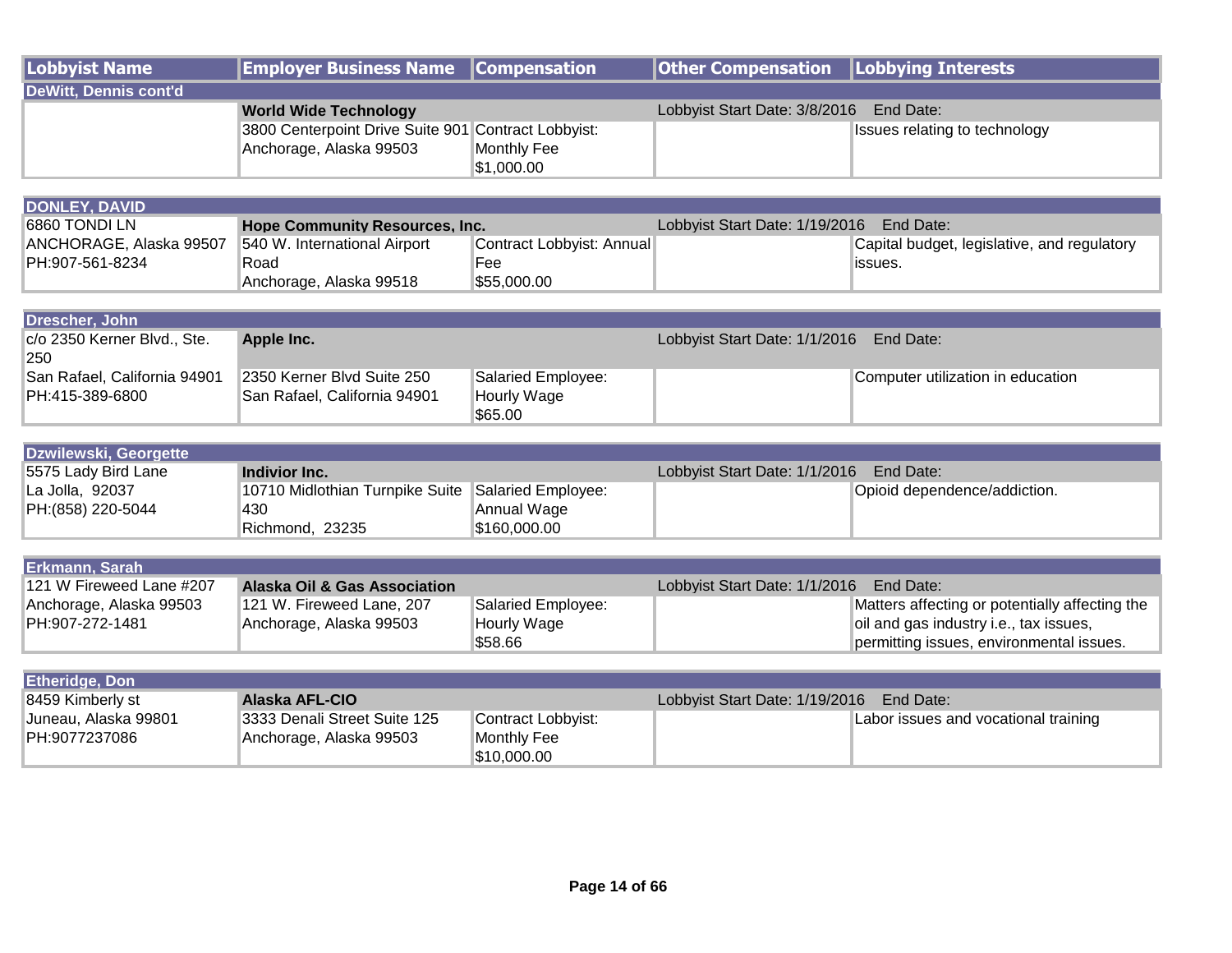| <b>Lobbyist Name</b>                     | <b>Employer Business Name</b>                                                 | <b>Compensation</b>                              | <b>Other Compensation   Lobbying Interests</b> |                                                                                                                                                                                  |
|------------------------------------------|-------------------------------------------------------------------------------|--------------------------------------------------|------------------------------------------------|----------------------------------------------------------------------------------------------------------------------------------------------------------------------------------|
| <b>Evans, Robert</b>                     |                                                                               |                                                  |                                                |                                                                                                                                                                                  |
| P.O. Box 100384                          | <b>AK Marine Pilots LLC</b>                                                   |                                                  | Lobbyist Start Date: 1/8/2016                  | End Date:                                                                                                                                                                        |
| Anchorage, Alaska 99510<br>PH:9073517394 | 3705 Arctic Blvd. 107<br>Anchorage, Alaska 99503                              | Contract Lobbyist: Annual<br>Fee<br>\$48,000.00  |                                                | Marine Transportation Safety issues.                                                                                                                                             |
|                                          | <b>AK Surgery Center</b>                                                      |                                                  | Lobbyist Start Date: 1/9/2016                  | End Date:                                                                                                                                                                        |
|                                          | 4100 Lake Otis Parkway Suite<br>222<br>Anchorage, Alaska 99506                | Contract Lobbyist: Annual<br>Fee<br>\$75,000.00  |                                                | <b>Health Care issues.</b>                                                                                                                                                       |
|                                          | <b>Altria Client Services LLC and its Affiliates</b>                          |                                                  | Lobbyist Start Date: 1/19/2016 End Date:       |                                                                                                                                                                                  |
|                                          | 1415 L Street Suite 1150<br>Sacramento, California 95814                      | Contract Lobbyist: Annual<br>Fee<br>\$75,000.00  |                                                | <b>Tobacco Related Issues for Altria Client</b><br>Service LLC and its Affiliates--Philip Morris<br>US Inc., John Middleton Co., U.S.<br>Smokeless Tobacco Co., and Nu Mark LLC. |
|                                          | <b>BLOOD BANK OF ALASKA</b>                                                   |                                                  | Lobbyist Start Date: 1/11/2016 End Date:       |                                                                                                                                                                                  |
|                                          | 4000 LAUREL STREET<br>ANCHORAGE, Alaska 99508                                 | Contract Lobbyist: Annual<br>Fee<br>\$75,000.00  |                                                | <b>Health Care issues</b>                                                                                                                                                        |
|                                          | <b>Fairbanks Pipeline Training Center Trust</b>                               |                                                  | Lobbyist Start Date: 1/26/2016 End Date:       |                                                                                                                                                                                  |
|                                          | P.O. Box 74313<br>Fairbanks, Alaska 99707                                     | Contract Lobbyist: Annual<br>Fee<br>\$65,000.00  |                                                | Vocational training issues                                                                                                                                                       |
|                                          | Gene By Gene, Ltd                                                             |                                                  | Lobbyist Start Date: 1/7/2016                  | End Date:                                                                                                                                                                        |
|                                          | 1445 NORTH LOOP West, Suite Contract Lobbyist:<br>820<br>Houston, Texas 77008 | <b>Monthly Fee</b><br>\$5,833.00                 |                                                | <b>Economic Development</b>                                                                                                                                                      |
|                                          | Koch Companies Public Sector, LLC and its Affiliates                          |                                                  | Lobbyist Start Date: 1/8/2016                  | End Date:                                                                                                                                                                        |
|                                          | 1100 H & H Lane<br>North Pole, Alaska 99075                                   | Contract Lobbyist: Annual<br>Fee<br>\$60,000.00  |                                                | Oil and Gas Issues.                                                                                                                                                              |
|                                          | Kodiak Electric Association, Inc.                                             |                                                  | Lobbyist Start Date: 1/29/2016 End Date:       |                                                                                                                                                                                  |
|                                          | <b>PO Box 787</b><br>Kodiak, Alaska 99615                                     | Contract Lobbyist: Annual<br>Fee<br>\$60,000.00  |                                                | Issues related to electrical utilities                                                                                                                                           |
|                                          | <b>Neeser Construction Inc.</b>                                               |                                                  | Lobbyist Start Date: 1/8/2016                  | End Date:                                                                                                                                                                        |
|                                          | 2501 Blueberry Road<br>Anchorage, Alaska 99503                                | Contract Lobbyist: Annual<br>Fee<br>\$100,008.00 |                                                | Economic Development                                                                                                                                                             |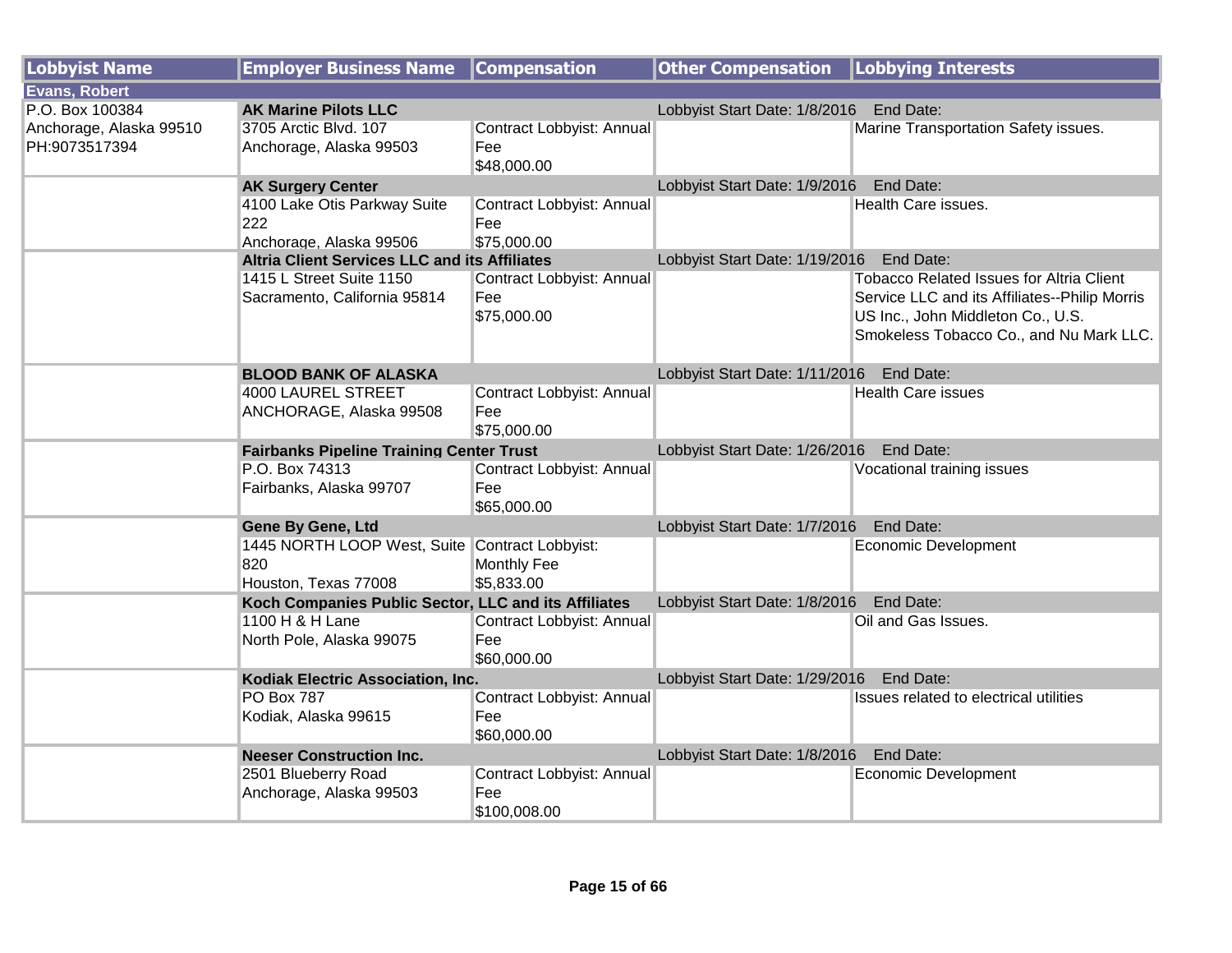| Lobbyist Name               | <b>Employer Business Name</b>                        | <b>Compensation</b>                             | <b>Other Compensation   Lobbying Interests</b> |                                                                   |
|-----------------------------|------------------------------------------------------|-------------------------------------------------|------------------------------------------------|-------------------------------------------------------------------|
| <b>Evans, Robert cont'd</b> |                                                      |                                                 |                                                |                                                                   |
|                             | <b>Pfeffer Development LLC</b>                       |                                                 | Lobbyist Start Date: 1/6/2016                  | End Date:                                                         |
|                             | 425 G Street Suite 210<br>Anchorage, Alaska 99501    | Contract Lobbyist: Annual<br>Fee<br>\$75,000.00 |                                                | Economic Development throughout the<br>State of Alaska,           |
|                             | Safeway Inc.                                         |                                                 | Lobbyist Start Date: 2/1/2016<br>End Date:     |                                                                   |
|                             | 5600 Debarr Rd, Suite 100<br>Anchorage, Alaska 99504 | Contract Lobbyist: Annual<br>Fee<br>\$60,000.00 |                                                | Tax, regulation of commerce and other<br>business related issues. |
|                             | <b>United Companies Inc.</b>                         |                                                 | Lobbyist Start Date: 1/8/2016                  | End Date:                                                         |
|                             | 3351 Arctic Blvd.<br>Anchorage, Alaska 99503         | Contract Lobbyist: Annual<br>Fee<br>\$60,000.00 |                                                | Community and Economic Development                                |

| Ferguson, Jack      |                            |                    |                                |                                    |
|---------------------|----------------------------|--------------------|--------------------------------|------------------------------------|
| 203 Maryland Ave NE | <b>Prepared Response</b>   |                    | Lobbyist Start Date: 1/16/2016 | End Date:                          |
| Washington, 20002   | 5350 Carillon Point        | Contract Lobbyist: | Stock options                  | No known legislation at this time. |
| PH:2025446655       | Kirkland, Washington 98033 | Monthly Fee        |                                |                                    |
|                     |                            | \$10,000.00        |                                |                                    |

| Fisk, lan            |                                                |                           |                                             |                                                |
|----------------------|------------------------------------------------|---------------------------|---------------------------------------------|------------------------------------------------|
| 923 A Street         | <b>Alaska Shellfish Growers Association</b>    |                           | Lobbyist Start Date: 1/28/2016<br>End Date: |                                                |
| Juneau, Alaska 99801 | PO Box 1758                                    | Contract Lobbyist: Annual |                                             | Monitoring of legislation and regulations that |
| PH:9072092657        | Homer, Alaska 99603                            | Fee                       |                                             | may affect the growth of the shellfish         |
|                      |                                                | \$6,250.00                |                                             | farming industry, operating budgets of DEC     |
|                      |                                                |                           |                                             | and DCCED and the state capital budget.        |
|                      |                                                |                           |                                             |                                                |
|                      | <b>City and Borough of Yakutat</b>             |                           | Lobbyist Start Date: 1/25/2016<br>End Date: |                                                |
|                      | 109 Max Italio Box 309                         | Contract Lobbyist:        |                                             | Legislation and budgets pertaining to          |
|                      | Yakutat, Alaska 99689                          | Monthly Fee               |                                             | municipalities. Municipal revenue sharing,     |
|                      |                                                | \$1,500.00                |                                             | CIP requests.                                  |
|                      | <b>Kodiak Regional Aquaculture Association</b> |                           | Lobbyist Start Date: 1/25/2016<br>End Date: |                                                |
|                      | 104 Center Ave Ste 205                         | Contract Lobbyist: Annual |                                             | Legislation and regulations pertaining to      |
|                      | Kodiak, Alaska 99615                           | Fee                       |                                             | salmon enhancement and the fishing             |
|                      |                                                | \$6,500.00                |                                             | industry generally. Operating and Capital      |
|                      |                                                |                           |                                             | Budgets of ADFG and DCCED. CIP funding         |
|                      |                                                |                           |                                             | requests if applicable.                        |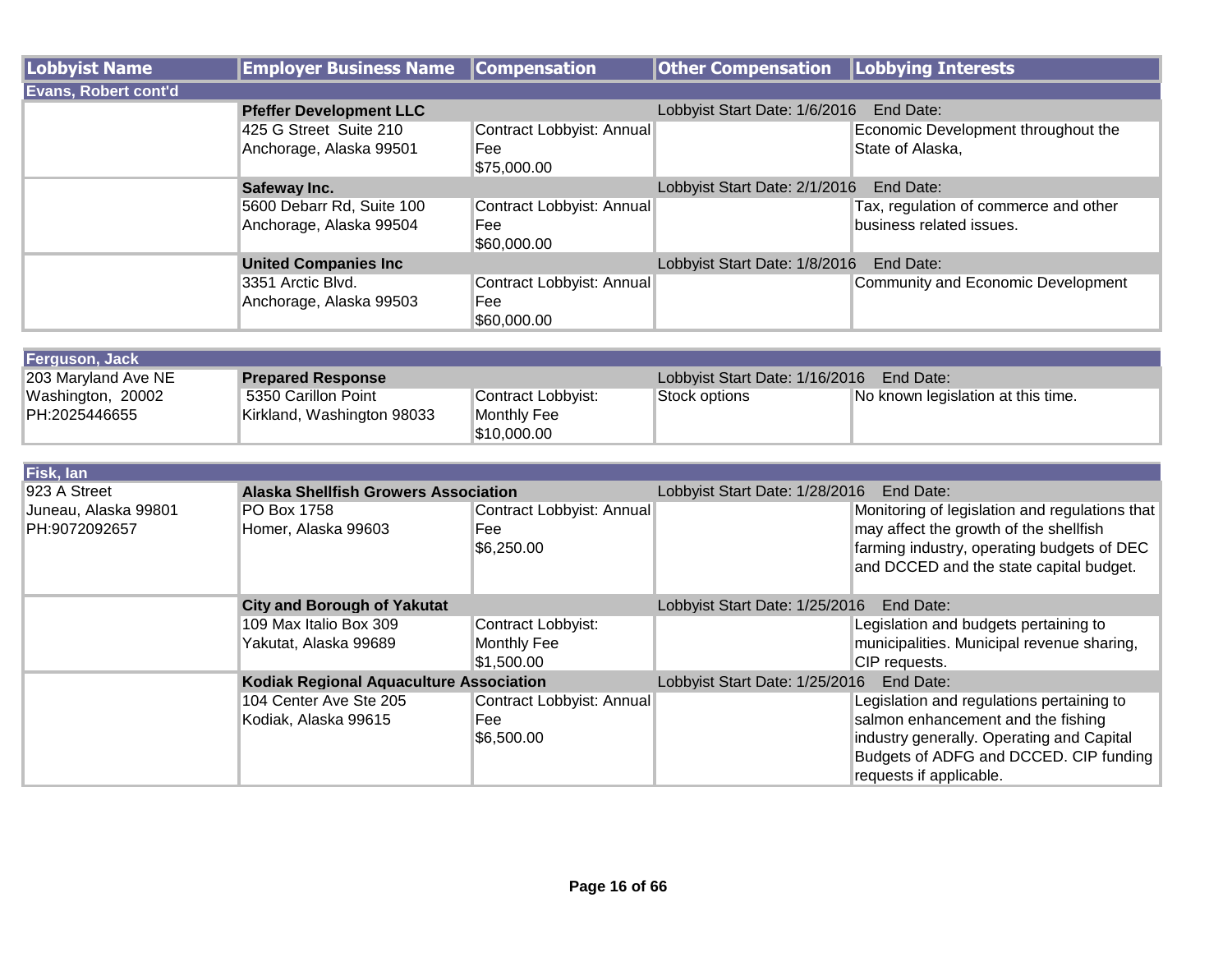| Lobbyist Name    | <b>Employer Business Name Compensation</b>          |                           | <b>Other Compensation</b> Lobbying Interests |                                              |
|------------------|-----------------------------------------------------|---------------------------|----------------------------------------------|----------------------------------------------|
| Fisk, lan cont'd |                                                     |                           |                                              |                                              |
|                  | <b>Prince William Sound Aquaculture Corporation</b> |                           | Lobbyist Start Date: 1/25/2016               | End Date:                                    |
|                  | <b>PO Box 1110</b>                                  | Contract Lobbyist: Annual |                                              | Monitoring of legislation relevant to salmon |
|                  | Cordova, Alaska 99574                               | Fee                       |                                              | hatcheries and the salmon industry. Capital  |
|                  |                                                     | \$25,000.00               |                                              | budget requests. Operating budget of Dept.   |
|                  |                                                     |                           |                                              | of Fish and Game and Dept. of Commerce.      |
|                  |                                                     |                           |                                              |                                              |

| <b>Francesconi, James</b> |                             |                    |                                |                                            |
|---------------------------|-----------------------------|--------------------|--------------------------------|--------------------------------------------|
| 601 SW Second Ave         | Moda Health                 |                    | Lobbyist Start Date: 1/25/2016 | End Date:                                  |
| Portland, Oregon 97204    | 1601 S.W. Second Avenue     | Salaried Employee: |                                | Health care legislation and administrative |
| PH:503 449 6583           | Portland, Oregon 97204-3156 | Monthly Wage       |                                | ¶rules.                                    |
|                           |                             | \$12,500.00        |                                |                                            |

| fuhs, paul              |                                            |                           |                                             |                                     |
|-------------------------|--------------------------------------------|---------------------------|---------------------------------------------|-------------------------------------|
| 319 E 11th              | <b>Alaska Hospitality Retailers</b>        |                           | Lobbyist Start Date: 2/11/2016              | End Date:                           |
| anchorage, Alaska 99501 | PO Box 242023                              | Contract Lobbyist: Annual |                                             | hospitality industry related issues |
| PH:9073510407           | Anchorage, Alaska 99524                    | Fee                       |                                             |                                     |
|                         |                                            | \$20,000.00               |                                             |                                     |
|                         | <b>Carnival Corporation &amp; plc</b>      |                           | Lobbyist Start Date: 1/26/2016              | End Date:                           |
|                         | 1750 P Street NW PH-3                      | Contract Lobbyist: Annual |                                             | Cruiseline issues                   |
|                         | Washington, District of Columbia           | Fee                       |                                             |                                     |
|                         | 20036                                      | \$25,000.00               |                                             |                                     |
|                         | <b>Matson</b>                              |                           | End Date:<br>Lobbyist Start Date: 1/26/2016 |                                     |
|                         | 1717 Tidewater Road                        | Contract Lobbyist: Annual |                                             | transportation and capital spending |
|                         | Anchorage, Alaska 99501-1036               | Fee                       |                                             |                                     |
|                         |                                            | \$60,000.00               |                                             |                                     |
|                         | <b>PND Engineers Inc.</b>                  |                           | Lobbyist Start Date: 3/1/2016<br>End Date:  |                                     |
|                         | 1506 W 36th Ave                            | Contract Lobbyist: Annual |                                             | Marine and Transportation issues    |
|                         | Anchorage, Alaska 99503                    | Fee                       |                                             |                                     |
|                         |                                            | \$30,000.00               |                                             |                                     |
|                         | <b>Southwest Alaska Pilots Association</b> |                           | Lobbyist Start Date: 1/25/2016              | End Date:                           |
|                         | P.O. Box 977                               | Contract Lobbyist: Annual |                                             | marine pilotage                     |
|                         | Homer, Alaska 99603                        | Fee                       |                                             |                                     |
|                         |                                            | \$45,000.00               |                                             |                                     |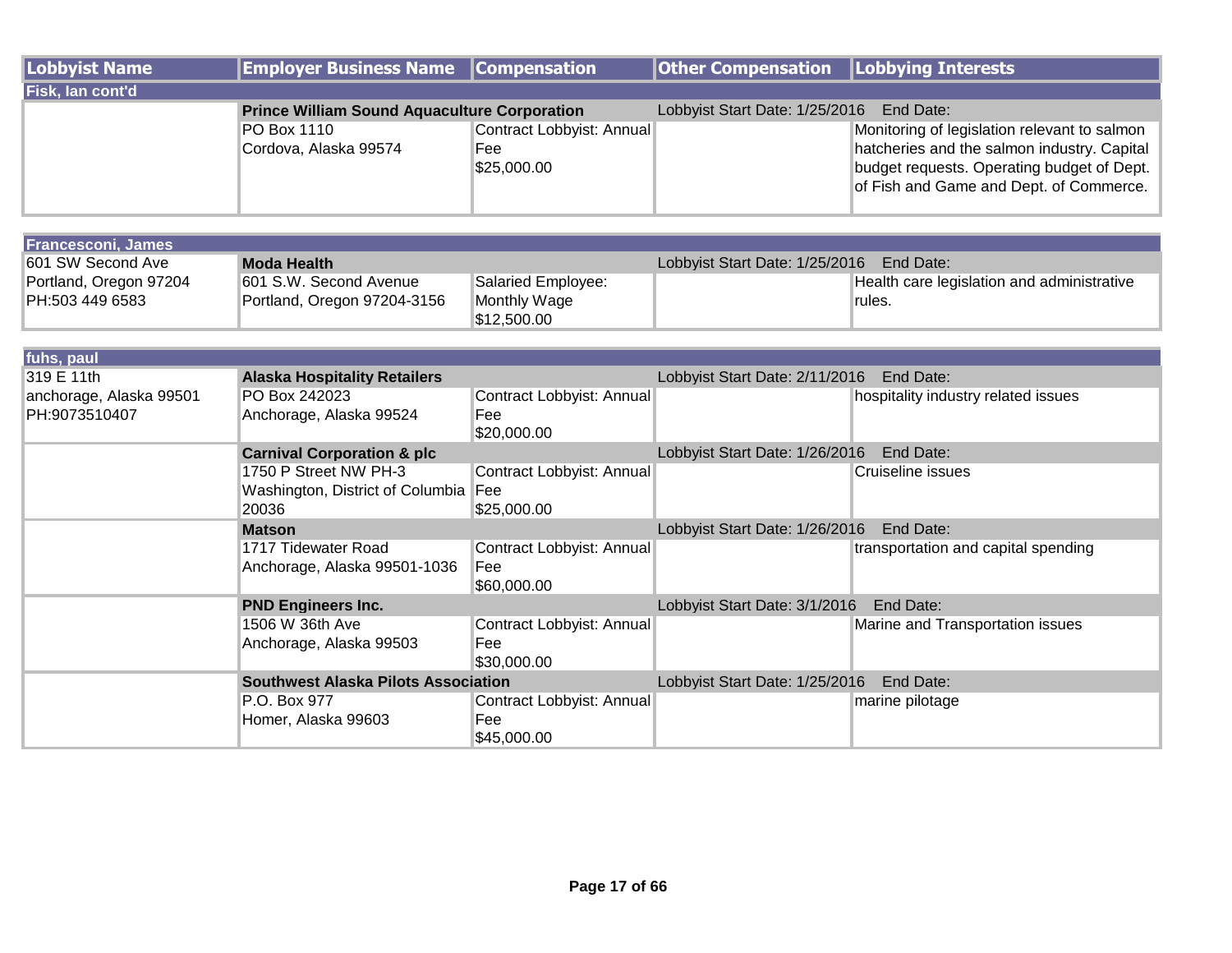| <b>Lobbyist Name</b>         | <b>Employer Business Name</b>                                                                 | <b>Compensation</b>              | <b>Other Compensation</b>                | <b>Lobbying Interests</b>                            |
|------------------------------|-----------------------------------------------------------------------------------------------|----------------------------------|------------------------------------------|------------------------------------------------------|
| <b>George, Thomas</b>        |                                                                                               |                                  |                                          |                                                      |
| PO Box 83750                 | <b>Aircraft Owners and Pilots Association</b>                                                 |                                  | Lobbyist Start Date: 1/5/2016 End Date:  |                                                      |
| Fairbanks, Alaska 99708      | 421 Aviation Way Suite 245                                                                    | Salaried Employee:               |                                          | Issues related to aviation, airports, aviation       |
| PH:907-455-9000              | Frederick, Maryland 21701                                                                     | Annual Wage                      |                                          | infrastructure and related topics.                   |
|                              |                                                                                               | \$76,260.00                      |                                          |                                                      |
| George, John                 |                                                                                               |                                  |                                          |                                                      |
| 3328 Fritz Cove Road         | <b>AFLAC</b>                                                                                  |                                  | Lobbyist Start Date: 1/20/2016 End Date: |                                                      |
| Juneau, Alaska 99801         | Aflac 1932 Wynnton Road                                                                       | Contract Lobbyist:               |                                          | Insurance                                            |
| PH:9077890172 907 723-       | Columbus, Georgia 31999                                                                       | Monthly Fee                      |                                          |                                                      |
| 0372                         |                                                                                               | \$1,000.00                       |                                          |                                                      |
|                              |                                                                                               |                                  |                                          |                                                      |
| Gianini, Elizabeth           |                                                                                               |                                  |                                          |                                                      |
| 1804 Sheridan Way            | <b>WellCare Health Plans, Inc.</b>                                                            |                                  | Lobbyist Start Date: 2/19/2016           | End Date:                                            |
| San Marcos, California 92078 | 8735 Henderson Road, Building                                                                 | Salaried Employee:               |                                          | <b>Medicaid Reform</b>                               |
| PH:7142695190                | 1. Second Floor                                                                               | Annual Wage<br>\$177,000.00      |                                          |                                                      |
|                              | Tampa, Florida 33634                                                                          |                                  |                                          |                                                      |
| Gillespie, Raymond           |                                                                                               |                                  |                                          |                                                      |
| 1231 W. Northern Lts. Blvd.  | <b>ACLU of Alaska Foundation</b>                                                              |                                  | Lobbyist Start Date: 1/20/2016           | End Date:                                            |
| 819                          |                                                                                               |                                  |                                          |                                                      |
| Anchorage, Alaska 99503      | 1057 W Fireweed Ln, Ste 207                                                                   | Contract Lobbyist: Annual        |                                          | Legislation dealing with civil liberties,            |
| PH:907 230 8843              | Anchorage, Alaska 99503                                                                       | Fee                              |                                          | privacy, constitutional rights and protections       |
|                              |                                                                                               | \$20,000.00                      |                                          |                                                      |
|                              | <b>Alaska Municipal League</b><br>One Sealaska Plaza, Suite 200                               |                                  | Lobbyist Start Date: 1/20/2016 End Date: |                                                      |
|                              | Juneau, Alaska 99801                                                                          | Contract Lobbyist: Annual<br>Fee |                                          | All municipal budget, PERS and budget<br>issues.     |
|                              |                                                                                               | \$100,000.00                     |                                          |                                                      |
|                              | Alaska Network on Domestic Violence & Sexual Assault Lobbyist Start Date: 2/15/2016 End Date: |                                  |                                          |                                                      |
|                              | 130 Seward Street Suite 214                                                                   | Contract Lobbyist: Annual        |                                          | Network on Domestic Violence and sexual              |
|                              | Juneau, Alaska 99801                                                                          | Fee                              |                                          | assault issues/budgets                               |
|                              |                                                                                               | \$8,333.34                       |                                          |                                                      |
|                              | <b>AT&amp;T Services, Inc.</b>                                                                |                                  | Lobbyist Start Date: 1/18/2016 End Date: |                                                      |
|                              | 16331 NE 72nd Way                                                                             | Contract Lobbyist: Annual        |                                          | Telecommunications, fiscal and regulatory            |
|                              | Redmond, Washington 98052                                                                     | Fee                              |                                          | matters.                                             |
|                              |                                                                                               | \$83,876.40                      |                                          |                                                      |
|                              | <b>City of Kodiak</b><br>710 Mill Bay Rd., Rm. 114                                            | Contract Lobbyist: Annual        | Lobbyist Start Date: 1/20/2016           | End Date:<br>municipal, budget and regulatory issues |
|                              | Kodiak, Alaska 99615                                                                          | Fee                              |                                          |                                                      |
|                              |                                                                                               | \$48,735.00                      |                                          |                                                      |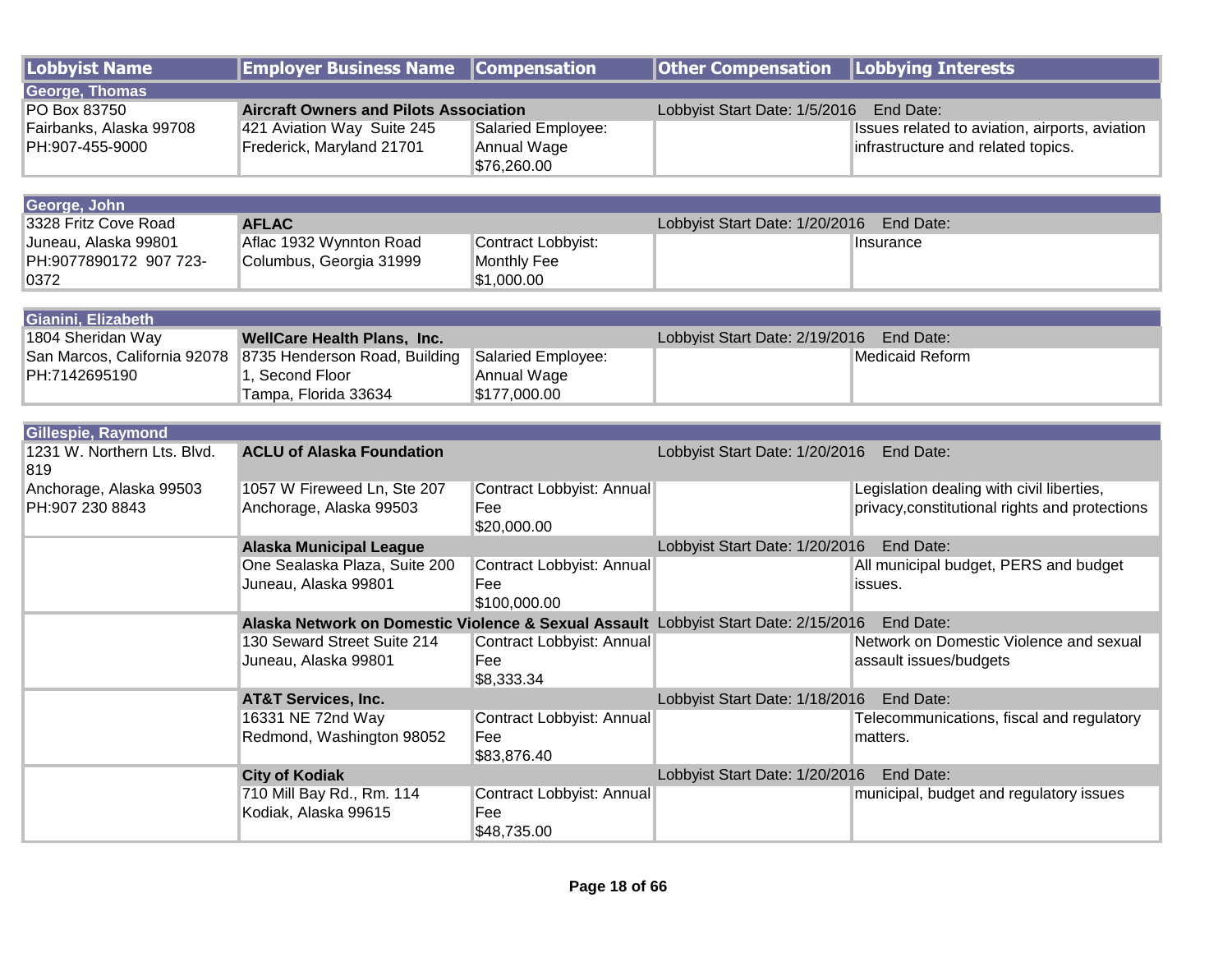| Lobbyist Name             | <b>Employer Business Name</b>                                                       | <b>Compensation</b>       | <b>Other Compensation</b>                   | Lobbying Interests                          |
|---------------------------|-------------------------------------------------------------------------------------|---------------------------|---------------------------------------------|---------------------------------------------|
| Gillespie, Raymond cont'd |                                                                                     |                           |                                             |                                             |
|                           | <b>CITY OF UNALASKA</b>                                                             |                           | Lobbyist Start Date: 1/20/2016              | End Date:                                   |
|                           | P.O. BOX 610                                                                        | Contract Lobbyist: Annual |                                             | municipal, regulatory, fisheries budget     |
|                           | UNALASKA, Alaska 99685                                                              | Fee                       |                                             | issues.                                     |
|                           |                                                                                     | \$79,000.00               |                                             |                                             |
|                           | <b>Delta Air Lines</b>                                                              |                           | Lobbyist Start Date: 2/12/2016              | End Date:                                   |
|                           | 11101 Aviation Blvd                                                                 | Contract Lobbyist: Annual |                                             | Aviation related issues, taxes, legislation |
|                           | Los Angeles, California 90045                                                       | Fee                       |                                             | and regulatory policy                       |
|                           |                                                                                     | \$47,500.00               |                                             |                                             |
|                           | <b>North Star BHS</b>                                                               |                           | Lobbyist Start Date: 1/20/2016<br>End Date: |                                             |
|                           | 2530 DeBarr Road                                                                    | Contract Lobbyist: Annual |                                             | Health care, budget and health and social   |
|                           | Anchorage, Alaska 99508                                                             | Fee                       |                                             | services.                                   |
|                           |                                                                                     | \$80,000.00               |                                             |                                             |
|                           | Southern Southeast Regional Aquaculture Association, Lobbyist Start Date: 1/23/2016 |                           |                                             | End Date:                                   |
|                           | SSRAA 14 Borch Street                                                               | Contract Lobbyist: Annual |                                             | fisheries enhancement, hatcheries, and fish |
|                           | Ketchikan, Alaska 99901                                                             | Fee                       |                                             | and game budget                             |
|                           |                                                                                     | \$15,000.00               |                                             |                                             |

| Gorsuch, Norman       |                              |                    |                                              |
|-----------------------|------------------------------|--------------------|----------------------------------------------|
| <b>P.O. Box 35901</b> | <b>MillerCoors LLC</b>       |                    | Lobbyist Start Date: 1/19/2016 End Date:     |
| Juneau, Alaska 99803  | 1017 L Street, #460          | Contract Lobbyist: | Any and all matters relating to the          |
| IPH: 9073210711       | Sacramento, California 95814 | Monthly Fee        | manufacture, distribution, sale and taxation |
|                       |                              | \$1,125.00         | of beer and malt beverages including but     |
|                       |                              |                    | not limited to changes in the provisions of  |
|                       |                              |                    | title 4 of the Alaska Statutes dealing with  |
|                       |                              |                    | alcoholic beverages.                         |

| Gorsuch, Lennie       |                             |                    |                                               |
|-----------------------|-----------------------------|--------------------|-----------------------------------------------|
| <b>P.O. Box 35901</b> | <b>Alaska Chapter, NECA</b> |                    | Lobbyist Start Date: 1/29/2016<br>End Date:   |
| Juneau, Alaska 99803  | 712 W. 36th Ave.            | Contract Lobbyist: | Any and all matters relating to construction, |
| PH:9073213311         | Anchorage, Alaska 99503     | Monthly Fee        | budgets, labor, workers compensation,         |
|                       |                             | \$2,520.00         | contracting.                                  |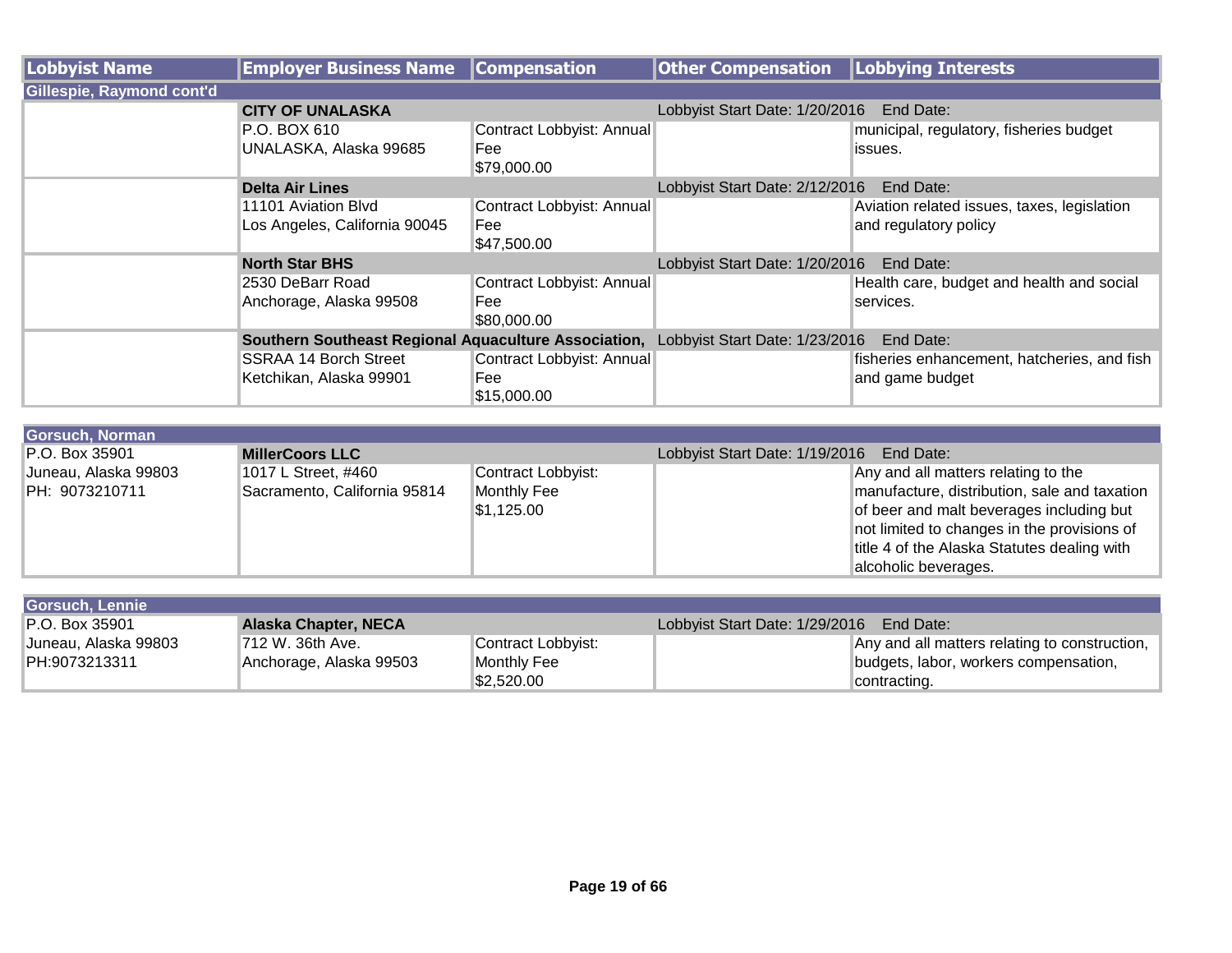| Lobbyist Name            | <b>Employer Business Name</b>             | <b>Compensation</b> | <b>Other Compensation</b>                | Lobbying Interests                           |
|--------------------------|-------------------------------------------|---------------------|------------------------------------------|----------------------------------------------|
| <b>GRASSER, EDWARD</b>   |                                           |                     |                                          |                                              |
| <b>PO BOX 2193</b>       | Alaska Wildlife Conservation Center, Inc. |                     | Lobbyist Start Date: 1/19/2016           | <b>End Date:</b>                             |
| PALMER, Alaska 99645     | P.O. Box 949                              | Contract Lobbyist:  |                                          | provide consultation and support for the     |
| PH:907-745-3772 907-841- | Portage, Alaska 99587                     | Monthly Fee         |                                          | Alaska Wildlife Conservation Center related  |
| 0358                     |                                           | 1\$2,000.00         |                                          | to its wildlife conservation and education   |
|                          |                                           |                     |                                          | projects.                                    |
|                          | <b>Harris Consulting</b>                  |                     | Lobbyist Start Date: 1/18/2016 End Date: |                                              |
|                          | 307 huffman rd                            | Contract Lobbyist:  |                                          | assisting Harris Consulting with budget and  |
|                          | anchorage, Alaska 99515                   | Monthly Fee         |                                          | issue concerns for the Matanuska-Susitna     |
|                          |                                           | \$2,500.00          |                                          | Borough                                      |
|                          | <b>SCI-Alaska</b>                         |                     | Lobbyist Start Date: 1/18/2016           | End Date:                                    |
|                          | P.O. Box 770511                           | Contract Lobbyist:  |                                          | Providing support for wildlife conservation, |
|                          | Eagle River, Alaska 99577                 | <b>Monthly Fee</b>  |                                          | outdoor education and the traditions of      |
|                          |                                           | \$5,000.00          |                                          | hunting, fishing, trapping and the shooting  |
|                          |                                           |                     |                                          | sports                                       |

| Grossi, Paul         |                                                 |                           |                                |                                              |
|----------------------|-------------------------------------------------|---------------------------|--------------------------------|----------------------------------------------|
| PO Box 21656         | Alaska State Pipe Trades UA Local 375           |                           | Lobbyist Start Date: 1/15/2016 | End Date:                                    |
| Juneau, Alaska 99802 | C/O UA Local 375 3980 Boat                      | Contract Lobbyist: Annual |                                | Lobbying for legislative, administrative and |
| PH:907-723-1461      | Street                                          | Fee                       |                                | budgetary goals that promote and protect     |
|                      | Fairbanks, Alaska 99709                         | \$17,000.00               |                                | the welfare and employment opportunities of  |
|                      |                                                 |                           |                                | the client.                                  |
|                      | <b>Ironworker Management Progressive Action</b> |                           | Lobbyist Start Date: 1/15/2016 | End Date:                                    |
|                      | 8141Schoon Street                               | Contract Lobbyist: Annual |                                | Lobbying for legislative, administrative and |
|                      | Anchorage, Alaska 99518                         | Fee                       |                                | budgetary goals that promote and protect     |
|                      |                                                 | \$17,000.00               |                                | the welfare and employment opportunities of  |
|                      |                                                 |                           |                                | the client.                                  |

| Hall, Marleanna         |                                     |                    |                                             |                             |
|-------------------------|-------------------------------------|--------------------|---------------------------------------------|-----------------------------|
| 121 West Fireweed Lane, | <b>Resource Development Council</b> |                    | Lobbyist Start Date: 1/25/2016<br>End Date: |                             |
| Suite 250               |                                     |                    |                                             |                             |
| Anchorage, Alaska 99503 | 121 West Fireweed Lane Suite        | Salaried Employee: |                                             | Resource development issues |
| PH:9072760700           | 250                                 | Hourly Wage        |                                             |                             |
|                         | Anchorage, Alaska 99503             | \$50.48            |                                             |                             |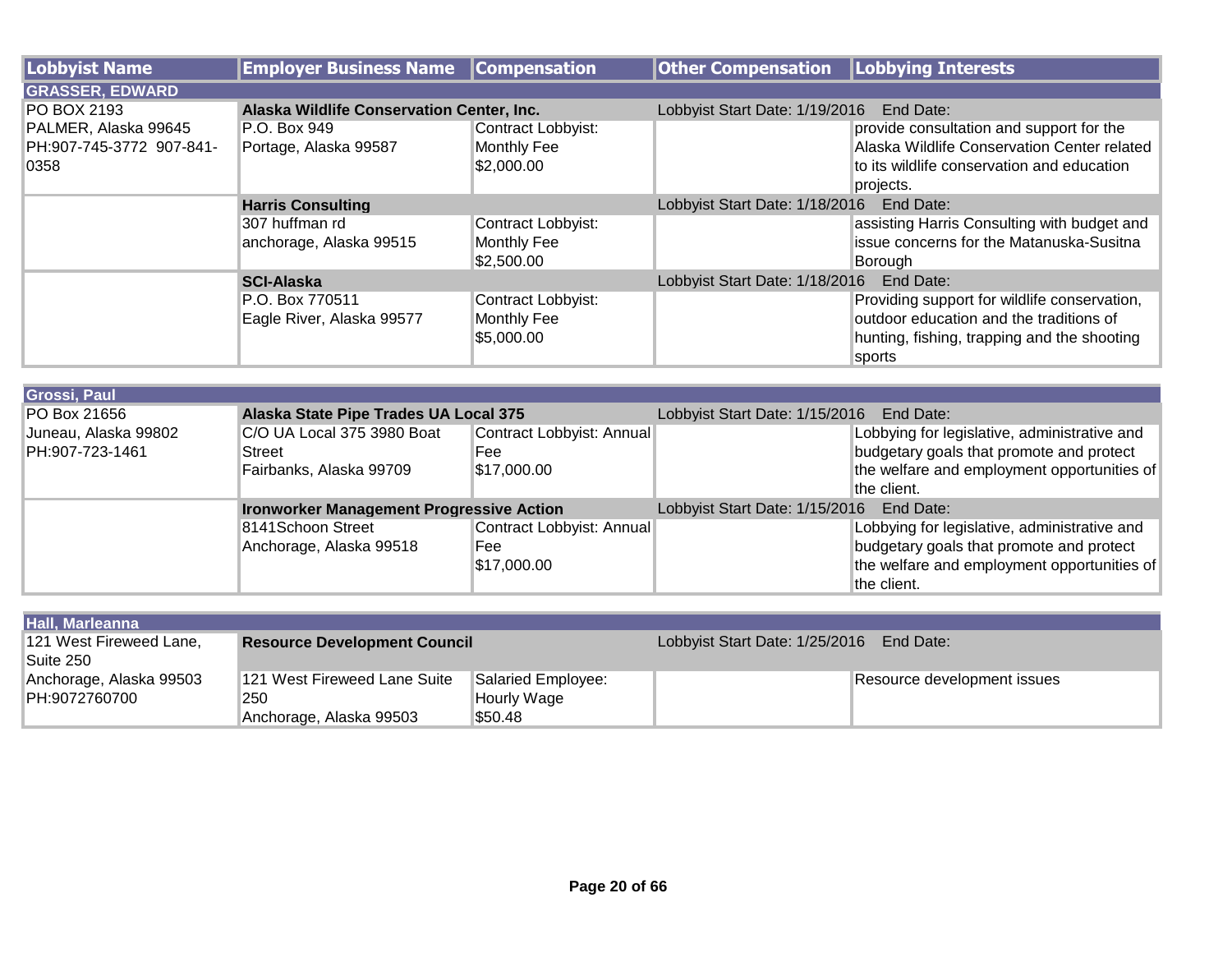| <b>Lobbyist Name</b>     | <b>Employer Business Name</b>                      | <b>Compensation</b> | <b>Other Compensation</b>                  | Lobbying Interests                         |  |
|--------------------------|----------------------------------------------------|---------------------|--------------------------------------------|--------------------------------------------|--|
| <b>HARRIS, JOHN</b>      |                                                    |                     |                                            |                                            |  |
| 307 Huffman Rd.          | Ahtna, Inc.                                        |                     | Lobbyist Start Date: 1/5/2016              | End Date:                                  |  |
| Anchorage, Alaska 99515  | 110 W 38th Ave Suite 100                           | Contract Lobbyist:  |                                            | all matters relating to ahtna including    |  |
| PH:9078684793 9079031575 | Anchorage, Alaska 99503                            | Monthly Fee         |                                            | subsistance issues, natural resource       |  |
|                          |                                                    | \$3,000.00          |                                            | development, capital projects and other    |  |
|                          |                                                    |                     |                                            | business related issues                    |  |
|                          | <b>Alaska USA Federal Credit Union</b>             |                     | Lobbyist Start Date: 1/6/2016 End Date:    |                                            |  |
|                          | 4000 Credit Union Drive                            | Contract Lobbyist:  |                                            | maters related to finance, employment,     |  |
|                          | Anchorage, Alaska 99503                            | Monthly Fee         |                                            | insurance, title, auto issues that concern |  |
|                          |                                                    | \$3,000.00          |                                            | <b>AUSA</b>                                |  |
|                          | <b>Mat Su Regional Medical Center</b>              |                     | Lobbyist Start Date: 1/6/2016              | End Date:                                  |  |
|                          | PO Box 1687                                        | Contract Lobbyist:  |                                            | issues relating to health care. employment |  |
|                          | Palmer, Alaska 99645                               | Monthly Fee         |                                            | issues, medicaid expansion, provider tax   |  |
|                          |                                                    | \$3,000.00          |                                            | and other budget issues                    |  |
|                          | <b>Matanuska Susitna Borough</b>                   |                     | Lobbyist Start Date: 1/6/2016<br>End Date: |                                            |  |
|                          | 350 E Dahlia Ave.                                  | Contract Lobbyist:  |                                            | all issues relating to borough government  |  |
|                          | Palmer, Alaska 99645                               | Monthly Fee         |                                            | including fish and game, employment,       |  |
|                          |                                                    | \$6,700.00          |                                            | capital projects, budgets and ports.       |  |
|                          | <b>NANA Development Corporation</b>                |                     | Lobbyist Start Date: 1/6/2016              | End Date:                                  |  |
|                          | 909 W. 9th Avenue                                  | Contract Lobbyist:  |                                            | matters pertaining to mining, hotels,      |  |
|                          | Anchorage, Alaska 99501                            | Monthly Fee         |                                            | employment, taxes, budget                  |  |
|                          |                                                    | \$1,750.00          |                                            |                                            |  |
|                          | <b>Raymond Gillespie/ Gillespie and Associates</b> |                     | Lobbyist Start Date: 2/3/2016              | End Date:                                  |  |
|                          | 1231 Northern Ligths Blve                          | Salaried Employee:  |                                            | all matters relating to Gillespie and      |  |
|                          | Anchorage, Alaska 99503                            | Annual Wage         |                                            | associates.                                |  |
|                          |                                                    | \$100.00            |                                            |                                            |  |

| <b>HAUKEDALEN, MICHAEL</b> |                                                 |                    |                                |                                           |  |
|----------------------------|-------------------------------------------------|--------------------|--------------------------------|-------------------------------------------|--|
| 17940 Susan Circle         | <b>Humane Society of the United States. The</b> |                    | Lobbyist Start Date: 1/19/2016 | End Date:                                 |  |
| Anchorage, Alaska 99516    | 2100 "L" St.                                    | Salaried Employee: | Health benefits package        | Animal welfare issues including wildlife, |  |
| PH:907-575-4464            | Washington, District of Columbia Annual Wage    |                    |                                | companion animals, and farm animals.      |  |
|                            | 20037                                           | 561.600.00         |                                |                                           |  |

| Hayes, Joe                |                                           |                           |                                             |                                           |
|---------------------------|-------------------------------------------|---------------------------|---------------------------------------------|-------------------------------------------|
| 2014 Central Avenue       | <b>Golden Valley Electric Association</b> |                           | Lobbyist Start Date: 1/19/2016<br>End Date: |                                           |
| ∥Fairbanks. Alaska 99709  | <b>PO Box 71249</b>                       | Contract Lobbyist: Annual |                                             | legislative, administrative and budgetary |
| IPH:907-322-3924 907-322- | Fairbanks, Alaska 99707-1249              | <b>Fee</b>                |                                             | 'work                                     |
| 3924 907-322-3924         |                                           | \$60,000.00               |                                             |                                           |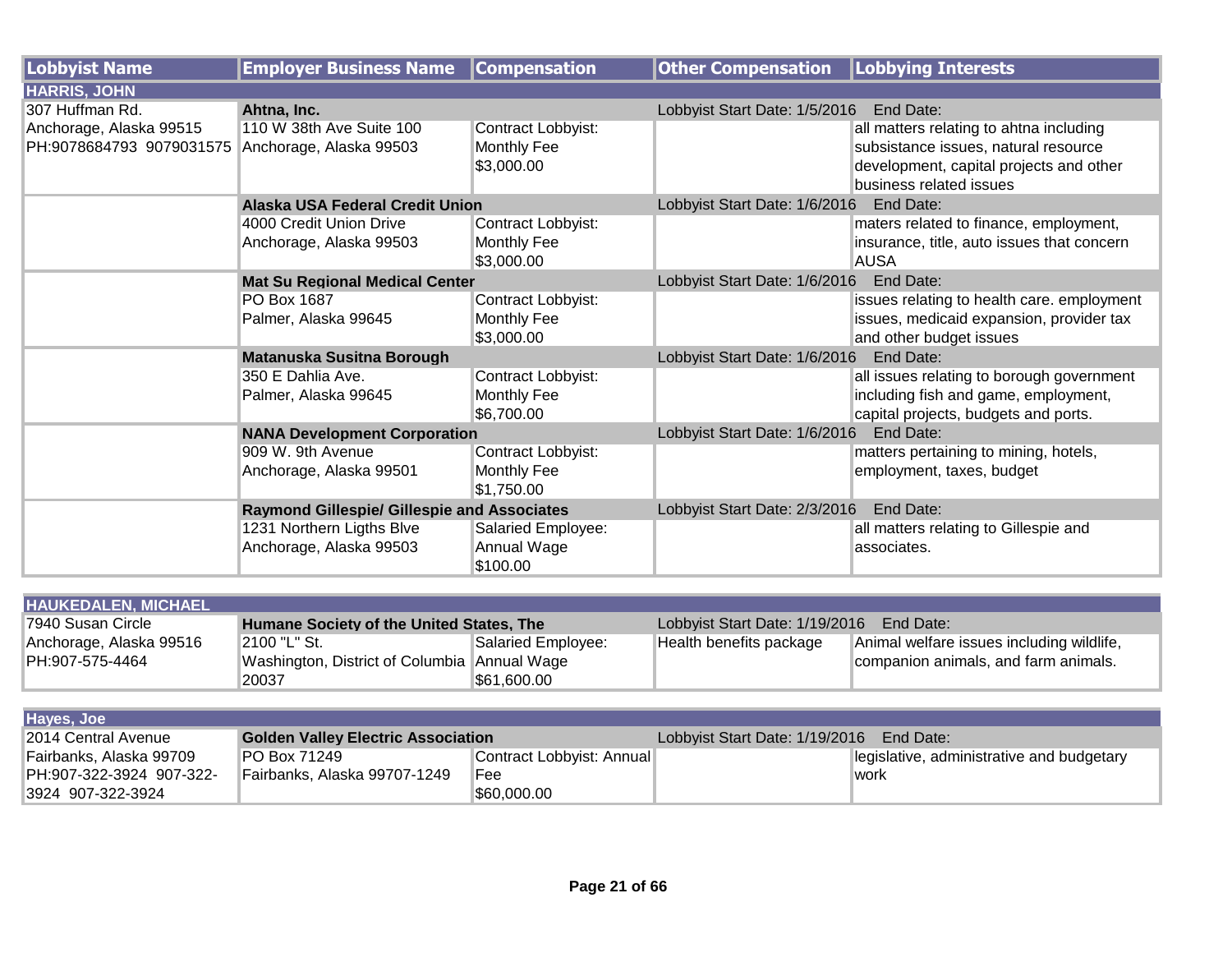| <b>Lobbyist Name</b>       | <b>Employer Business Name</b>                  | <b>Compensation</b>              | <b>Other Compensation</b>                | <b>Lobbying Interests</b>                                                              |  |
|----------------------------|------------------------------------------------|----------------------------------|------------------------------------------|----------------------------------------------------------------------------------------|--|
| Heffern, Sandra            |                                                |                                  |                                          |                                                                                        |  |
| 2100 Belmont Dr            | <b>ResCare</b>                                 |                                  | Lobbyist Start Date: 1/1/2016            | End Date:                                                                              |  |
| Anchorage, Alaska 99517    | 9901 Linn Station Rd                           | Contract Lobbyist:               |                                          | Issues related to health and human services                                            |  |
| PH:243-6054 529-6730 529-  | Louisville, Kentucky 40223                     | Monthly Fee                      |                                          |                                                                                        |  |
| 6730                       |                                                | \$3,000.00                       |                                          |                                                                                        |  |
|                            |                                                |                                  |                                          |                                                                                        |  |
| Helander, Ken              |                                                |                                  |                                          |                                                                                        |  |
| 3601 C Street #1420        | <b>AARP</b>                                    |                                  | Lobbyist Start Date: 1/1/2016            | End Date:                                                                              |  |
| Anchorage, Alaska 99503    | 3601 C Street Suite 1420                       | Salaried Employee:               |                                          | Issues that affect AARP members age 50+,                                               |  |
| PH:762-3314 723-1087       | Anchorage, Alaska 99503                        | Annual Wage                      |                                          | particularly senior benefits, budget for senior                                        |  |
|                            |                                                | \$84,994.70                      |                                          | services, caregiving, powers of attorney,                                              |  |
|                            |                                                |                                  |                                          | access to healthcare.<br>SB 72.                                                        |  |
|                            |                                                |                                  |                                          |                                                                                        |  |
| <b>HERMAN, LAURA</b>       |                                                |                                  |                                          |                                                                                        |  |
| 2480 Belmont Drive         | <b>Cook Inlet Tribal Council</b>               |                                  | Lobbyist Start Date: 1/11/2016           | End Date:                                                                              |  |
| Anchorage, Alaska 99517    | 3600 San Jeronimo Drive n/a                    | Contract Lobbyist:               |                                          | All legislative and administrative activities                                          |  |
| PH:907-301-4786            | Anchorage, Alaska 99508                        | Monthly Fee                      |                                          | relating to employment, job training,                                                  |  |
|                            |                                                | \$2,500.00                       |                                          | substance abuse and treatment and                                                      |  |
|                            |                                                |                                  |                                          | educational programs, or related to funding.                                           |  |
|                            |                                                |                                  |                                          |                                                                                        |  |
|                            | <b>Providence Health &amp; Services Alaska</b> |                                  | Lobbyist Start Date: 1/11/2016           | End Date:                                                                              |  |
|                            | 4400 NE Halsey Street                          | Contract Lobbyist:               |                                          | Legislative and administrative activities                                              |  |
|                            | Portland, Oregon 97213                         | Monthly Fee                      |                                          | related to health care services and related                                            |  |
|                            |                                                | \$6,250.00                       |                                          | programs.                                                                              |  |
|                            | University of Washington Schol of Medicine     |                                  | Lobbyist Start Date: 1/11/2016 End Date: |                                                                                        |  |
|                            | 3211 Providence Drive                          | Contract Lobbyist:               |                                          | Legislative and administrative activities                                              |  |
|                            | Anchorage, Alaska 99508                        | Monthly Fee                      |                                          | regarding medical education and related                                                |  |
|                            |                                                | \$2,917.00                       |                                          | programs.                                                                              |  |
|                            |                                                |                                  |                                          |                                                                                        |  |
| <b>Hickey, Mark</b>        |                                                |                                  |                                          |                                                                                        |  |
| 211 4th Street; Suite #110 | <b>Alaska Nurses Association</b>               |                                  | Lobbyist Start Date: 1/6/2016            | End Date:                                                                              |  |
| Juneau, Alaska 99801       | 3701 E. Tudor Suite 208                        | Contract Lobbyist: Annual        |                                          | Health Care & Nursing Practices.                                                       |  |
| PH:9077238574              | Anchorage, Alaska 99507                        | Fee                              |                                          |                                                                                        |  |
|                            |                                                | \$22,500.00                      |                                          |                                                                                        |  |
|                            | <b>Alaska Public Health Association</b>        |                                  | Lobbyist Start Date: 2/15/2016           | End Date:                                                                              |  |
|                            | 212 Front Street, Suite 100                    | Contract Lobbyist: Annual<br>Fee |                                          | All budget matters relating to public health                                           |  |
|                            | Fairbanks, Alaska 99701                        | \$8,000.00                       |                                          | issues, legislation on family violence and<br>other matters affecting public health in |  |
|                            |                                                |                                  |                                          | Alaska.                                                                                |  |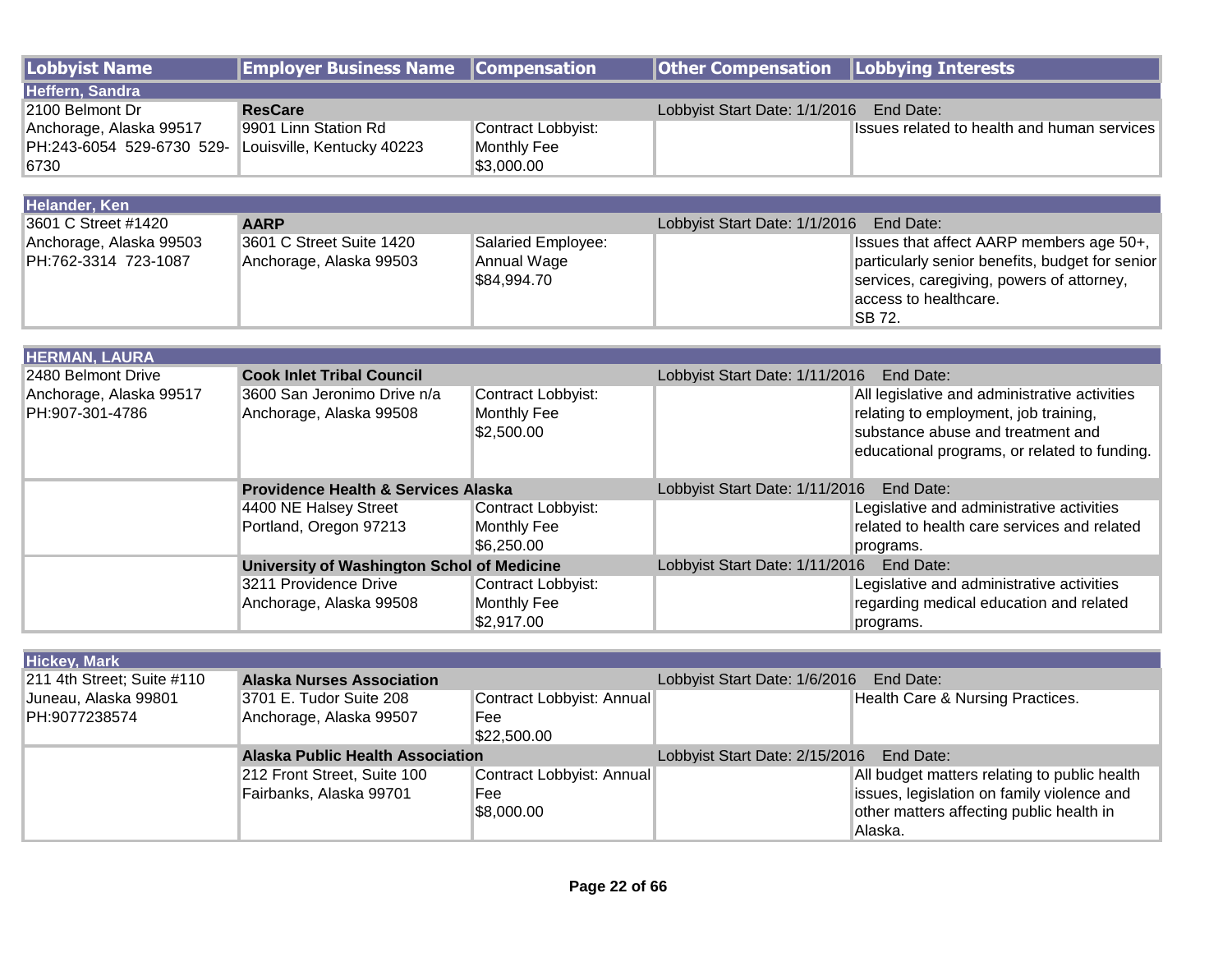| <b>Lobbyist Name</b>       | <b>Employer Business Name</b>                         | <b>Compensation</b>                             | <b>Other Compensation</b>               | <b>Lobbying Interests</b>                                                                                                                                                         |
|----------------------------|-------------------------------------------------------|-------------------------------------------------|-----------------------------------------|-----------------------------------------------------------------------------------------------------------------------------------------------------------------------------------|
| <b>Hickey, Mark cont'd</b> |                                                       |                                                 |                                         |                                                                                                                                                                                   |
|                            | <b>Aleutians East Borough</b>                         |                                                 | Lobbyist Start Date: 1/6/2016           | End Date:                                                                                                                                                                         |
|                            | 3380 C Street Suite 205<br>Anchorage, Alaska 99503    | Contract Lobbyist: Annual<br>Fee<br>\$42,000.00 |                                         | Issues relating to municipalities and capital<br>projects.                                                                                                                        |
|                            | <b>American Cancer Society Cancer Action Network</b>  |                                                 | Lobbyist Start Date: 1/6/2016 End Date: |                                                                                                                                                                                   |
|                            | 3851 Piper St., Suite U240<br>Anchorage, Alaska 99508 | Contract Lobbyist: Annual<br>Fee<br>\$25,000.00 |                                         | Issues relating to public health, including<br>tobacco use control and obesity prevention.<br>Bills of interest include SB1, SB72, SB74,<br>HB18, HB20, HB40, HB49, HB99 & HB159. |
|                            | <b>Chenega Corporation</b>                            |                                                 | Lobbyist Start Date: 1/7/2016 End Date: |                                                                                                                                                                                   |
|                            | 3000 C St, Ste. 301<br>Anchorage, Alaska 99503        | Contract Lobbyist: Annual<br>Fee<br>\$16,000.00 |                                         | Infrastructure Needs/Economic<br>Development/Corporate Matters                                                                                                                    |
|                            | <b>City of Akutan</b>                                 |                                                 | Lobbyist Start Date: 1/6/2016 End Date: |                                                                                                                                                                                   |
|                            | 3380 C Street<br>ANCHORAGE, Alaska 99503              | Contract Lobbyist: Annual<br>Fee<br>\$40,000.00 |                                         | Issues relating to municipalities and capital<br>projects.                                                                                                                        |
|                            | <b>City of King Cove</b>                              |                                                 | Lobbyist Start Date: 1/8/2016           | End Date:                                                                                                                                                                         |
|                            | 3380 C Street, Suite 205<br>Anchorage, Alaska 99503   | Contract Lobbyist: Annual<br>Fee<br>\$41,000.00 |                                         | Issues relating to municipalities and capital<br>projects, including the proposed road<br>between King Cove and Cold Bay.                                                         |
|                            | <b>City of Sand Point</b>                             |                                                 | Lobbyist Start Date: 1/6/2016           | End Date:                                                                                                                                                                         |
|                            | 3380 C Street 205<br>Anchorage, Alaska 99503          | Contract Lobbyist: Annual<br>Fee<br>\$10,000.00 |                                         | Issues relating to municipalities and capital<br>projects.                                                                                                                        |
|                            | <b>Coastal Villages Region Fund</b>                   |                                                 | Lobbyist Start Date: 1/6/2016 End Date: |                                                                                                                                                                                   |
|                            | 711 H Street Suite 200<br>Anchorage, Alaska 99501     | Contract Lobbyist: Annual<br>Fee<br>\$26,250.00 |                                         | Community and infrastructure development<br>of villages comprising Coastal Villages<br>Region Fund/fisheries issues/corporate<br>matters.                                         |
|                            | <b>Kodiak Island Borough</b>                          |                                                 | Lobbyist Start Date: 1/6/2016 End Date: |                                                                                                                                                                                   |
|                            | 710 Mill Bay Road Room 101<br>Kodiak, Alaska 99615    | Contract Lobbyist: Annual<br>Fee<br>\$45,000.00 |                                         | Issues relating to municipalities and capital<br>projects.                                                                                                                        |
|                            | Lake and Peninsula Borough                            |                                                 | Lobbyist Start Date: 1/6/2016 End Date: |                                                                                                                                                                                   |
|                            | <b>PO Box 495</b><br>King Salmon, Alaska 99613        | Contract Lobbyist: Annual<br>Fee<br>\$55,000.00 |                                         | Issues relating to municipalities and capital<br>projects.                                                                                                                        |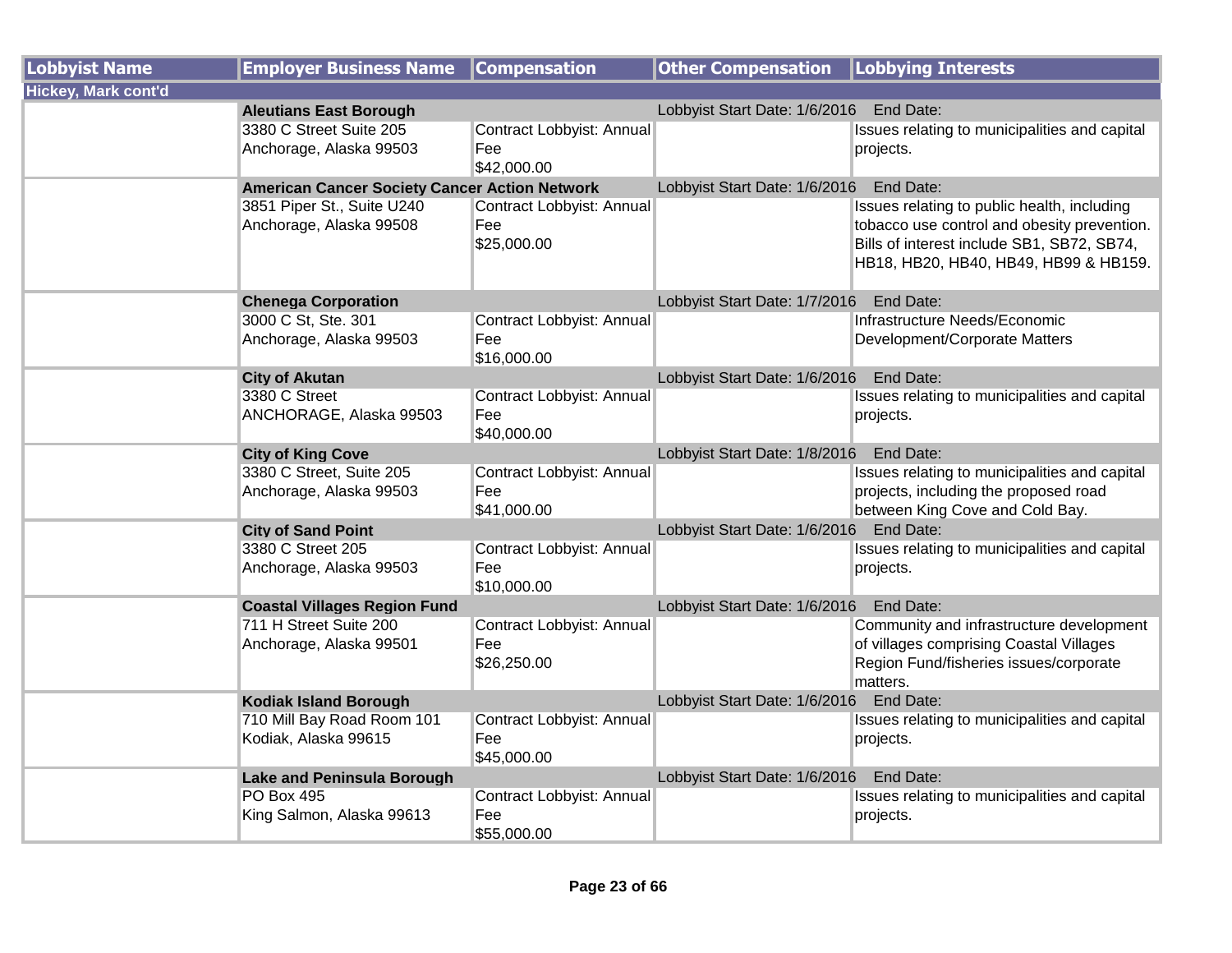| <b>Lobbyist Name</b>       | <b>Employer Business Name</b>                          | <b>Compensation</b>                             | <b>Other Compensation</b>                | Lobbying Interests                                                                                                                                                                                                                                                                                                                                                                                                                   |
|----------------------------|--------------------------------------------------------|-------------------------------------------------|------------------------------------------|--------------------------------------------------------------------------------------------------------------------------------------------------------------------------------------------------------------------------------------------------------------------------------------------------------------------------------------------------------------------------------------------------------------------------------------|
| <b>Hickey, Mark cont'd</b> |                                                        |                                                 |                                          |                                                                                                                                                                                                                                                                                                                                                                                                                                      |
|                            | <b>NEA-Alaska</b>                                      |                                                 | Lobbyist Start Date: 1/6/2016 End Date:  |                                                                                                                                                                                                                                                                                                                                                                                                                                      |
|                            | 201 Main St., Ste. 300<br>Juneau, Alaska 99801         | Contract Lobbyist: Annual<br>Fee<br>\$60,000.00 |                                          | All matters relating to education and support<br>for Alaska's public school employees. Bills<br>of interest include hb2, hb23, hb30, hb36,<br>hb44, hb63, hb66, hb80, hb82, hb85, hb89,<br>hb90, hb94, hb97, hb98, hb102, hb107,<br>hb113, hb135, hb136, hb172, hb176,<br>hb198, hb203, hb204, hb211, hcr2, hcr8,<br>hjr11, sb3, sb31, sb37, sb40, sb44, sb61,<br>sb64, sb67, sb88, sb89, sb97, sb102<br>,sb103, scr3, sjr2, & sjr6. |
|                            | <b>Northern Mist LLC</b>                               |                                                 | Lobbyist Start Date: 4/15/2016           | End Date:                                                                                                                                                                                                                                                                                                                                                                                                                            |
|                            | 859 Summit Terrace<br>Ketchikan, Alaska 99901          | Contract Lobbyist:<br>Monthly Fee<br>\$3,000.00 |                                          | General concerns about water resource<br>usage and other environmental questions in<br>and around Misty Fjords National Monument<br>and other locations in Alaska.                                                                                                                                                                                                                                                                   |
|                            | Petro 49, Inc.                                         |                                                 | Lobbyist Start Date: 1/11/2016 End Date: |                                                                                                                                                                                                                                                                                                                                                                                                                                      |
|                            | P.O. Box 389<br>Seward, Alaska 99664                   | Contract Lobbyist: Annual<br>Fee<br>\$15,000.00 |                                          | Fuel Marketing & Distribution/Corporate<br>Matters                                                                                                                                                                                                                                                                                                                                                                                   |
|                            | <b>Planned Parenthood Votes Northwest &amp; Hawaii</b> |                                                 | Lobbyist Start Date: 1/7/2016            | End Date:                                                                                                                                                                                                                                                                                                                                                                                                                            |
|                            | 2001 E. Madison<br>Seattle, 98122                      | Contract Lobbyist: Annual<br>Fee<br>\$8,000.00  |                                          | <b>Public Health &amp; Education</b>                                                                                                                                                                                                                                                                                                                                                                                                 |
|                            | <b>Tyler Rental, Inc.</b>                              |                                                 | Lobbyist Start Date: 1/11/2016           | End Date:                                                                                                                                                                                                                                                                                                                                                                                                                            |
|                            | PO Box 8158<br>Ketchikan, Alaska 99901                 | Contract Lobbyist: Annual<br>Fee<br>\$10,000.00 |                                          | Legislation relating to the passenger vehicle<br>rental tax, and other corporate matters.                                                                                                                                                                                                                                                                                                                                            |
|                            | <b>Vigor Alaska LLC</b>                                |                                                 | Lobbyist Start Date: 1/6/2016            | End Date:                                                                                                                                                                                                                                                                                                                                                                                                                            |
|                            | 3801 TONGASS AVENUE<br>KETCHIKAN, Alaska 99901         | Contract Lobbyist: Annual<br>Fee<br>\$25,000.00 |                                          | Issues relating to the development of the<br>Ketchikan and Seward Shipyards, and<br>vessel operating and capital funding for the<br>Alaska Marine Highway System.                                                                                                                                                                                                                                                                    |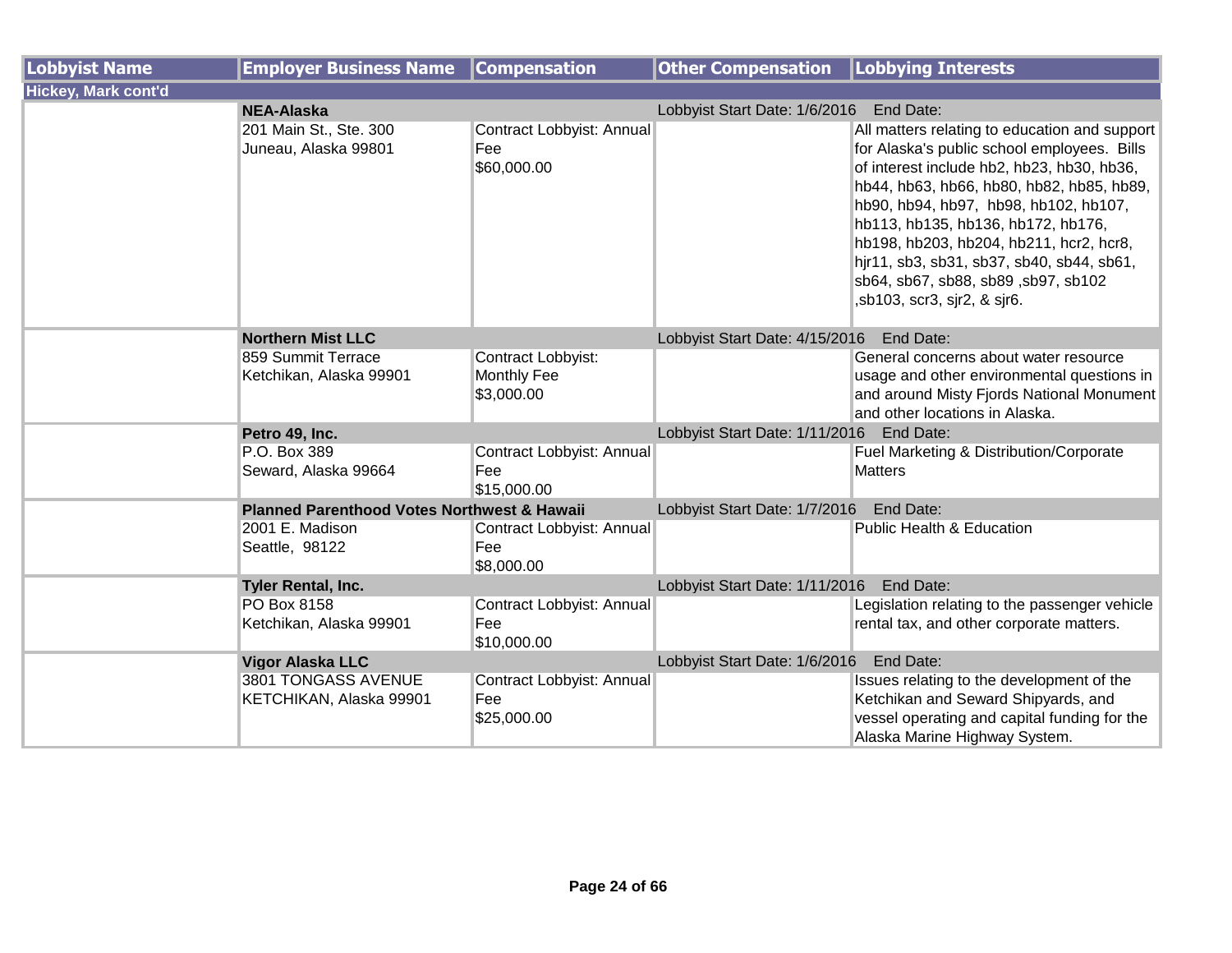| Lobbyist Name                            | <b>Employer Business Name Compensation</b>       |                                               | Other Compensation   Lobbying Interests    |                                                                                                               |  |
|------------------------------------------|--------------------------------------------------|-----------------------------------------------|--------------------------------------------|---------------------------------------------------------------------------------------------------------------|--|
| Hoover, Jim                              |                                                  |                                               |                                            |                                                                                                               |  |
| 2636 Southwest Brooklane<br>Drive        | <b>Bayer Corporation</b>                         |                                               | Lobbyist Start Date: 1/1/2016<br>End Date: |                                                                                                               |  |
| Corvallis, Oregon 97333<br>PH:5417522520 | 100 Bayer Boulevard<br>Whippany, New Jersey 7981 | Salaried Employee:<br>Hourly Wage<br>\$101.00 | Automobile allowance                       | All matters related to Healthcare,<br>Pharmaceuticals, energy, manufacturing,<br>environment and agriculture. |  |

| <b>Huff Tuckness, Barbara</b> |                                                    |             |                                          |                                              |
|-------------------------------|----------------------------------------------------|-------------|------------------------------------------|----------------------------------------------|
| 520 E 34th Ave 102            | <b>Teamsters Local 959</b>                         |             | Lobbyist Start Date: 1/15/2016 End Date: |                                              |
| Anchorage, Alaska 99503       | 520 East 34th Avenue, Suite 102 Salaried Employee: |             |                                          | Those subjects or matters relating to wages, |
| PH:907 751-8536               | Anchorage, Alaska 99503                            | Hourly Wage |                                          | hours and working conditions impacting       |
|                               |                                                    | \$65.60     |                                          | workers as well as our Employers within the  |
|                               |                                                    |             |                                          | state.                                       |

| <b>HULTBERG, REBECCA</b> |                                                  |                    |                            |                                            |  |
|--------------------------|--------------------------------------------------|--------------------|----------------------------|--------------------------------------------|--|
| 3320 Beamreach           | Alaska State Hospital & Nursing Home Association |                    |                            | Lobbyist Start Date: 1/8/2016<br>End Date: |  |
| Anchorage, Alaska 99516  | 1049 W 5th Ave, Ste 100                          | Salaried Employee: | Annual performance bonus   | Medicaid budget                            |  |
| PH:9072099293            | Anchorage, Alaska 99501                          | Annual Wage        | and CEO cafe account.      | <b>DHSS budget</b>                         |  |
|                          |                                                  | \$184,000.00       | Both unrelated to lobbying | Medicaid policy                            |  |
|                          |                                                  |                    | activity.                  | ISB 74                                     |  |
|                          |                                                  |                    |                            | HB 190                                     |  |
|                          |                                                  |                    |                            | <b>SB72</b>                                |  |
|                          |                                                  |                    |                            | Any newly introduced legislation impacting |  |
|                          |                                                  |                    |                            | the Medicaid program or health care policy |  |
|                          |                                                  |                    |                            | in general.                                |  |

| <b>Hurley, Michael</b>                           |                                    |                    |                                         |                                             |
|--------------------------------------------------|------------------------------------|--------------------|-----------------------------------------|---------------------------------------------|
| 700 G Street POB 100360                          | <b>ConocoPhillips Alaska, Inc.</b> |                    | Lobbyist Start Date: 1/5/2016 End Date: |                                             |
| Anchorage, Alaska 99501                          | 1700 G Street                      | Salaried Employee: |                                         | Matters related to Oil and Gas Exploration, |
| PH:9074404143 9075863680 Anchorage, Alaska 99501 |                                    | Hourly Wage        |                                         | Development, Transportation, and            |
|                                                  |                                    | \$121.00           |                                         | <b>Operations</b>                           |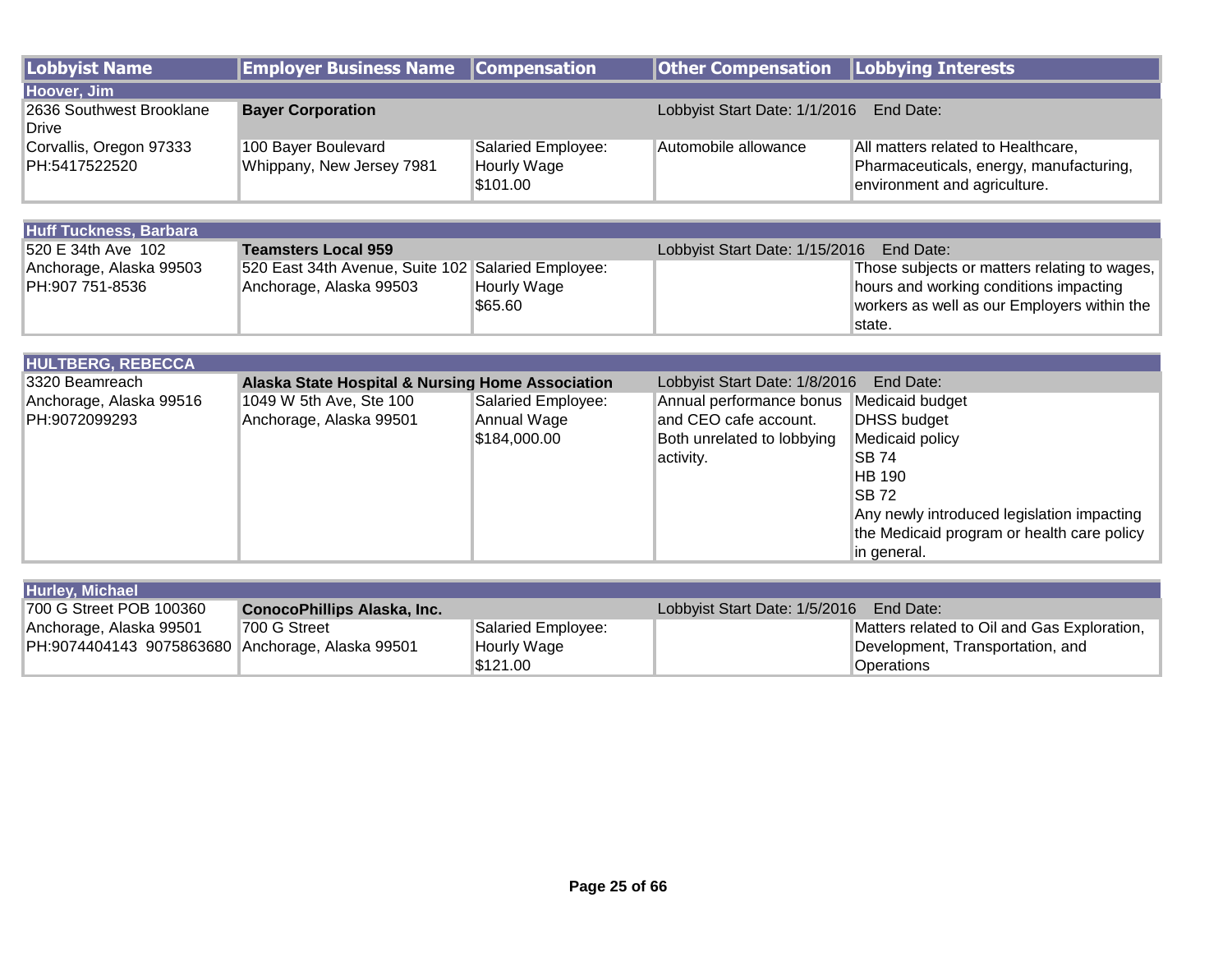| <b>Lobbyist Name</b>    | <b>Employer Business Name</b>               | <b>Compensation</b>              | <b>Other Compensation</b>                  | Lobbying Interests                           |
|-------------------------|---------------------------------------------|----------------------------------|--------------------------------------------|----------------------------------------------|
| <b>Hutchinson, Kim</b>  |                                             |                                  |                                            |                                              |
| 1534 D St               | <b>Alaska Airlines</b>                      |                                  | Lobbyist Start Date: 2/3/2016 End Date:    |                                              |
| Anchorage, Alaska 99501 | 4750 Old International Airport              | Contract Lobbyist:               |                                            | All aviation matters                         |
| PH:907-244-2342         | Road                                        | Monthly Fee                      |                                            |                                              |
|                         | Anchorage, 99502                            | \$6,000.00                       |                                            |                                              |
|                         | <b>Alaska CHARR</b>                         |                                  | Lobbyist Start Date: 2/5/2016              | End Date:                                    |
|                         | 1503 W. 31st Ave Suite 202                  | Contract Lobbyist: Annual        |                                            | Matters pertain to alcohol regulation        |
|                         | Anchorage, Alaska 99503                     | Fee                              |                                            |                                              |
|                         |                                             | \$50,000.00                      |                                            |                                              |
|                         | <b>Alaska Communications Systems</b>        |                                  | Lobbyist Start Date: 2/5/2016              | End Date:                                    |
|                         | 600 Telephone AVe                           | Contract Lobbyist:               |                                            | Telecommunications issues                    |
|                         | Anchorage, Alaska 99503                     | <b>Monthly Fee</b>               |                                            |                                              |
|                         |                                             | \$3,333.00                       |                                            | End Date:                                    |
|                         | <b>APEA/AFT</b><br>211 4th street suite 306 | Contract Lobbyist: Annual        | Lobbyist Start Date: 2/3/2016              | all labor issues                             |
|                         | juneau, Alaska 99801                        | Fee                              |                                            |                                              |
|                         |                                             | \$17,500.00                      |                                            |                                              |
|                         | <b>CDIA</b>                                 |                                  | Lobbyist Start Date: 2/3/2016              | End Date:                                    |
|                         | 1090 Vermonet avenue Suite                  | Contract Lobbyist: Annual        |                                            | matters pertaining to credit reporting       |
|                         | 200                                         | Fee                              |                                            | agencies                                     |
|                         | Washington, DC, 20005                       | \$15,000.00                      |                                            |                                              |
|                         | <b>City of Valdez</b>                       |                                  | Lobbyist Start Date: 2/3/2016              | End Date:                                    |
|                         | P.O. Box 307                                | Contract Lobbyist:               |                                            | All municipal matters and oil and gas issues |
|                         | Valdez, Alaska 99686                        | Monthly Fee                      |                                            |                                              |
|                         |                                             | \$4,000.00                       |                                            |                                              |
|                         | <b>Express Scripts Holding Co.</b>          |                                  | Lobbyist Start Date: 2/3/2016<br>End Date: |                                              |
|                         | 300 New Jersey Avenue, NW                   | Contract Lobbyist:               |                                            | any healthcare legislation                   |
|                         | Suite 600                                   | Monthly Fee                      |                                            |                                              |
|                         | Washington, District of Columbia \$4,000.00 |                                  |                                            |                                              |
|                         | 20001                                       |                                  |                                            |                                              |
|                         | <b>Guardian Flight, Inc.</b>                |                                  | Lobbyist Start Date: 2/4/2016              | End Date:                                    |
|                         | 10888 South 300 West                        | Contract Lobbyist: Annual<br>Fee |                                            | Air ambulance services legislation           |
|                         | South Jordan, Utah 84095                    |                                  |                                            |                                              |
|                         | Infor Public Sector, Inc.                   | \$30,000.00                      | Lobbyist Start Date: 2/5/2016              | End Date:                                    |
|                         | 13560 Morris Road, Suite 4100               | Contract Lobbyist:               |                                            | any matters pertaining to IT and software    |
|                         | Alpharetta, Georgia 30004                   | Monthly Fee                      |                                            | platforms                                    |
|                         |                                             | \$3,000.00                       |                                            |                                              |
|                         |                                             |                                  |                                            |                                              |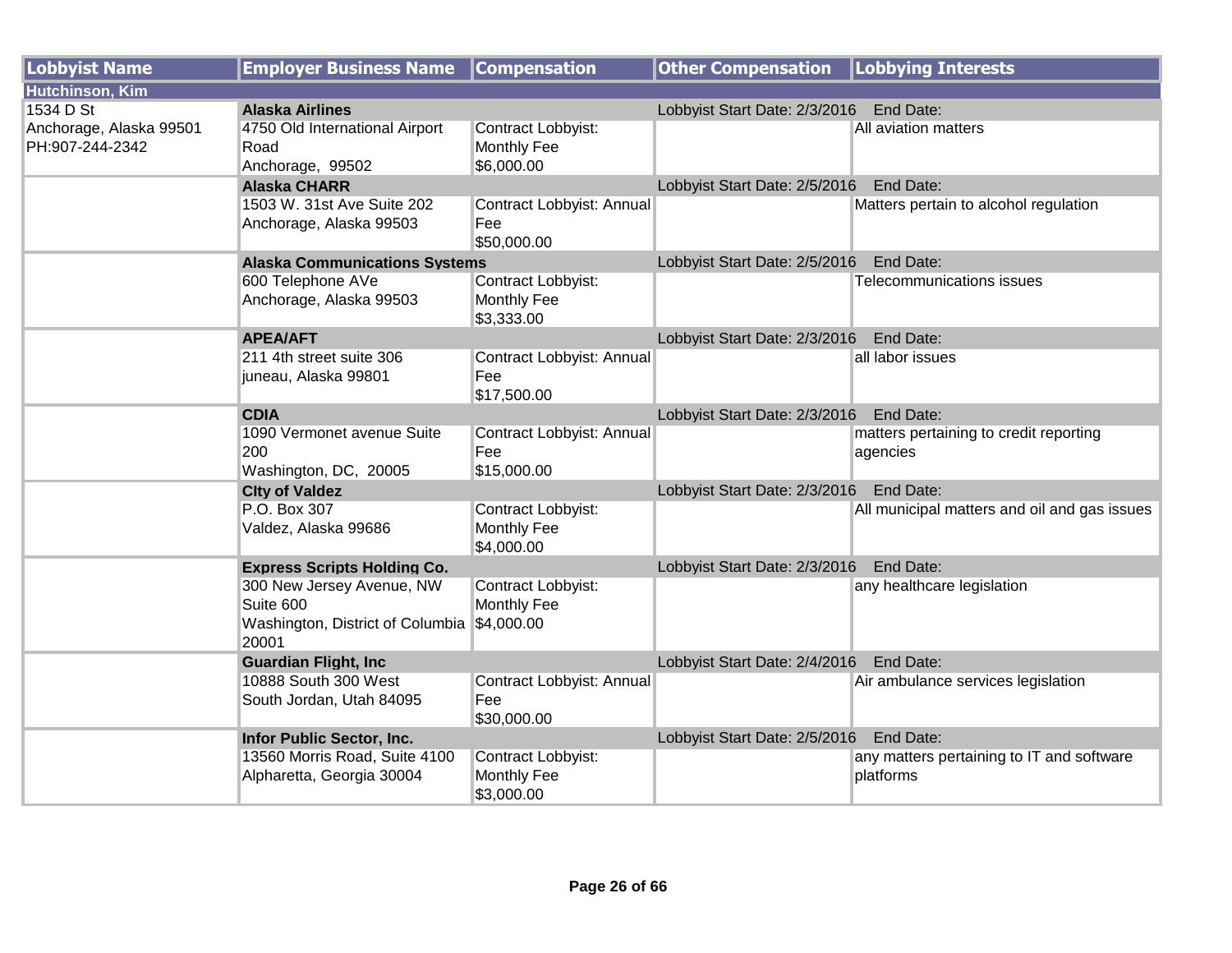| <b>Lobbyist Name</b>   | <b>Employer Business Name</b>                      | <b>Compensation</b>       | <b>Other Compensation</b>                  | <b>Lobbying Interests</b>                    |  |
|------------------------|----------------------------------------------------|---------------------------|--------------------------------------------|----------------------------------------------|--|
| Hutchinson, Kim cont'd |                                                    |                           |                                            |                                              |  |
|                        | Inlandboatmens Union of the Pacific                |                           | Lobbyist Start Date: 2/3/2016              | End Date:                                    |  |
|                        | 8800 Glacier Hwy #112                              | Contract Lobbyist: Annual |                                            | labor unions marine highways                 |  |
|                        | Juneau, 99801                                      | Fee                       |                                            |                                              |  |
|                        |                                                    | \$10,000.00               |                                            |                                              |  |
|                        | <b>Marine Engineers' Beneficial Association</b>    |                           | Lobbyist Start Date: 2/3/2016              | End Date:                                    |  |
|                        | 229 4th St                                         | Contract Lobbyist: Annual |                                            | labor issues and marine highways             |  |
|                        | Juneau, Alaska 99801                               | Fee                       |                                            |                                              |  |
|                        |                                                    | \$7,500.00                |                                            |                                              |  |
|                        | <b>Municipality of Anchorage</b>                   |                           | Lobbyist Start Date: 2/2/2016<br>End Date: |                                              |  |
|                        | Box 196650                                         | Contract Lobbyist: Annual |                                            | All energy legislation and regulation        |  |
|                        | Anchorage, Alaska 99519-6650                       | Fee                       |                                            |                                              |  |
|                        |                                                    | \$65,000.00               |                                            |                                              |  |
|                        | <b>North Slope Borough</b>                         |                           | Lobbyist Start Date: 2/3/2016<br>End Date: |                                              |  |
|                        | 3000 C Street Suite N201                           | Contract Lobbyist:        |                                            | All oil and gas issues and municipal matters |  |
|                        | Anchorage, Alaska 99503                            | <b>Monthly Fee</b>        |                                            |                                              |  |
|                        |                                                    | \$6,000.00                |                                            |                                              |  |
|                        | <b>Reinwand Living, Family and Property Trusts</b> |                           | Lobbyist Start Date: 2/5/2016              | End Date:                                    |  |
|                        | 2 Marine Way - Suite 219                           | Contract Lobbyist: Annual |                                            | any matters of interest regarding trusts and |  |
|                        | Juneau, Alaska 99801                               | Fee                       |                                            | natural resources and ins.                   |  |
|                        |                                                    | \$20,000.00               |                                            |                                              |  |

| Jardell, Kevin                           |                                                           |                                                 |                                             |                                                                                                                                                                                                                                               |
|------------------------------------------|-----------------------------------------------------------|-------------------------------------------------|---------------------------------------------|-----------------------------------------------------------------------------------------------------------------------------------------------------------------------------------------------------------------------------------------------|
| <b>PO Box 23089</b>                      | <b>ABC Alaska</b>                                         |                                                 | Lobbyist Start Date: 1/19/2016<br>End Date: |                                                                                                                                                                                                                                               |
| Juneau, Alaska 99802<br>PH: 907-321-4540 | 1900 W. Benson Blvd. Suite 201<br>Anchorage, Alaska 99517 | Contract Lobbyist: Annual<br>Fee<br>\$55,000.00 |                                             | Matters relating to the construction industry,<br>business in general and merit shop<br>contractors including apprenticeship<br>programs, project labor agreements,<br>classification issues, the operating budget<br>and the capitol budget. |
|                                          | <b>Agenet</b>                                             |                                                 | End Date:<br>Lobbyist Start Date: 1/5/2016  |                                                                                                                                                                                                                                               |
|                                          | 1132 S. Chugach Street                                    | Contract Lobbyist: Annual                       |                                             | Matters relating to seniors, social services,                                                                                                                                                                                                 |
|                                          | Palmer, Alaska 99645                                      | Fee                                             |                                             | Medicaid, operating and capital budgets.                                                                                                                                                                                                      |
|                                          |                                                           | \$1,750.00                                      |                                             |                                                                                                                                                                                                                                               |
|                                          | <b>Airlift Northwest</b>                                  |                                                 | Lobbyist Start Date: 1/5/2016               | End Date:                                                                                                                                                                                                                                     |
|                                          | 6505 Perimeter Road South                                 | Contract Lobbyist: Annual                       |                                             | Matters relating to Air Ambulance Services                                                                                                                                                                                                    |
|                                          | Suite 200                                                 | Fee                                             |                                             | including taxes, Medicaid and Workers                                                                                                                                                                                                         |
|                                          | Seattle, Washington 98108                                 | \$22,500.00                                     |                                             | Compensation.                                                                                                                                                                                                                                 |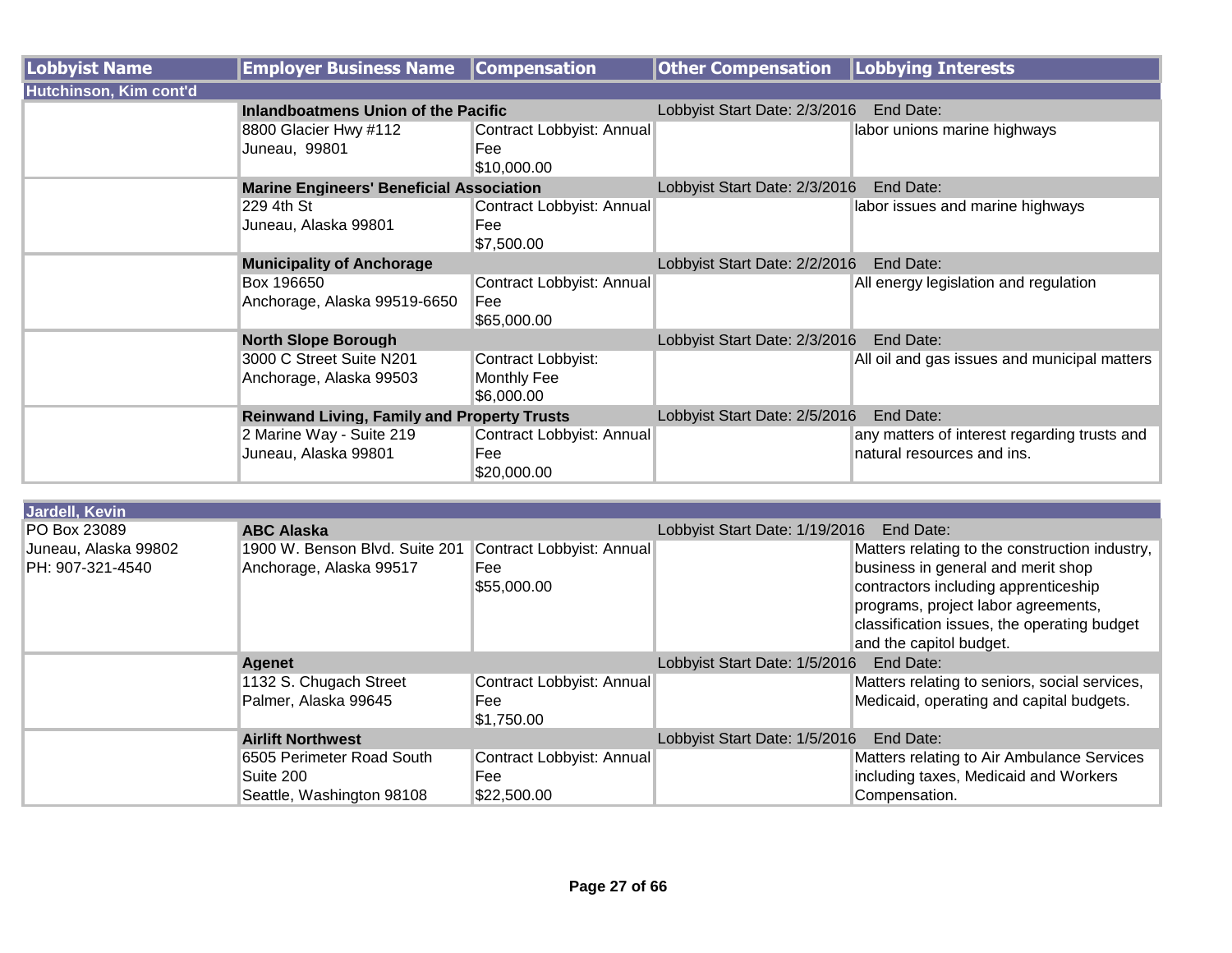| <b>Lobbyist Name</b>  | <b>Employer Business Name</b>                              | <b>Compensation</b>                                     | <b>Other Compensation</b>                | <b>Lobbying Interests</b>                                                                                                                                                                                                   |
|-----------------------|------------------------------------------------------------|---------------------------------------------------------|------------------------------------------|-----------------------------------------------------------------------------------------------------------------------------------------------------------------------------------------------------------------------------|
| Jardell, Kevin cont'd |                                                            |                                                         |                                          |                                                                                                                                                                                                                             |
|                       | <b>Alaska State Medical Association</b>                    |                                                         | Lobbyist Start Date: 1/5/2016 End Date:  |                                                                                                                                                                                                                             |
|                       | 4107 Laurel Street<br>Anchorage, Alaska 99508              | Contract Lobbyist: Annual<br>Fee                        |                                          | Matters relating to health care, business<br>interests Medicaid and the practice of                                                                                                                                         |
|                       |                                                            | \$40,000.00                                             |                                          | medicine.                                                                                                                                                                                                                   |
|                       | Alaska Zoo                                                 |                                                         | Lobbyist Start Date: 1/5/2016 End Date:  |                                                                                                                                                                                                                             |
|                       | 4731 OMalley Road                                          | Contract Lobbyist: Annual                               |                                          | Matters affecting the Alaska zoo including                                                                                                                                                                                  |
|                       | Anchorage, Alaska 99507                                    | Fee<br>\$10,000.00                                      |                                          | capital budget.                                                                                                                                                                                                             |
|                       | <b>Catholic Community Service</b>                          |                                                         | Lobbyist Start Date: 1/6/2016            | End Date:                                                                                                                                                                                                                   |
|                       | 419 6th St.<br>Juneau, Alaska 99801                        | Contract Lobbyist: Annual<br>Fee<br>\$10,000.00         |                                          | Matters relating to social services, the<br>Department of Health and Social Services<br>including Medicaid, seniors, and child<br>advocacy as well as capital and operating<br>budgets.                                     |
|                       | City and Borough of Juneau, Alaska                         |                                                         | Lobbyist Start Date: 1/1/2016 End Date:  |                                                                                                                                                                                                                             |
|                       | 155 S. Seward St.<br>Juneau, Alaska 99801                  | Contract Lobbyist: Annual<br>Fee<br>\$55,000.00         |                                          | Matters relating to local government<br>including but not limited to taxes,<br>PERS/TRS, operating budget, capitol<br>budget, tourism, mining, education. Matters<br>relating to maintaining Juneau as the Capital<br>City. |
|                       | <b>Exxon Mobil Corporation</b>                             |                                                         | Lobbyist Start Date: 1/1/2016            | End Date:                                                                                                                                                                                                                   |
|                       | 2350 Kerner Blvd., Ste 250<br>San Rafael, California 94901 | Contract Lobbyist:<br><b>Monthly Fee</b><br>\$14,600.00 |                                          | Matters related to oil and gas. Business<br>matters generally including taxes and<br>regulatory permitting issues. Alaska LNG<br>project.                                                                                   |
|                       | Juneau1                                                    |                                                         | Lobbyist Start Date: 1/4/2016 End Date:  |                                                                                                                                                                                                                             |
|                       | 645 G Street, Suite 100-604<br>Anchorage, Alaska 99501     | Contract Lobbyist: Annual<br>Fee<br>\$55,000.00         |                                          | Matters relating to State leasing,<br>procurement and operating and capital<br>budgets.                                                                                                                                     |
|                       | <b>LifeMed Alaska</b>                                      |                                                         | Lobbyist Start Date: 1/19/2016 End Date: |                                                                                                                                                                                                                             |
|                       | PO Box 190026                                              | Contract Lobbyist: Annual                               |                                          | Matters relating to Air Ambulance                                                                                                                                                                                           |
|                       | Anchorage, Alaska 99519                                    | Fee<br>\$22,500.00                                      |                                          | services, including taxes, Medicaid, Workers<br>Compensation.                                                                                                                                                               |
|                       | <b>PCA Providers Association</b>                           |                                                         | Lobbyist Start Date: 1/5/2016 End Date:  |                                                                                                                                                                                                                             |
|                       | 700 Katlian St., Suite B<br>Sitka, Alaska 99835            | Contract Lobbyist: Annual<br>Fee<br>\$15,000.00         |                                          | Matters relating to the Personal Care<br>Attendant Association, Seniors, Operating<br>and Capital budgets.                                                                                                                  |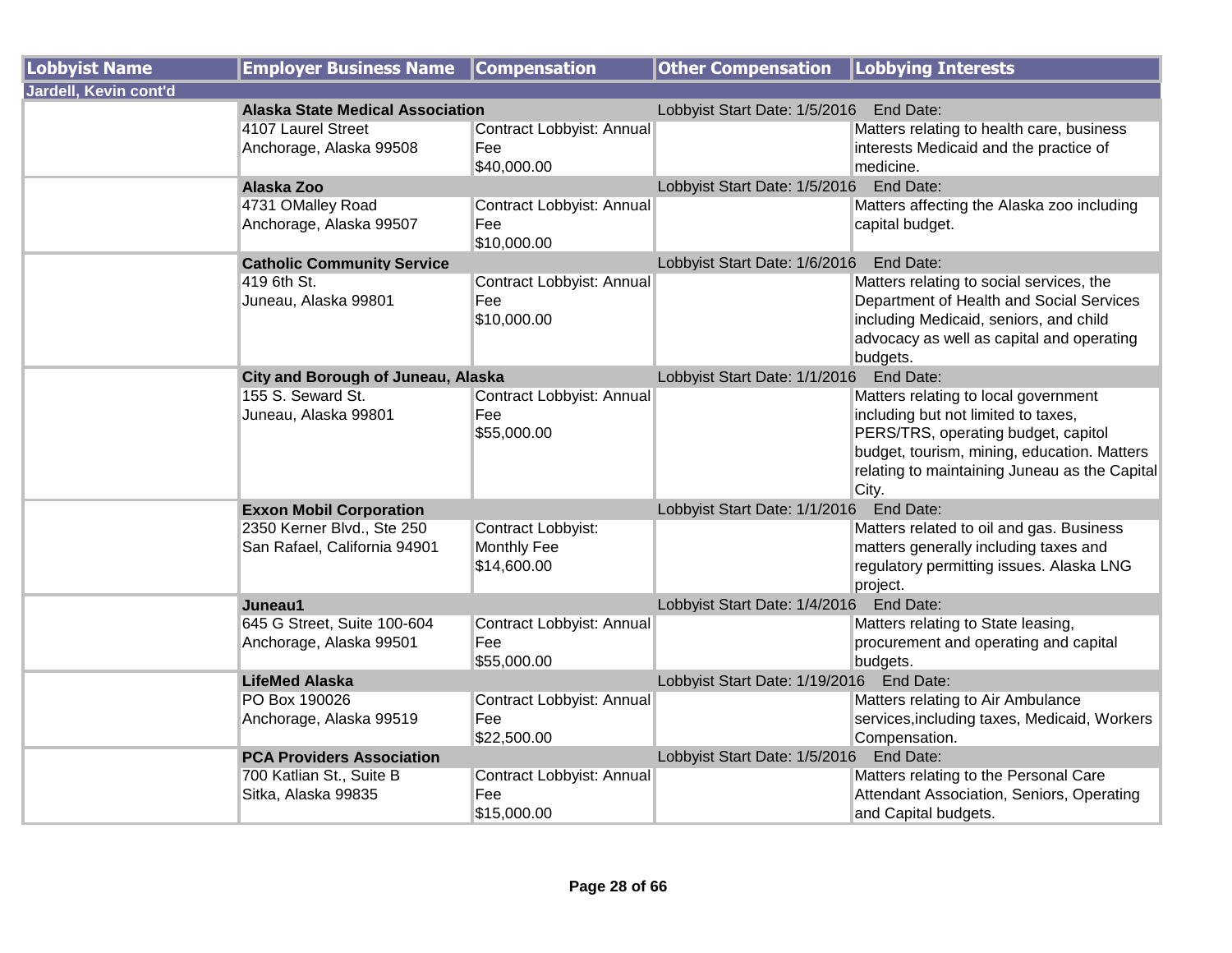| <b>Lobbyist Name</b>  | <b>Employer Business Name</b>                                | <b>Compensation</b>       | <b>Other Compensation</b>                   | <b>Lobbying Interests</b>                |
|-----------------------|--------------------------------------------------------------|---------------------------|---------------------------------------------|------------------------------------------|
| <b>JEANS, BRAXTON</b> |                                                              |                           |                                             |                                          |
| <b>ST</b>             | 8681 Dudley St 8681 DUDLEY Legislative Consultants in Alaska |                           | Lobbyist Start Date: 1/20/2016              | End Date:                                |
| JUNEAU, Alaska 99801  | 224 4th street                                               | Contract Lobbyist: Annual |                                             | Matters addressing education funding and |
| PH:907-209-7596       | juneau, Alaska 99801                                         | Fee<br>\$15,000.00        |                                             | policies.                                |
|                       | <b>North Slope Borough School District</b>                   |                           | Lobbyist Start Date: 1/21/2016              | End Date:                                |
|                       | PO Box 169                                                   | Contract Lobbyist: Annual |                                             | Matters related to education funding and |
|                       | Barrow, Alaska 99723-0169                                    | Fee                       |                                             | policy issues.                           |
|                       |                                                              | \$40,000.00               |                                             |                                          |
|                       | <b>Northwest Arctic Borough School District</b>              |                           | Lobbyist Start Date: 1/20/2016              | End Date:                                |
|                       | PO Box 51                                                    | Contract Lobbyist: Annual |                                             | Matters addressing education funding and |
|                       | Kotzebue, Alaska 99752                                       | Fee                       |                                             | policies.                                |
|                       |                                                              | \$30,000.00               |                                             |                                          |
|                       | <b>The Mulder Company</b>                                    |                           | End Date:<br>Lobbyist Start Date: 1/20/2016 |                                          |
|                       | PO Box 140711                                                | Contract Lobbyist: Annual |                                             | Matters addressing education funding and |
|                       | Anchorage, Alaska 99514                                      | Fee                       |                                             | policies.                                |
|                       |                                                              | \$45,000.00               |                                             |                                          |
|                       | <b>Yukon Koyukuk School District</b>                         |                           | Lobbyist Start Date: 1/20/2016              | End Date:                                |
|                       | 4762 Old Airport Way                                         | Contract Lobbyist: Annual |                                             | matters related to education funding and |
|                       | Fairbanks, Alaska 99709                                      | Fee                       |                                             | policies                                 |
|                       |                                                              | \$30,000.00               |                                             |                                          |

| Joule, Reggie          |                                   |                    |                                |                                       |  |
|------------------------|-----------------------------------|--------------------|--------------------------------|---------------------------------------|--|
| IP. O. Box 673         | <b>Lottsfeldt Strategies, LLC</b> |                    | Lobbyist Start Date: 2/29/2016 | End Date:                             |  |
| Kotzebue, Alaska 99752 | I3717 Knik Avenue                 | Salaried Employee: |                                | Fiscal and policy issues on behalf of |  |
| PH:907-350-5057        | Anchorage, Alaska 99517           | Monthly Wage       |                                | Lottsfeldt Strategies                 |  |
|                        |                                   | \$2,500.00         |                                |                                       |  |

| Judy, Brian                  |                                              |                    |                               |                                           |  |
|------------------------------|----------------------------------------------|--------------------|-------------------------------|-------------------------------------------|--|
| 555 Capitol Mall Suite 625   | <b>National Rifle Association of America</b> |                    | Lobbyist Start Date: 1/1/2016 | End Date:                                 |  |
| Sacramento, California 95814 | c/o Office of General Counsel                | Salaried Employee: |                               | Actual bill numbers are not known at this |  |
| PH:9164462455                | 11250 Waples Mill Road                       | Hourly Wage        |                               | time. Lobbying interests are firearm and  |  |
|                              | Fairfax, Virginia 22030-9400                 | \$61.54            |                               | hunting related subjects.                 |  |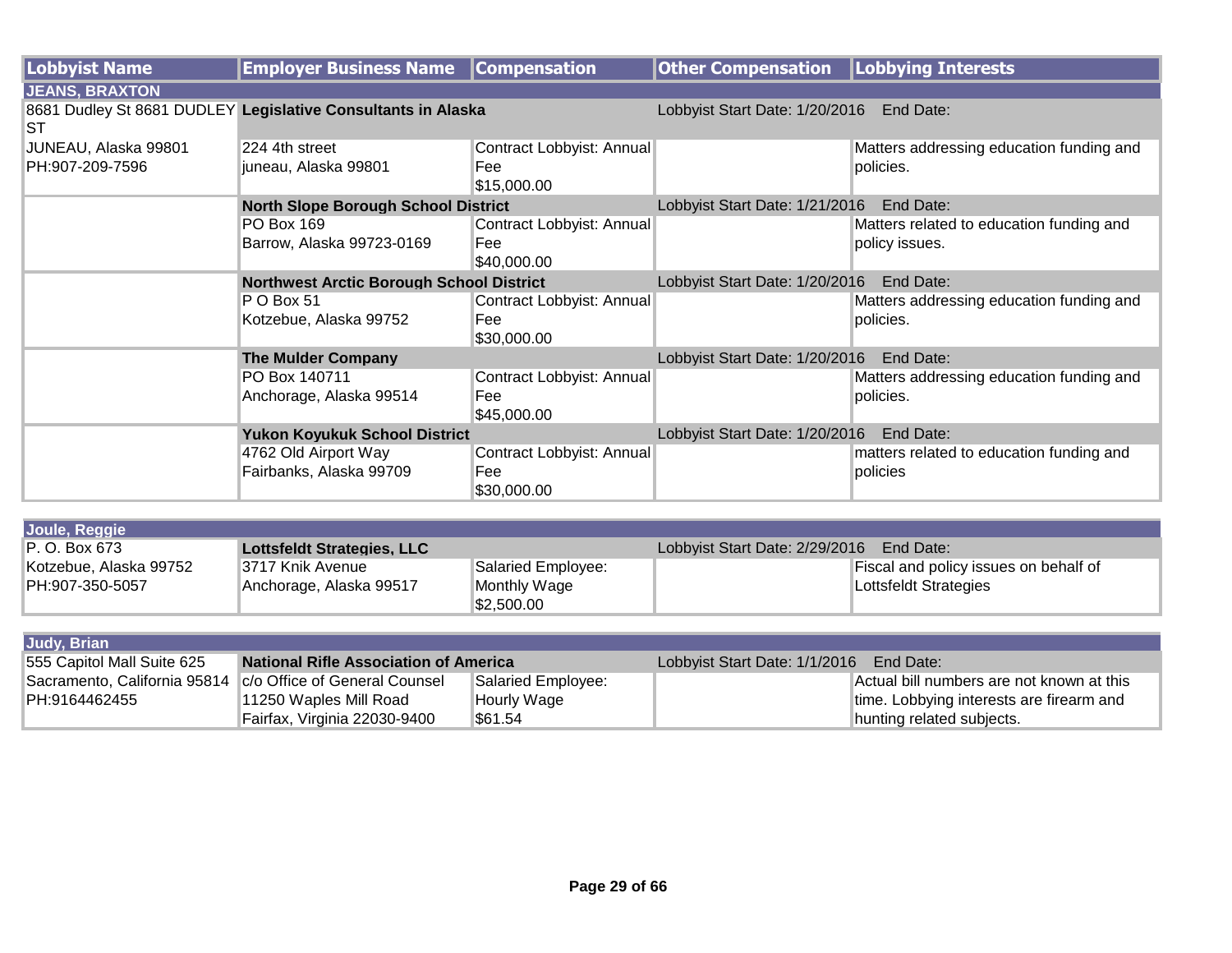| <b>Lobbyist Name</b> | <b>Employer Business Name</b>             | <b>Compensation</b>       | <b>Other Compensation</b>                | <b>Lobbying Interests</b>                      |
|----------------------|-------------------------------------------|---------------------------|------------------------------------------|------------------------------------------------|
| Kito, Jr., Sam       |                                           |                           |                                          |                                                |
| PO Box 22172         | Alaska Cruise Association/CLIA Alaska     |                           | Lobbyist Start Date: 1/19/2016 End Date: |                                                |
| JUNEAU, Alaska 99802 | 360 K Street Suite 300                    | Contract Lobbyist: Annual |                                          | Ensure proper regulations and laws for         |
| PH:907-463-5486      | Anchorage, 99501                          | Fee                       |                                          | continued cruise tourism in Alaska.            |
| 9077232890           |                                           | \$15,000.00               |                                          |                                                |
|                      | <b>Alaska Travel Industry Association</b> |                           | Lobbyist Start Date: 1/19/2016 End Date: |                                                |
|                      | 610 E 5th Ave, Ste 200                    | Contract Lobbyist: Annual |                                          | Ensuring tourism programs are maintained       |
|                      | Anchorage, Alaska 99501                   | Fee                       |                                          | and promoting the tourism/visitor industry in  |
|                      |                                           | \$15,000.00               |                                          | Alaska.                                        |
|                      | Eli Lilly and Co.                         |                           | Lobbyist Start Date: 1/19/2016           | End Date:                                      |
|                      | 411 University St. Suite 1200             | Contract Lobbyist:        |                                          | <b>Ensuring Pharmaceutical supplies are</b>    |
|                      | Seattle, Washington 98101                 | Monthly Fee               |                                          | delivered to Alaska in an effective manner.    |
|                      |                                           | \$3,166.66                |                                          |                                                |
|                      | <b>GCI</b>                                |                           | Lobbyist Start Date: 1/19/2016           | End Date:                                      |
|                      | 2550 Denali Street, Suite 1000            | Contract Lobbyist: Annual |                                          | Matters regarding telecommunication and        |
|                      | Anchorage, Alaska 99503                   | Fee                       |                                          | broadcast services including cable,            |
|                      |                                           | \$40,000.00               |                                          | telephone and cell service.                    |
|                      | <b>Icy Strait Point</b>                   |                           | Lobbyist Start Date: 1/19/2016 End Date: |                                                |
|                      | 9301 Glacier Hwy                          | Contract Lobbyist:        |                                          | Ensure laws and regulations that impact        |
|                      | Juneau, Alaska 99801                      | Monthly Fee               |                                          | fisheries are in the best interest of Alaska's |
|                      |                                           | \$5,000.00                |                                          | fishing industry.                              |
|                      | <b>North Slope Borough</b>                |                           | Lobbyist Start Date: 1/19/2016 End Date: |                                                |
|                      | 3000 C Street Suite N201                  | Contract Lobbyist:        |                                          | Issues concerning municipal government         |
|                      | Anchorage, Alaska 99503                   | Monthly Fee               |                                          | and in particular regulation of borough's in   |
|                      |                                           | \$5,000.00                |                                          | Alaska.                                        |

| <b>Knauss, Kristopher</b> |                                               |                           |                                            |                                                |  |
|---------------------------|-----------------------------------------------|---------------------------|--------------------------------------------|------------------------------------------------|--|
| P.O. Box 110190           | <b>Alaska Dental Society</b>                  |                           |                                            | Lobbyist Start Date: 1/1/2016<br>End Date:     |  |
| Anchorage, Alaska 99511   | 9170 Jewel Lake Rd. 100                       | Contract Lobbyist: Annual |                                            | Matters pertaining to oral heath, prescription |  |
| PH:9073512524             | Anchorage, Alaska 99502                       | Fee                       |                                            | practices, medicaid, practice ownership, and   |  |
|                           |                                               | \$45,000.00               |                                            | the Board of Dental Examiners.                 |  |
|                           | <b>Alaska Native Tribal Health Consortium</b> |                           | Lobbyist Start Date: 1/7/2016<br>End Date: |                                                |  |
|                           | 4000 Ambassador Dr., CADM                     | Contract Lobbyist: Annual |                                            | Matters relating to Village Safe Water,        |  |
|                           | Anchorage, Alaska 99508                       | <b>Fee</b>                |                                            | ARUC, Medicaid, Healthy Communities, and       |  |
|                           |                                               | \$50,000.00               |                                            | <b>Rural Health Issues</b>                     |  |
|                           | <b>Alaska Pacific University</b>              |                           | Lobbyist Start Date: 2/1/2016<br>End Date: |                                                |  |
|                           | 4101 University Drive                         | Contract Lobbyist: Annual |                                            | Matters pertaining to economic                 |  |
|                           | Anchorage, Alaska 99508                       | Fee                       |                                            | development, planning, transportation, and     |  |
|                           |                                               | \$30,000.00               |                                            | permitting                                     |  |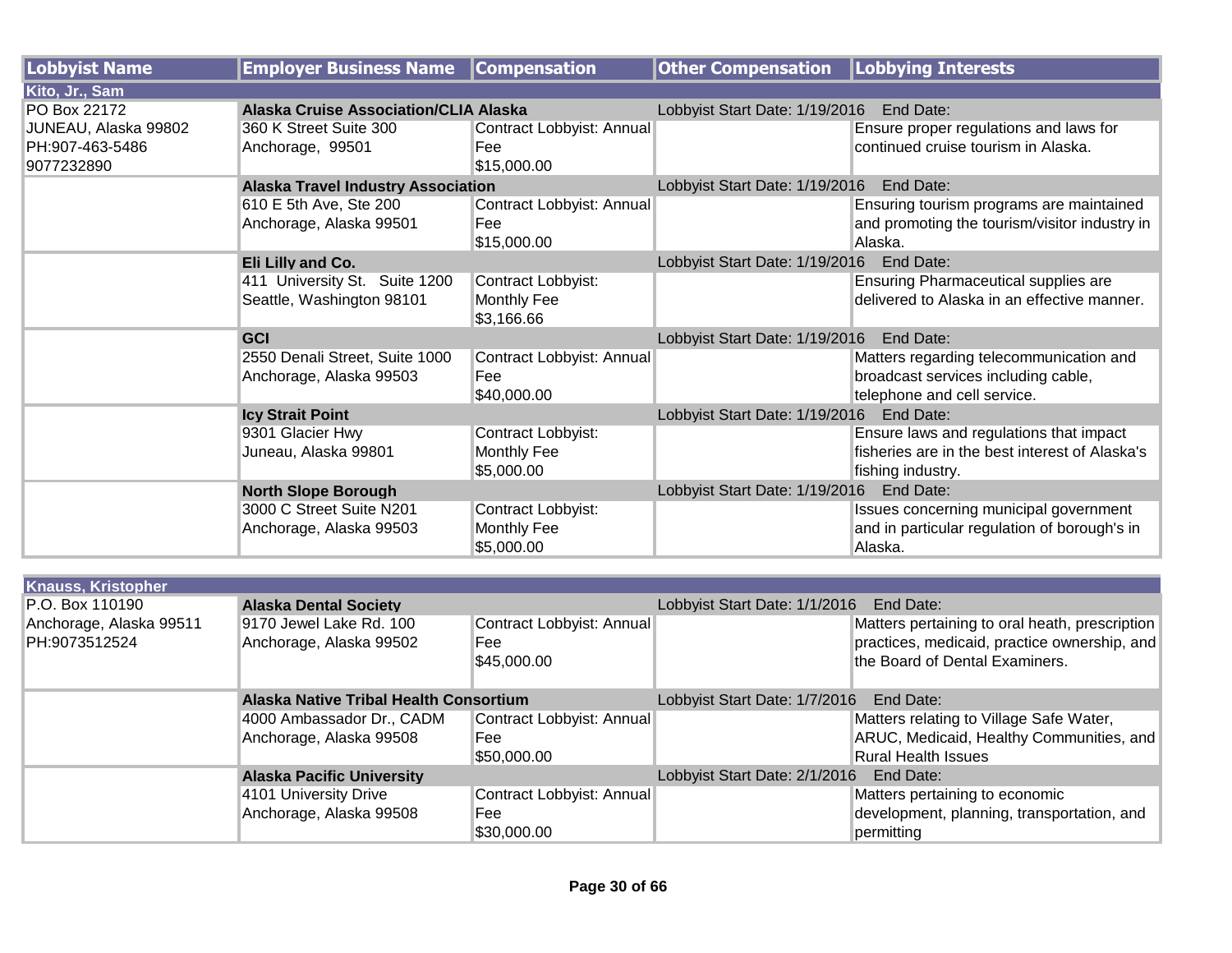| <b>Lobbyist Name</b>             | <b>Employer Business Name</b>                            | <b>Compensation</b>                              | <b>Other Compensation</b>                   | <b>Lobbying Interests</b>                                                                                         |  |
|----------------------------------|----------------------------------------------------------|--------------------------------------------------|---------------------------------------------|-------------------------------------------------------------------------------------------------------------------|--|
| <b>Knauss, Kristopher cont'd</b> |                                                          |                                                  |                                             |                                                                                                                   |  |
|                                  | <b>CH2M HILL</b>                                         |                                                  | Lobbyist Start Date: 1/1/2016               | End Date:                                                                                                         |  |
|                                  | 901 New York Ave., NW Suite<br>5100 W                    | Contract Lobbyist:<br>Monthly Fee                |                                             | Port of Anchorage Development, OII & Gas<br>Development, Business Development, and                                |  |
|                                  | Washington, District of Columbia<br>20001                | \$5,000.00                                       |                                             | <b>Public Financing</b>                                                                                           |  |
|                                  | <b>City of Whittier</b>                                  |                                                  | Lobbyist Start Date: 1/1/2016               | End Date:                                                                                                         |  |
|                                  | P.O.Box 608<br>Whittier, Alaska 99693-0608               | Contract Lobbyist:<br>Monthly Fee<br>\$5,500.00  | 2016 APOC Registration<br>Fee               | Matters pertaining to the City of Whittier,<br>Budget Items, Transportation, Tourism, and<br>Economic Development |  |
|                                  | <b>Property Casualty Insurers Association of America</b> |                                                  | Lobbyist Start Date: 1/14/2016<br>End Date: |                                                                                                                   |  |
|                                  | 1415 L St., Suite 670                                    | Contract Lobbyist: Annual                        |                                             | All matters pertainiong to property casualty                                                                      |  |
|                                  | Sacramento, California 95814                             | Fee                                              |                                             | insurance, renewal of credit, total loss                                                                          |  |
|                                  |                                                          | \$40,000.00                                      |                                             | regulations, real-time motor vehicle records,                                                                     |  |
|                                  |                                                          |                                                  |                                             | price optimization, and transportation                                                                            |  |
|                                  |                                                          |                                                  |                                             | network companies.                                                                                                |  |
|                                  | <b>Saltchuk</b>                                          |                                                  | Lobbyist Start Date: 1/1/2016               | End Date:                                                                                                         |  |
|                                  | 188 West Northern Lights Blvd                            | Contract Lobbyist: Annual 2016 APOC Registration |                                             | Matters on behalf of Saltchuk Alaska                                                                              |  |
|                                  | <b>Sutie 1010</b>                                        | Fee                                              | Fee                                         | <b>Operating Companies: Northern Aviation</b>                                                                     |  |
|                                  | Anchorage, Alaska 99503                                  | \$72,000.00                                      |                                             | Services, Carlile Transportation Systems,                                                                         |  |
|                                  |                                                          |                                                  |                                             | <b>TOTE Maritime, FOSS Maritime Services,</b>                                                                     |  |
|                                  |                                                          |                                                  |                                             | Cook Inlet Tug & Barge, Delta Western, and<br>Inlet Petroleum Company.                                            |  |

| <b>KUBLEY, DON</b>       |                               |                           |                                             |                                               |
|--------------------------|-------------------------------|---------------------------|---------------------------------------------|-----------------------------------------------|
| 15945 GLACIER HWY        | <b>AIPPA</b>                  |                           | Lobbyist Start Date: 1/11/2016<br>End Date: |                                               |
| JUNEAU, Alaska 99801     | 8585 Old Dairy Road Suite 104 | Contract Lobbyist: Annual |                                             | Advocating and promoting support and          |
| PH:907-789-9273 907-789- | <b>AIPPA</b>                  | Fee                       |                                             | development of a regulatory system that       |
| 9273                     | Juneau,, 99801                | \$16,000.00               |                                             | encourages independent power producers        |
|                          |                               |                           |                                             | to invest and build projects in Alaska        |
|                          | Juneau Hydropower Inc.        |                           | End Date:<br>Lobbyist Start Date: 1/11/2016 |                                               |
|                          | PO Box 22775                  | Contract Lobbyist:        |                                             | Obtain legislative and administrative support |
|                          | Juneau, Alaska 99802          | <b>Monthly Fee</b>        |                                             | for Juneau Hydropower's development,          |
|                          |                               | \$2,083.00                |                                             | construction and operations of the            |
|                          |                               |                           |                                             | Sweetheart Lake Hydro facility and related    |
|                          |                               |                           |                                             | operations. Help to raise awareness of        |
|                          |                               |                           |                                             | affordable, clean, sustainable hydro power    |
|                          |                               |                           |                                             | for Alaska.                                   |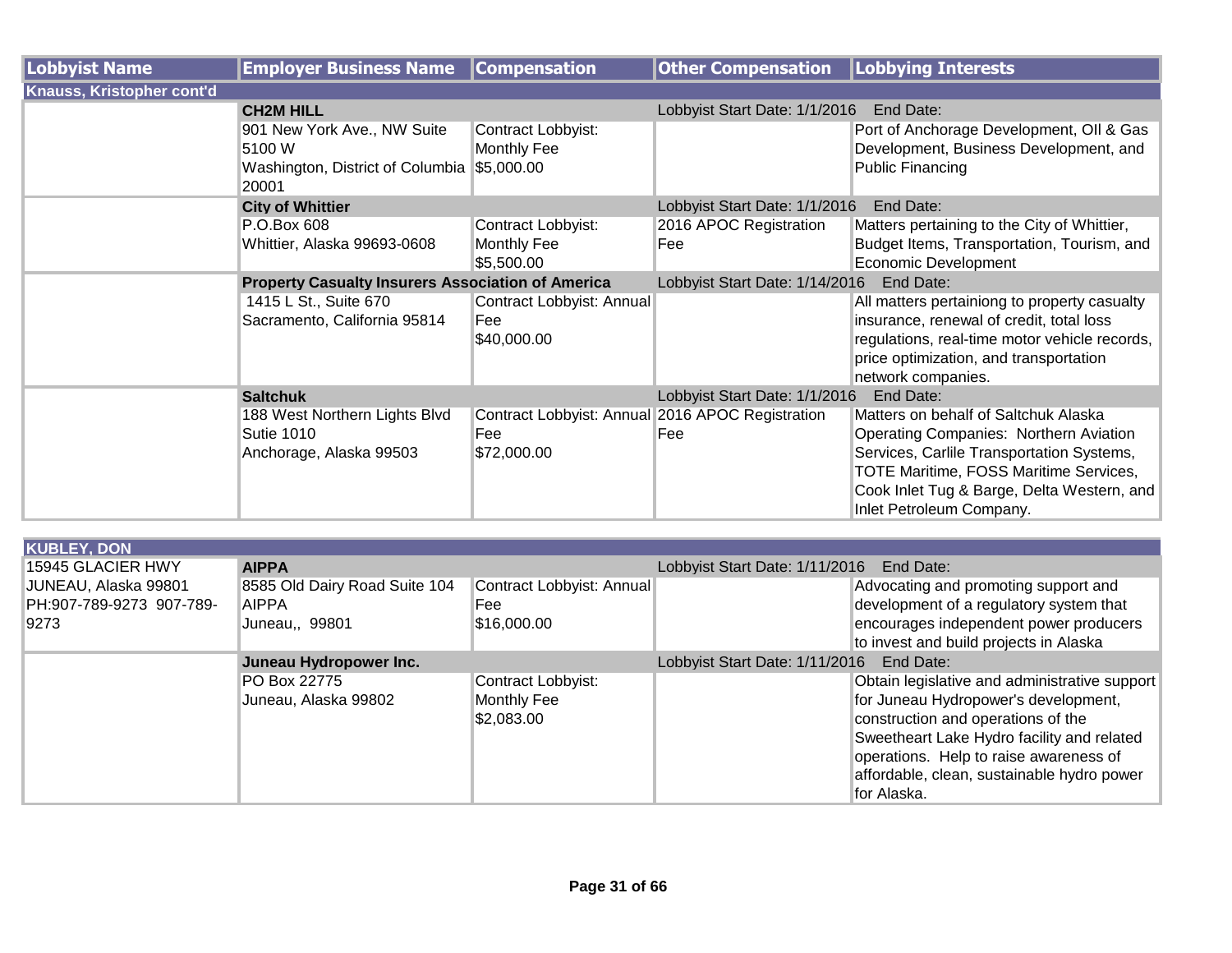| <b>Lobbyist Name</b>         | <b>Employer Business Name</b>                | <b>Compensation</b>              | <b>Other Compensation</b>      | <b>Lobbying Interests</b>                      |
|------------------------------|----------------------------------------------|----------------------------------|--------------------------------|------------------------------------------------|
| Landon, Brian                |                                              |                                  |                                |                                                |
| 2020 SW 4th Ave., Ste 1000   | Premera Blue Cross Blue Shield of Alaska     |                                  | Lobbyist Start Date: 1/18/2016 | End Date:                                      |
| Portland, Oregon 97201       | P.O. Box 327                                 | <b>Salaried Employee:</b>        |                                | Health care regulation, regulations dealing    |
| PH:503-279-5234              | Seattle, Washington 98111-0327 Hourly Wage   |                                  |                                | with health care, other health care            |
|                              |                                              | \$64.93                          |                                | regulatory matters.                            |
|                              |                                              |                                  |                                |                                                |
| Laubacher, Cynthia           |                                              |                                  |                                |                                                |
| 1100 Kimberly Court          | <b>Express Scripts Holding Co.</b>           |                                  | Lobbyist Start Date: 1/1/2016  | End Date:                                      |
| Roseville, California 95661  | 300 New Jersey Avenue, NW                    | Salaried Employee:               |                                | Pharmacy benefits management; Pharmacy;        |
| PH:916-771-3328              | Suite 600                                    | Monthly Wage                     |                                | Healthcare; Insurance.                         |
|                              | Washington, District of Columbia \$1,643.00  |                                  |                                |                                                |
|                              | 20001                                        |                                  |                                |                                                |
|                              |                                              |                                  |                                |                                                |
| <b>Levett, Emily</b>         |                                              |                                  |                                |                                                |
| 901 E Street NW              | <b>The Pew Charitable Trusts</b>             |                                  | Lobbyist Start Date: 1/1/2016  | End Date:                                      |
| Washington, District of      | 901 E St., NW                                | <b>Salaried Employee:</b>        |                                | Criminal justice policy reforms as part of the |
| Columbia 20004               | Washington, District of Columbia Annual Wage |                                  |                                | Justice Reinvestment Initiative.               |
| PH:2025406732                | 20004                                        | \$0.00                           |                                |                                                |
|                              |                                              |                                  |                                |                                                |
| Lewis, Stephanie             |                                              |                                  |                                |                                                |
| c/o 2350 Kerner Blvd., Ste.  | ACT, Inc.                                    |                                  | Lobbyist Start Date: 1/21/2016 | End Date:                                      |
| 250                          |                                              |                                  |                                |                                                |
| San Rafael, California 94901 | c/o 2350 Kerner Blvd., Ste. 250              | Salaried Employee:               |                                | Education and workforce development            |
| PH:415-389-6800              | San Rafael, California 94901                 | Annual Wage                      |                                | solutions                                      |
|                              |                                              | \$4,850.00                       |                                |                                                |
|                              |                                              |                                  |                                |                                                |
| <b>Lewis, Travis</b>         |                                              |                                  |                                |                                                |
| <b>PO Box 505</b>            | <b>Hoonah Indian Association</b>             |                                  | Lobbyist Start Date: 2/8/2016  | End Date:                                      |
| Hoonah, Alaska 99829         | PO Box 602                                   | <b>Contract Lobbyist: Hourly</b> |                                | transportation                                 |
| PH:907-988-0532              | Hoonah, 99829                                | Fee                              |                                |                                                |
|                              |                                              | \$15.00                          |                                |                                                |
|                              |                                              |                                  |                                |                                                |
| Lindskoog, Wendy             |                                              |                                  |                                |                                                |
| 327 West Ship Creek Avenue   | <b>Alaska Railroad Corporation</b>           |                                  | Lobbyist Start Date: 1/4/2016  | End Date:                                      |
| Anchorage, Alaska 99501      | 327 West Ship Creek Avenue                   | Salaried Employee:               |                                | Alaska Railroad Corporation programs,          |
| PH:9072652498                | Anchorage, Alaska 99501                      | Annual Wage                      |                                | plans, projects, capital and real estate       |
|                              |                                              | \$25,190.00                      |                                | authorization and needs.                       |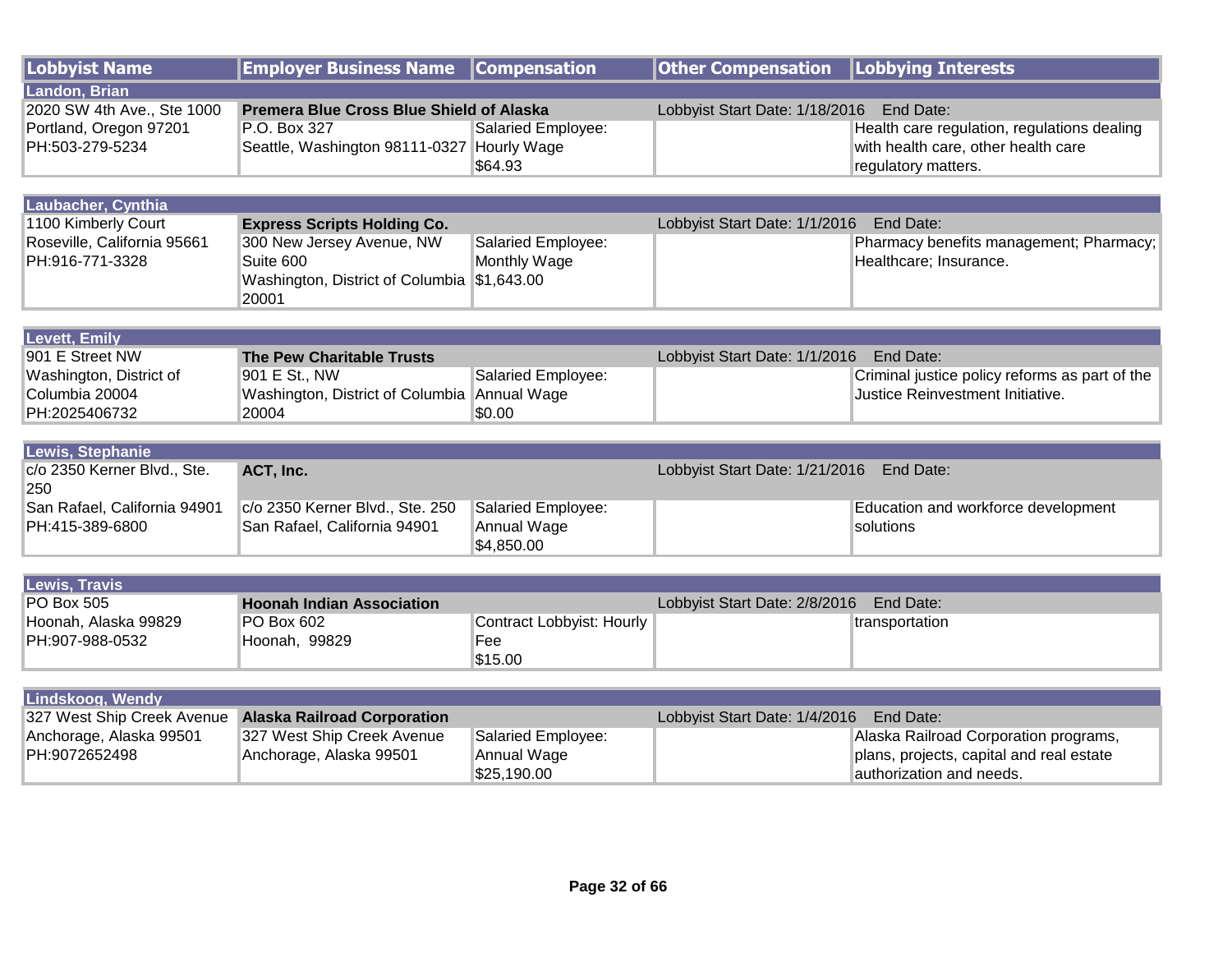| <b>Lobbyist Name</b>    | <b>Employer Business Name Compensation</b>       |                           | <b>Other Compensation   Lobbying Interests</b> |                                               |
|-------------------------|--------------------------------------------------|---------------------------|------------------------------------------------|-----------------------------------------------|
| Logan, Jeffrey          |                                                  |                           |                                                |                                               |
| PO Box 112974           | Agrium U.S.                                      |                           | Lobbyist Start Date: 1/13/2016                 | End Date:                                     |
| Anchorage, Alaska 99511 | <b>PO Box 575</b>                                | Salaried Employee:        |                                                | Issues related to nitrogen manufacturing      |
| PH:9075291181           | Kenai, Alaska 99611                              | Monthly Wage              |                                                | and shipping                                  |
|                         |                                                  | \$5,000.00                |                                                |                                               |
|                         | AK OUTDOOR COUNCIL                               |                           | Lobbyist Start Date: 1/13/2016 End Date:       |                                               |
|                         | 1416 GILLAM WAY                                  | Contract Lobbyist: Annual |                                                | Natural resource and related issues; 2nd      |
|                         | FAIRBANKS, Alaska 99701                          | Fee                       |                                                | Amendment issues                              |
|                         |                                                  | \$33,000.00               |                                                |                                               |
|                         | <b>Alaska Association of Health Underwriters</b> |                           | Lobbyist Start Date: 1/13/2016                 | End Date:                                     |
|                         | PO Box 244065                                    | Contract Lobbyist: Annual |                                                | Insurance, Health Care                        |
|                         | Anchorage, Alaska 99524                          | Fee                       |                                                |                                               |
|                         |                                                  | \$18,000.00               |                                                |                                               |
|                         | <b>Alaska Chiropractic Society</b>               |                           | Lobbyist Start Date: 1/22/2016                 | End Date:                                     |
|                         | PO Box 111507                                    | Contract Lobbyist: Annual |                                                | Health care issues                            |
|                         | Anchorage, Alaska 99511-1507                     | Fee                       |                                                |                                               |
|                         |                                                  | \$16,000.00               |                                                |                                               |
|                         | <b>Alaska Primary Care Association</b>           |                           | Lobbyist Start Date: 1/14/2016                 | End Date:                                     |
|                         | 1231 Gambell Street, Suite 200                   | Contract Lobbyist: Annual |                                                | Issues associated with health care            |
|                         | Anchorage, Alaska 99501                          | Fee                       |                                                |                                               |
|                         |                                                  | \$32,500.00               |                                                |                                               |
|                         | HDR Alaska, Inc.                                 |                           | Lobbyist Start Date: 1/13/2016 End Date:       |                                               |
|                         | 2525 C street suite 500                          | Salaried Employee:        |                                                | construction, transportation, engineering     |
|                         | Anchorage, Alaska 99503                          | Monthly Wage              |                                                | and environmental services                    |
|                         |                                                  | \$3,500.00                |                                                |                                               |
|                         | <b>Northern Industrial Training</b>              |                           | Lobbyist Start Date: 1/13/2016 End Date:       |                                               |
|                         | 1740 N Terrilou Court                            | Contract Lobbyist: Annual |                                                | Issues related to doing business in the state |
|                         | Palmer, Alaska 99645                             | Fee                       |                                                | of Alaska                                     |
|                         |                                                  | \$25,000.00               |                                                |                                               |
|                         | <b>Southeast Alaska Pilots Association</b>       |                           | Lobbyist Start Date: 1/15/2016                 | End Date:                                     |
|                         | 1621 Tongass Ave Ste 300                         | Contract Lobbyist: Annual |                                                | Maritime issues                               |
|                         | Ketchikan, Alaska 99901                          | Fee                       |                                                |                                               |
|                         |                                                  | \$45,000.00               |                                                |                                               |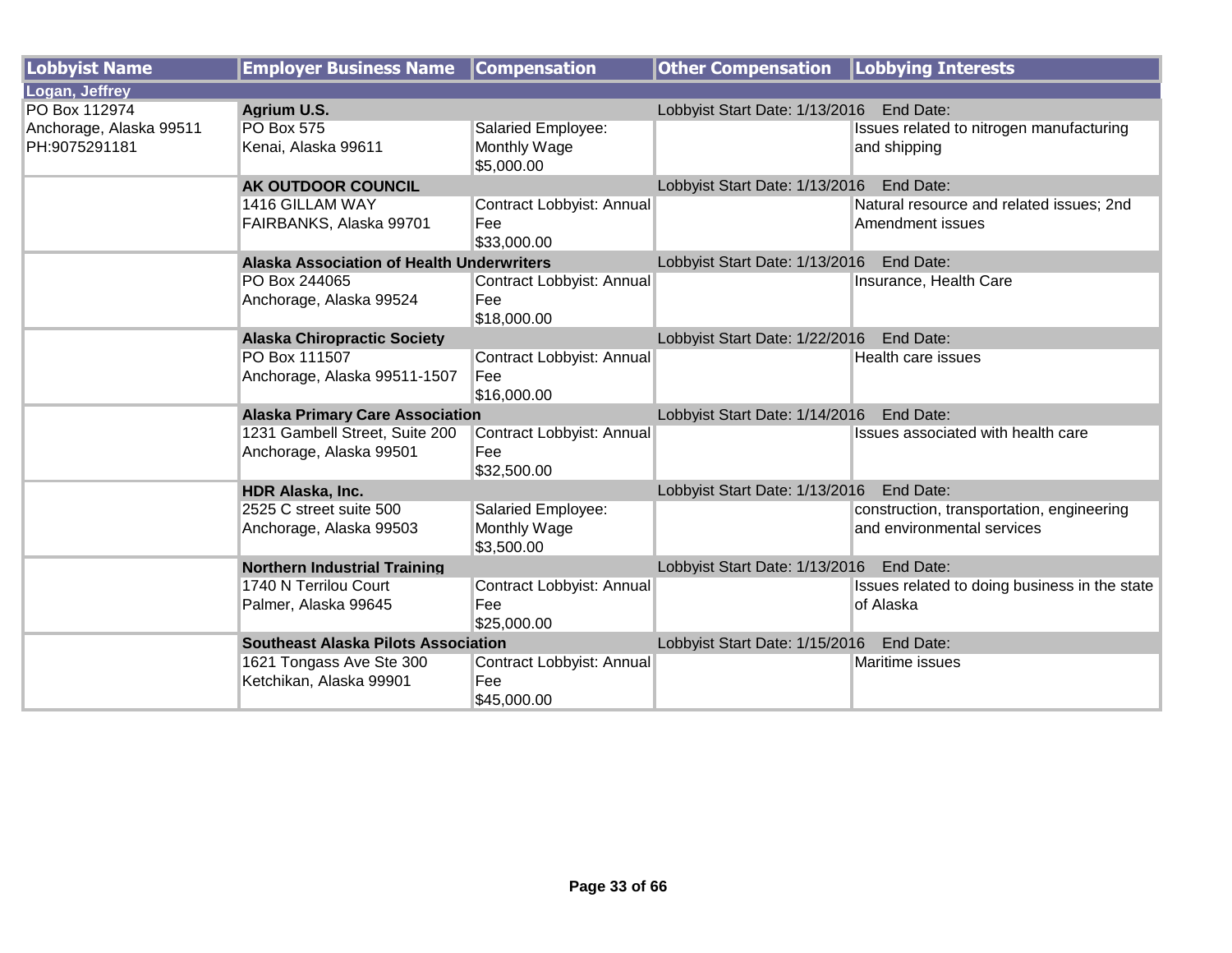| <b>Lobbyist Name</b>                        | <b>Employer Business Name</b>                                      | <b>Compensation</b>                                    | <b>Other Compensation   Lobbying Interests</b>   |                                                                                                                                                                                                                       |  |
|---------------------------------------------|--------------------------------------------------------------------|--------------------------------------------------------|--------------------------------------------------|-----------------------------------------------------------------------------------------------------------------------------------------------------------------------------------------------------------------------|--|
| Lottsfeldt, James                           |                                                                    |                                                        |                                                  |                                                                                                                                                                                                                       |  |
| 2804 W. Northern Lights<br><b>Boulevard</b> | <b>ACLU of Alaska Foundation</b>                                   |                                                        | Lobbyist Start Date: 4/8/2016 End Date:          |                                                                                                                                                                                                                       |  |
| Anchorage, Alaska 99517<br>PH:907-240-7839  | 1057 W Fireweed Ln, Ste 207<br>Anchorage, Alaska 99503             | Contract Lobbyist:<br><b>Monthly Fee</b><br>\$2,500.00 |                                                  | Criminal Justice reform, SB 91                                                                                                                                                                                        |  |
|                                             | Anchorage Neighborhood Housing Services, Inc. d/b/a                |                                                        | Lobbyist Start Date: 1/25/2016                   | End Date:                                                                                                                                                                                                             |  |
|                                             | 480 West Tudor Road<br>Anchorage, Alaska 99503                     | Contract Lobbyist:<br>Monthly Fee<br>\$4,000.00        |                                                  | Home ownership                                                                                                                                                                                                        |  |
|                                             | <b>Edelson PC</b>                                                  |                                                        | Lobbyist Start Date: 3/11/2016                   | End Date:                                                                                                                                                                                                             |  |
|                                             | 350 North LaSalle Street, 13th<br>Floor<br>Chicago, Illinois 60654 | Contract Lobbyist: Annual<br>Fee<br>\$60,000.00        |                                                  | <b>HB 369</b>                                                                                                                                                                                                         |  |
|                                             | <b>Groundfish Forum</b>                                            |                                                        | Lobbyist Start Date: 1/25/2016<br>End Date:      |                                                                                                                                                                                                                       |  |
|                                             | 4241 21st Avenue, W Suite 302<br>Seattle, 98199                    | Contract Lobbyist:<br>Monthly Fee<br>\$6,000.00        |                                                  | Matters related to: fisheries management,<br>policy, enforcement, and regulations;<br>taxation / revenue, commerce and<br>environmental regulations, programs, and<br>policies applying to Amendment 80<br>fisheries. |  |
|                                             | <b>International Brotherhood of Electrical Workers Local</b>       |                                                        | Lobbyist Start Date: 1/25/2016                   | End Date:                                                                                                                                                                                                             |  |
|                                             | 3333 Denali Street Ste 200<br>Anchorage, Alaska 99503              | Contract Lobbyist: Annual<br>Fee<br>\$50,000.00        |                                                  | Collective bargaining, workers right,<br>electrical transmission and generation                                                                                                                                       |  |
|                                             | <b>Moda Health</b>                                                 |                                                        | Lobbyist Start Date: 1/29/2016                   | End Date:                                                                                                                                                                                                             |  |
|                                             | 601 S.W. Second Avenue<br>Portland, Oregon 97204-3156              | Contract Lobbyist:<br>Monthly Fee<br>\$6,000.00        | /I get paid to help identify<br>and land clients | Medicaid expansion, health care exchange,<br>and insurance coverage                                                                                                                                                   |  |
|                                             | <b>Municipality of Anchorage</b>                                   |                                                        | Lobbyist Start Date: 1/26/2016                   | End Date:                                                                                                                                                                                                             |  |
|                                             | Box 196650<br>Anchorage, Alaska 99519-6650                         | Contract Lobbyist: Annual<br>Fee<br>\$65,000.00        |                                                  | Work primarily with Administration on<br>Municipality of Anchorage's legislative goals<br>and capital requests.                                                                                                       |  |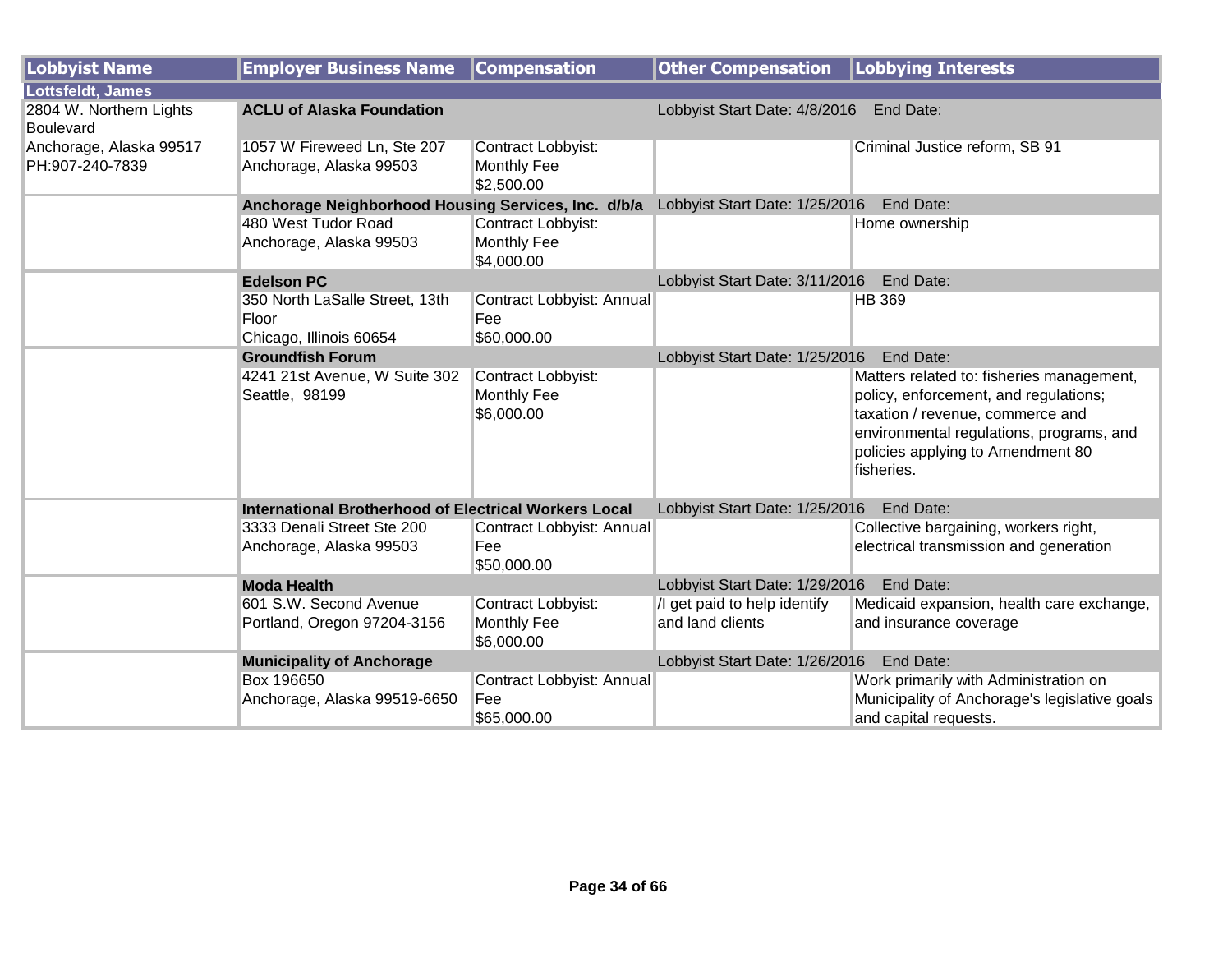| Lobbyist Name              | <b>Employer Business Name</b>                             | <b>Compensation</b>              | Other Compensation   Lobbying Interests     |                                               |
|----------------------------|-----------------------------------------------------------|----------------------------------|---------------------------------------------|-----------------------------------------------|
| <b>Mackie, Jerry</b>       |                                                           |                                  |                                             |                                               |
| 11306 Discovery View Drive | <b>Alaska Optometric Association</b>                      |                                  | Lobbyist Start Date: 1/18/2016<br>End Date: |                                               |
| Anchorage, Alaska 99515    | 3705 Arctic Blvd., #675                                   | Contract Lobbyist: Annual        |                                             | Eye care, Health care issues                  |
| PH:9072503946              | Anchorage, Alaska 99503                                   | Fee                              |                                             |                                               |
|                            |                                                           | \$30,000.00                      |                                             |                                               |
|                            | <b>Alaska Travel Industry Association</b>                 |                                  | Lobbyist Start Date: 1/15/2016 End Date:    |                                               |
|                            | 610 E 5th Ave, Ste 200                                    | Contract Lobbyist: Annual        |                                             | Travel, Visitor Industry issues, State budget |
|                            | Anchorage, Alaska 99501                                   | Fee                              |                                             |                                               |
|                            |                                                           | \$40,000.00                      |                                             |                                               |
|                            | <b>Alyeska Pipeline Service Company</b>                   |                                  | Lobbyist Start Date: 1/15/2016              | End Date:                                     |
|                            | P. O. Box 196660 MS 542                                   | Contract Lobbyist: Annual        |                                             | Oil & gas, Pipeline issues                    |
|                            | Anchorage, Alaska 99519-6660                              | Fee                              |                                             |                                               |
|                            |                                                           | \$60,000.00                      |                                             |                                               |
|                            | <b>Arctic Slope Regional Corporation</b>                  |                                  | Lobbyist Start Date: 1/15/2016 End Date:    |                                               |
|                            | 3900 C Street Suite 801                                   | Contract Lobbyist: Annual        |                                             | Native Corporation, Oil Refinery issues,      |
|                            | Anchorage, Alaska 99503                                   | Fee                              |                                             | Oil&Gas, economic development                 |
|                            |                                                           | \$50,000.00                      |                                             |                                               |
|                            | <b>Cook Inlet Housing Authority</b>                       |                                  | Lobbyist Start Date: 1/15/2016 End Date:    |                                               |
|                            | 3510 Spenard Road                                         | Contract Lobbyist: Annual        |                                             | Housing issues, State Budget                  |
|                            | Anchorage, Alaska 99503                                   | Fee                              |                                             |                                               |
|                            |                                                           | \$50,000.00                      |                                             |                                               |
|                            | <b>Cook Inlet Region, Inc.</b>                            |                                  | Lobbyist Start Date: 1/15/2016              | End Date:                                     |
|                            | 725 E. Fireweed Lane, Suite 800 Contract Lobbyist: Annual |                                  |                                             | Native Corporation, Economic Development,     |
|                            | Anchorage, Alaska 99503                                   | Fee                              |                                             | <b>Business issues</b>                        |
|                            |                                                           | \$60,000.00                      |                                             |                                               |
|                            | <b>Donlin Gold LLC</b><br>4720 Business Park Blvd         |                                  | Lobbyist Start Date: 1/15/2016 End Date:    |                                               |
|                            |                                                           | Contract Lobbyist: Annual<br>Fee |                                             | Mining, Business Issues                       |
|                            | Anchorage, Alaska 99503                                   | \$60,000.00                      |                                             |                                               |
|                            | <b>Enterprise Holdings LLC</b>                            |                                  | Lobbyist Start Date: 1/15/2016 End Date:    |                                               |
|                            | 1119 SW 7th St.                                           | Contract Lobbyist: Annual        |                                             | Car Rental, Business Issues                   |
|                            | Renton, Washington 98057                                  | Fee                              |                                             |                                               |
|                            |                                                           | \$18,000.00                      |                                             |                                               |
|                            | <b>Holland America Line</b>                               |                                  | Lobbyist Start Date: 1/15/2016 End Date:    |                                               |
|                            | 745 W 4th Avenue, Suite 400                               | Contract Lobbyist: Annual        |                                             | Cruise Lines Issues, Hospitality,             |
|                            | Anchorage, Alaska 99501                                   | Fee                              |                                             | Transportation, Visitor Industry, Business    |
|                            |                                                           | \$60,000.00                      |                                             |                                               |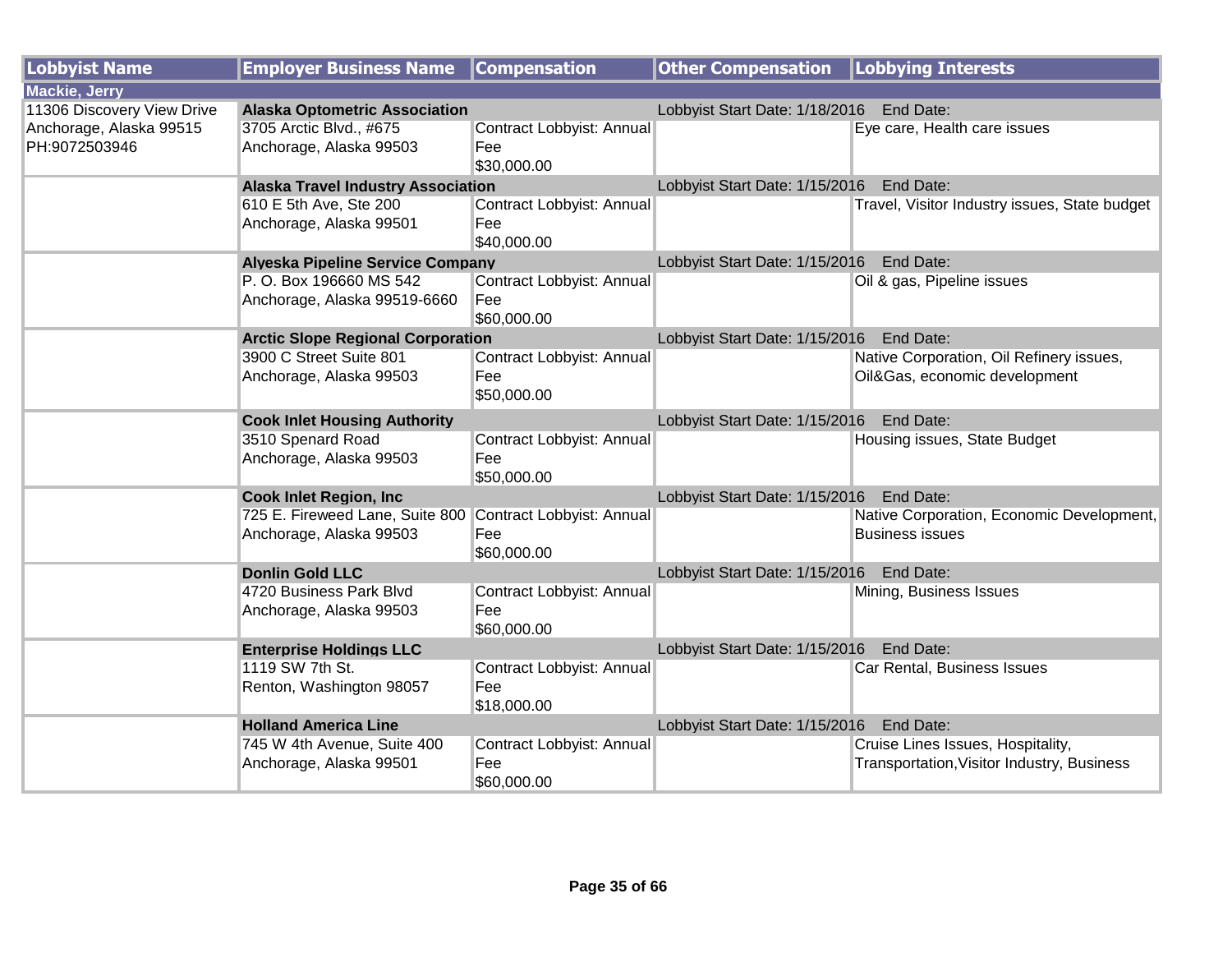| <b>Lobbyist Name</b> | <b>Employer Business Name</b>                               | <b>Compensation</b>              | <b>Other Compensation   Lobbying Interests</b> |                                                              |
|----------------------|-------------------------------------------------------------|----------------------------------|------------------------------------------------|--------------------------------------------------------------|
| <b>Mackie, Jerry</b> |                                                             |                                  |                                                |                                                              |
|                      | <b>Homestate Mortgage Company LLC</b>                       |                                  | Lobbyist Start Date: 1/15/2016                 | End Date:                                                    |
|                      | 3801 Centerpoint Dr #100                                    | Contract Lobbyist: Annual        |                                                | Mortgage Industry, banking, real estate                      |
|                      | Anchorage, Alaska 99503                                     | Fee                              |                                                | issues                                                       |
|                      |                                                             | \$18,000.00                      |                                                |                                                              |
|                      | <b>Mat-Su Health Foundation</b>                             |                                  | Lobbyist Start Date: 1/15/2016 End Date:       |                                                              |
|                      | 950 E. Bogard Rd Ste 218                                    | Contract Lobbyist: Annual        |                                                | healthcare, social services, Mat-su valley                   |
|                      | Wasilla, Alaska 99654                                       | Fee                              |                                                | Issues.                                                      |
|                      |                                                             | \$42,000.00                      |                                                |                                                              |
|                      | <b>MAXIMUS</b>                                              |                                  | Lobbyist Start Date: 1/15/2016                 | End Date:                                                    |
|                      | 1891 Metro Center Drive                                     | Contract Lobbyist: Annual        |                                                | <b>Healthcare Issues</b>                                     |
|                      | Reston, Virginia 20190                                      | Fee                              |                                                |                                                              |
|                      |                                                             | \$12,000.00                      |                                                |                                                              |
|                      | residential mortgage, Ilc                                   |                                  | Lobbyist Start Date: 1/15/2016                 | End Date:                                                    |
|                      | 100 calais drive                                            | Contract Lobbyist: Annual        |                                                | Mortgage Industry, Banking                                   |
|                      | anchorage, Alaska 99503                                     | Fee                              |                                                |                                                              |
|                      |                                                             | \$12,000.00                      |                                                |                                                              |
|                      | <b>Sealaska Corporation</b><br>One Sealaska Plaza Suite 400 |                                  | Lobbyist Start Date: 1/15/2016 End Date:       |                                                              |
|                      |                                                             | Contract Lobbyist: Annual<br>Fee |                                                | Native Corporation, economic development,<br>business issues |
|                      | Juneau, Alaska 99801                                        | \$54,000.00                      |                                                |                                                              |
|                      | <b>Southcentral Foundation</b>                              |                                  | Lobbyist Start Date: 1/15/2016 End Date:       |                                                              |
|                      | 4501 Diplomacy Dr                                           | Contract Lobbyist: Annual        |                                                | Health & Social Services issues, State                       |
|                      | Anchorage, 99508                                            | Fee                              |                                                | Budget                                                       |
|                      |                                                             | \$48,000.00                      |                                                |                                                              |
|                      | <b>United Fishermen of Alaska</b>                           |                                  | Lobbyist Start Date: 2/23/2016                 | End Date:                                                    |
|                      | PO Box 20229                                                | Contract Lobbyist: Annual        |                                                | Issues relating to Commercial Fisheries, and                 |
|                      | Juneau, Alaska 99802-0229                                   | Fee                              |                                                | the State budget, including HB 251/SB 135,                   |
|                      |                                                             | \$30,000.00                      |                                                | HB 112, SB 198, ADF&G budget, and                            |
|                      |                                                             |                                  |                                                | lothers.                                                     |

| <b>MAKINSTER, CHRISTOPHER</b> |                                |                    |                                             |  |  |
|-------------------------------|--------------------------------|--------------------|---------------------------------------------|--|--|
| <b>1645 G Street</b>          | <b>Brewers Guild of Alaska</b> |                    | Lobbyist Start Date: 2/16/2016<br>End Date: |  |  |
| Anchorage, Alaska 99501       | <b>PO BOX 242411</b>           | Salaried Employee: | Legislation pertaining to the Alaska Craft  |  |  |
| PH:907.250.9549               | Anchorage, Alaska 99524        | Monthly Wage       | Brewing Industry including regulations,     |  |  |
|                               |                                | l\$1.900.00        | licensing and taxes. Current bills          |  |  |
|                               |                                |                    | SB99, HB185, HB248, SB131, SB165            |  |  |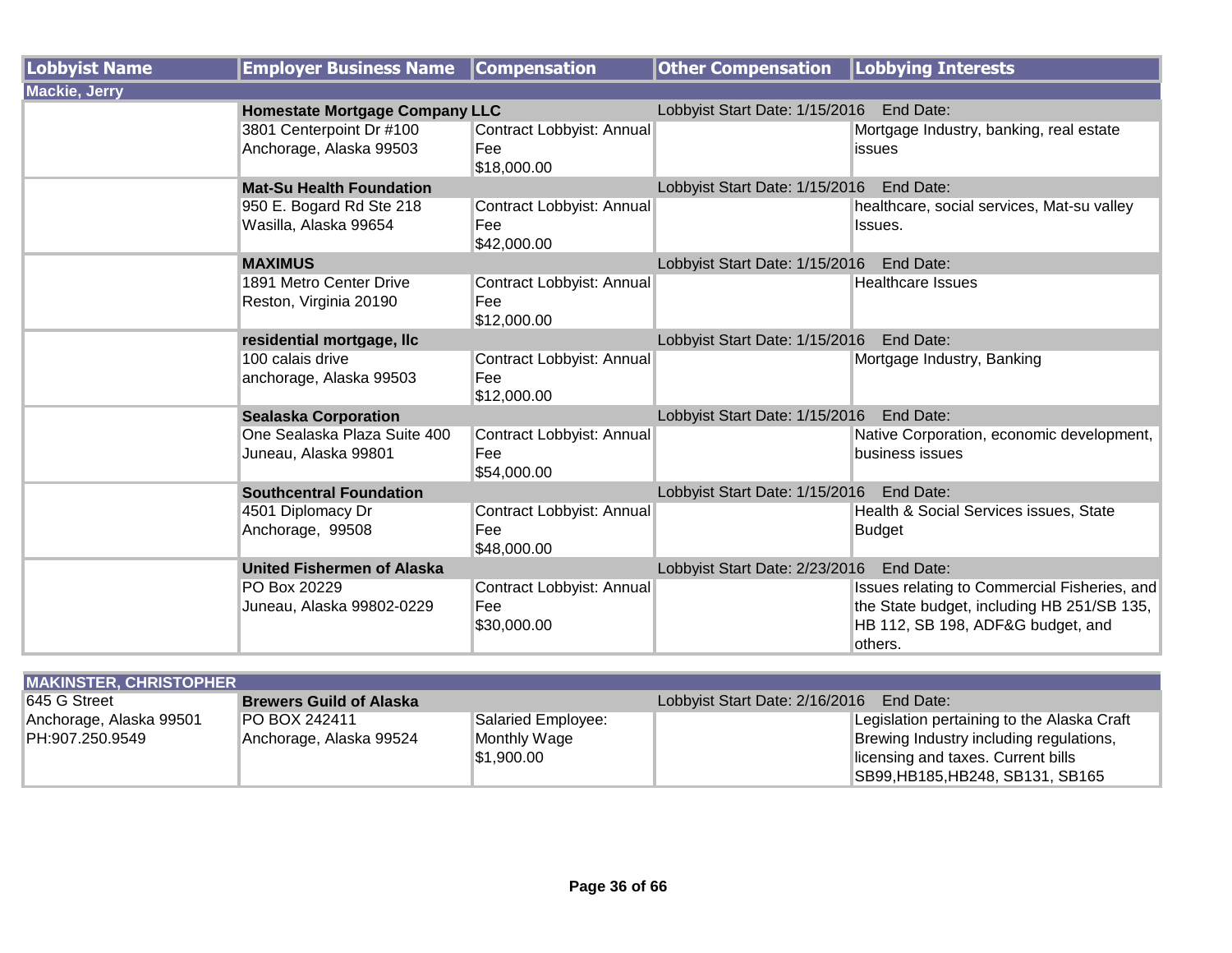| <b>Lobbyist Name</b>     | <b>Employer Business Name</b>                            | <b>Compensation</b>       | <b>Other Compensation</b>                   | Lobbying Interests                                                                   |
|--------------------------|----------------------------------------------------------|---------------------------|---------------------------------------------|--------------------------------------------------------------------------------------|
| <b>Markley, Lawrence</b> |                                                          |                           |                                             |                                                                                      |
| P.O. Box 244902          | <b>Alaska Electric Light and Power</b>                   |                           | Lobbyist Start Date: 1/19/2016              | End Date:                                                                            |
| Anchorage, Alaska 99524  | 5601 Tonsgard Court                                      | Contract Lobbyist: Annual |                                             | Electric utility-related issues, including                                           |
| PH:9072502855            | Juneau, Alaska 99801-7201                                | Fee                       |                                             | renewable and non-renewable energy                                                   |
|                          |                                                          | \$35,000.00               |                                             | production, transmission development and                                             |
|                          |                                                          |                           |                                             | access, independent power production, the                                            |
|                          |                                                          |                           |                                             | renewable energy grant program and power                                             |
|                          |                                                          |                           |                                             | project loan program.                                                                |
|                          | <b>Alaska Power Association</b>                          |                           | Lobbyist Start Date: 1/19/2016 End Date:    |                                                                                      |
|                          | 703 West Tudor Road, Suite 200 Contract Lobbyist: Annual |                           | Shared use of condo                         | Electric utility-related issues, including the                                       |
|                          | Anchorage, Alaska 99503                                  | Fee                       | $($3,500)$ , office $($2,000)$              | renewable energy program, project power                                              |
|                          |                                                          | \$40,000.00               | and car (\$1,000)in Juneau                  | loan program, alternative energy revolving                                           |
|                          |                                                          |                           | during session                              | fund, state energy plan, PCE program, RCA,                                           |
|                          |                                                          |                           |                                             | independent power production, air quality                                            |
|                          |                                                          |                           |                                             | regulation, tax credits, and workers'                                                |
|                          |                                                          |                           |                                             | compensation and other electric utility                                              |
|                          |                                                          |                           |                                             | insurance matters.                                                                   |
|                          | <b>Alaska Village Electric Cooperative</b>               |                           | Lobbyist Start Date: 1/19/2016<br>End Date: |                                                                                      |
|                          | 4831 Eagle Street                                        | Contract Lobbyist: Annual |                                             | Electric utility-related issues, including the                                       |
|                          | Anchorage, Alaska 99503                                  | Fee                       |                                             | PCE program, North Slope electrical                                                  |
|                          |                                                          | \$30,000.00               |                                             | generation/transmission project, wind                                                |
|                          |                                                          |                           |                                             | generation, diesel generation efficiency                                             |
|                          |                                                          |                           |                                             | improvements, renewable energy grant                                                 |
|                          |                                                          |                           |                                             | program and project project loan program.                                            |
|                          | <b>City and Borough of Sitka</b>                         |                           | Lobbyist Start Date: 1/19/2016 End Date:    |                                                                                      |
|                          | 100 Lincoln Street                                       | Contract Lobbyist: Annual |                                             | Municipal-related issues, including                                                  |
|                          | Sitka, Alaska 99835                                      | Fee                       |                                             | hydroelectric development, electric                                                  |
|                          |                                                          | \$41,000.00               |                                             | transmission and distribution improvements,<br>marine highway and road improvements, |
|                          |                                                          |                           |                                             | water and sewer improvements, airport                                                |
|                          |                                                          |                           |                                             | improvements, park management and                                                    |
|                          |                                                          |                           |                                             | improvements, jail improvements, visitor                                             |
|                          |                                                          |                           |                                             | center enhancements, marine service center                                           |
|                          |                                                          |                           |                                             | bulkhead repairs, the municipal harbor                                               |
|                          |                                                          |                           |                                             | facility grant program, municipal revenue                                            |
|                          |                                                          |                           |                                             | sharing and education funding.                                                       |
|                          |                                                          |                           |                                             |                                                                                      |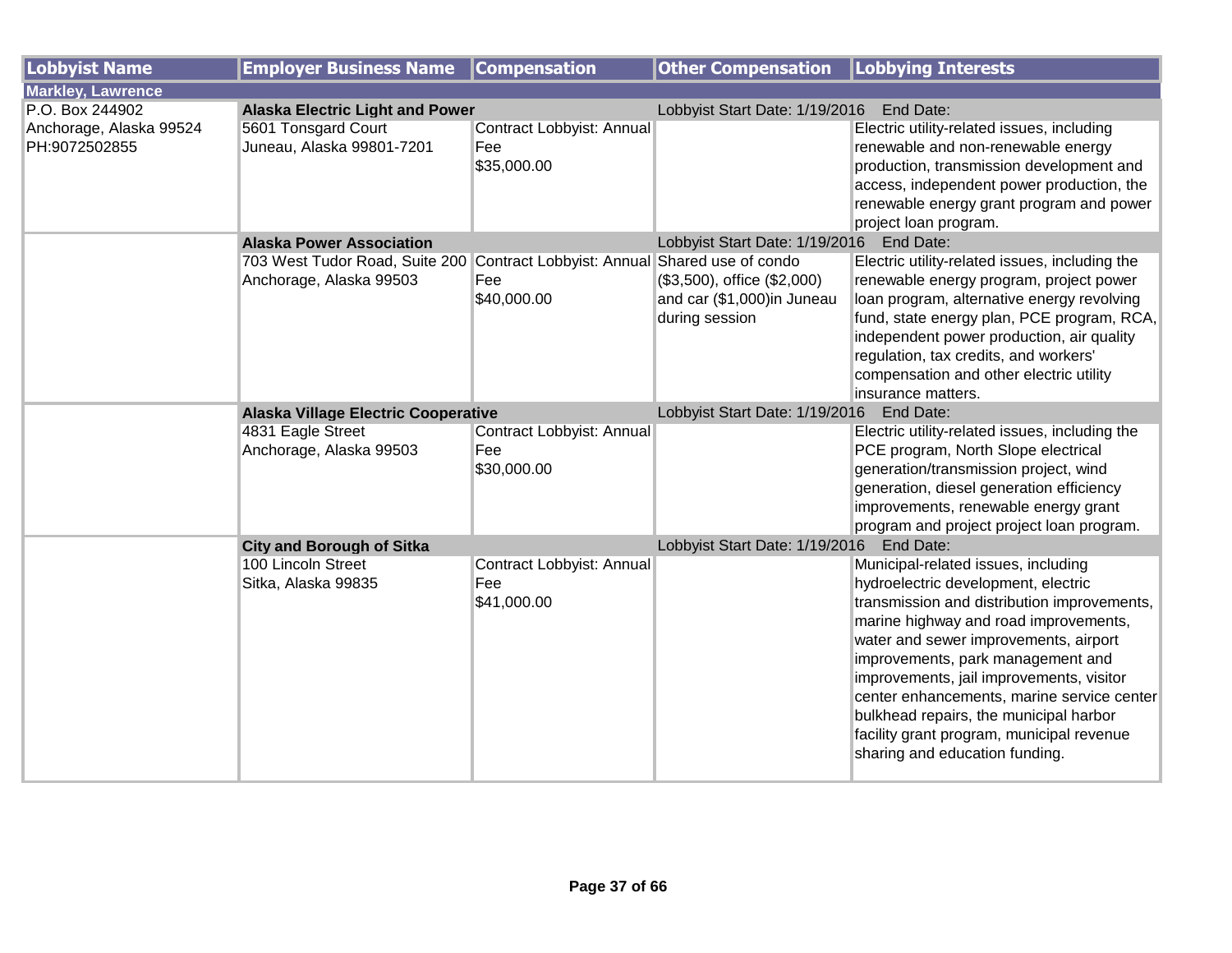| <b>Lobbyist Name</b>            | <b>Employer Business Name</b>                                                                        | <b>Compensation</b>                                                          | <b>Other Compensation</b>                   | <b>Lobbying Interests</b>                                                                                                                                                                                                                                                                                                                   |
|---------------------------------|------------------------------------------------------------------------------------------------------|------------------------------------------------------------------------------|---------------------------------------------|---------------------------------------------------------------------------------------------------------------------------------------------------------------------------------------------------------------------------------------------------------------------------------------------------------------------------------------------|
| <b>Markley, Lawrence cont'd</b> |                                                                                                      |                                                                              |                                             |                                                                                                                                                                                                                                                                                                                                             |
|                                 | <b>City of Hoonah</b>                                                                                |                                                                              | Lobbyist Start Date: 1/19/2016<br>End Date: |                                                                                                                                                                                                                                                                                                                                             |
|                                 | P.O. Box 360<br>Hoonah, Alaska 99829                                                                 | Contract Lobbyist: Annual<br>Fee<br>\$40,000.00                              |                                             | City-related issues, including dock/harbor<br>development, raw water line replacement,<br>road improvements, multi-purpose building                                                                                                                                                                                                         |
|                                 |                                                                                                      |                                                                              |                                             | development, park improvements,<br>hydroelectric development, the renewable<br>energy grant program and PCE.                                                                                                                                                                                                                                |
|                                 | <b>City of Nome</b>                                                                                  |                                                                              | Lobbyist Start Date: 1/19/2016    End Date: |                                                                                                                                                                                                                                                                                                                                             |
|                                 | <b>PO Box 281</b><br>Nome, Alaska 99762                                                              | Contract Lobbyist: Annual<br>Fee<br>\$60,000.00                              |                                             | City-related issues, including Arctic<br>development/deep draft port and other<br>infrastructure development, PCE, renewable<br>energy development, the renewable energy<br>grant program and power project loan<br>program.                                                                                                                |
|                                 | <b>Copper Valley Electric Association, Inc.</b>                                                      |                                                                              | Lobbyist Start Date: 1/19/2016 End Date:    |                                                                                                                                                                                                                                                                                                                                             |
|                                 | PO Box 45<br>Glennallen, Alaska 99588<br><b>Inside Passage Electric Cooperative</b><br>PO Box 210149 | Contract Lobbyist: Annual<br>Fee<br>\$45,000.00<br>Contract Lobbyist: Annual | Lobbyist Start Date: 1/19/2016 End Date:    | Electric utility-related issues, including<br>hydroelectric and other electric energy<br>generation, generation fuel supply,<br>transmission facilities, the renewable energy<br>grant program,, power project loan program,<br>air quality regulation and independent power<br>production.<br>Electric utility-related issues, including   |
|                                 | Auke Bay, Alaska 99821                                                                               | Fee<br>\$25,000.00                                                           |                                             | hydroelectric and other renewable energy<br>development, transmission development,<br>independent power production, PCE, air<br>quality regulation, the renewable energy<br>grant program and power project loan<br>program                                                                                                                 |
|                                 | Metlakatla Indian Community.                                                                         |                                                                              | Lobbyist Start Date: 1/19/2016 End Date:    |                                                                                                                                                                                                                                                                                                                                             |
|                                 | PO Box 8<br>Metlakatla, Alaska 99926                                                                 | Contract Lobbyist: Annual<br>Fee<br>\$50,000.00                              |                                             | Indian Reserve issues, including resource<br>development, electric intertie completion,<br>hydroelectric development, alcohol license<br>matters, fish processing facility<br>improvements, road improvements, water<br>and sewer improvements, education<br>funding, the renewable energy grant<br>program and power project loan program. |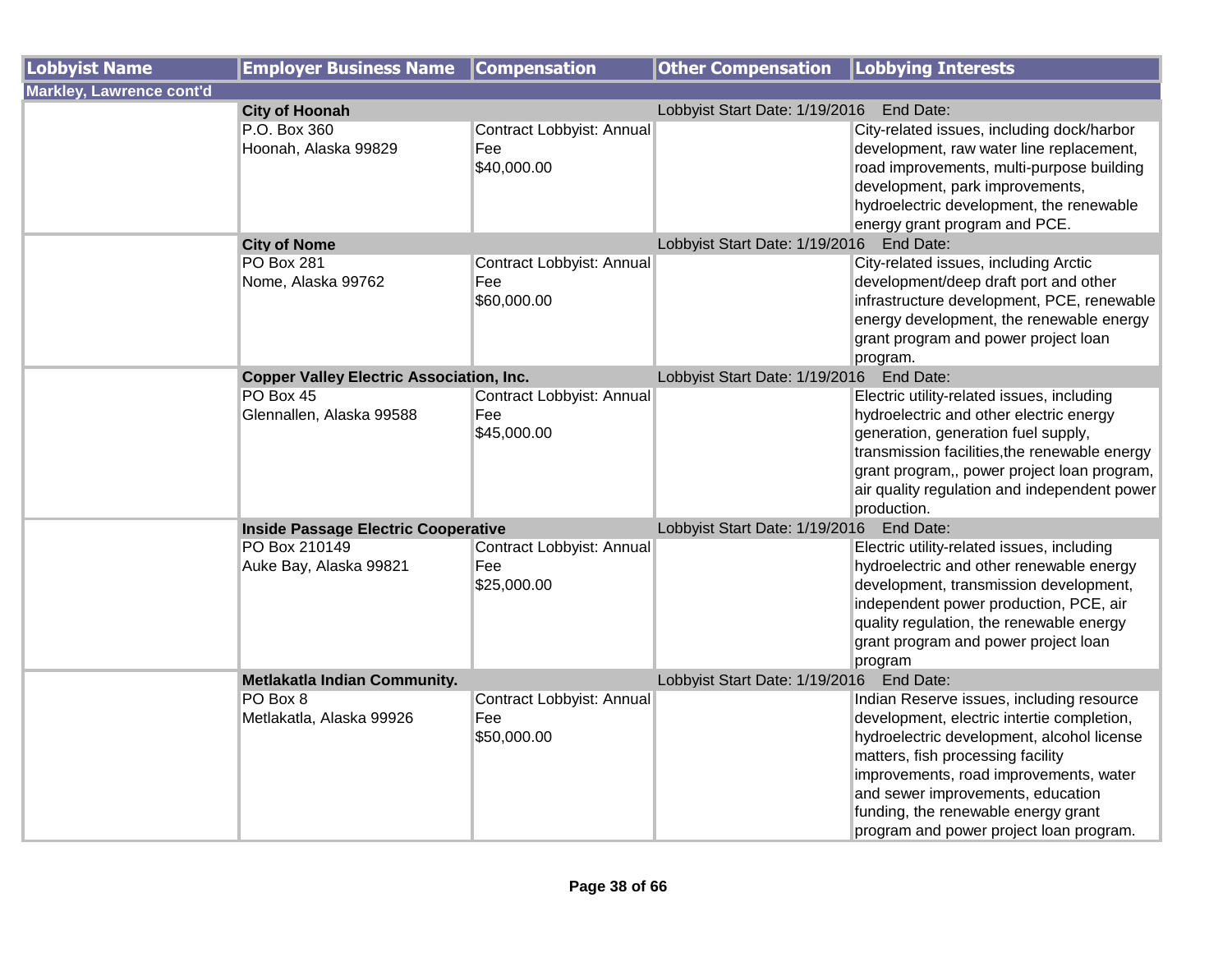| Lobbyist Name            | <b>Employer Business Name</b>                                                      | <b>Compensation</b>                             | <b>Other Compensation</b>      | <b>Lobbying Interests</b>                                                                                                                                                                                                                         |
|--------------------------|------------------------------------------------------------------------------------|-------------------------------------------------|--------------------------------|---------------------------------------------------------------------------------------------------------------------------------------------------------------------------------------------------------------------------------------------------|
| Markley, Lawrence cont'd |                                                                                    |                                                 |                                |                                                                                                                                                                                                                                                   |
|                          | <b>Naknek Electric Association, Inc.</b>                                           |                                                 | Lobbyist Start Date: 1/19/2016 | <b>End Date:</b>                                                                                                                                                                                                                                  |
|                          | PO Box 118 1 School Road<br>Naknek, Alaska 99633                                   | Contract Lobbyist: Annual<br>Fee<br>\$30,000.00 |                                | Electric utility-related issues, including debt<br>reimbursement, diesel generation efficiency<br>improvements and additions, geothermal<br>development, the renewable energy grant<br>program, power project loan program and<br>PCE.            |
|                          | <b>Nushagak Cooperative</b>                                                        |                                                 | Lobbyist Start Date: 1/19/2016 | End Date:                                                                                                                                                                                                                                         |
|                          | PO Box 350 557 Kenny Wren Rd Contract Lobbyist: Annual<br>Dillingham, Alaska 99576 | Fee<br>\$35,000.00                              |                                | Electric, telecommunications, cable TV and<br>internet-related issues, including generation,<br>transmission, distribution and substation<br>improvements/upgrades, the renewable<br>energy grant program, power project loan<br>program and PCE. |

| <b>Marshall, Jordan</b> |                                                                                                  |                           |                                          |                                              |  |  |
|-------------------------|--------------------------------------------------------------------------------------------------|---------------------------|------------------------------------------|----------------------------------------------|--|--|
| 2336 Forest Park Drive  | Alaska Network on Domestic Violence & Sexual Assault Lobbyist Start Date: 2/12/2016<br>End Date: |                           |                                          |                                              |  |  |
| Anchorage, Alaska 99517 | 130 Seward Street Suite 214                                                                      | Contract Lobbyist: Annual |                                          | All legislation, regulations, and matters of |  |  |
| PH:9072406848           | Juneau, Alaska 99801                                                                             | <b>Fee</b>                |                                          | interest to the Alaska Network on Domestic   |  |  |
|                         |                                                                                                  | \$16,666.66               |                                          | Violence and Sexual Assault.                 |  |  |
|                         | <b>Raymond Gillespie/ Gillespie and Associates</b>                                               |                           | Lobbyist Start Date: 1/19/2016 End Date: |                                              |  |  |
|                         | 1231 W. Northern Ligths Blvd                                                                     | Contract Lobbyist:        |                                          | All legislation, regulations, and matters of |  |  |
|                         | Anchorage, Alaska 99503                                                                          | Monthly Fee               |                                          | interest to Ray Gillespie / Gillespie &      |  |  |
|                         |                                                                                                  | \$3,000.00                |                                          | Associates and clients.                      |  |  |

| <b>Marshall, Vernon</b>  |                                            |                           |                                          |                                                |
|--------------------------|--------------------------------------------|---------------------------|------------------------------------------|------------------------------------------------|
| <b>PO Box 35146</b>      | <b>Public Safety Employees Association</b> |                           | Lobbyist Start Date: 1/20/2016 End Date: |                                                |
| Juneau, Alaska 99801     | 4228 Laurel Street                         | Contract Lobbyist: Annual |                                          | Legislation, regulation and policy related to  |
| PH:907-789-8499 907-321- | Anchorage, Alaska 99508                    | Fee                       |                                          | public safety, Alaska State Troopers and       |
| 8084                     |                                            | \$12,000.00               |                                          | municipal and village safety. Of interest will |
|                          |                                            |                           |                                          | be issues involving wages and working          |
|                          |                                            |                           |                                          | conditions, and retirement.                    |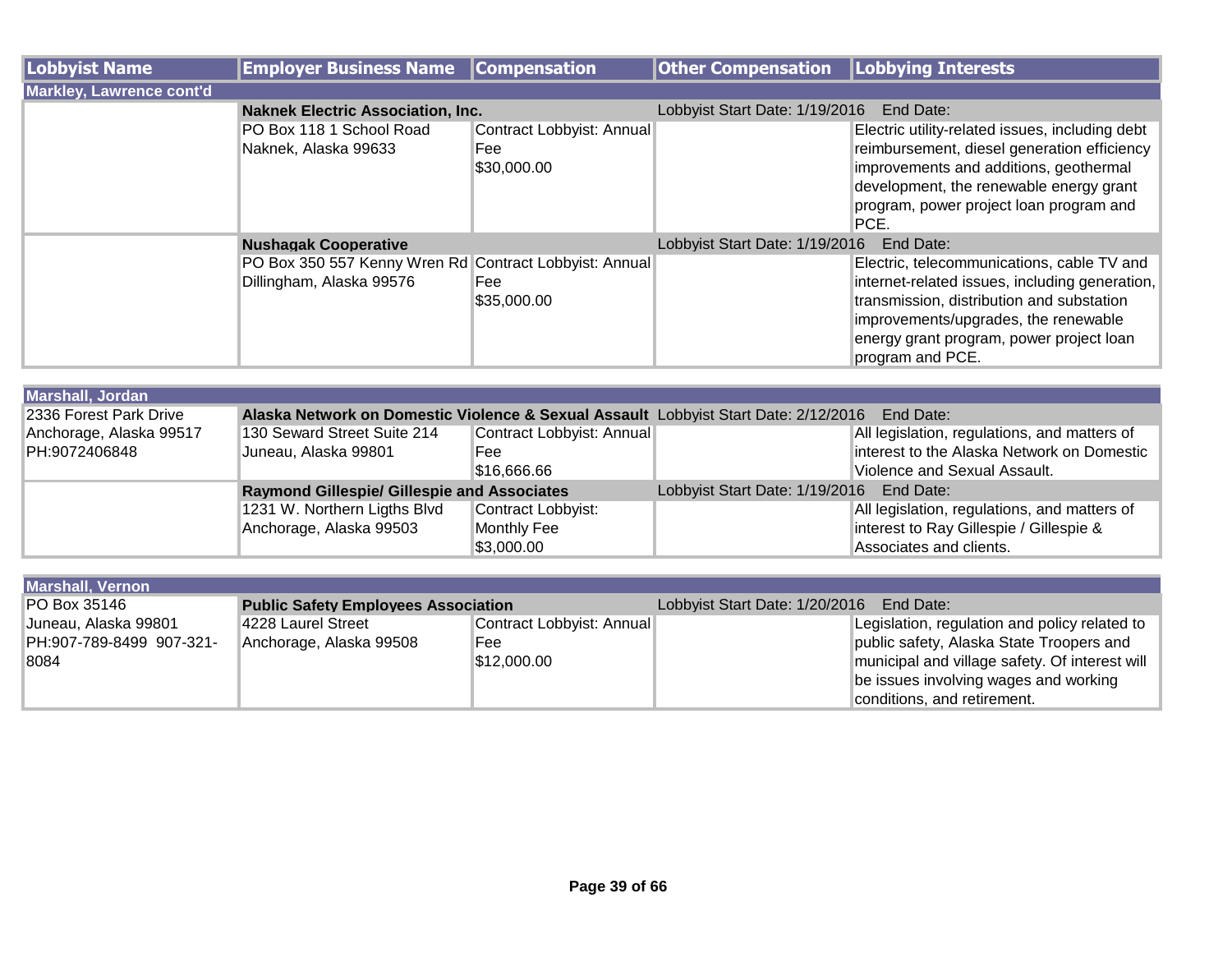| <b>Lobbyist Name</b>         | <b>Employer Business Name</b>                | <b>Compensation</b>       | <b>Other Compensation   Lobbying Interests</b> |                                                |
|------------------------------|----------------------------------------------|---------------------------|------------------------------------------------|------------------------------------------------|
| <b>Matiashowski, Raymond</b> |                                              |                           |                                                |                                                |
| PO Box 240345                | <b>Alaska Communications Systems</b>         |                           | Lobbyist Start Date: 1/13/2016 End Date:       |                                                |
| Douglas, Alaska 99824        | 600 Telephone AVe                            | Contract Lobbyist: Annual |                                                | All legislation and executive branch actions   |
| PH:360-471-5958              | Anchorage, Alaska 99503                      | Fee                       |                                                | affecting telecommunications, data             |
|                              |                                              | \$78,000.00               |                                                | transmission and IT services.                  |
|                              | <b>City and Borough of Wrangell</b>          |                           | Lobbyist Start Date: 1/12/2016 End Date:       |                                                |
|                              | P.O. Box 531                                 | Contract Lobbyist: Annual |                                                | Matters of interest to municipal governments   |
|                              | Wrangell, Alaska 99929                       | Fee                       |                                                | including funding bills, capital projects,     |
|                              |                                              | \$36,000.00               |                                                | PERS liability issues, community jails,        |
|                              |                                              |                           |                                                | transportation issues.                         |
|                              | <b>City of Ketchikan</b>                     |                           | Lobbyist Start Date: 1/12/2016 End Date:       |                                                |
|                              | 334 Front Street                             | Contract Lobbyist: Annual |                                                | Matters of interest to municipal government    |
|                              | Ketchikan, Alaska 99901                      | Fee                       |                                                | including funding bills, capital projects,     |
|                              |                                              | \$42,000.00               |                                                | PERS liability issues, transportation          |
|                              |                                              |                           |                                                | projects, etc.                                 |
|                              | <b>Correct Care, LLC</b>                     |                           | Lobbyist Start Date: 1/12/2016 End Date:       |                                                |
|                              | 800 Fairway Drive, Suite 490                 | Contract Lobbyist: Annual |                                                | Issues affecting Alaska Psychiatric Institute. |
|                              | Deerfield Beach, Florida 33441               | Fee                       |                                                | Inmate psychiatric issues. Issues affecting    |
|                              |                                              | \$48,000.00               |                                                | mental health care.                            |
|                              | Ketchikan Gateway Borough                    |                           | Lobbyist Start Date: 1/12/2016 End Date:       |                                                |
|                              | 1900 First Avenue, Suite 210                 | Contract Lobbyist: Annual |                                                | Matters of interest to municipal governments   |
|                              | Ketchikan, Alaska 99901                      | Fee                       |                                                | including funding bills, capital projects,     |
|                              |                                              | \$48,000.00               |                                                | PERS/TRS liability issues, transportation      |
|                              |                                              |                           |                                                | projects, etc.                                 |
|                              | <b>Microsoft Corporation</b>                 |                           | Lobbyist Start Date: 1/13/2016 End Date:       |                                                |
|                              | 901 K Street NW, 11th Floor                  | Contract Lobbyist: Annual |                                                | All legislation and executive branch actions   |
|                              | Washington, District of Columbia Fee         |                           |                                                | regarding information technology.              |
|                              | 20001                                        | \$60,000.00               |                                                |                                                |
|                              | <b>Petersburg Borough</b>                    |                           | Lobbyist Start Date: 1/12/2016 End Date:       |                                                |
|                              | <b>PO Box 329</b>                            | Contract Lobbyist: Annual |                                                | Matters of interest to municipal governments   |
|                              | Petersburg, Alaska 99833                     | Fee                       |                                                | including funding bills, PERS/TRS liability,   |
|                              |                                              | \$42,000.00               |                                                | community jails, capital projects and          |
|                              |                                              |                           |                                                | transportation issues.                         |
|                              | <b>Southeast Alaska Power Agency (SEAPA)</b> |                           | Lobbyist Start Date: 1/12/2016 End Date:       |                                                |
|                              | 1900 First Avenue Suite 318                  | Contract Lobbyist: Annual |                                                | Matters of interest to hydropower production   |
|                              | Ketchikan, Alaska 99901                      | Fee                       |                                                | and power delivery including funding bills,    |
|                              |                                              | \$48,000.00               |                                                | regulatory issues and potential legislation.   |
|                              |                                              |                           |                                                |                                                |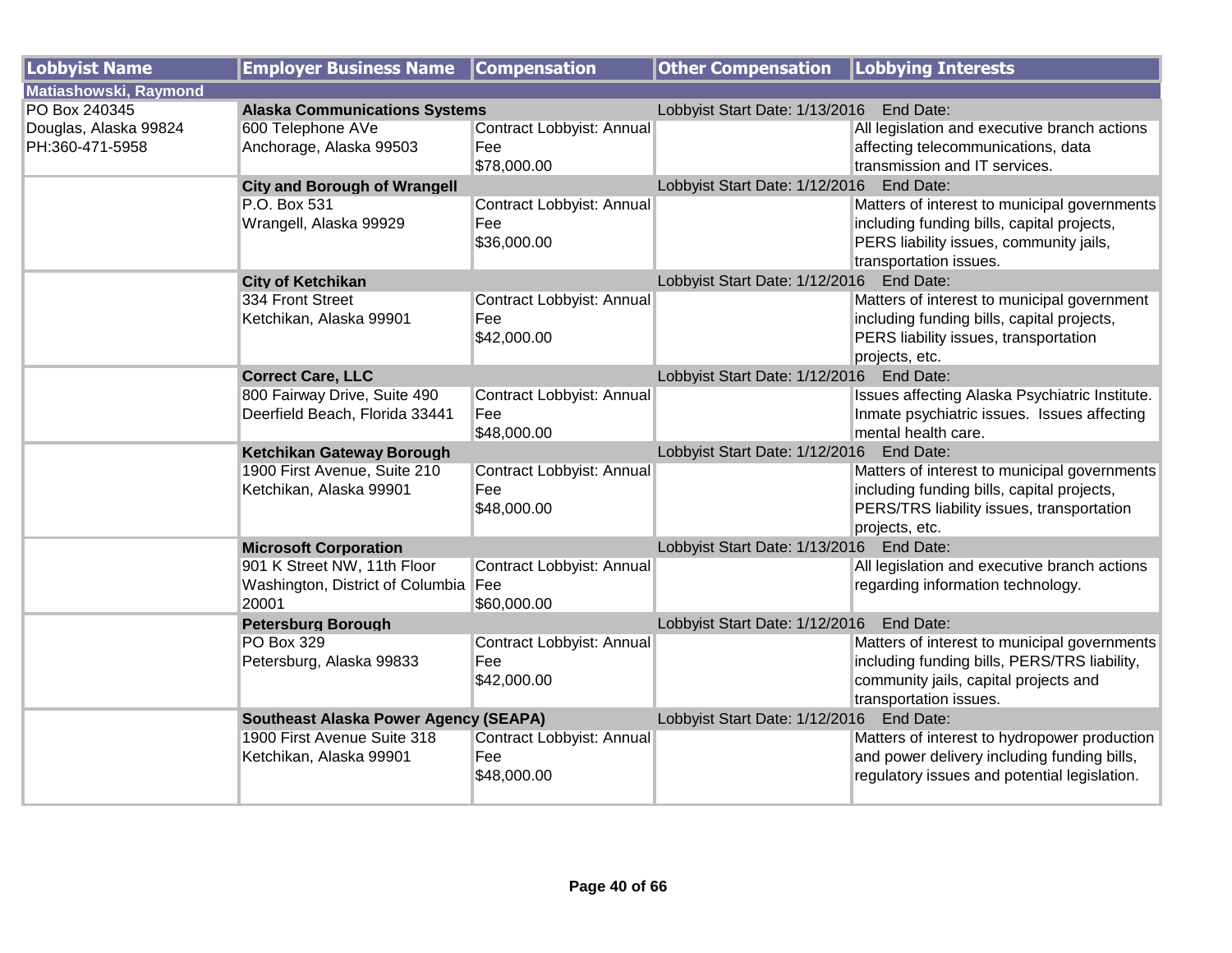| Lobbyist Name                | <b>Employer Business Name Compensation</b>               |                           | <b>Other Compensation   Lobbying Interests</b> |                                           |
|------------------------------|----------------------------------------------------------|---------------------------|------------------------------------------------|-------------------------------------------|
| Matiashowski, Raymond cont'd |                                                          |                           |                                                |                                           |
|                              | The GEO Group, Inc.                                      |                           | Lobbyist Start Date: 1/13/2016                 | End Date:                                 |
|                              | 621 NW 53rd Street Suite 700                             | Contract Lobbyist: Annual |                                                | All Department of Corrections issues      |
|                              | Boca Raton, Florida 33487                                | Fee                       |                                                | including Community Residential Centers   |
|                              |                                                          | \$60,000.00               |                                                | and incarceration.                        |
|                              | Xerox Business Services, LLC and its Affiliates          |                           | Lobbyist Start Date: 1/13/2016                 | End Date:                                 |
|                              | 1800 M Street, NW North Tower, Contract Lobbyist: Annual |                           |                                                | Legislative and executive branch actions  |
|                              | Fifth Floor                                              | Fee                       |                                                | regarding information technology, data    |
|                              | Washington, District of Columbia \$78,000.00             |                           |                                                | processing, including Medicaid Management |
|                              | 20036                                                    |                           |                                                | Information System.                       |

| mc cune, gerald       |                                            |                           |                                             |                                         |
|-----------------------|--------------------------------------------|---------------------------|---------------------------------------------|-----------------------------------------|
| By 372                | <b>Cordova District Fishermen United</b>   |                           | Lobbyist Start Date: 1/22/2016<br>End Date: |                                         |
| Cordova, Alaska 99574 | PO Box 939                                 | Contract Lobbyist: Annual |                                             | Commercial fishing issues, hatchery     |
| PH:907 200 0240       | Cordova, 99574                             | Fee                       |                                             |                                         |
|                       |                                            | \$10,000.00               |                                             |                                         |
|                       | United Fishermen of Alaska                 |                           | Lobbyist Start Date: 2/1/2016<br>End Date:  |                                         |
|                       | PO Box 20229                               | Contract Lobbyist: Annual |                                             | Commercial fishing, tax, habitat issues |
|                       | Juneau, Alaska 99802-0229                  | Fee                       |                                             |                                         |
|                       |                                            | \$20,000.00               |                                             |                                         |
|                       | <b>United Southeast Alaska Gillnetters</b> |                           | Lobbyist Start Date: 1/20/2016              | End Date:                               |
|                       | PO Box 2196                                | Contract Lobbyist: Annual |                                             | Commercial fishing, hatchery, issues    |
|                       | Petersburg, Alaska 99833-2196              | Fee                       |                                             |                                         |
|                       |                                            | \$5,000.00                |                                             |                                         |

| <b>McDaid O'Neill, Trish</b> |                                 |                    |                                         |                                      |
|------------------------------|---------------------------------|--------------------|-----------------------------------------|--------------------------------------|
| I3906 NW 119th St.           | AstraZeneca Pharmaceuticals, LP |                    | Lobbyist Start Date: 1/1/2016 End Date: |                                      |
| Vancouver, Washington        | 1800 Concord Pike P.O. Box      | Salaried Employee: |                                         | Health Care, Pharmaceuticals, Health |
| 98685                        | 15437                           | Annual Wage        |                                         | Reform                               |
| PH:360-573-3518 360-573-     | Wilmington, Delaware 19850      | \$170,000.00       |                                         |                                      |
| 3518                         |                                 |                    |                                         |                                      |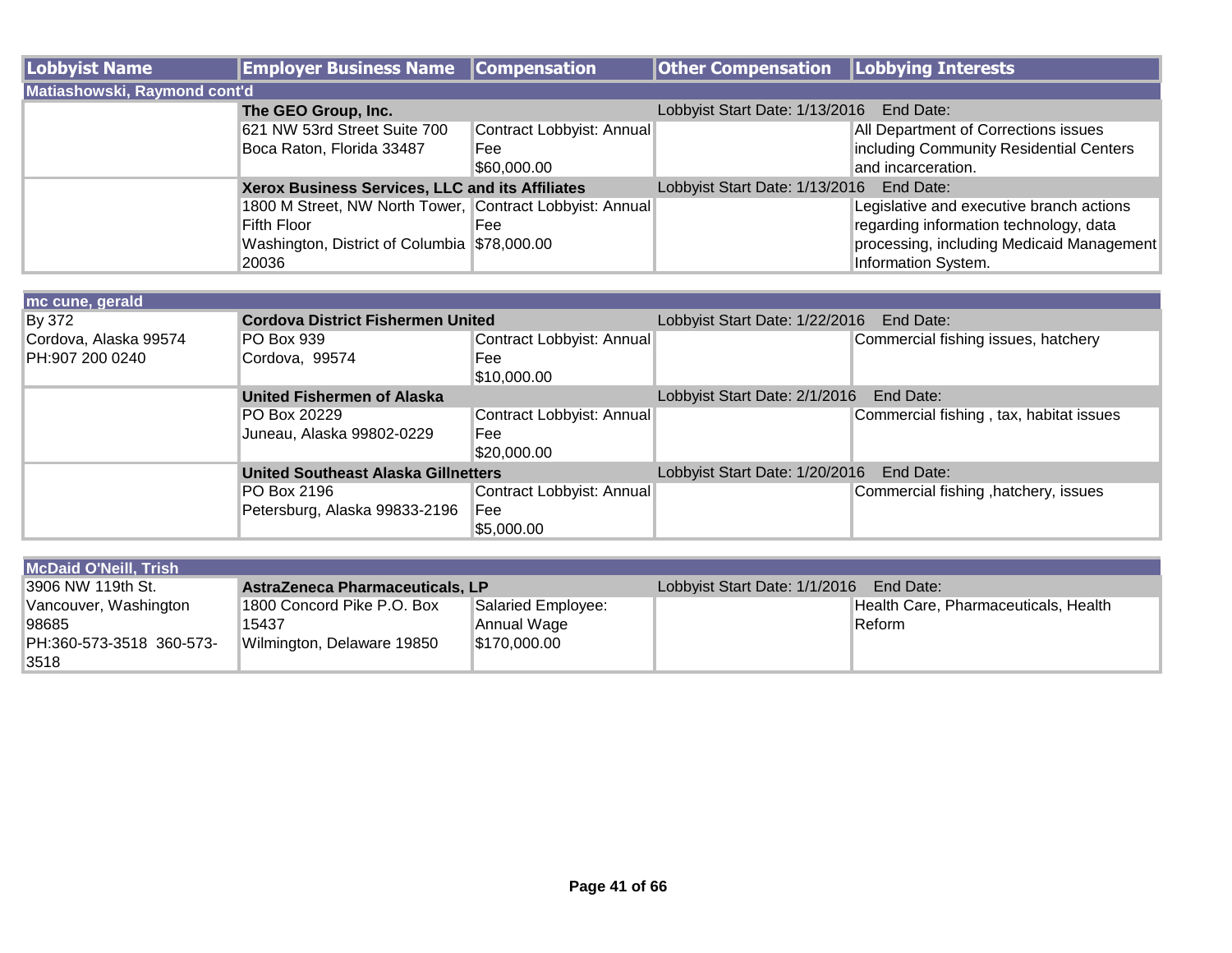| Lobbyist Name           | <b>Employer Business Name</b>            | <b>Compensation</b>                    | <b>Other Compensation</b>     | Lobbying Interests                         |
|-------------------------|------------------------------------------|----------------------------------------|-------------------------------|--------------------------------------------|
| <b>Miller, Charles</b>  |                                          |                                        |                               |                                            |
| PO Box 102286           | <b>Alaska National Insurance Company</b> |                                        | Lobbyist Start Date: 1/4/2016 | End Date:                                  |
| Anchorage, Alaska 99510 | 7001 Jewel Lake Road                     | Contract Lobbyist: Annual office space |                               | Property casualty commercial insurance     |
| PH:907 440-7225         | Anchorage, Alaska 99502                  | Fee                                    |                               | lines, worker compensation                 |
|                         |                                          | \$105,000.00                           |                               |                                            |
|                         | <b>Alaska Regional Hospital</b>          |                                        | Lobbyist Start Date: 1/8/2016 | End Date:                                  |
|                         | 2801 DeBarr Road                         | Contract Lobbyist:                     |                               | Health care                                |
|                         | Anchorage, Alaska 99508                  | <b>Monthly Fee</b>                     |                               |                                            |
|                         |                                          | \$6,000.00                             |                               |                                            |
|                         | American International Group, Inc.       |                                        | Lobbyist Start Date: 1/8/2016 | End Date:                                  |
|                         | 80 Pine Street 13th Floor                | Contract Lobbyist:                     |                               | Insurance                                  |
|                         | New York, New York 10005                 | Monthly Fee                            |                               |                                            |
|                         |                                          | \$3,500.00                             |                               |                                            |
|                         | Snow White, Inc.                         |                                        | Lobbyist Start Date: 2/3/2016 | End Date:                                  |
|                         | 700 I Street                             | Contract Lobbyist: Hourly              |                               | General business, environmental protection |
|                         | Anchorage, Alaska 99501                  | Fee                                    |                               |                                            |
|                         |                                          | \$250.00                               |                               |                                            |

| <b>Morgan, Yuri</b>     |                            |                    |                                             |                                                |
|-------------------------|----------------------------|--------------------|---------------------------------------------|------------------------------------------------|
| 3298 Riverview Drive    | <b>Anderson Group, LLC</b> |                    | Lobbyist Start Date: 1/19/2016<br>End Date: |                                                |
| Fairbanks, Alaska 99709 | 3165 Riverview Drive       | Contract Lobbyist: |                                             | Proposed legislation and administrative        |
| PH:9073888611           | Fairbanks, Alaska 99709    | Monthly Fee        |                                             | actions relating to financial institutions and |
|                         |                            | \$15,000.00        |                                             | banking, hospitality and tourism, water and    |
|                         |                            |                    |                                             | wastewater utilities, U.S. military utility    |
|                         |                            |                    |                                             | infrastructure, hospitals, Medicaid, mental    |
|                         |                            |                    |                                             | health and substance abuse treatment,          |
|                         |                            |                    |                                             | education services to children and families.   |
|                         |                            |                    |                                             | first class cities and issues included in      |
|                         |                            |                    |                                             | Fairbanks Resolution No. 4701 and Homer        |
|                         |                            |                    |                                             | Resolution No. 15-084(A), second class         |
|                         |                            |                    |                                             | boroughs and issues included in FNSB           |
|                         |                            |                    |                                             | Resolution No. 2015-29, Public Employees       |
|                         |                            |                    |                                             | Retirement System, and programmatic            |
|                         |                            |                    |                                             | school district funding.                       |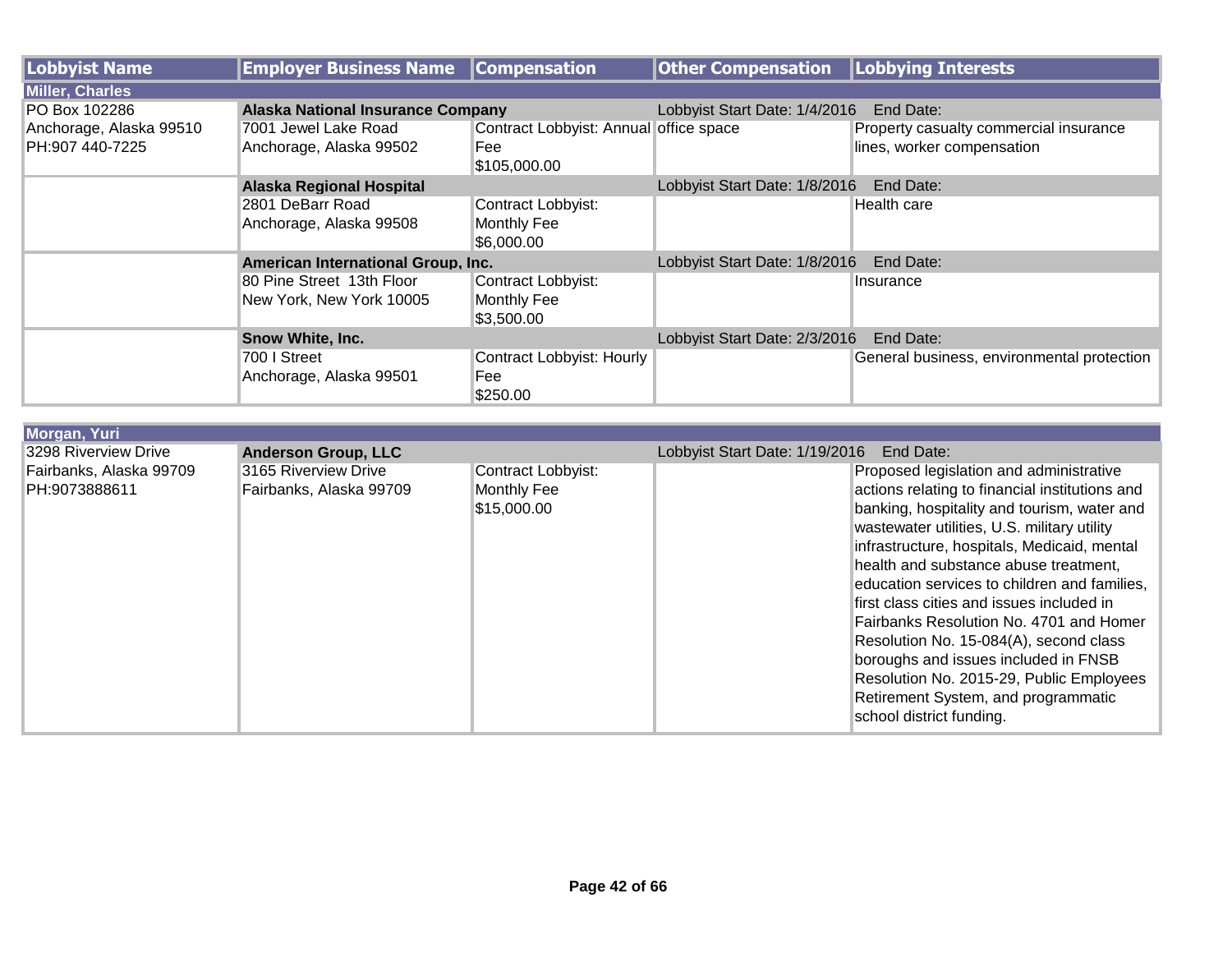| Lobbyist Name                                    | <b>Employer Business Name Compensation</b> |                    | <b>Other Compensation</b> Lobbying Interests |                                              |
|--------------------------------------------------|--------------------------------------------|--------------------|----------------------------------------------|----------------------------------------------|
| <b>Moriarty, Kara</b>                            |                                            |                    |                                              |                                              |
| 121 W. Fireweed Lane, 207                        | <b>Alaska Oil &amp; Gas Association</b>    |                    | Lobbyist Start Date: 1/1/2016 End Date:      |                                              |
| Anchorage, Alaska 99503                          | 121 W. Fireweed Lane, 207                  | Salaried Employee: |                                              | All oil and gas issues. May include          |
| PH:9073362045 9072721481 Anchorage, Alaska 99503 |                                            | <b>Hourly Wage</b> |                                              | regulations, permitting, taxation, leasing,  |
|                                                  |                                            | \$90.01            |                                              | Itransportation, refining, North Slope, Cook |
|                                                  |                                            |                    |                                              | Inlet, offshore, pipelines, etc.             |

| <b>Mulder, Eldon</b>    |                                                     |                           |                                          |                                               |  |
|-------------------------|-----------------------------------------------------|---------------------------|------------------------------------------|-----------------------------------------------|--|
| PO Box 140711           | <b>Alaska Arts and Culture Foundation</b>           |                           | Lobbyist Start Date: 1/25/2016 End Date: |                                               |  |
| Anchorage, Alaska 99514 | P.O. Box 101883                                     | Contract Lobbyist: Annual |                                          | State funding for arts and culture in Alaska. |  |
| PH:9072233262           | Anchorage, Alaska 99510                             | <b>Fee</b>                |                                          |                                               |  |
|                         |                                                     | \$10,000.00               |                                          |                                               |  |
|                         | <b>Anchorage Museum Association</b>                 |                           | Lobbyist Start Date: 1/19/2016 End Date: |                                               |  |
|                         | 625 C Street                                        | Contract Lobbyist: Annual |                                          | Museum Funding                                |  |
|                         | Anchorage, Alaska 99501                             | Fee                       |                                          |                                               |  |
|                         |                                                     | \$10,000.00               |                                          |                                               |  |
|                         | Anthem Inc. and Its Affiliates including Amerigroup |                           | Lobbyist Start Date: 1/22/2016           | End Date:                                     |  |
|                         | 1001 Pennsylvania Avenue, NW, Contract Lobbyist:    |                           |                                          | Healthcare issues including medicaid reform   |  |
|                         | Suite 710                                           | <b>Monthly Fee</b>        |                                          | and telemedicine.                             |  |
|                         | Washington, District of Columbia \$4,000.00         |                           |                                          |                                               |  |
|                         | 20004                                               |                           |                                          |                                               |  |
|                         | <b>Celgene Corporation</b>                          |                           | Lobbyist Start Date: 1/19/2016           | End Date:                                     |  |
|                         | 1440 New York Ave NW Rm 9-                          | Contract Lobbyist:        |                                          | Oral parity legislation.                      |  |
|                         | 215                                                 | Monthly Fee               |                                          |                                               |  |
|                         | Washington, 20005                                   | \$3,750.00                |                                          |                                               |  |
|                         | <b>Cisco Systems, Inc.</b>                          |                           | Lobbyist Start Date: 1/19/2016 End Date: |                                               |  |
|                         | c/o Nielsen, Merksamer, et al.                      | Contract Lobbyist:        |                                          | Information technology issues.                |  |
|                         | 2350 Kerner Blvd., Ste. 250                         | Monthly Fee               |                                          |                                               |  |
|                         | San Rafael, California 94901                        | \$5,000.00                |                                          |                                               |  |
|                         | <b>City of Kotzebue</b>                             |                           | Lobbyist Start Date: 1/21/2016 End Date: |                                               |  |
|                         | City of Kotzebue P.O. Box 46                        | Contract Lobbyist: Annual |                                          | All municipal and rural Alaska issues.        |  |
|                         | Kotzebue, Alaska 99752                              | Fee                       |                                          |                                               |  |
|                         |                                                     | \$50,000.00               |                                          |                                               |  |
|                         | <b>Consumer Healthcare Products Association</b>     |                           | Lobbyist Start Date: 1/19/2016           | End Date:                                     |  |
|                         | 900 19th Street NW Suite 700                        | Contract Lobbyist: Annual |                                          | HB 125: "An Act relating to the sale of       |  |
|                         | Washington, District of Columbia Fee                |                           |                                          | products containing dextromethorphan;         |  |
|                         | 20006                                               | \$30,000.00               |                                          | relating to the regulation of                 |  |
|                         |                                                     |                           |                                          | dextromethorphan by municipalities; and       |  |
|                         |                                                     |                           |                                          | providing for an effective date."             |  |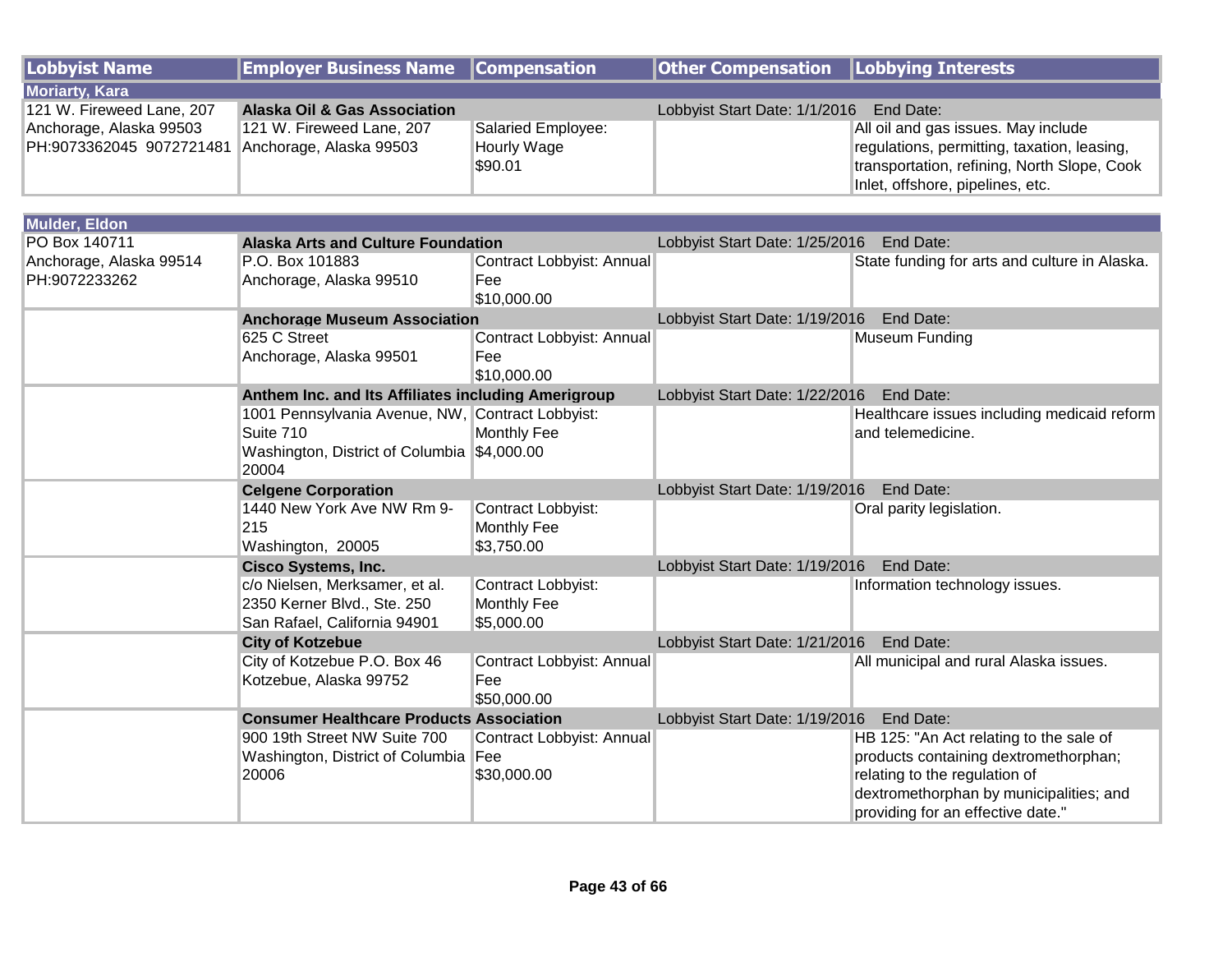| <b>Lobbyist Name</b> | <b>Employer Business Name</b>                                                                               | <b>Compensation</b>                                    | <b>Other Compensation   Lobbying Interests</b> |                                                                  |  |
|----------------------|-------------------------------------------------------------------------------------------------------------|--------------------------------------------------------|------------------------------------------------|------------------------------------------------------------------|--|
| Mulder, Eldon cont'd |                                                                                                             |                                                        |                                                |                                                                  |  |
|                      | <b>Dewberry &amp; Davis LLC</b>                                                                             |                                                        | Lobbyist Start Date: 1/19/2016 End Date:       |                                                                  |  |
|                      | 8401 Arlington Blvd.<br>Fairfax, Virginia 22031                                                             | Contract Lobbyist: Annual<br>Fee<br>\$50,000.00        |                                                | Statewide Digital Mapping Initiative.                            |  |
|                      | <b>GCI</b>                                                                                                  |                                                        | Lobbyist Start Date: 1/19/2016 End Date:       |                                                                  |  |
|                      | 2550 Denali Street, Suite 1000<br>Anchorage, Alaska 99503                                                   | Contract Lobbyist: Annual<br>Fee<br>\$40,000.00        |                                                | Information Technology issues.                                   |  |
|                      | <b>Kronos</b>                                                                                               |                                                        | Lobbyist Start Date: 1/19/2016 End Date:       |                                                                  |  |
|                      | 297 Billerica Road<br>Chelmsford, Massachusetts<br>01824                                                    | Contract Lobbyist:<br><b>Monthly Fee</b><br>\$2,000.00 |                                                | Time and Attendance programs.                                    |  |
|                      | <b>Legislative Consultants in Alaska</b>                                                                    |                                                        | Lobbyist Start Date: 1/19/2016 End Date:       |                                                                  |  |
|                      | 224 4th street<br>juneau, Alaska 99801                                                                      | Contract Lobbyist: Annual<br>Fee<br>\$50,000.00        |                                                | All matters of interest to Legislative<br>Consultants in Alaska. |  |
|                      | Matanuska Susitna Borough School District                                                                   |                                                        | Lobbyist Start Date: 1/19/2016 End Date:       |                                                                  |  |
|                      | 501 N Gulkana Street<br>Palmer, Alaska 99654                                                                | Contract Lobbyist:<br><b>Monthly Fee</b><br>\$6,250.00 |                                                | All educational issues.                                          |  |
|                      | <b>Northwest Farm Credit Services</b>                                                                       |                                                        | Lobbyist Start Date: 1/19/2016 End Date:       |                                                                  |  |
|                      | P O Box 2515<br>Spokane, Washington 99220-<br>2515                                                          | Contract Lobbyist: Annual<br>Fee<br>\$30,000.00        |                                                | Agricultural, commercial fishing and banking<br>issues.          |  |
|                      | <b>Pebble Limited Partnership</b>                                                                           |                                                        | Lobbyist Start Date: 1/20/2016 End Date:       |                                                                  |  |
|                      | 3201 C Street, Suite 602<br>Anchorage, Alaska 99503                                                         | Contract Lobbyist: Annual<br>Fee<br>\$25,000.00        |                                                | All issues pertaining to mining and<br>permitting.               |  |
|                      | <b>RELX Inc. (fka Reed Elsevier Inc.)</b>                                                                   |                                                        | Lobbyist Start Date: 1/19/2016 End Date:       |                                                                  |  |
|                      | 1150 18th Street, NW, Suite 600 Contract Lobbyist:<br>Washington, District of Columbia Monthly Fee<br>20036 | \$4,667.00                                             |                                                | Privacy, public record and fraud detection<br>issues.            |  |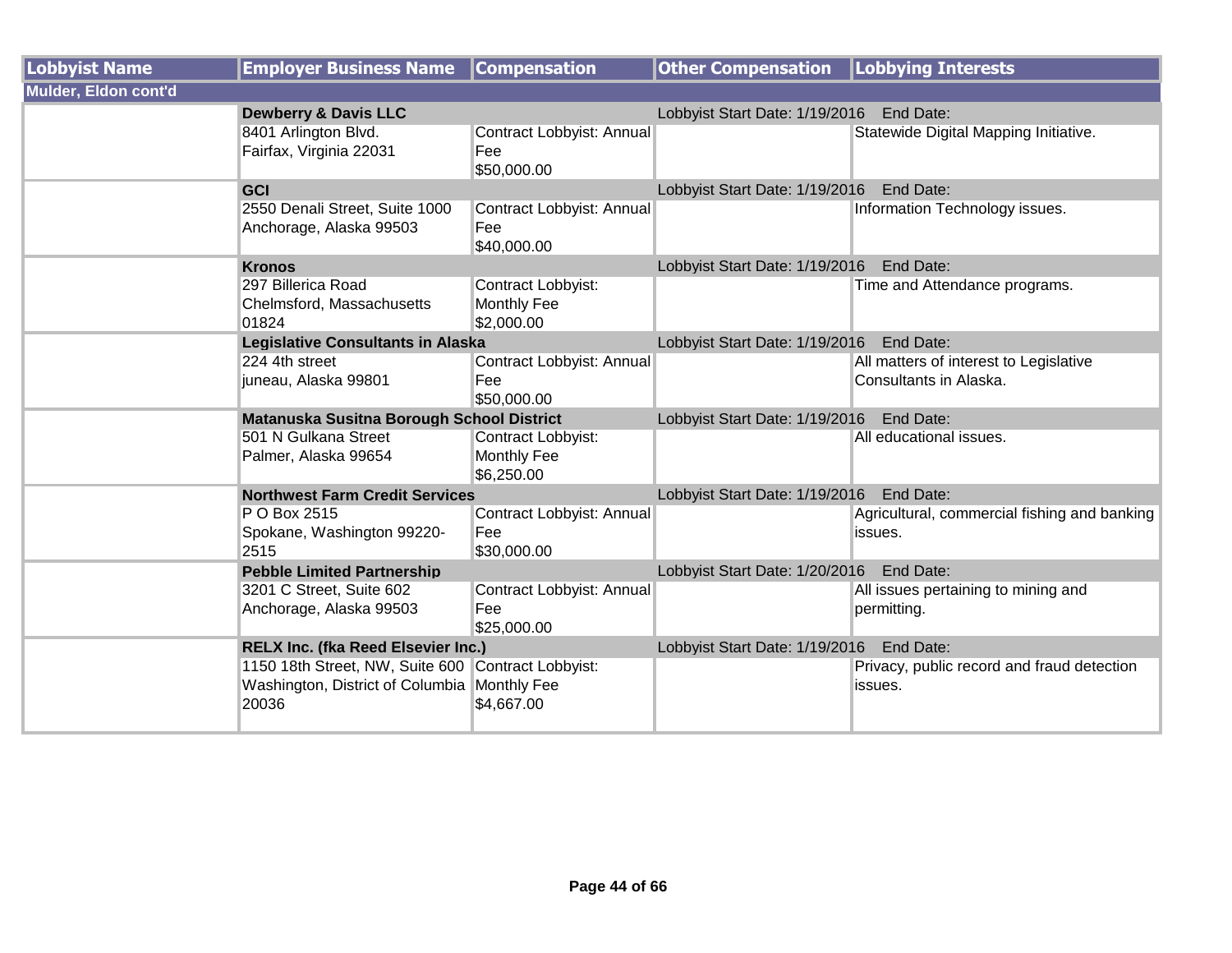| <b>Lobbyist Name</b>                                       | <b>Employer Business Name</b>                                                            | <b>Compensation</b>                               | <b>Other Compensation</b>                                                                                                                                                           | <b>Lobbying Interests</b>                                                                                                                                                                                                                                                                                                                                                       |
|------------------------------------------------------------|------------------------------------------------------------------------------------------|---------------------------------------------------|-------------------------------------------------------------------------------------------------------------------------------------------------------------------------------------|---------------------------------------------------------------------------------------------------------------------------------------------------------------------------------------------------------------------------------------------------------------------------------------------------------------------------------------------------------------------------------|
| <b>Nation, Brenda</b>                                      |                                                                                          |                                                   |                                                                                                                                                                                     |                                                                                                                                                                                                                                                                                                                                                                                 |
| 101 Constitution Avenue, NW<br>7th Floor                   | <b>American Council of Life Insurers</b>                                                 |                                                   | Lobbyist Start Date: 1/6/2016<br>End Date:                                                                                                                                          |                                                                                                                                                                                                                                                                                                                                                                                 |
| Washington, District of<br>Columbia 20001<br>PH:5123940049 | 101 Constitution Avenue, NW<br>7th Floor<br>Washington, District of Columbia \$16,900.00 | Salaried Employee:<br>Annual Wage                 |                                                                                                                                                                                     | All proposed legislation and regulations that<br>may affect the life, long-term care and<br>disability income insurance industry.                                                                                                                                                                                                                                               |
|                                                            | 20001                                                                                    |                                                   |                                                                                                                                                                                     |                                                                                                                                                                                                                                                                                                                                                                                 |
|                                                            |                                                                                          |                                                   |                                                                                                                                                                                     |                                                                                                                                                                                                                                                                                                                                                                                 |
| Nenon, Emily                                               |                                                                                          |                                                   |                                                                                                                                                                                     |                                                                                                                                                                                                                                                                                                                                                                                 |
| 3851 Piper St., Suite U240                                 | <b>American Cancer Society Cancer Action Network</b>                                     |                                                   | Lobbyist Start Date: 2/8/2016                                                                                                                                                       | End Date:                                                                                                                                                                                                                                                                                                                                                                       |
| Anchorage, Alaska 99508<br>PH:9072732097                   | 3851 Piper St., Suite U240<br>Anchorage, Alaska 99508                                    | Salaried Employee:<br>Annual Wage<br>\$18,375.00  |                                                                                                                                                                                     | Issues related to prevention, early detection,<br>treatment and palliative care of cancer.<br>Budget for tobacco and obesity prevention<br>programs. Tobacco prevention and control<br>measures such as smoke-free workplaces<br>and tobacco taxes. SB1, SB141, SB142,<br>SB133.                                                                                                |
| Nielsen, Paul                                              |                                                                                          |                                                   |                                                                                                                                                                                     |                                                                                                                                                                                                                                                                                                                                                                                 |
| 15104 NE 209th Place                                       | Alkermes, Inc.                                                                           |                                                   | Lobbyist Start Date: 3/3/2016                                                                                                                                                       | End Date:                                                                                                                                                                                                                                                                                                                                                                       |
| Brush Praire, Washington<br>98606<br>PH:360 896 2023       | 852 Winter St<br>Waltham, Massachusetts 02451                                            | Salaried Employee:<br>Annual Wage<br>\$172,000.00 |                                                                                                                                                                                     | SB 91 (addiction and recovery programs)                                                                                                                                                                                                                                                                                                                                         |
|                                                            |                                                                                          |                                                   |                                                                                                                                                                                     |                                                                                                                                                                                                                                                                                                                                                                                 |
| <b>Obed, Sarah</b>                                         |                                                                                          |                                                   |                                                                                                                                                                                     |                                                                                                                                                                                                                                                                                                                                                                                 |
| 1 Doyon Place                                              | Doyon, Limited                                                                           |                                                   | Lobbyist Start Date: 1/19/2016                                                                                                                                                      | End Date:                                                                                                                                                                                                                                                                                                                                                                       |
| Fairbanks, Alaska 99701<br>PH:907-459-2000                 | 1 Doyon Place Suite 300<br>Fairbanks, Alaska 99701                                       | Salaried Employee:<br>Annual Wage<br>\$113,126.00 | Health Benefits, Insurance<br>and Disability Benefits,<br>Retirement benefits, profit<br>sharing, and employee<br>assistance program, and<br>Incentive compensation<br>(28, 347.00) | state budget proposals, tax policy, tax<br>credits policy, natural resource development<br>issues, pfd voter registration initiative,<br>corporate regulations and taxes, exploration<br>and development incentives, education<br>spending, wrongful imprisonment<br>compensation, tourism helps, energy policy<br>(including RCA proposals for independent<br>power producers) |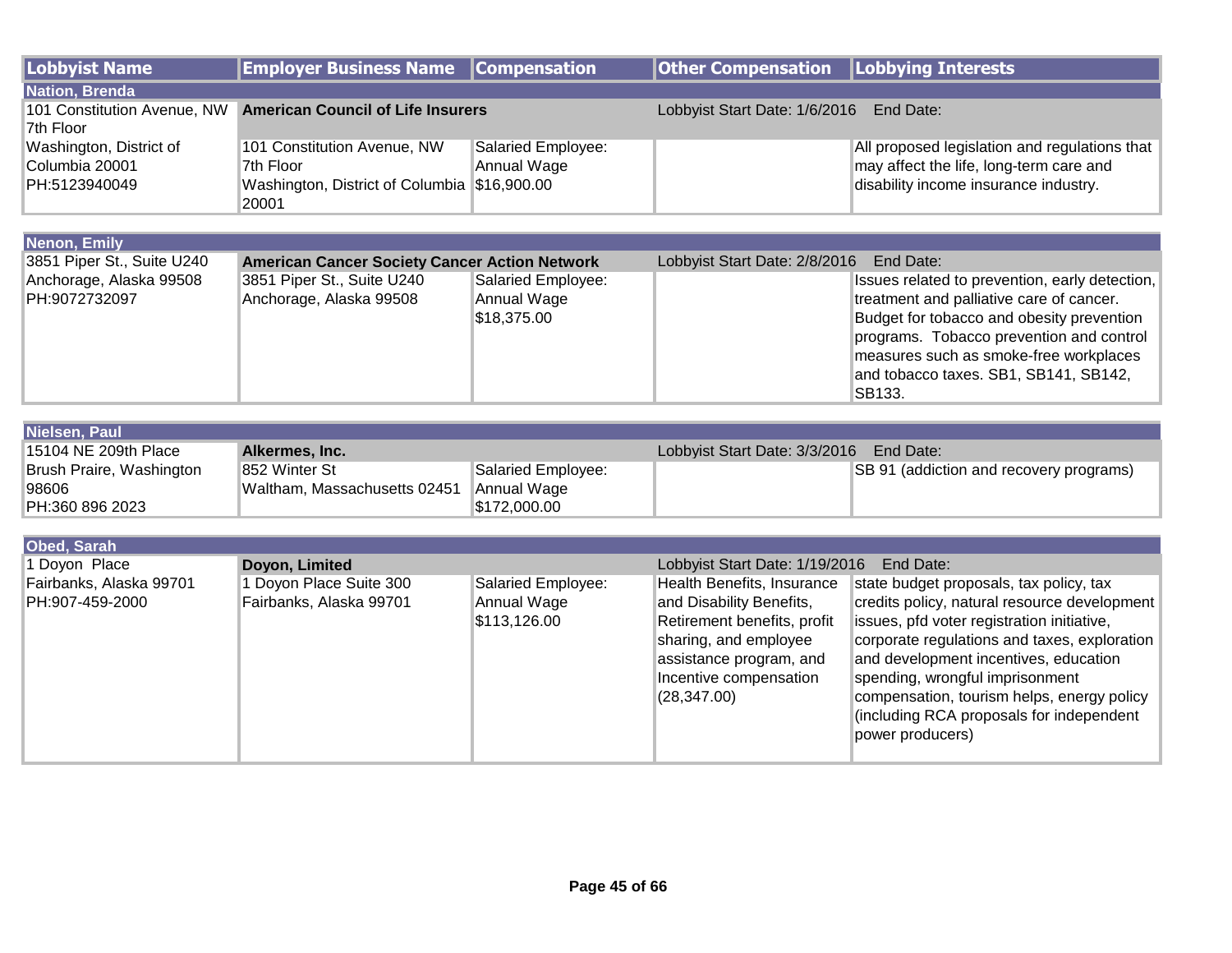| Lobbyist Name                           | <b>Employer Business Name Compensation</b>                     |                                                     | <b>Other Compensation   Lobbying Interests</b> |                                                                                                                                                                                                                         |
|-----------------------------------------|----------------------------------------------------------------|-----------------------------------------------------|------------------------------------------------|-------------------------------------------------------------------------------------------------------------------------------------------------------------------------------------------------------------------------|
| O'Shea, John                            |                                                                |                                                     |                                                |                                                                                                                                                                                                                         |
| 222 Seward St. 200                      | <b>Pacific Seafood Processors Association</b>                  |                                                     | Lobbyist Start Date: 1/12/2016                 | End Date:                                                                                                                                                                                                               |
| Juneau, Alaska 99801<br>PH:907 586 6366 | 1900 W Emerson Place Suite<br>205<br>Seattle, Washington 98119 | Salaried Employee:<br><b>Hourly Wage</b><br>\$85.00 | Annual Wage                                    | Matters related to: fisheries management,<br>policy, enforcement, and regulations; labor,<br>revenue, commerce and environmental<br>regulations, programs, and policies applying<br>to the seafood processing industry. |

| <b>Parady, Elizabeth</b> |                      |                    |                                             |           |  |
|--------------------------|----------------------|--------------------|---------------------------------------------|-----------|--|
| 1234 Gold St.            | <b>ACSA</b>          |                    | Lobbyist Start Date: 1/19/2016    End Date: |           |  |
| Juneau, Alaska 99801     | 1234 Gold St.        | Salaried Employee: |                                             | Education |  |
| PH:907-586-9702          | Juneau. Alaska 99801 | Hourly Wage        |                                             |           |  |
|                          |                      | ¶\$48.08           |                                             |           |  |

| Parish, David            |                                                      |                           |                                             |                                            |  |
|--------------------------|------------------------------------------------------|---------------------------|---------------------------------------------|--------------------------------------------|--|
| P.O. Box 92830           | Alaska Public Telecommunications, Inc.               |                           | Lobbyist Start Date: 1/13/2016<br>End Date: |                                            |  |
| Anchorage, Alaska 99509  | <b>APTI 3877 University Drive</b>                    | Contract Lobbyist:        |                                             | Public broadcasting issues.                |  |
| PH:9075222600 9075222600 | Anchorage, Alaska 99508                              | Monthly Fee               |                                             |                                            |  |
|                          |                                                      | \$3,000.00                |                                             |                                            |  |
|                          | Alyeska Resort Development L.L.C.                    |                           | Lobbyist Start Date: 1/19/2016              | End Date:                                  |  |
|                          | 1000 Arlberg Avenue                                  | Contract Lobbyist:        |                                             | Community & economic development,          |  |
|                          | Girdwood, Alaska 99587                               | Monthly Fee               |                                             | community & highway safety.                |  |
|                          |                                                      | \$1,500.00                |                                             |                                            |  |
|                          | American Heart Association, Western States Affiliate |                           | Lobbyist Start Date: 1/19/2016              | End Date:                                  |  |
|                          | 816 S. Figueroa Street                               | Contract Lobbyist:        |                                             | Public health issues.                      |  |
|                          | Los Angeles, California 90017                        | Monthly Fee               |                                             |                                            |  |
|                          |                                                      | \$6,000.00                |                                             |                                            |  |
|                          | <b>ASARC Key Coalition</b>                           |                           | Lobbyist Start Date: 1/19/2016<br>End Date: |                                            |  |
|                          | 540 W. Intl Airport Road                             | Contract Lobbyist: Annual |                                             | Developmental disability programs and      |  |
|                          | Anchorage, Alaska 99518                              | Fee                       |                                             | issues, state long range fiscal plan.      |  |
|                          |                                                      | \$30,000.00               |                                             |                                            |  |
|                          | <b>Boys &amp; Girls Clubs of America</b>             |                           | Lobbyist Start Date: 1/19/2016<br>End Date: |                                            |  |
|                          | 2300 West 36th Avenue                                | Contract Lobbyist: Annual |                                             | Suicide prevention, marijuana prevention & |  |
|                          | Anchorage, Alaska 99517                              | Fee                       |                                             | education, youth programs, state budget    |  |
|                          |                                                      | \$10,000.00               |                                             | issues.                                    |  |
|                          | <b>DOWL</b>                                          |                           | Lobbyist Start Date: 1/19/2016              | End Date:                                  |  |
|                          | 4041 B Street                                        | Contract Lobbyist:        |                                             | Transportation and infrastructure issues.  |  |
|                          | Anchorage, Alaska 99503                              | <b>Monthly Fee</b>        |                                             |                                            |  |
|                          |                                                      | \$3,000.00                |                                             |                                            |  |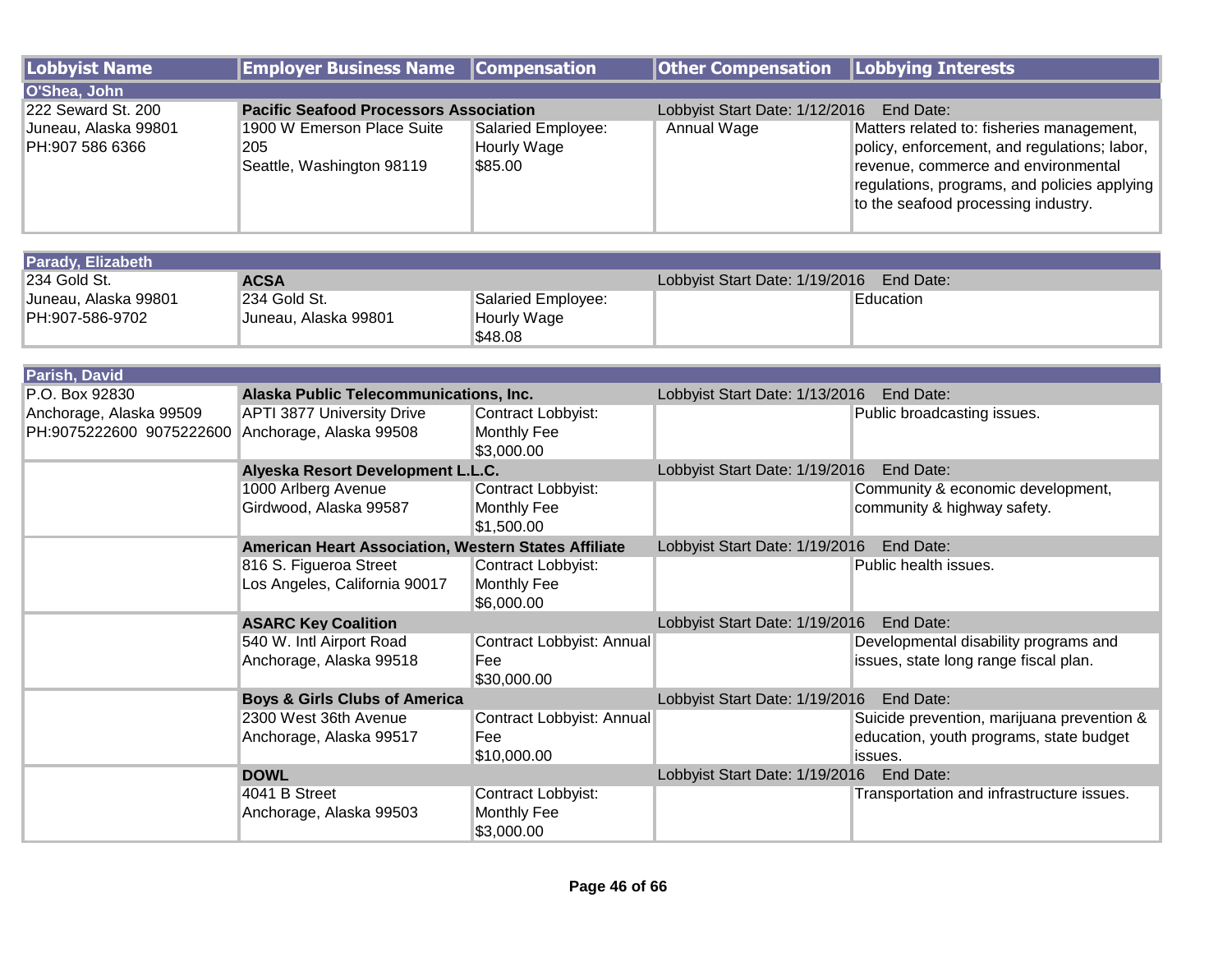| <b>Lobbyist Name</b> | <b>Employer Business Name</b>                                                                 | <b>Compensation</b>                             | <b>Other Compensation</b>                   | Lobbying Interests                                                                                                                                                         |  |
|----------------------|-----------------------------------------------------------------------------------------------|-------------------------------------------------|---------------------------------------------|----------------------------------------------------------------------------------------------------------------------------------------------------------------------------|--|
| Parish, David        |                                                                                               |                                                 |                                             |                                                                                                                                                                            |  |
|                      | Girdwood 2020                                                                                 |                                                 | Lobbyist Start Date: 1/19/2016              | End Date:                                                                                                                                                                  |  |
|                      | P O Box 1102<br>Girdwood, Alaska 99587                                                        | Contract Lobbyist:<br>Monthly Fee<br>\$1,500.00 |                                             | Community & economic development,<br>highway and community safety.                                                                                                         |  |
|                      | J. C. Penney Corporation, Inc.                                                                |                                                 | Lobbyist Start Date: 1/19/2016              | End Date:                                                                                                                                                                  |  |
|                      | 6501 Legacy Dr<br>Plano, Texas 75024                                                          | Contract Lobbyist: Annual<br>Fee<br>\$2,500.00  |                                             | Retail business issues.                                                                                                                                                    |  |
|                      | <b>Liberty Dialysis - Alaska LLC</b>                                                          |                                                 | Lobbyist Start Date: 1/19/2016              | End Date:                                                                                                                                                                  |  |
|                      | 7650 SE 27th St. Suite 200<br>Mercer Island, Washington<br>98040                              | Contract Lobbyist:<br>Monthly Fee<br>\$4,500.00 |                                             | Healthcare and dialysis issues.                                                                                                                                            |  |
|                      | Liquor Stores, N. A.                                                                          |                                                 | End Date:<br>Lobbyist Start Date: 1/19/2016 |                                                                                                                                                                            |  |
|                      | 688 Providence Road<br>Lexington, Kentucky 40502                                              | Contract Lobbyist: Annual<br>Fee<br>\$44,000.00 |                                             | Safety enhancement for alcohol products<br>through three-tier system of licensing and<br>sale, support laws to limit alcohol abuse and<br>addiction, community engagement. |  |
|                      | NovaCopper Inc.                                                                               |                                                 | Lobbyist Start Date: 1/19/2016<br>End Date: |                                                                                                                                                                            |  |
|                      | Suite 1950 - 777 Dunsmuir<br>Street<br>Vancouver, British Columbia V7Y \$10,000.00<br>1K4 CAN | Contract Lobbyist:<br>Monthly Fee               |                                             | Mining issues.                                                                                                                                                             |  |
|                      | <b>Resource Development Council</b>                                                           |                                                 | Lobbyist Start Date: 1/11/2016              | End Date:                                                                                                                                                                  |  |
|                      | 121 West Fireweed Lane Suite<br>250<br>Anchorage, Alaska 99503                                | Contract Lobbyist: Annual<br>Fee<br>\$45,000.00 |                                             | Natural resource development issues.                                                                                                                                       |  |

| <b>Pauley, Michael</b> |                             |                    |                               |                                          |
|------------------------|-----------------------------|--------------------|-------------------------------|------------------------------------------|
| 9326 185th Dr SE       | <b>Alaska Family Action</b> |                    | Lobbyist Start Date: 3/8/2016 | End Date:                                |
| Snohomish, Washington  | IPO Box 231425              | Contract Lobbyist: |                               | Legislation to advance/protect religious |
| 98290                  | Anchorage, Alaska 99523     | Monthly Fee        |                               | freedom, human rights, parental rights,  |
| PH:425-577-8686        |                             | \$2,000.00         |                               | educational choice, and judicial reform. |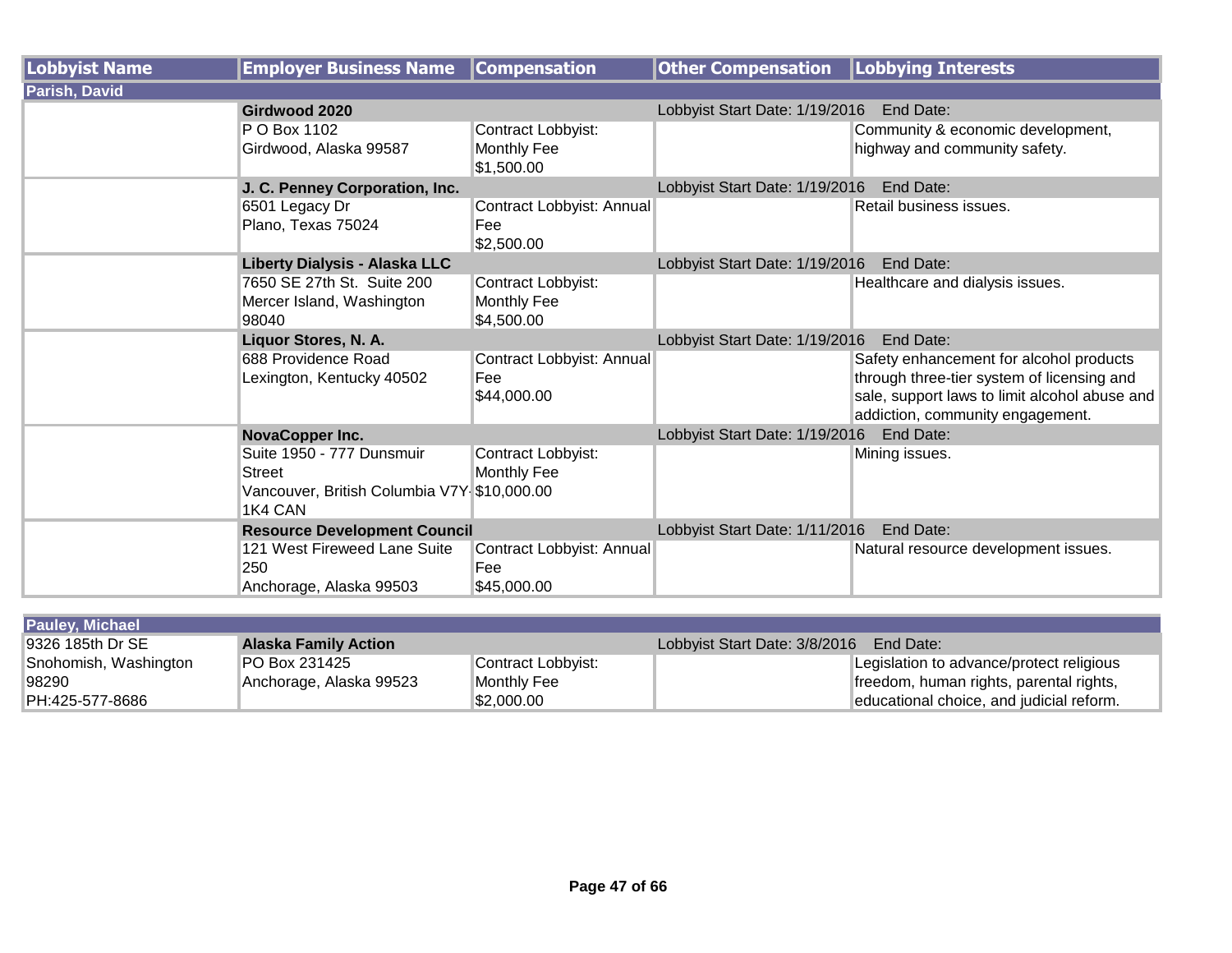| <b>Lobbyist Name</b>    | <b>Employer Business Name</b>                 | <b>Compensation</b>       | <b>Other Compensation   Lobbying Interests</b> |                                              |  |
|-------------------------|-----------------------------------------------|---------------------------|------------------------------------------------|----------------------------------------------|--|
| Popely, Theodore        |                                               |                           |                                                |                                              |  |
| 645 G Street 524        | <b>Alaska State Orthopedic Society</b>        |                           | Lobbyist Start Date: 1/12/2016                 | End Date:                                    |  |
| Anchorage, Alaska 99501 | 3831 Piper Street, Suite 220                  | Contract Lobbyist: Annual |                                                | Matters relating to the practice of medicine |  |
| PH:9073512210           | Anchorage, Alaska 99508                       | Fee                       |                                                |                                              |  |
|                         |                                               | \$38,000.00               |                                                |                                              |  |
|                         | Alliance of Automobile Manufacturers, Inc.    |                           | Lobbyist Start Date: 1/12/2016                 | End Date:                                    |  |
|                         | 803 7th Street NW Suite 300                   | Contract Lobbyist: Annual |                                                | Matters relating to the automobile industry  |  |
|                         | Washington, District of Columbia Fee          |                           |                                                | and transportation                           |  |
|                         | 20001                                         | \$35,000.00               |                                                |                                              |  |
|                         | Anchorage Police Department Employees Assoc.  |                           | Lobbyist Start Date: 1/12/2016                 | End Date:                                    |  |
|                         | PO Box 230330                                 | Contract Lobbyist:        |                                                | Matters relating to law enforcement,         |  |
|                         | ANCHORAGE, Alaska 99523                       | <b>Monthly Fee</b>        |                                                | administration, and retirement benefits      |  |
|                         |                                               | \$3,000.00                |                                                |                                              |  |
|                         | <b>Association of Equipment Manufacturers</b> |                           | Lobbyist Start Date: 1/11/2016                 | End Date:                                    |  |
|                         | 1000 Vermont Avenue NW                        | Contract Lobbyist: Annual |                                                | Matters relating to the manufacture and      |  |
|                         | Washington, 20005                             | Fee                       |                                                | sales of heavy equipment                     |  |
|                         |                                               | \$36,000.00               |                                                |                                              |  |
|                         | <b>ATI HOLDINGS, LLC</b>                      |                           | Lobbyist Start Date: 2/19/2016<br>End Date:    |                                              |  |
|                         | 790 Remington Boulevard                       | Contract Lobbyist:        |                                                | Workers compensation and health care         |  |
|                         | Bolingbrook, Illinois 60440                   | Monthly Fee               |                                                |                                              |  |
|                         |                                               | \$3,000.00                |                                                |                                              |  |
|                         | <b>Bickford Pacific Group</b>                 |                           | Lobbyist Start Date: 1/5/2016                  | End Date:                                    |  |
|                         | PO Box 91337                                  | Contract Lobbyist: Annual |                                                | Matters relating to quality eye care and to  |  |
|                         | Anchorage, Alaska 99509                       | Fee                       |                                                | the food & beverage/amusement industry,      |  |
|                         |                                               | \$55,000.00               |                                                | and other commercial matters.                |  |
|                         | <b>BlueCrest Energy Inc.</b>                  |                           | Lobbyist Start Date: 3/18/2016 End Date:       |                                              |  |
|                         | 1320 S. University Drive, #825                | Contract Lobbyist:        |                                                | Oil and Gas                                  |  |
|                         | Fort Worth, Texas 76107                       | Monthly Fee               |                                                |                                              |  |
|                         |                                               | \$4,500.00                |                                                |                                              |  |
|                         | <b>Bristol Bay Native Corporation</b>         |                           | Lobbyist Start Date: 1/12/2016 End Date:       |                                              |  |
|                         | 111 West 16th Ave. Suite 400                  | Contract Lobbyist:        |                                                | Matters relating to Alaska Native            |  |
|                         | Anchorage, Alaska 99501                       | Monthly Fee               |                                                | Corporations and their interests             |  |
|                         |                                               | \$5,000.00                |                                                |                                              |  |
|                         | <b>CGI Technologies &amp; Solutions Inc.</b>  |                           | Lobbyist Start Date: 1/12/2016                 | End Date:                                    |  |
|                         | 11325 Random Hills Road                       | Contract Lobbyist:        |                                                | Matters relating to information technology   |  |
|                         | Fairfax, Virginia 22030                       | Monthly Fee               |                                                | and procurement                              |  |
|                         |                                               | \$5,500.00                |                                                |                                              |  |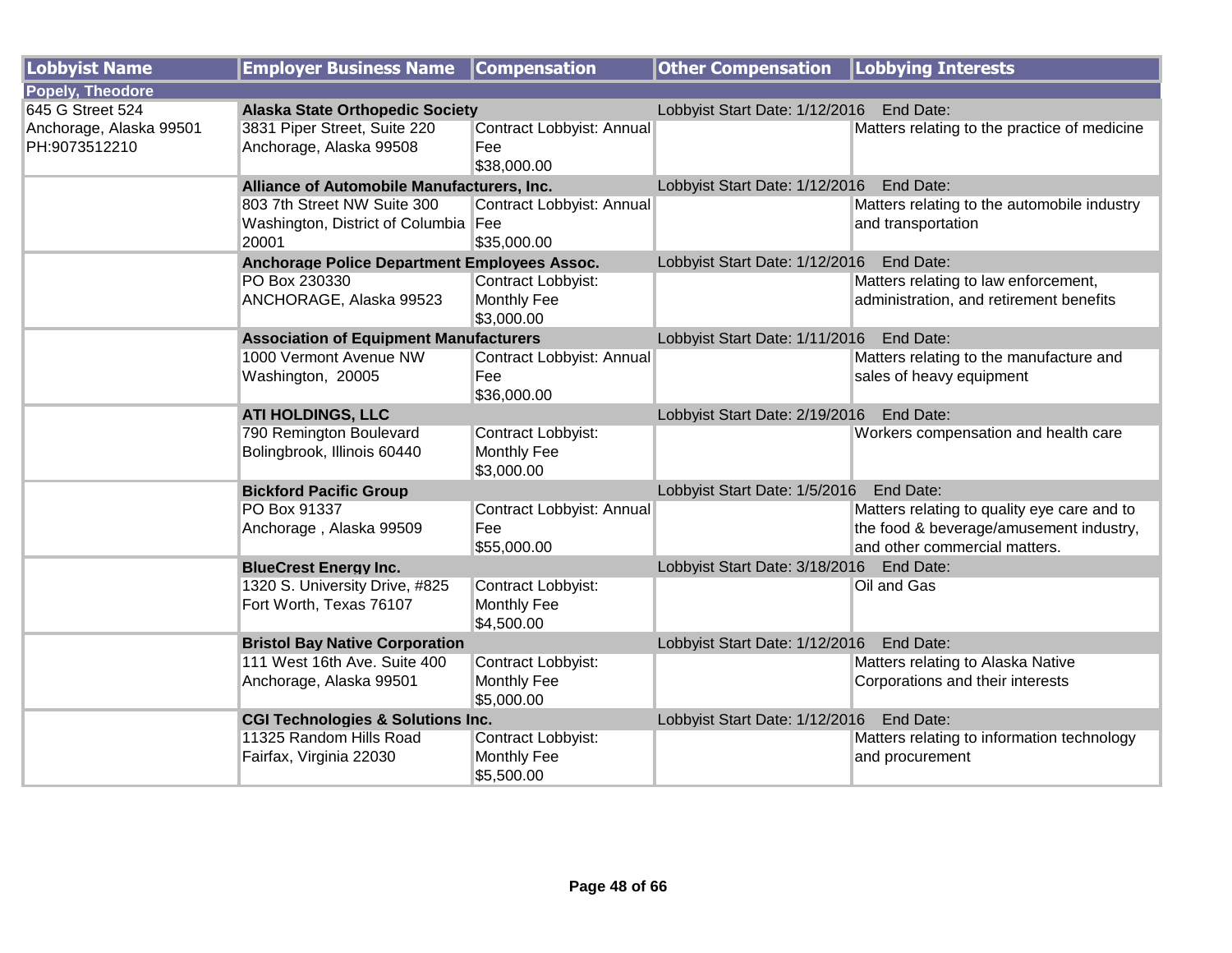| <b>Lobbyist Name</b>                    | <b>Employer Business Name</b>                                   | <b>Compensation</b>                              | <b>Other Compensation</b>                | <b>Lobbying Interests</b>                                                                                                        |
|-----------------------------------------|-----------------------------------------------------------------|--------------------------------------------------|------------------------------------------|----------------------------------------------------------------------------------------------------------------------------------|
| <b>Popely, Theodore cont'd</b>          |                                                                 |                                                  |                                          |                                                                                                                                  |
|                                         | Health Care Cost Management Corporation of Alaska,              |                                                  | Lobbyist Start Date: 1/12/2016           | End Date:                                                                                                                        |
|                                         | 3000 A Street Suite 300<br>Anchorage, Alaska 99503              | Contract Lobbyist: Annual<br>Fee<br>\$60,000.00  |                                          | Matters that relate to the reduction of health<br>care costs and group benefits                                                  |
|                                         | <b>Oxley &amp; Associates, Inc.</b>                             |                                                  | Lobbyist Start Date: 1/12/2016           | End Date:                                                                                                                        |
|                                         | 833 SW 11th Ave. Suite 317<br>Portland, Oregon 97205            | Contract Lobbyist:<br>Monthly Fee<br>\$3,000.00  |                                          | Matters relating to the retail sales industry                                                                                    |
|                                         | <b>RAI Services Company</b>                                     |                                                  | Lobbyist Start Date: 1/12/2016           | End Date:                                                                                                                        |
|                                         | 401 North Main Street<br>Winston-Salem, North Carolina<br>27101 | Contract Lobbyist:<br>Monthly Fee<br>\$6,250.00  |                                          | Matters relating to tobacco and tobacco-<br>related products                                                                     |
|                                         | <b>Ukpeagvik Inupiat Corporation</b>                            |                                                  | Lobbyist Start Date: 1/15/2016           | End Date:                                                                                                                        |
|                                         | 3201 C Street, Suite 801<br>Anchorage, Alaska 99503             | Contract Lobbyist:<br>Monthly Fee<br>\$3,500.00  |                                          | Matters relating to Alaska Native<br>Corporations and their interests                                                            |
| <b>Putman, Fate</b>                     |                                                                 |                                                  |                                          |                                                                                                                                  |
| PO box 20473                            | <b>Alaska's Future Inc</b>                                      |                                                  | Lobbyist Start Date: 2/22/2016           | End Date:                                                                                                                        |
| Juneau, Alaska 99802<br>PH:907-321-0773 | 701 West 8th Avenue, Suite 700<br>Anchorage, 99501              | Contract Lobbyist:<br>Monthly Fee<br>\$5,000.00  |                                          | HB 224, SB 114 and other legislation<br>dealing with the restructuring on the Alaska<br>Permanent Fund to stabilize the economy. |
|                                         | <b>ASEA/AFSCME Local52</b>                                      |                                                  | Lobbyist Start Date: 1/20/2016           | End Date:                                                                                                                        |
|                                         | 2601 Denali St<br>Anchorage, Alaska 99503                       | Contract Lobbyist:<br>Monthly Fee<br>\$12,000.00 |                                          | Approval of the CBA via the FY '17<br>operating budget, Return to a pension<br>option via SB 88, Promote a RIP via HB 212        |
|                                         | <b>Smoke Free Alternatives Trade Association</b>                |                                                  | Lobbyist Start Date: 2/1/2016            | End Date:                                                                                                                        |
|                                         | PO box 3025<br>Hallandale, Florida 33008                        | Contract Lobbyist:<br>Monthly Fee<br>\$3,000.00  |                                          | Providing Smoke Free alternatives for<br>Tobacco users.                                                                          |
|                                         | Theodore W. Popely, PC                                          |                                                  | Lobbyist Start Date: 1/21/2016 End Date: |                                                                                                                                  |
|                                         | 645 G Street 524<br>Anchorage, Alaska 99501                     | Contract Lobbyist:<br>Monthly Fee<br>\$3,000.00  |                                          | Commercial and Industrial interests                                                                                              |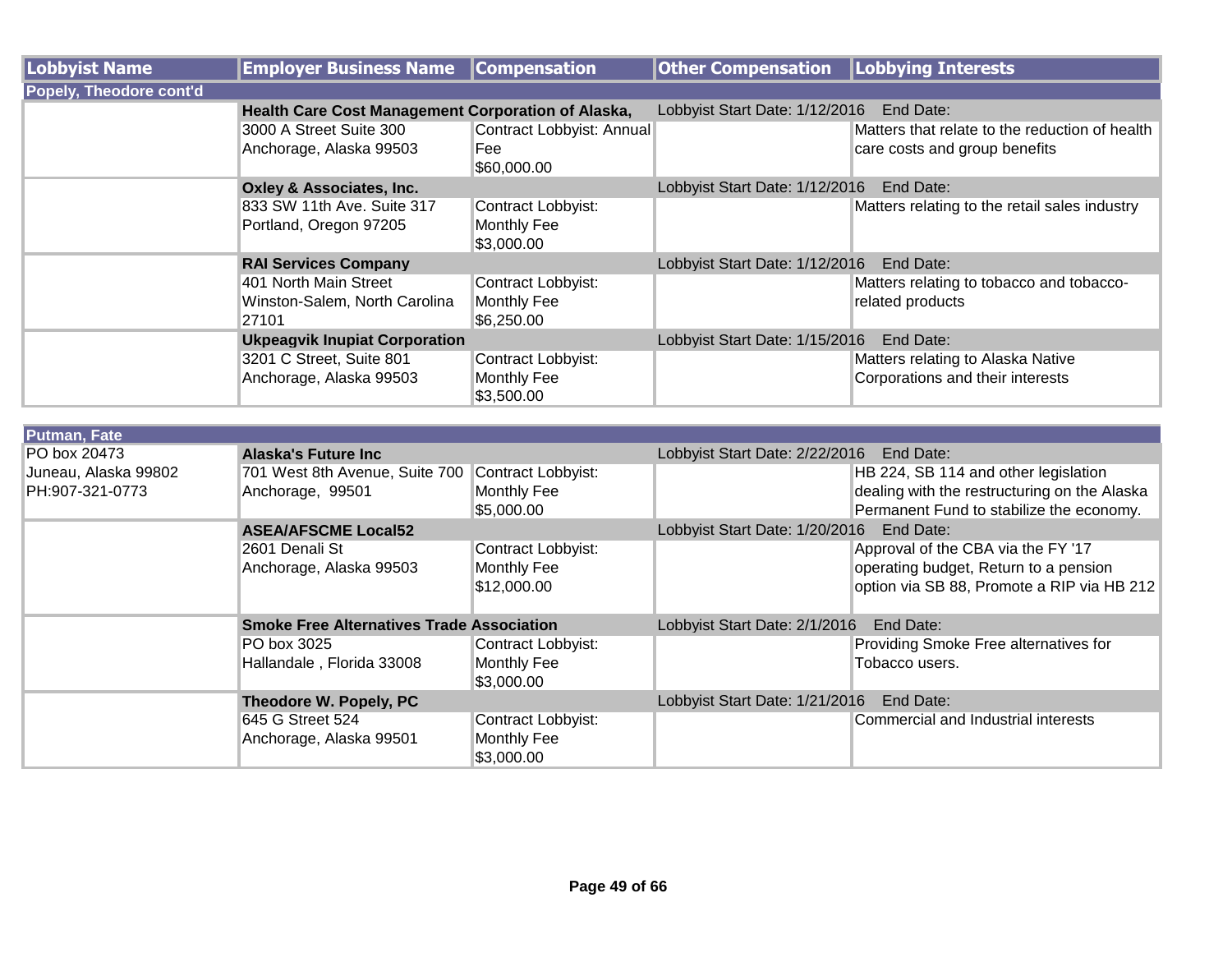| <b>Lobbyist Name</b>         | <b>Employer Business Name</b>                             | <b>Compensation</b>       | <b>Other Compensation</b>                | <b>Lobbying Interests</b>                     |  |
|------------------------------|-----------------------------------------------------------|---------------------------|------------------------------------------|-----------------------------------------------|--|
| <b>Quesnel, Paul</b>         |                                                           |                           |                                          |                                               |  |
| PO Box 196612                | <b>BP Exploration Alaska Inc.</b>                         |                           | Lobbyist Start Date: 1/4/2016            | End Date:                                     |  |
| Anchorage, 99519-6612        | 900 E Benson Blvd.                                        | Salaried Employee:        | <b>Restricted Stock Units</b>            | Oil and gas taxes, and regulations, permits,  |  |
| PH:907 564 5585 907 242      | Anchorage, Alaska 99508                                   | Hourly Wage               |                                          | and other oil and gas matters.                |  |
| 9896                         |                                                           | \$160.00                  |                                          |                                               |  |
|                              |                                                           |                           |                                          |                                               |  |
| Rataj, Christian             |                                                           |                           |                                          |                                               |  |
| 6707 Flagler Rd              | <b>National Association of Mutual Insurance Companies</b> |                           | Lobbyist Start Date: 1/19/2016 End Date: |                                               |  |
| Fort Collins, Colorado 80525 | 6707 Flagler Rd                                           | Salaried Employee:        | Std employee benefits                    | Legislative and regulatory affairs work       |  |
| PH:303.907.0587              | Fort Collins, Colorado 80525                              | Hourly Wage               |                                          | pertaining to P & C insurance, commercial     |  |
|                              |                                                           | \$69.45                   |                                          | insurance and WC insurance.                   |  |
|                              |                                                           |                           |                                          |                                               |  |
| <b>Reed, Ashley</b>          |                                                           |                           |                                          |                                               |  |
| 813 D Street, Suite 200      | <b>Acadia Health Care</b>                                 |                           | Lobbyist Start Date: 4/1/2016            | End Date:                                     |  |
| Anchorage, Alaska 99501      | 9500 Front Street, Suite 100                              | Contract Lobbyist: Annual |                                          | Medicaid Reform - SB74                        |  |
| PH:9072798008                | Lakewood, Washington 98499                                | Fee                       |                                          |                                               |  |
|                              |                                                           | \$6,250.00                |                                          |                                               |  |
|                              | <b>Alaska Specialty Hospital</b>                          |                           | Lobbyist Start Date: 1/12/2016 End Date: |                                               |  |
|                              | 4800 Cordova Street                                       | Contract Lobbyist:        |                                          | All hospital related issues.                  |  |
|                              | Anchorage, Alaska 99503                                   | Monthly Fee               |                                          |                                               |  |
|                              |                                                           | \$5,000.00                |                                          |                                               |  |
|                              | <b>Alaska's Future Inc</b>                                |                           | Lobbyist Start Date: 1/15/2016 End Date: |                                               |  |
|                              | 701 West 8th Avenue, Suite 700                            | Contract Lobbyist: Annual |                                          | All activities regarding the coalition for    |  |
|                              | Anchorage, 99501                                          | Fee                       |                                          | Alaska's Future Inc.                          |  |
|                              |                                                           | \$30,000.00               |                                          |                                               |  |
|                              | Armstrong Oil & Gas, Inc.                                 |                           | Lobbyist Start Date: 1/5/2016 End Date:  |                                               |  |
|                              | 1421 Blake Street                                         | Contract Lobbyist:        |                                          | All bills, and administration activities,     |  |
|                              | Denver, Colorado 80202                                    | Monthly Fee               |                                          | regarding oil and tax, including: taxation,   |  |
|                              |                                                           | \$7,500.00                |                                          | royalties, leasing policy, and regulations.   |  |
|                              | <b>Construction Machinery Industrial, LLC</b>             |                           | Lobbyist Start Date: 1/19/2016 End Date: |                                               |  |
|                              | 5400 Homer Drive                                          | Contract Lobbyist: Annual |                                          | product warranties                            |  |
|                              | Anchorage, Alaska 99518                                   | Fee                       |                                          |                                               |  |
|                              |                                                           | \$30,000.00               |                                          |                                               |  |
|                              | <b>CONSUMER HEALTH ALLIANCE</b>                           |                           | Lobbyist Start Date: 1/30/2016 End Date: |                                               |  |
|                              | 7400 GAYLORD PKWY                                         | Contract Lobbyist: Annual |                                          | Discount health care industry related issues. |  |
|                              | FRISCO, Texas 75034                                       | Fee                       |                                          |                                               |  |
|                              |                                                           | \$5,250.00                |                                          |                                               |  |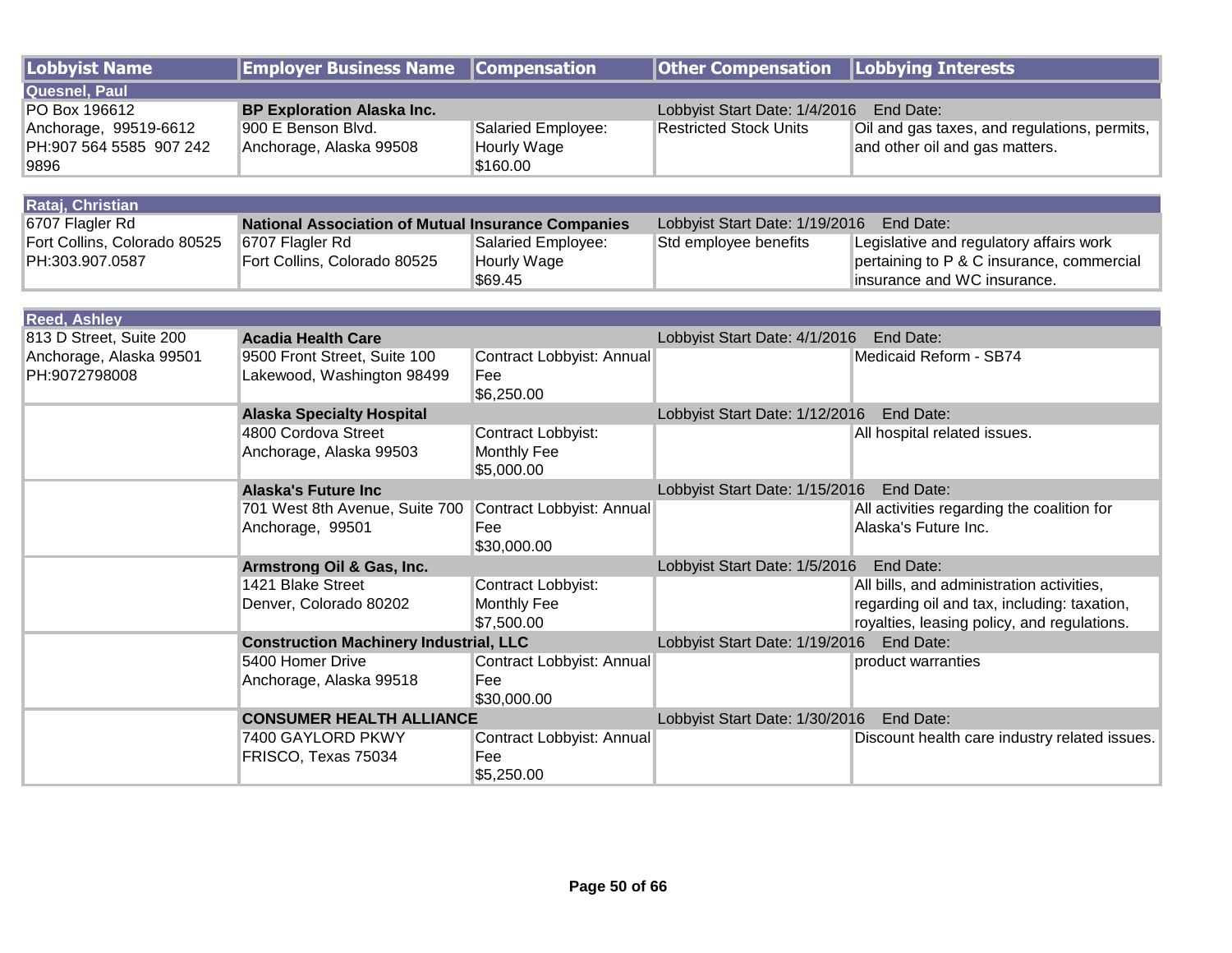| <b>Lobbyist Name</b>       | <b>Employer Business Name</b>           | <b>Compensation</b>              | Other Compensation   Lobbying Interests     |                                                 |
|----------------------------|-----------------------------------------|----------------------------------|---------------------------------------------|-------------------------------------------------|
| <b>Reed, Ashley cont'd</b> |                                         |                                  |                                             |                                                 |
|                            | <b>Cook Inlet Tribal Council</b>        |                                  | Lobbyist Start Date: 1/6/2016 End Date:     |                                                 |
|                            | 3600 San Jeronimo Drive n/a             | Contract Lobbyist:               |                                             | All legislation, and administrative activities, |
|                            | Anchorage, Alaska 99508                 | Monthly Fee                      |                                             | relating to employment, job training,           |
|                            |                                         | \$4,000.00                       |                                             | substance abuse and treatment, and              |
|                            |                                         |                                  |                                             | educational programs and related funding.       |
|                            | <b>CVS Health</b>                       |                                  | Lobbyist Start Date: 1/11/2016 End Date:    |                                                 |
|                            | 1275 Pennsylvania Ave NW,               | Contract Lobbyist:               |                                             | All legislation, and administrative activities, |
|                            | Suite 700                               | Monthly Fee                      |                                             | relating to health care.                        |
|                            | Washington, 20004                       | \$4,000.00                       |                                             |                                                 |
|                            | <b>ENSTAR Natural Gas</b>               |                                  | Lobbyist Start Date: 1/5/2016 End Date:     |                                                 |
|                            | PO Box 190288                           | Contract Lobbyist:               |                                             | All legislation, and administrative activities, |
|                            | Anchorage, Alaska 99519-0288            | Monthly Fee                      |                                             | regarding public utilities and natural gas      |
|                            |                                         | \$5,000.00                       |                                             | issues.                                         |
|                            | FAS Alaska, Inc.                        |                                  | Lobbyist Start Date: 1/19/2016 End Date:    |                                                 |
|                            | 3301 C Street, Suite 500                | Contract Lobbyist: Annual        |                                             | Fisheries related issues.                       |
|                            | Anchorage, Alaska 99503                 | Fee                              |                                             |                                                 |
|                            |                                         | \$20,000.00                      |                                             |                                                 |
|                            | GCI                                     |                                  | Lobbyist Start Date: 1/7/2016               | End Date:                                       |
|                            | 2550 Denali Street, Suite 1000          | Contract Lobbyist: Annual        |                                             | All legislation, and administrative activities, |
|                            | Anchorage, Alaska 99503                 | Fee                              |                                             | regarding or impacting phone and                |
|                            |                                         | \$50,000.00                      |                                             | telecommunications services.                    |
|                            | <b>Geneva Woods Healthcare Services</b> |                                  | Lobbyist Start Date: 1/12/2016              | End Date:                                       |
|                            | 501 W. International Airport Rd.        | Contract Lobbyist:               |                                             | Lobby and/or monitor all legislative and        |
|                            | Suite 1A                                | Monthly Fee                      |                                             | administrative activities regarding health      |
|                            | Anchorage, Alaska 99518                 | \$4,000.00                       |                                             | care services.                                  |
|                            | <b>Jack White Real Estate</b>           |                                  | Lobbyist Start Date: 1/11/2016 End Date:    |                                                 |
|                            | 3801 centerpoint dr #100                | Contract Lobbyist: Annual<br>Fee |                                             | <b>SB76</b>                                     |
|                            | Anchorage, Alaska 99503                 | \$10,000.00                      |                                             |                                                 |
|                            | Juneau Hydropower Inc.                  |                                  | Lobbyist Start Date: 1/11/2016              | End Date:                                       |
|                            | PO Box 22775                            | Contract Lobbyist:               |                                             | Sweetheart Lake Hydroelectric Facility and      |
|                            | Juneau, Alaska 99802                    | Monthly Fee                      |                                             | related energy needs/projects in the region.    |
|                            |                                         | \$3,000.00                       |                                             |                                                 |
|                            | <b>McLane Company, Inc.</b>             |                                  | Lobbyist Start Date: 1/11/2016    End Date: |                                                 |
|                            | 4747 McLane Parkway                     | Contract Lobbyist: Annual        |                                             | <b>HB155</b>                                    |
|                            | Temple, Texas 76504                     | Fee                              |                                             |                                                 |
|                            |                                         | \$27,500.00                      |                                             |                                                 |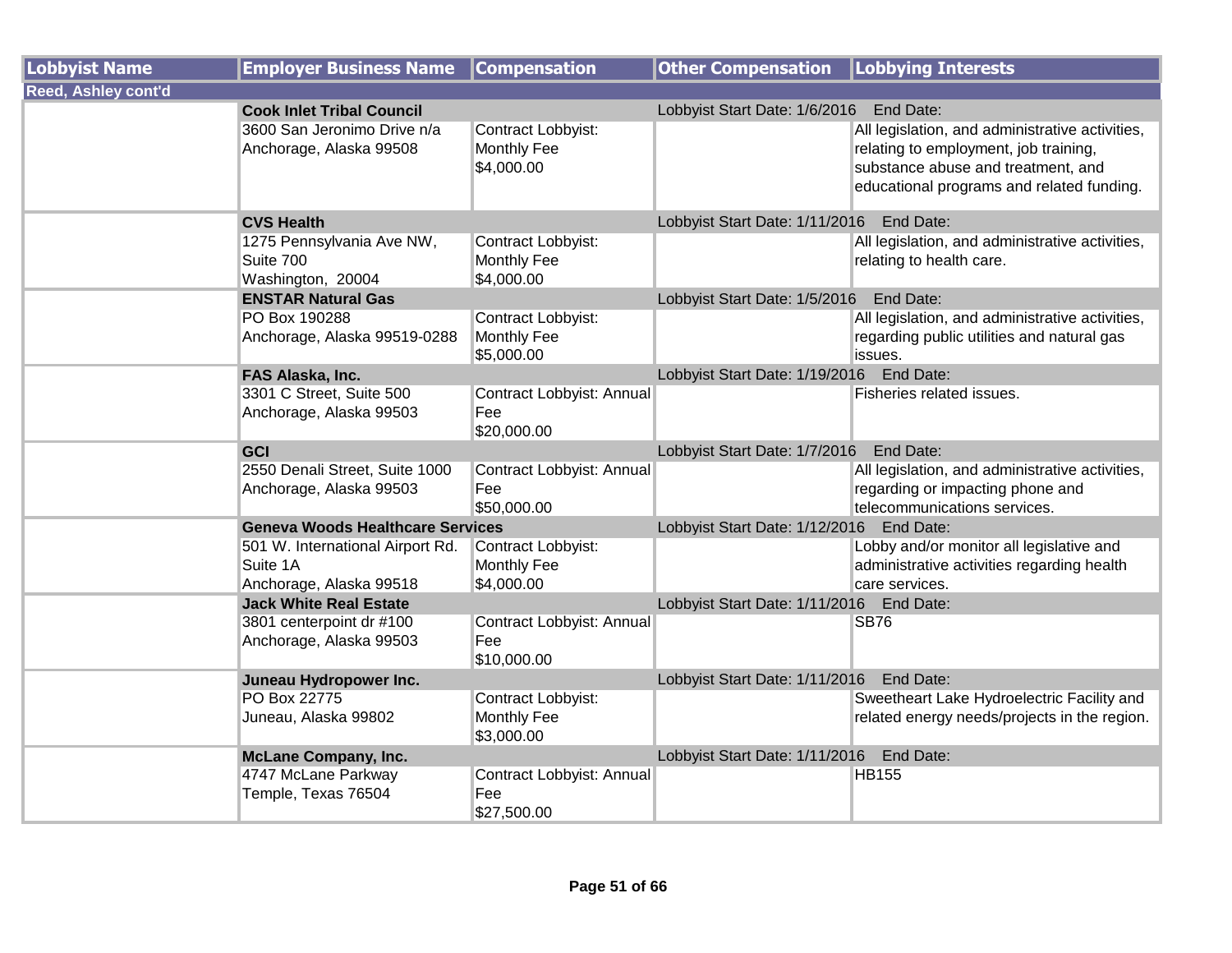| Lobbyist Name              | <b>Employer Business Name</b>                               | <b>Compensation</b>                             | <b>Other Compensation</b>                | Lobbying Interests                                                                                                                                     |
|----------------------------|-------------------------------------------------------------|-------------------------------------------------|------------------------------------------|--------------------------------------------------------------------------------------------------------------------------------------------------------|
| <b>Reed, Ashley cont'd</b> |                                                             |                                                 |                                          |                                                                                                                                                        |
|                            | <b>Pepsi Bottling Group</b>                                 |                                                 | Lobbyist Start Date: 1/11/2016           | End Date:                                                                                                                                              |
|                            | 521 E 104th Ave<br>Anchorage, Alaska 99515                  | Contract Lobbyist: Annual<br>Fee<br>\$18,000.00 |                                          | All legislation, and administrative activities,<br>regarding sales and product taxation,<br>distribution, marketing, access, content, and<br>bottling. |
|                            | <b>Pruhs Corporation</b>                                    |                                                 | Lobbyist Start Date: 1/14/2016           | End Date:                                                                                                                                              |
|                            | 2193 Viking Drive<br>Anchorage, Alaska 99501                | Contract Lobbyist:<br>Monthly Fee<br>\$1,500.00 |                                          | All legislation and administrative matters<br>relating to, or impacting, the construction<br>industry.                                                 |
|                            | <b>Wells Fargo Bank, N.A.</b>                               |                                                 | Lobbyist Start Date: 1/11/2016 End Date: |                                                                                                                                                        |
|                            | P O Box 196127 MAC K3212-<br>051<br>Anchorage, Alaska 99519 | Contract Lobbyist:<br>Monthly Fee<br>\$3,200.00 |                                          | All legislation and administrative matters<br>regarding banking and financial issues.                                                                  |
|                            | <b>Wine Institute</b>                                       |                                                 | Lobbyist Start Date: 1/11/2016           | End Date:                                                                                                                                              |
|                            | 31 West Road N<br>Tacoma, Washington 98406                  | Contract Lobbyist: Annual<br>Fee<br>\$18,000.00 |                                          | All administrative and legislative issues<br>regarding, or impacting, the alcohol<br>beverage industry.                                                |

| <b>Reinwand, Jerry</b>   |                                                     |                           |                                             |                                                |  |
|--------------------------|-----------------------------------------------------|---------------------------|---------------------------------------------|------------------------------------------------|--|
| 2 Marine Way - Suite 219 | Alaska Beer, Wine & Spirits Wholesalers Association |                           | Lobbyist Start Date: 1/19/2016<br>End Date: |                                                |  |
| Juneau, Alaska 99801     | 240 W. 1st Ave                                      | Contract Lobbyist: Annual |                                             | Issues, public policy and legislation of       |  |
| PH:907-586-8966          | Anchorage, Alaska 99501                             | Fee                       |                                             | interest to Alaska's hospitality industry.     |  |
|                          |                                                     | \$36,000.00               |                                             |                                                |  |
|                          | <b>Alaska Communications Systems</b>                |                           | Lobbyist Start Date: 1/19/2016              | End Date:                                      |  |
|                          | 600 Telephone AVe                                   | Contract Lobbyist: Annual |                                             | Issues, public policy and legislation that may |  |
|                          | Anchorage, Alaska 99503                             | Fee                       |                                             | affect Alaska's telecommunications industry    |  |
|                          |                                                     | \$40,000.00               |                                             | and legislation related to the Regulatory      |  |
|                          |                                                     |                           |                                             | Commission of Alaska.                          |  |
|                          | <b>Allstate Ins Company</b>                         |                           | End Date:<br>Lobbyist Start Date: 1/21/2016 |                                                |  |
|                          | 18911 North Creek Parkway                           | Contract Lobbyist: Annual |                                             | Public policy and legislation related to       |  |
|                          | Suite 301                                           | Fee                       |                                             | property and casualty insurance issues, to     |  |
|                          | Bothell, Washington 98011                           | \$40,000.00               |                                             | state policy regarding private/public          |  |
|                          |                                                     |                           |                                             | insurance and catastrophic events, and to      |  |
|                          |                                                     |                           |                                             | insurance issues in general.                   |  |
|                          | <b>APEA/AFT</b>                                     |                           | Lobbyist Start Date: 1/19/2016              | End Date:                                      |  |
|                          | 211 4th street suite 306                            | Contract Lobbyist: Annual |                                             | Public policy issues and legislation related   |  |
|                          | juneau, Alaska 99801                                | Fee                       |                                             | to Alaska's public employee's.                 |  |
|                          |                                                     | \$17,500.00               |                                             |                                                |  |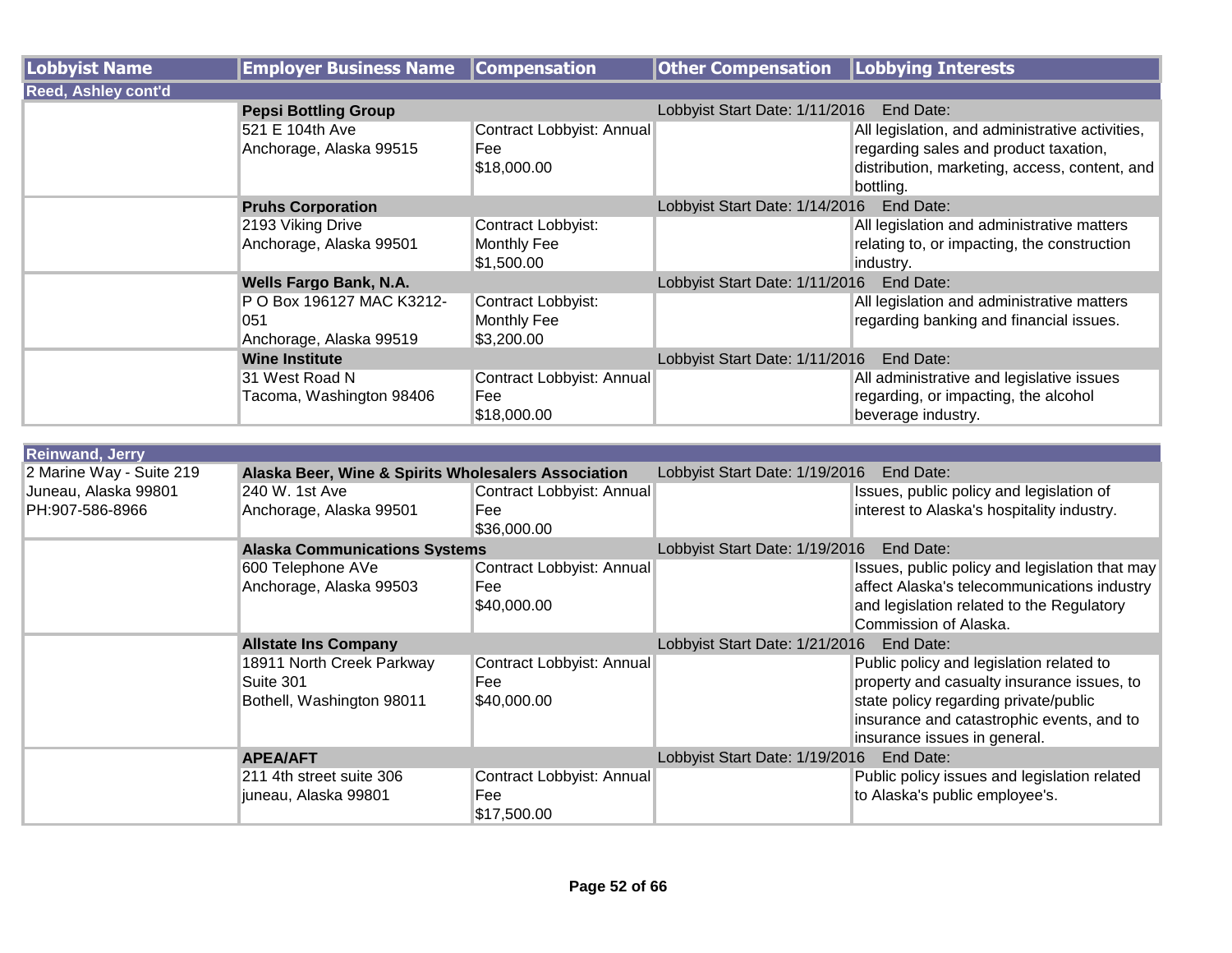| <b>Lobbyist Name</b>          | <b>Employer Business Name</b>                                  | <b>Compensation</b>                             | <b>Other Compensation</b>                | <b>Lobbying Interests</b>                                                                                                                                            |
|-------------------------------|----------------------------------------------------------------|-------------------------------------------------|------------------------------------------|----------------------------------------------------------------------------------------------------------------------------------------------------------------------|
| <b>Reinwand, Jerry cont'd</b> |                                                                |                                                 |                                          |                                                                                                                                                                      |
|                               | <b>APICDA Joint Ventures</b>                                   |                                                 | Lobbyist Start Date: 1/21/2016 End Date: |                                                                                                                                                                      |
|                               | 302 Gold Street, Suite 202<br>Juneau, Alaska 99801             | Contract Lobbyist: Annual<br>Fee<br>\$60,000.00 |                                          | Issues, public policy and legislation that may<br>affect municipal and tribal governments, and<br>fiscal issues affecting ports and harbors<br>state grant programs. |
|                               | <b>Chugach Electric Association, Inc.</b>                      |                                                 | Lobbyist Start Date: 1/19/2016 End Date: |                                                                                                                                                                      |
|                               | P O Box 196300<br>Anchorage, Alaska 99519                      | Contract Lobbyist: Annual<br>Fee<br>\$40,000.00 |                                          | Public policy issues and legislation related<br>to energy and to Alaska's electric<br>cooperatives.                                                                  |
|                               | <b>Inlandboatmens Union of the Pacific</b>                     |                                                 | Lobbyist Start Date: 1/21/2016 End Date: |                                                                                                                                                                      |
|                               | 8800 Glacier Hwy #112<br>Juneau, Alaska 99801                  | Contract Lobbyist: Annual<br>Fee<br>\$10,000.00 |                                          | Public employees contracts and related<br>issues.                                                                                                                    |
|                               | <b>International Organization of Masters, Mates and Pilots</b> |                                                 | Lobbyist Start Date: 1/21/2016           | End Date:                                                                                                                                                            |
|                               | 229 Fourth Street<br>Juneau, Alaska 99801                      | Contract Lobbyist: Annual<br>Fee<br>\$7,500.00  |                                          | Public employees contracts and related<br>issues.                                                                                                                    |
|                               | <b>Lower Kuskokwim School District</b>                         |                                                 | Lobbyist Start Date: 1/19/2016 End Date: |                                                                                                                                                                      |
|                               | <b>Box 305</b><br>Bethel, Alaska 99559                         | Contract Lobbyist: Annual<br>Fee<br>\$30,000.00 |                                          | Issues, public policy and legislation that may<br>affect K-12 funding for the Lower<br>Kuskokwim School District and school<br>construction legislation.             |
|                               | <b>Marine Engineers' Beneficial Association</b>                |                                                 | Lobbyist Start Date: 1/21/2016 End Date: |                                                                                                                                                                      |
|                               | 229 4th St<br>Juneau, Alaska 99801                             | Contract Lobbyist: Annual<br>Fee<br>\$7,500.00  |                                          | Public employees contracts and related<br>issues.                                                                                                                    |
|                               | Premera Blue Cross Blue Shield of Alaska                       |                                                 | Lobbyist Start Date: 1/19/2016           | End Date:                                                                                                                                                            |
|                               | P.O. Box 327<br>Seattle, Washington 98111-0327 Fee             | Contract Lobbyist: Annual<br>\$75,000.00        |                                          | Public policy and legislation related to state<br>employee benefits, to health insurance<br>issues and to insurance issues in general.                               |
|                               | <b>Tesoro Corporation</b>                                      |                                                 | Lobbyist Start Date: 1/19/2016 End Date: |                                                                                                                                                                      |
|                               | 10200 West March Point Drive<br>Anacortes, Washington 98221    | Contract Lobbyist: Annual<br>Fee<br>\$30,000.00 |                                          | Public policy issues and legislation related<br>to Alaska's petroleum and refining<br>industries.                                                                    |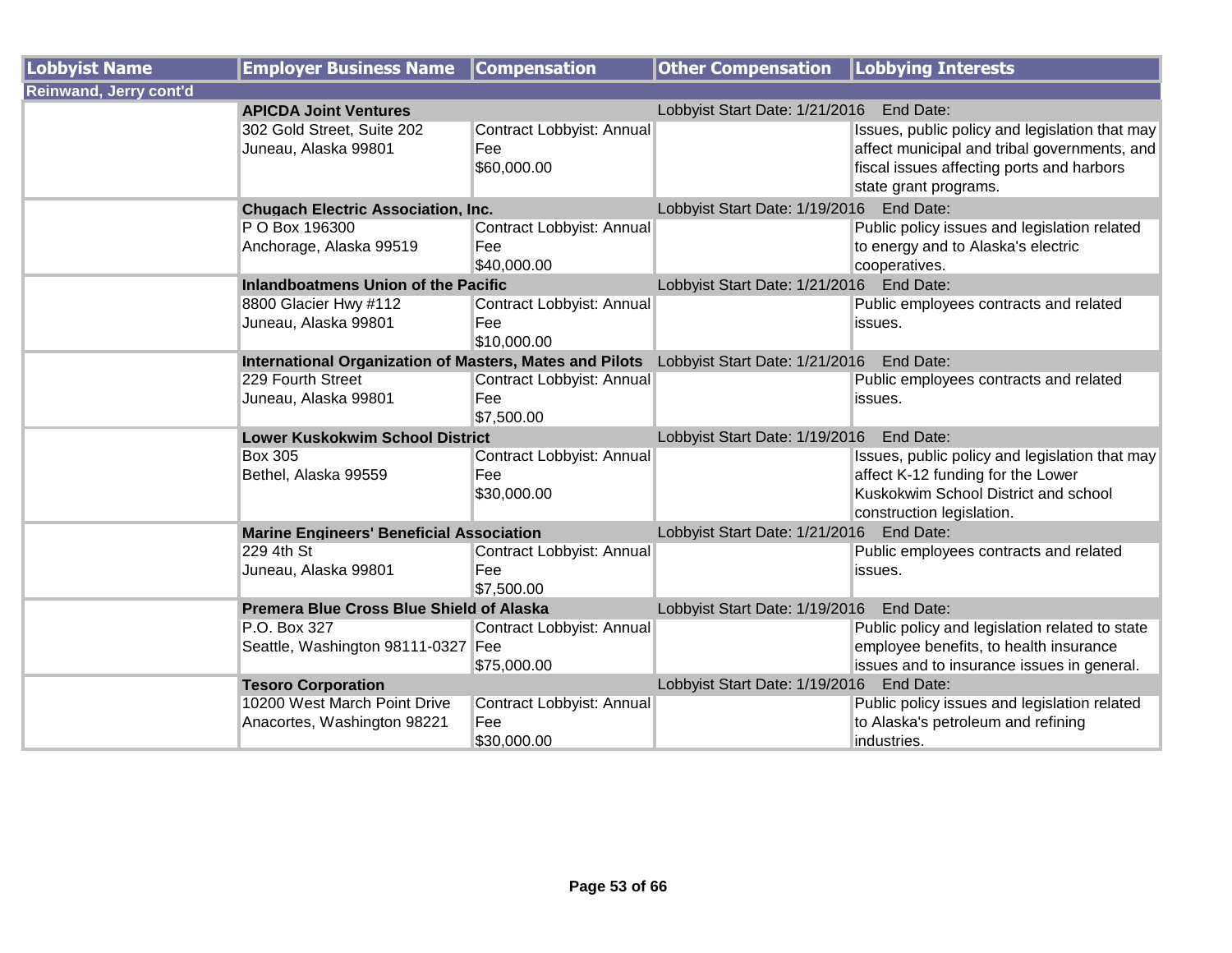| <b>Lobbyist Name</b>      | <b>Employer Business Name</b>                       | <b>Compensation</b>       | <b>Other Compensation   Lobbying Interests</b> |                                                  |
|---------------------------|-----------------------------------------------------|---------------------------|------------------------------------------------|--------------------------------------------------|
| <b>Richards, Paul</b>     |                                                     |                           |                                                |                                                  |
| 2690 Edgewood Drive       | <b>Alaska Miners Association</b>                    |                           | Lobbyist Start Date: 1/1/2016                  | <b>End Date:</b>                                 |
| Lake Havasu City, Arizona | 121 W Fireweed Ln #120                              | Contract Lobbyist:        |                                                | Monitor, or act on regulation, legislation, and  |
| 86406                     | Anchorage, Alaska 99503                             | Monthly Fee               |                                                | any Administrative action which would            |
| PH: 907-250-1660          |                                                     | \$4,000.00                |                                                | directly or indirectly impact the Mining         |
|                           |                                                     |                           |                                                | Industry in Alaska as directed by the AMA        |
|                           |                                                     |                           |                                                | Executive Director or Executive Board.           |
|                           | <b>Alaska Tanker Company</b>                        |                           | Lobbyist Start Date: 1/4/2016                  | End Date:                                        |
|                           | 15400 NW Greenbrier Parkway                         | Contract Lobbyist:        |                                                | Represent Alaska Tanker Company on               |
|                           | Parkside Bldg, Suite A400                           | Monthly Fee               |                                                | legislation, regulation, and any public          |
|                           | Beaverton, Oregon 97006                             | \$4,000.00                |                                                | hearing which could effect the company           |
|                           |                                                     |                           |                                                | directly or indirectly.                          |
|                           | <b>Alaska Trust Company</b>                         |                           | Lobbyist Start Date: 1/1/2016                  | End Date:                                        |
|                           | 1029 West Third Ave. Suite 400                      | Contract Lobbyist: Annual |                                                | Monitor and report on any legislation,           |
|                           | Anchorage, Alaska 99501                             | Fee                       |                                                | administrative action or public hearing which    |
|                           |                                                     | \$28,200.00               |                                                | directly effects or indirectly effects the Trust |
|                           |                                                     |                           |                                                | industry and specifically Alaska Trust           |
|                           |                                                     |                           |                                                | Company.                                         |
|                           | <b>Alyeska Pipeline Service Company</b>             |                           | Lobbyist Start Date: 1/1/2016                  | End Date:                                        |
|                           | P. O. Box 196660 MS 542                             | Contract Lobbyist: Annual |                                                | Monitor and or represent APSC on                 |
|                           | Anchorage, Alaska 99519-6660                        | Fee                       |                                                | legislation, regulation and or public hearings   |
|                           |                                                     | \$55,250.00               |                                                | as directed concerning the operations of         |
|                           |                                                     |                           |                                                | TAPS pipeline directly or indirectly during      |
|                           |                                                     |                           |                                                | the year 2016.                                   |
|                           | <b>Pharmaceutical Research and Manufacturers of</b> |                           | Lobbyist Start Date: 1/1/2016                  | End Date:                                        |
|                           | 950 F Street, NW Suite 300                          | Contract Lobbyist:        |                                                | Monitor, or act on behalf of PhRMA as            |
|                           | Washington, District of Columbia Monthly Fee        |                           |                                                | directed concerning any Legislation,             |
|                           | 20004                                               | \$3,083.33                |                                                | Administrative order that is directly or         |
|                           |                                                     |                           |                                                | indirectly effecting the Pharmaceutical          |
|                           |                                                     |                           |                                                | Industry in Alaska.                              |

| <b>RINGSTAD, JOHN</b>    |                                                     |                           |                                          |             |
|--------------------------|-----------------------------------------------------|---------------------------|------------------------------------------|-------------|
| 1757 ILLINOIS ST         | <b>Fairbanks North Star Borough School District</b> |                           | Lobbyist Start Date: 1/15/2016 End Date: |             |
| FAIRBANKS, Alaska 99701  | 520 Fifth Ave.                                      | Contract Lobbyist: Annual |                                          | lEducation⊹ |
| PH:907-590-2026 907-456- | Fairbanks, Alaska 99701                             | Fee                       |                                          |             |
| 4122                     |                                                     | \$36,000.00               |                                          |             |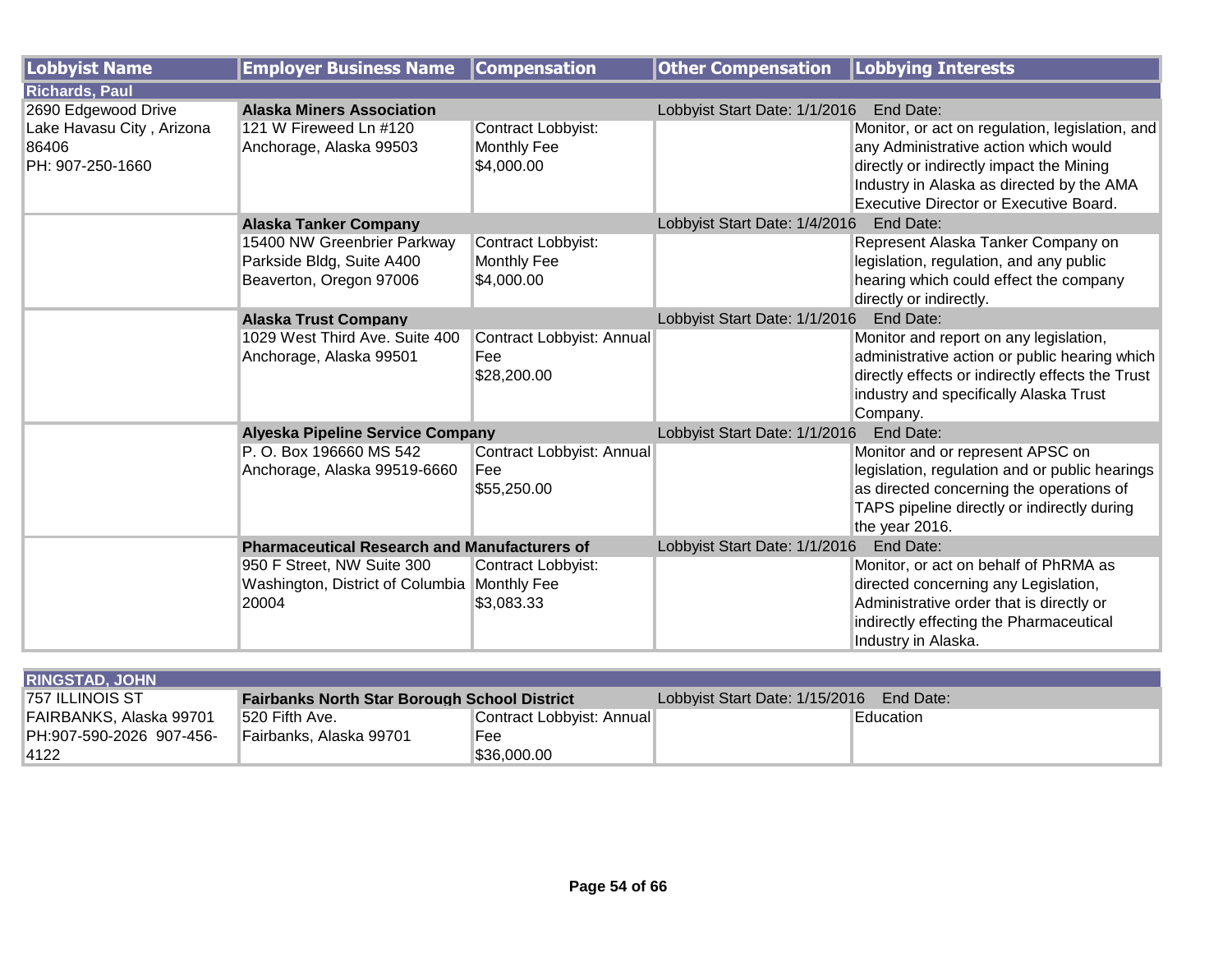| Lobbyist Name          | <b>Employer Business Name</b>                          | <b>Compensation</b>                             | <b>Other Compensation   Lobbying Interests</b> |                                                                                                                                                                                      |  |
|------------------------|--------------------------------------------------------|-------------------------------------------------|------------------------------------------------|--------------------------------------------------------------------------------------------------------------------------------------------------------------------------------------|--|
| <b>Robinson, Caren</b> |                                                        |                                                 |                                                |                                                                                                                                                                                      |  |
| P.O. Box 33702         | Alaska Association of Homes for Children               |                                                 | Lobbyist Start Date: 1/20/2016 End Date:       |                                                                                                                                                                                      |  |
| Juneau, Alaska 99803   | <b>PO BOX 7474</b>                                     | Contract Lobbyist: Annual                       |                                                | Behavioral Health related issues. Medicaid                                                                                                                                           |  |
| PH:9073212551          | Ketchikan, Alaska 99901                                | Fee<br>\$12,000.00                              |                                                | Rates, Grant Funds & MMIS.                                                                                                                                                           |  |
|                        | <b>Alaska Nurses Association</b>                       |                                                 | Lobbyist Start Date: 1/13/2016                 | End Date:                                                                                                                                                                            |  |
|                        | 3701 E. Tudor Suite 208                                | Contract Lobbyist: Annual                       |                                                | Issues related to the practice of nursing;                                                                                                                                           |  |
|                        | Anchorage, Alaska 99507                                | Fee                                             |                                                | e.g.health care issues, medicaid expansion,                                                                                                                                          |  |
|                        |                                                        | \$22,500.00                                     |                                                | medicaid women health program, mediset<br>services, prescription database, and<br>limmunization etc.                                                                                 |  |
|                        | <b>Alaska Pharmacists Association</b>                  |                                                 | Lobbyist Start Date: 1/13/2016<br>End Date:    |                                                                                                                                                                                      |  |
|                        | 203 W. 15th Ave. 100                                   | Contract Lobbyist: Annual                       |                                                | Issues related to the practice of                                                                                                                                                    |  |
|                        | Anchorage, Alaska 99501                                | Fee<br>\$21,000.00                              |                                                | pharmacy:e.g. pharmacy audits, medicaid<br>expansion, mediset services, prescription<br>database, and immunization etc.                                                              |  |
|                        | <b>Alaska Womens Lobby</b>                             |                                                 | Lobbyist Start Date: 1/20/2016                 | End Date:                                                                                                                                                                            |  |
|                        | P.O. Box 20891<br>Juneau, Alaska 99802                 | Contract Lobbyist: Annual<br>Fee<br>\$35,000.00 |                                                | Issues related to defending and advancing<br>the rights and needs of women, children and<br>families. For example: Economic Justice,<br>Health Care, Education, Civil Liberties, and |  |
|                        |                                                        |                                                 |                                                | Public Safety.                                                                                                                                                                       |  |
|                        | <b>Planned Parenthood Votes Northwest &amp; Hawaii</b> |                                                 | Lobbyist Start Date: 1/7/2016                  | End Date:                                                                                                                                                                            |  |
|                        | 2001 E. Madison                                        | Contract Lobbyist: Annual                       |                                                | <b>Public Health &amp; Education</b>                                                                                                                                                 |  |
|                        | Seattle, Washington 98122                              | Fee<br>\$8,000.00                               |                                                |                                                                                                                                                                                      |  |

| <b>Rountree, Cory</b>    |                                              |                    |                                |                                        |
|--------------------------|----------------------------------------------|--------------------|--------------------------------|----------------------------------------|
| 6800 Burnet Road suite 2 | The College Board                            |                    | Lobbyist Start Date: 4/29/2016 | End Date:                              |
| austin, Texas 78757      | 1919 M Street NW, Suite 300                  | Salaried Employee: |                                | Education/Assessments/Advanced         |
| PH:3254509872            | Washington, District of Columbia Annual Wage |                    |                                | placement/ Accuplacer/ Training for AP |
|                          | 20036                                        | S120.000.00_       |                                | teachers.                              |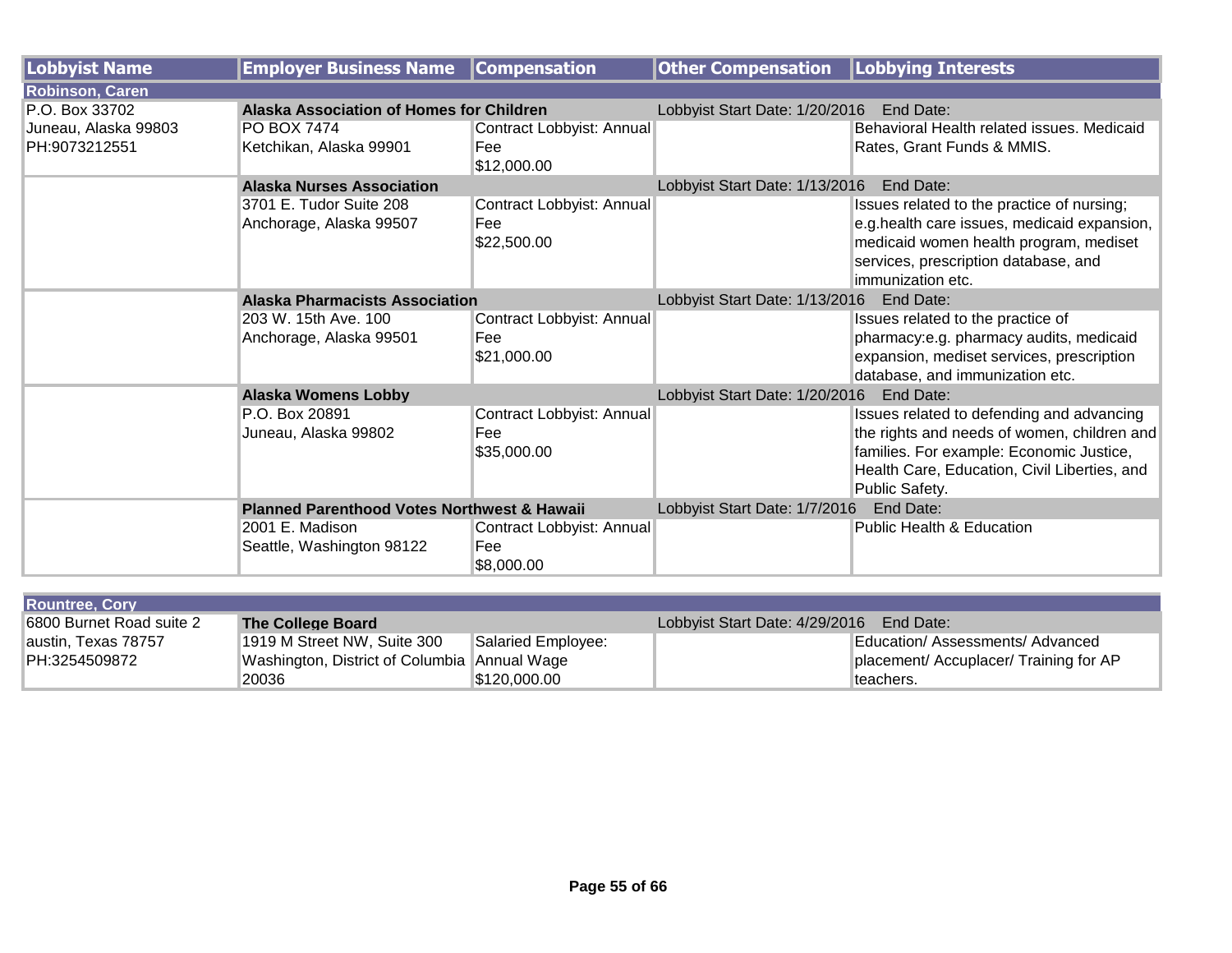| Lobbyist Name        | <b>Employer Business Name</b>     | <b>Compensation</b>       | <b>Other Compensation</b>                   | Lobbying Interests                          |
|----------------------|-----------------------------------|---------------------------|---------------------------------------------|---------------------------------------------|
| <b>Sattler, Mary</b> |                                   |                           |                                             |                                             |
| P.O. Box 1129        | <b>Alaska Regional Coalition</b>  |                           | Lobbyist Start Date: 1/20/2016              | End Date:                                   |
| Bethel, Alaska 99559 | <b>122 1st Ave</b>                | Contract Lobbyist: Annual |                                             | <b>Operating Budget</b>                     |
| PH: (907) 545-6206   | Fairbanks, Alaska 99701           | Fee                       |                                             | SB 91, SB 75, SB 112, SB 117, SB 1, SB      |
|                      |                                   | \$50,000.00               |                                             | 46, HB 17, HB 31, HB 32, HB 55, HB 103,     |
|                      |                                   |                           |                                             | HB 200, SB 110, HB 112, HB 137, HB 205,     |
|                      |                                   |                           |                                             | HB 128, HB 142, HB 148, HB 200, HB 213,     |
|                      |                                   |                           |                                             | HB 216, HB 219, HB220, HB 224, HB 232,      |
|                      |                                   |                           |                                             | HB 233, HB 243, HCR 1, HCR 3                |
|                      | Alaska's Future Inc               |                           | End Date:<br>Lobbyist Start Date: 2/29/2016 |                                             |
|                      | 701 West 8th Avenue, Suite 700    | Salaried Employee:        |                                             | SB 114, HB 224, Using the earnings from     |
|                      | Anchorage, Alaska 99501           | Annual Wage               |                                             | the Permanent Fund to stabilize the Alaskan |
|                      |                                   | \$25,000.00               |                                             | economy.                                    |
|                      | <b>Chugach Alaska Corporation</b> |                           | Lobbyist Start Date: 2/8/2016               | End Date:                                   |
|                      | 3800 Centerpoint Drive, Suite     | Contract Lobbyist:        |                                             | Budget items, taxes, lands bills            |
|                      | 1200                              | Monthly Fee               |                                             |                                             |
|                      | Anchorage, Alaska 99503           | $\$1,500.00$              |                                             |                                             |
|                      | <b>City of Bethel</b>             |                           | Lobbyist Start Date: 1/20/2016              | End Date:                                   |
|                      | P.O. Box 1388                     | Contract Lobbyist:        |                                             | Revenue Sharing, Unfunded Debt Liability,   |
|                      | Bethel, Alaska 99559              | Monthly Fee               |                                             | PERS issues, Capital requests               |
|                      |                                   | \$3,333.33                |                                             |                                             |
|                      |                                   |                           |                                             |                                             |

| Schuster, Terry         |                                              |                    |                                         |                                                |
|-------------------------|----------------------------------------------|--------------------|-----------------------------------------|------------------------------------------------|
| 1901 E Street NW        | The Pew Charitable Trusts                    |                    | Lobbyist Start Date: 1/1/2016 End Date: |                                                |
| Washington, District of | 1901 E St., NW                               | Salaried Employee: |                                         | Criminal justice policy reforms as part of the |
| Columbia 20004          | Washington, District of Columbia Annual Wage |                    |                                         | Uustice Reinvestment Initiative.               |
| PH:2025406437           | 20004                                        | $\$0.00$           |                                         |                                                |

| Seckers, Dan                                          |                              |                                          |  |                                               |  |
|-------------------------------------------------------|------------------------------|------------------------------------------|--|-----------------------------------------------|--|
| 16700 Waterford Pointe Circle Exxon Mobil Corporation |                              | Lobbyist Start Date: 1/25/2016 End Date: |  |                                               |  |
|                                                       |                              |                                          |  |                                               |  |
| Anchorage, Alaska 99516                               | 2350 Kerner Blvd., Ste 250   | Salaried Employee:                       |  | Administrative actions and legislation in the |  |
| PH:4153896800                                         | San Rafael, California 94901 | Annual Wage                              |  | areas of taxation, environment, oil and gas   |  |
|                                                       |                              | \$86,000.00                              |  | exploration, development and production.      |  |
|                                                       |                              |                                          |  |                                               |  |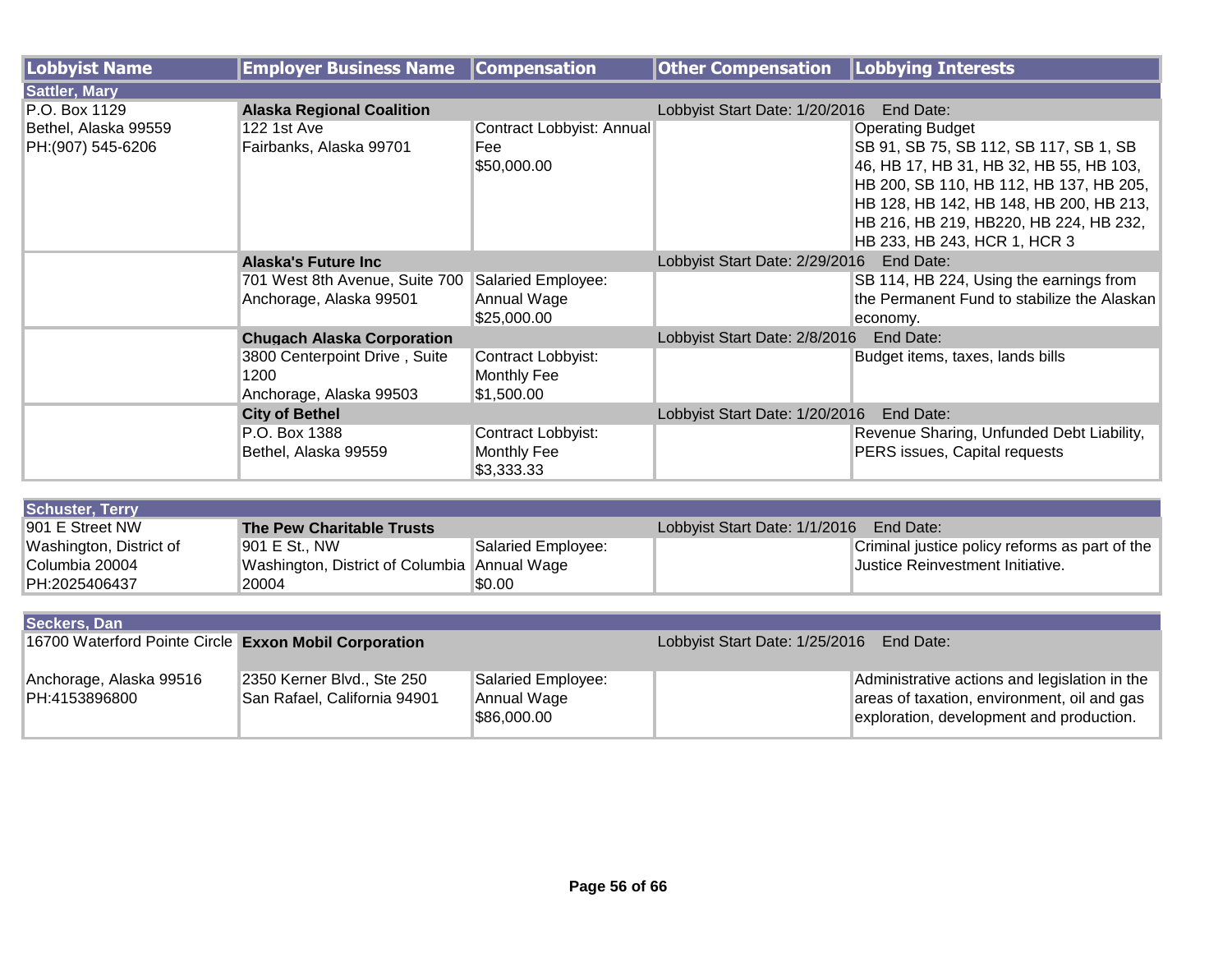| Lobbyist Name                                                                          | <b>Employer Business Name Compensation</b>                                       |                                                  | <b>Other Compensation   Lobbying Interests</b> |                                                                                                                                                                                                                                                           |
|----------------------------------------------------------------------------------------|----------------------------------------------------------------------------------|--------------------------------------------------|------------------------------------------------|-----------------------------------------------------------------------------------------------------------------------------------------------------------------------------------------------------------------------------------------------------------|
| <b>Smith, Beverly</b>                                                                  |                                                                                  |                                                  |                                                |                                                                                                                                                                                                                                                           |
| Drive                                                                                  | P.O. Box 240976 1511 Beach Christian Science Committee on Publication for Alaska |                                                  | Lobbyist Start Date: 1/27/2016                 | End Date:                                                                                                                                                                                                                                                 |
| Douglas, Alaska 99824<br>PH:9073642468 9077891544 Douglas, Alaska 99824<br>907988-2468 | P.O. Box 240976                                                                  | Salaried Employee:<br>Annual Wage<br>\$11,100.00 |                                                | I watch for proposed legislation that may in<br>any way limit the practice of spiritual healing<br>as demonstrated in Christian Science. I am<br>particularly interested in topics involving<br>healing, spirituality, wellness and religious<br>freedom. |

| Sorrin, Leonard           |                                                 |                    |                                          |                                                 |
|---------------------------|-------------------------------------------------|--------------------|------------------------------------------|-------------------------------------------------|
| <b>PO Box 327</b>         | <b>Premera Blue Cross Blue Shield of Alaska</b> |                    | Lobbyist Start Date: 1/18/2016 End Date: |                                                 |
| Seattle, Washington 98111 | IP.O. Box 327                                   | Salaried Employee: |                                          | Healthcare legislation; tax legislation dealing |
| PH:4259185786             | Seattle, Washington 98111-0327 Hourly Wage      |                    |                                          | with healthcare; healthcare insurance           |
|                           |                                                 | \$96.30            |                                          | matters.                                        |

| <b>Sprague, Kevin</b>                        |                                                     |                                                  |                                                                     |                                                                                                                                                                                                                                                                                                                                                                                   |
|----------------------------------------------|-----------------------------------------------------|--------------------------------------------------|---------------------------------------------------------------------|-----------------------------------------------------------------------------------------------------------------------------------------------------------------------------------------------------------------------------------------------------------------------------------------------------------------------------------------------------------------------------------|
| <b>PO Box 3727</b>                           | <b>Avista Corporation</b>                           |                                                  | Lobbyist Start Date: 1/6/2016                                       | End Date:                                                                                                                                                                                                                                                                                                                                                                         |
| Spokane, Washington 99220<br>PH:509-495-2525 | 1411 E. Mission Avenue<br>Spokane, Washington 99202 | Salaried Employee:<br>Monthly Wage<br>\$1,000.00 | I am eligible for stock and<br>other performance-based<br>benefits. | No specific bill numbers at this time. Matters<br>that we anticipate lobbying on would include<br>those involving the development of<br>infrastructure to deliver natural gas to retail<br>customers in Alaska; this might include<br>issues associated with financing of<br>infrastructure development and incentivizing<br>the conversion of heating systems to natural<br>gas. |

| <b>STACEY, JOHN</b>     |                                               |                           |                               |                                           |
|-------------------------|-----------------------------------------------|---------------------------|-------------------------------|-------------------------------------------|
| <b>IPO Box 211231</b>   | Alaska Professional Hunters Association, Inc. |                           | Lobbyist Start Date: 1/4/2016 | End Date:                                 |
| Auke Bay, Alaska 99821  | IPO BOX 240971                                | Contract Lobbyist: Annual |                               | Advocacy on all issues affecting Alaska's |
| PH:907-723-1494 907 723 | ANCHORAGE, Alaska 99524                       | Fee                       |                               | professional hunting guides.              |
| ำ494                    |                                               | \$60,000.00               |                               |                                           |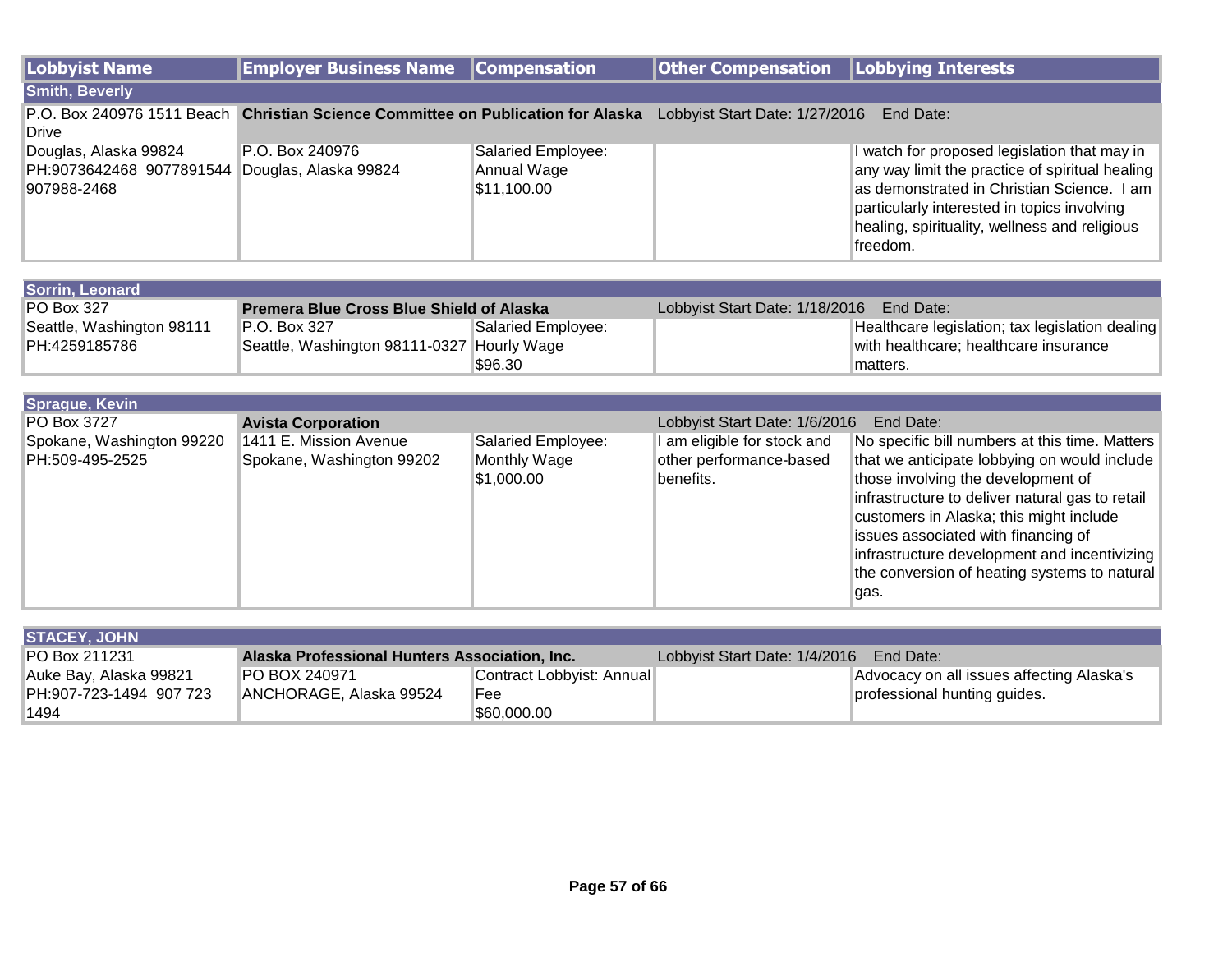| Lobbyist Name            | <b>Employer Business Name</b>         | <b>Compensation</b>       | <b>Other Compensation</b>     | Lobbying Interests                           |
|--------------------------|---------------------------------------|---------------------------|-------------------------------|----------------------------------------------|
| stancliff, david         |                                       |                           |                               |                                              |
| $p.o.$ box 633           | <b>Alaska Gateway School District</b> |                           | Lobbyist Start Date: 2/8/2016 | End Date:                                    |
| tok, Alaska 99780        | P.O. Box 226                          | Contract Lobbyist: Annual |                               | All Capital Budget items entered in the      |
| PH:907-883-4468 907-360- | Tok, Alaska 99780                     | Fee                       |                               | CAPIS system as well as following other      |
| 7438 907-360-7438        |                                       | \$9,500.00                |                               | items such as the per pupil rate and         |
|                          |                                       |                           |                               | minimum student requirements.                |
|                          | Alaska Power & Telephone Co.          |                           | Lobbyist Start Date: 2/8/2016 | End Date:                                    |
|                          | P.O. Box 3222 193 Otto Street         | Contract Lobbyist: Annual |                               | Providing back up information for Capital    |
|                          | Port Townsend, Washington             | Fee                       |                               | Projects requests, resolving ROW issues for  |
|                          | 98368                                 | \$20,000.00               |                               | fiber optic cable, providing information on  |
|                          |                                       |                           |                               | Yerrick Creek. Tracking legislation that may |
|                          |                                       |                           |                               | affect the client.                           |

| Steckel, Carol       |                                                  |              |                                          |                                       |
|----------------------|--------------------------------------------------|--------------|------------------------------------------|---------------------------------------|
| 18735 Henderson Road | WellCare Health Plans, Inc.                      |              | Lobbyist Start Date: 2/29/2016 End Date: |                                       |
| Tampa, Florida 33634 | 8735 Henderson Road, Building Salaried Employee: |              |                                          | Medicaid reform, managed care, system |
| PH:8132065709        | . Second Floor                                   | Annual Wage  |                                          | ∣delivery reform.                     |
|                      | "Tampa, Florida 33634                            | \$213,000.00 |                                          |                                       |

| Steyer, Phil             |                                           |                    |                                          |                                                |
|--------------------------|-------------------------------------------|--------------------|------------------------------------------|------------------------------------------------|
| 2740 E 42nd Ave B 104    | <b>Chugach Electric Association, Inc.</b> |                    | Lobbyist Start Date: 1/19/2016 End Date: |                                                |
| Anchorage, Alaska 99508  | P O Box 196300                            | Salaried Employee: |                                          | Electric utility issues, including generation, |
| PH:907-762-4766 907-382- | Anchorage, Alaska 99519                   | Hourly Wage        |                                          | transmission and distribution matters.         |
| 2381                     |                                           | \$70.42            |                                          |                                                |

| <b>STONE, Jr., Joseph</b>  |                                |                           |                                             |                                                 |
|----------------------------|--------------------------------|---------------------------|---------------------------------------------|-------------------------------------------------|
| 4850 Glacier Hwy. Unit D-6 | <b>City of Dillingham</b>      |                           | Lobbyist Start Date: 1/5/2016<br>End Date:  |                                                 |
| JUNEAU, 99801              | PO Box 889 141 Main Street     | Contract Lobbyist:        |                                             | All capital projects, legislation, regulations, |
| PH:907-321-2543            | Dillingham, Alaska 99576       | Monthly Fee               |                                             | and other interests that may affect             |
|                            |                                | \$2,500.00                |                                             | Dillingham and the surrounding area.            |
|                            |                                |                           |                                             |                                                 |
|                            | <b>Hickey &amp; Associates</b> |                           | Lobbyist Start Date: 1/19/2016<br>End Date: |                                                 |
|                            | 211 4th Street Suite 110       | Contract Lobbyist: Annual |                                             | All capital projects, legislation, regulations, |
|                            | Juneau, Alaska 99801           | Fee                       |                                             | and other interests of clients assigned.        |
|                            |                                | \$25,000.00               |                                             |                                                 |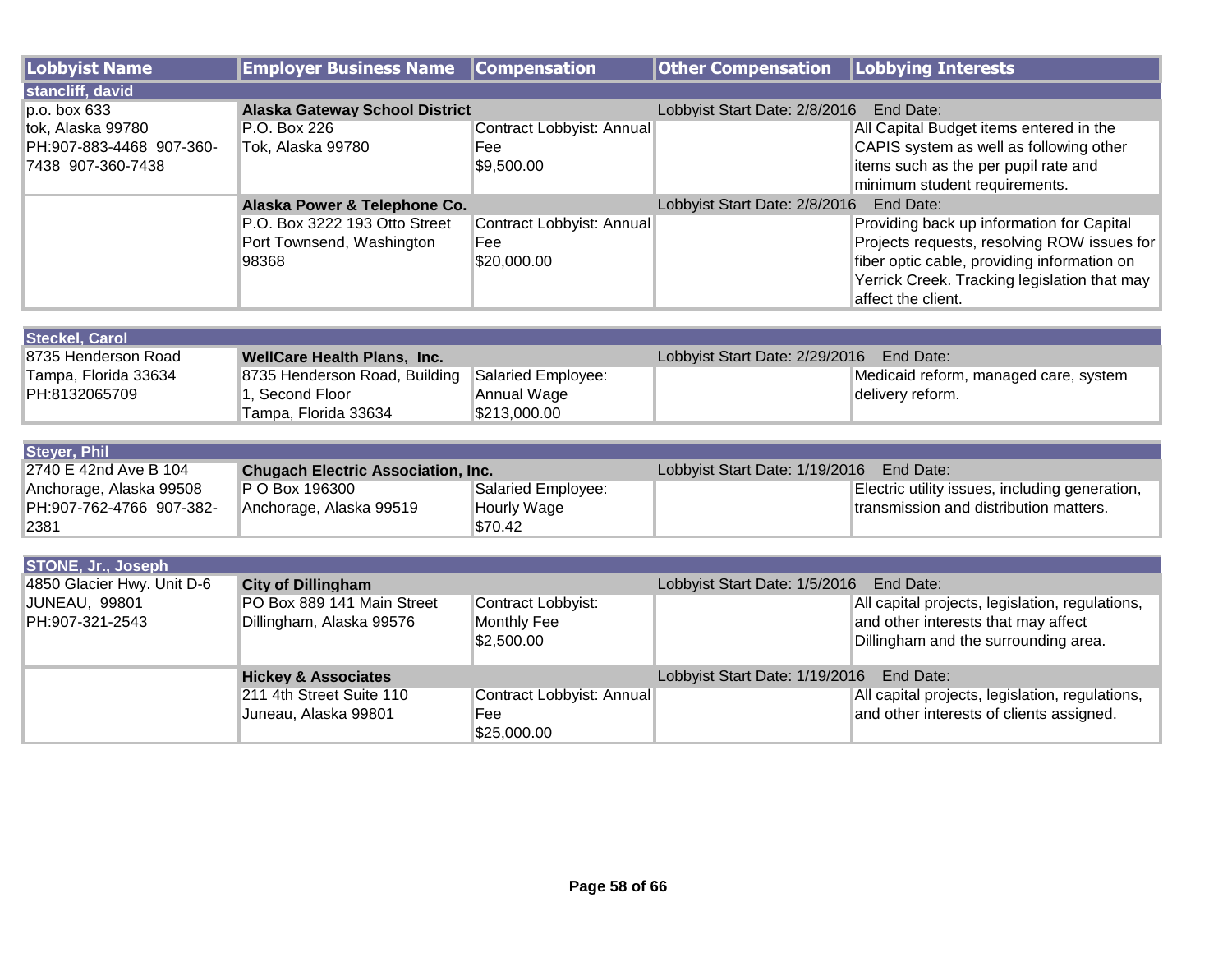| <b>Lobbyist Name</b>                  | <b>Employer Business Name</b>                                          | <b>Compensation</b>                             | <b>Other Compensation</b>                   | <b>Lobbying Interests</b>                                                                                                                                 |
|---------------------------------------|------------------------------------------------------------------------|-------------------------------------------------|---------------------------------------------|-----------------------------------------------------------------------------------------------------------------------------------------------------------|
| <b>Stoops, Reed</b>                   |                                                                        |                                                 |                                             |                                                                                                                                                           |
| 350 N. Franklin St., Suite 2          | Aetna                                                                  |                                                 | Lobbyist Start Date: 1/19/2016              | End Date:                                                                                                                                                 |
| Juneau, Alaska 99801<br>PH:9074633223 | 333 Wacker Drive Suie 2100<br>Chicago, Illinois 60606                  | Contract Lobbyist: Annual<br>Fee                |                                             | All legislation and administrative action<br>relating to Aetna's health insurance                                                                         |
|                                       |                                                                        | \$54,000.00                                     |                                             | business in Alaska.                                                                                                                                       |
|                                       | <b>AHIP</b>                                                            |                                                 | Lobbyist Start Date: 1/19/2016 End Date:    |                                                                                                                                                           |
|                                       | 650 Melandy Ln NE<br>Salem, Oregon 97317                               | Contract Lobbyist: Annual<br>Fee<br>\$4,500.00  |                                             | all legislation and administrative action<br>relating to AHIP members health insurance<br>businesses in Alaska                                            |
|                                       | <b>Alaska's Future Inc</b>                                             |                                                 | Lobbyist Start Date: 1/19/2016    End Date: |                                                                                                                                                           |
|                                       | 701 West 8th Avenue, Suite 700<br>Anchorage, 99501                     | Contract Lobbyist: Annual<br>Fee<br>\$30,000.00 |                                             | Support legislation that directs funding from<br>the Permanent Fund to the general fund for<br>deficit reduction while maintaining a<br>dividend program. |
|                                       | <b>American Insurance Association</b>                                  |                                                 | Lobbyist Start Date: 1/19/2016    End Date: |                                                                                                                                                           |
|                                       | 1201K Street, Suite 1850<br>Sacramento, California 95814               | Contract Lobbyist: Annual<br>Fee<br>\$15,000.00 |                                             | all legislation and administrative actions<br>relating to AIA's members insurance<br>businesses in Alaska                                                 |
|                                       | <b>American Lung Association of Alaska</b>                             |                                                 | Lobbyist Start Date: 1/19/2016 End Date:    |                                                                                                                                                           |
|                                       | 500 W. International Airport Rd.<br>Suite A<br>Anchorage, Alaska 99518 | Contract Lobbyist: Annual<br>Fee<br>\$10,000.00 |                                             | Support SB 1 Other tobacco education,<br>taxation and cessation issues.                                                                                   |
|                                       | GCI                                                                    |                                                 | Lobbyist Start Date: 1/19/2016 End Date:    |                                                                                                                                                           |
|                                       | 2550 Denali Street, Suite 1000<br>Anchorage, Alaska 99503              | Contract Lobbyist: Annual<br>Fee<br>\$55,000.00 |                                             | All legislation and administrative actions<br>relating to GCI's telecommunications and<br>television business in Alaska.                                  |
|                                       | <b>Liberty Mutual</b>                                                  |                                                 | Lobbyist Start Date: 1/19/2016 End Date:    |                                                                                                                                                           |
|                                       | 27th Floor Safeco Plaza                                                | Contract Lobbyist: Annual                       |                                             | All legislation relating to Liberty Mutual's                                                                                                              |
|                                       | Seattle, Washington 98185                                              | Fee<br>\$24,000.00                              |                                             | Insurance business in Alaska                                                                                                                              |
|                                       | Lynden                                                                 |                                                 | Lobbyist Start Date: 1/19/2016 End Date:    |                                                                                                                                                           |
|                                       | 6400 S. Airpark Place, Suite 1<br>Anchorage, Alaska 99502              | Contract Lobbyist: Annual<br>Fee<br>\$60,000.00 |                                             | All legislation and administrative action<br>relating to Lynden's transportation and<br>construction business in Alaska                                   |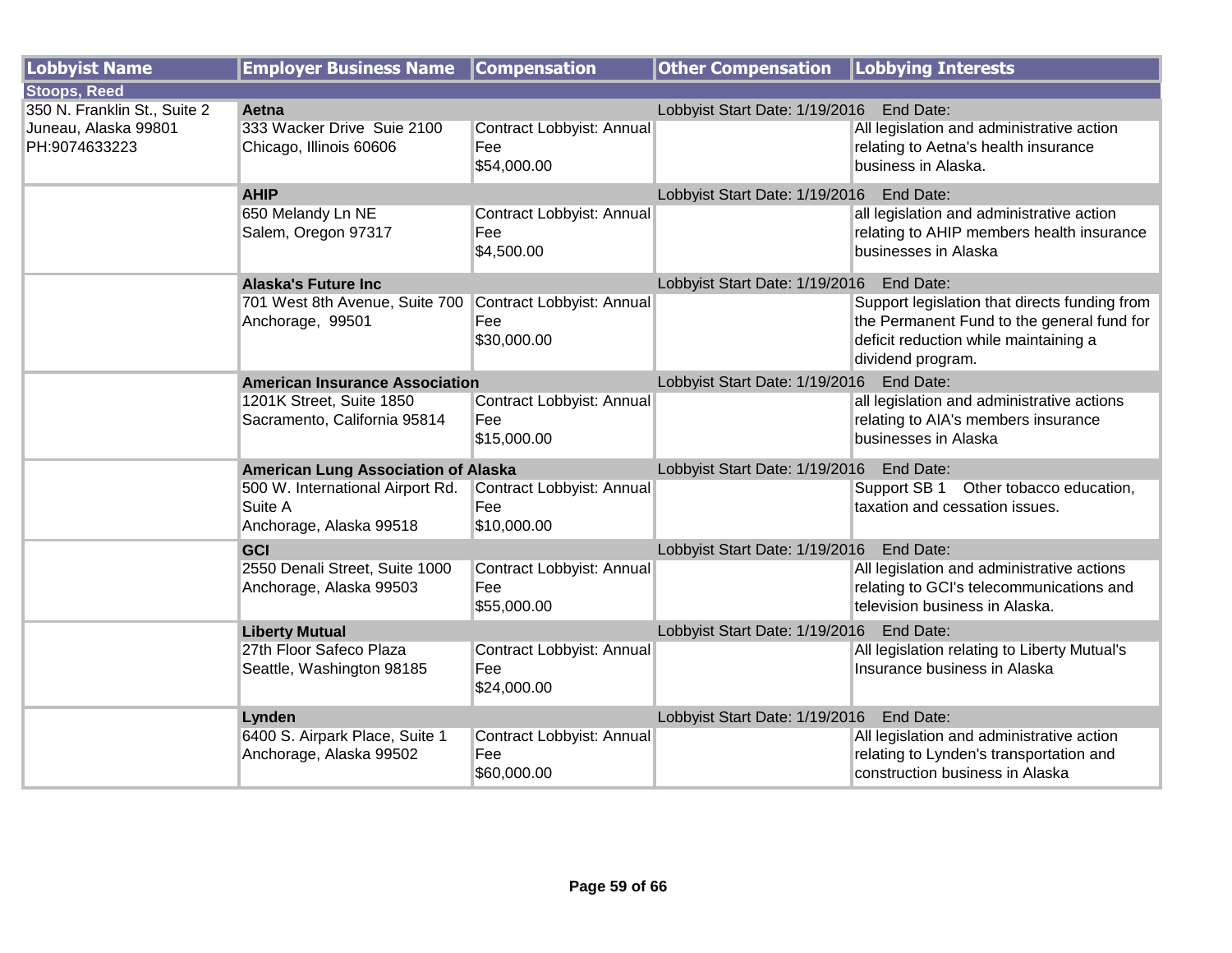| Lobbyist Name              | <b>Employer Business Name</b>                | <b>Compensation</b>       | <b>Other Compensation Lobbying Interests</b> |                                            |
|----------------------------|----------------------------------------------|---------------------------|----------------------------------------------|--------------------------------------------|
| <b>Stoops, Reed cont'd</b> |                                              |                           |                                              |                                            |
|                            | <b>Motion Picture Association of America</b> |                           | Lobbyist Start Date: 1/19/2016               | End Date:                                  |
|                            | 1600 Eye. St. NW                             | Contract Lobbyist: Annual |                                              | all legislation and administrative action  |
|                            | Washington, District of Columbia Fee         |                           |                                              | relating to MPAA member's motion picture   |
|                            | 20006                                        | \$5,000.00                |                                              | businesses in Alaska                       |
|                            | <b>Ocean Beauty Seafoods LLC</b>             |                           | Lobbyist Start Date: 1/19/2016<br>End Date:  |                                            |
|                            | 1100 West Ewing ST                           | Contract Lobbyist: Annual |                                              | All legislation and administrative actions |
|                            | Seattle, Washington 98119                    | Fee                       |                                              | relating to Ocean Beauty's seafood         |
|                            |                                              | \$45,000.00               |                                              | business in Alaska                         |
|                            | <b>Port of Bellingham</b>                    |                           | Lobbyist Start Date: 1/19/2016               | End Date:                                  |
|                            | po box 1677                                  | Contract Lobbyist: Annual |                                              | all legislation and administrative action  |
|                            | Bellingham, Washington 98225                 | Fee                       |                                              | relating to POB's marine highway business  |
|                            |                                              | \$14,000.00               |                                              | with Alaska                                |

| Sullivan, Timothy                                      |                            |                    |                                         |                                          |
|--------------------------------------------------------|----------------------------|--------------------|-----------------------------------------|------------------------------------------|
| 327 West Ship Creek Avenue Alaska Railroad Corporation |                            |                    | Lobbyist Start Date: 1/4/2016 End Date: |                                          |
| Anchorage, Alaska 99501                                | 327 West Ship Creek Avenue | Salaried Employee: |                                         | Alaska Railroad Corporation programs,    |
| PH:9072652357                                          | Anchorage, Alaska 99501    | Annual Wage        |                                         | plans, projects, capital and real estate |
|                                                        |                            | \$26,000.00        |                                         | lauthorization and needs.                |

| <b>SULLIVAN, CASEY</b>   |                                  |                    |                                             |                                            |  |
|--------------------------|----------------------------------|--------------------|---------------------------------------------|--------------------------------------------|--|
| 2435 Chilligan Drive     | <b>Caelus Energy Alaska, LLC</b> |                    | Lobbyist Start Date: 1/21/2016<br>End Date: |                                            |  |
| ANCHORAGE, Alaska 99517  | 3700 Centerpoint Drive, Suite    | Salaried Employee: | Ivariable annual bonus.                     | Any and all administrative and legislative |  |
| PH:907-258-6110 907-343- | 500                              | <b>Hourly Wage</b> |                                             | matters that might impact Caelus Energy    |  |
| 2101 907-230-9614        | Anchorage, Alaska 99503          | \$85.00            |                                             | Alaska's business in Alaska. Inlcuding but |  |
|                          |                                  |                    |                                             | not limited to: HB 247, sb 130, SB 129     |  |

| Tallman, Sheela           |                                                 |                    |                                          |                                                 |
|---------------------------|-------------------------------------------------|--------------------|------------------------------------------|-------------------------------------------------|
| <b>IPO Box 327 MS 355</b> | <b>Premera Blue Cross Blue Shield of Alaska</b> |                    | Lobbyist Start Date: 1/18/2016 End Date: |                                                 |
| Seattle, Washington 98111 | P.O. Box 327                                    | Salaried Employee: |                                          | Healthcare legislation; tax legislation dealing |
| PH:425-918-6013           | Seattle, Washington 98111-0327 Hourly Wage      |                    |                                          | with healthcare; healthcare insurance           |
|                           |                                                 | \$70.83            |                                          | <sup>∖</sup> matters.                           |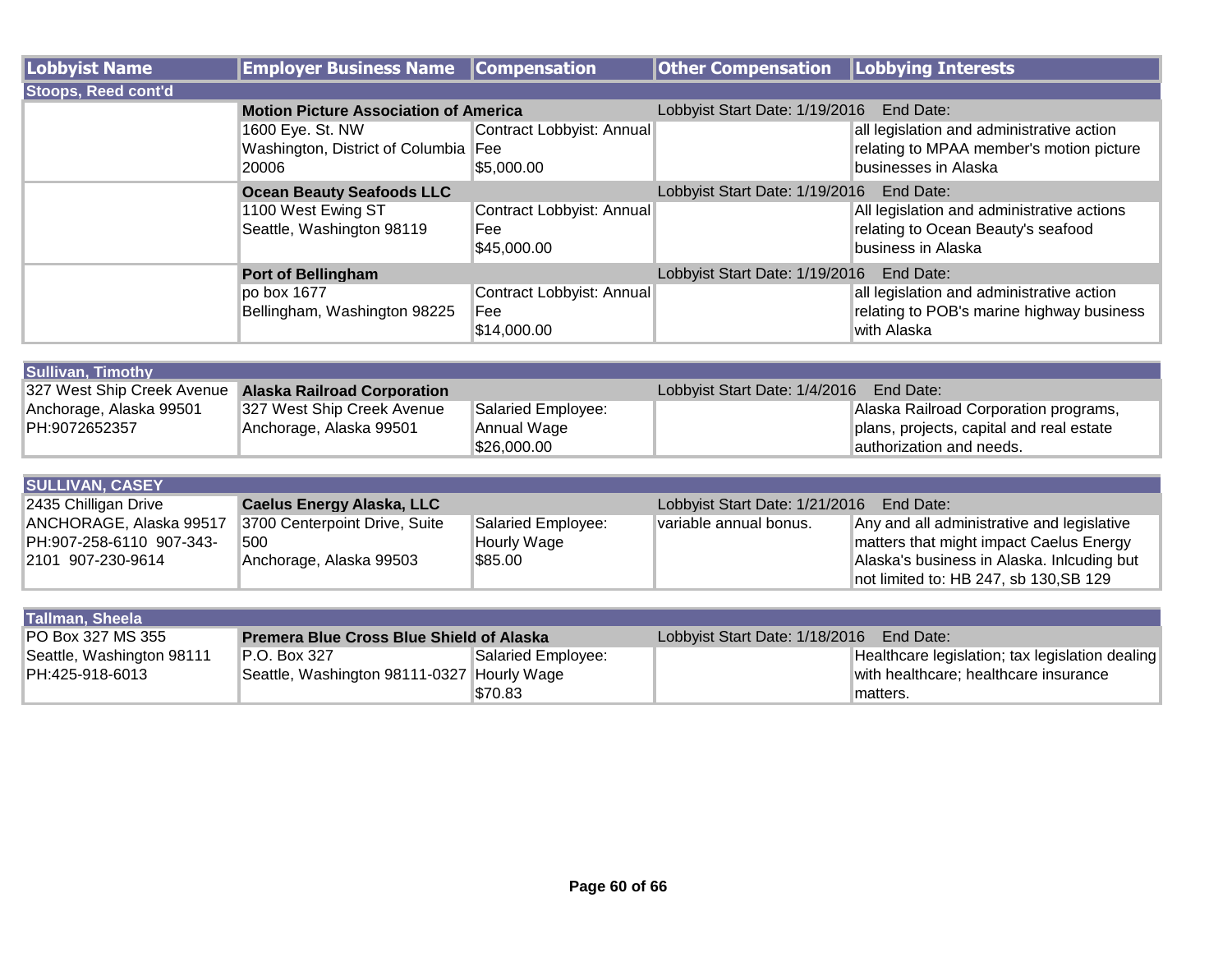| Lobbyist Name             | <b>Employer Business Name</b>                            | <b>Compensation</b>       | <b>Other Compensation Lobbying Interests</b> |                                            |
|---------------------------|----------------------------------------------------------|---------------------------|----------------------------------------------|--------------------------------------------|
| <b>THOMAS JR, WILLIAM</b> |                                                          |                           |                                              |                                            |
| PO Box 942                | <b>Haines Borough</b>                                    |                           | Lobbyist Start Date: 1/6/2016                | End Date:                                  |
| Haines, Alaska 99827      | PO Box 1209                                              | Contract Lobbyist: Annual |                                              | Local government issues (such as revenue   |
| PH:9077663365             | Haines, Alaska 99827                                     | Fee                       |                                              | sharing, capital budget, operating budget, |
|                           |                                                          | \$45,000.00               |                                              | retirement issues, school funding)         |
|                           | <b>Inside Passage Electric Cooperative</b>               |                           | Lobbyist Start Date: 4/11/2016               | End Date:                                  |
|                           | PO Box 210149                                            | Contract Lobbyist: Annual |                                              | Power Cost Equalization and funding for    |
|                           | Auke Bay, Alaska 99821                                   | Fee                       |                                              | Gunnuck Creek Hydro                        |
|                           |                                                          | \$10,000.00               |                                              |                                            |
|                           | <b>Property Casualty Insurers Association of America</b> |                           | Lobbyist Start Date: 4/14/2016               | End Date:                                  |
|                           | 1415 L St., Suite 670                                    | Contract Lobbyist: Annual |                                              | linsurance issues                          |
|                           | Sacramento, California 95814                             | Fee                       |                                              |                                            |
|                           |                                                          | \$3,000.00                |                                              |                                            |

| <b>Thompson, Aves</b>                            |                                    |                    |                                |                                             |  |
|--------------------------------------------------|------------------------------------|--------------------|--------------------------------|---------------------------------------------|--|
| 13443 Minnesota Drive                            | <b>Alaska Trucking Association</b> |                    | Lobbyist Start Date: 4/14/2016 | End Date:                                   |  |
| Anchorage, Alaska 99503                          | 3443 minnesota drive               | Salaried Employee: |                                | To promote and protect the interests of the |  |
| PH:9072761149 9072400114 Anchorage, Alaska 99503 |                                    | Annual Wage        |                                | transportation industry in Alaska.          |  |
|                                                  |                                    | \$85,320.82        |                                |                                             |  |

| <b>Thorstenson, Robert</b>                                     |                                                                                                              |                                                 |                                             |                                                                                                                                                                                                                                                    |  |
|----------------------------------------------------------------|--------------------------------------------------------------------------------------------------------------|-------------------------------------------------|---------------------------------------------|----------------------------------------------------------------------------------------------------------------------------------------------------------------------------------------------------------------------------------------------------|--|
| 410 Calhoun Ave                                                | <b>Alaska Bering Sea Crabbers</b>                                                                            |                                                 | Lobbyist Start Date: 1/27/2016<br>End Date: |                                                                                                                                                                                                                                                    |  |
| juneau, Alaska 99801<br>PH:9074635080 9077238267<br>9077238267 | 4005 20th Avenue W Suite 102<br>Contract Lobbyist: Annual<br>Seattle, Washington 98199<br>Fee<br>\$15,000.00 |                                                 |                                             | Assisting in the most modern platform of a<br>model sustainable crab fishery as part of a<br>team of researchers and fisheries advisors<br>whose job is to ensure the long term viability<br>and sustainability of the Bering Sea Crab<br>Fishery. |  |
|                                                                | alaska pacific environmental services, Ilc                                                                   |                                                 | Lobbyist Start Date: 1/31/2016<br>End Date: |                                                                                                                                                                                                                                                    |  |
|                                                                | 5211 Stark St.<br>Juneau, Alaska 99801                                                                       | Contract Lobbyist: Annual<br>Fee<br>\$36,000.00 |                                             | waste hauling and recycling                                                                                                                                                                                                                        |  |
|                                                                | Armstrong-Keta, Inc.                                                                                         |                                                 | Lobbyist Start Date: 1/27/2016<br>End Date: |                                                                                                                                                                                                                                                    |  |
|                                                                | Armstrong-Keta, Inc. P.O. Box<br>21990<br>Juneau, Alaska 99802                                               | Contract Lobbyist: Annual<br>Fee<br>\$30,000.00 |                                             | Ensuring a stable, sustainable enhancement<br>platform for central Southeast Alaska,<br>particularly in the southern Chatham Strait<br>area and central to southern Baranof Island.                                                                |  |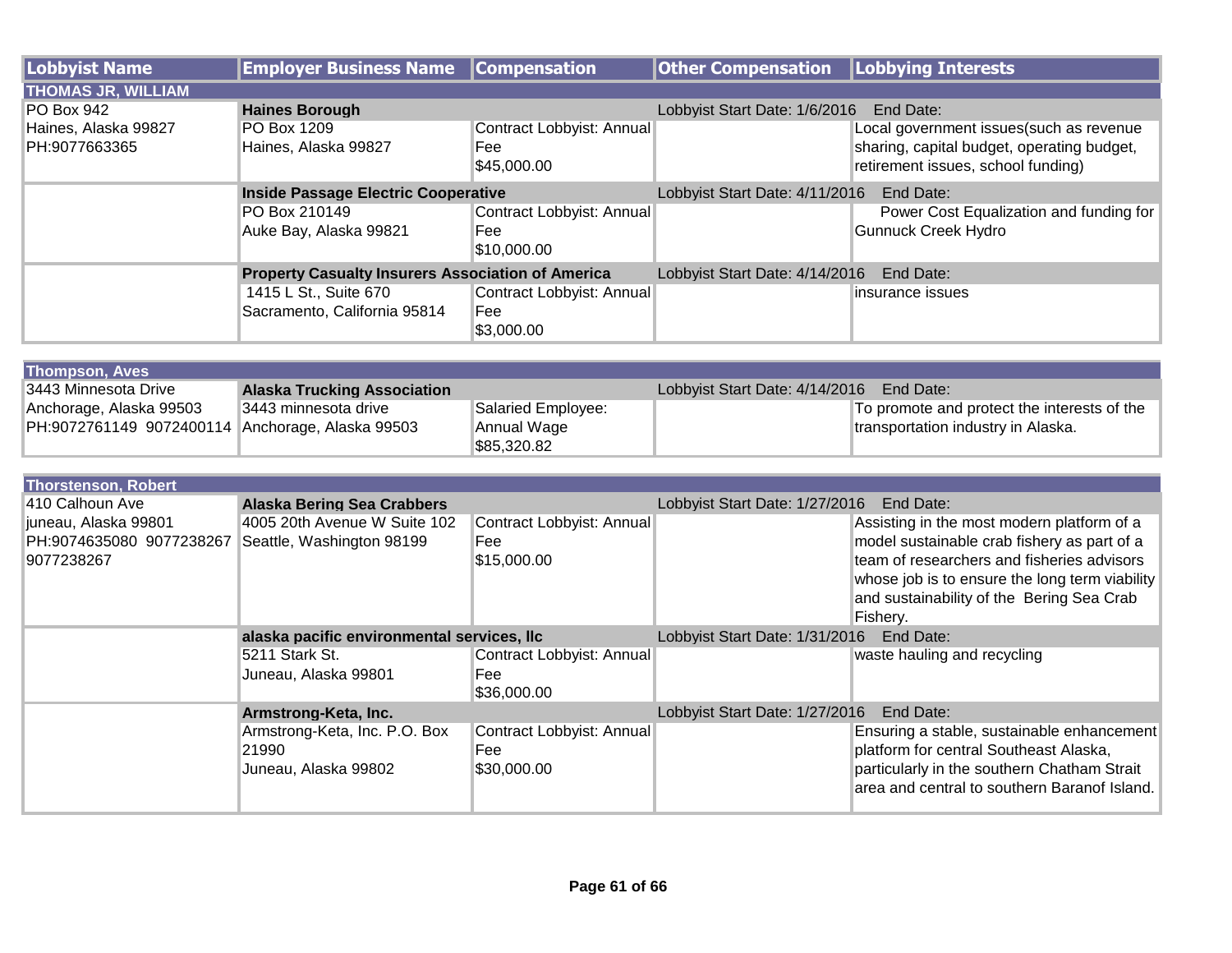| Lobbyist Name              | <b>Employer Business Name</b>               | <b>Compensation</b>                                             | <b>Other Compensation</b>      | Lobbying Interests                                                                                                                                                                                                                                                                                                                                                                                                                    |
|----------------------------|---------------------------------------------|-----------------------------------------------------------------|--------------------------------|---------------------------------------------------------------------------------------------------------------------------------------------------------------------------------------------------------------------------------------------------------------------------------------------------------------------------------------------------------------------------------------------------------------------------------------|
| Thorstenson, Robert cont'd |                                             |                                                                 |                                |                                                                                                                                                                                                                                                                                                                                                                                                                                       |
|                            | Kenai Peninsula Fishermen's Association     |                                                                 | Lobbyist Start Date: 1/27/2016 | End Date:                                                                                                                                                                                                                                                                                                                                                                                                                             |
|                            | 410 Calhoun Ave<br>juneau, Alaska 99801     | Contract Lobbyist: Annual<br>Fee<br>\$20,000.00                 |                                | To work with a board of directors to promote<br>and protect the ability of fishing families to<br>continue to sustainably access a healthy,<br>sustainable composite stock of dominant<br>Kenai and Kasilof salmon as they have<br>been doing for most of the past century.<br>Our vision is not cycle to cycle or year to<br>year but century to century. All of our<br>decisions are directed by that psychology<br>and philosophy. |
|                            | <b>Southeast Alaska Seiners Association</b> |                                                                 | Lobbyist Start Date: 1/21/2016 | End Date:                                                                                                                                                                                                                                                                                                                                                                                                                             |
|                            | 410 Calhoun Ave<br>Juneau, Alaska 99801     | Contract Lobbyist: Annual 2000 phone bill<br>Fee<br>\$90,000.00 | internal SE travel             | Working to maintain and promote and<br>protect a modern sustainable purse seine<br>fishery for salmon to enable runs of salmon<br>to exist for centuries while at the same time<br>providing for an income, tax and lifestyle<br>base for Alaskan commmercial fishermen<br>and their families.                                                                                                                                        |

| <b>Threadgill, Melissa</b>                   |                                                                                                           |                           |  |                              |
|----------------------------------------------|-----------------------------------------------------------------------------------------------------------|---------------------------|--|------------------------------|
| 355 Boylston St.                             | <b>Crime and Justice Institute at Community Resources for Lobbyist Start Date: 2/22/2016</b><br>End Date: |                           |  |                              |
| Boston, Massachusetts 02116 355 Boylston St. |                                                                                                           | <b>Salaried Employee:</b> |  | Justice Reinvestment - SB 91 |
| PH:6174358386                                | Boston, Massachusetts 02116                                                                               | Annual Wage               |  |                              |
|                                              |                                                                                                           | \$73,800.00               |  |                              |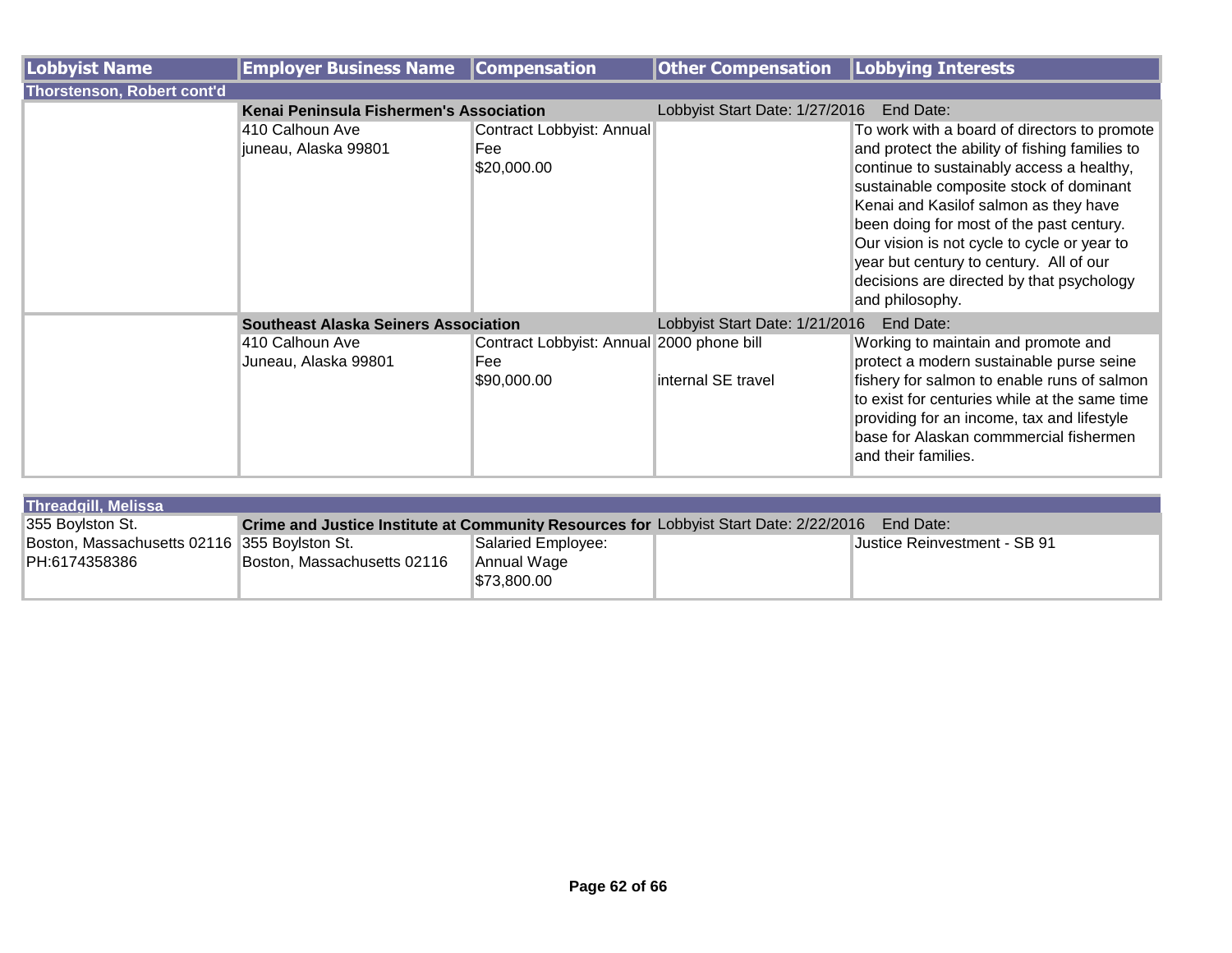| <b>Lobbyist Name</b>      | <b>Employer Business Name</b>                   | <b>Compensation</b>                  | <b>Other Compensation</b>                | Lobbying Interests                             |
|---------------------------|-------------------------------------------------|--------------------------------------|------------------------------------------|------------------------------------------------|
| <b>Tibbles, Michael</b>   |                                                 |                                      |                                          |                                                |
| 217 Second St., Suite 202 | <b>Alaska Cruise Association/CLIA Alaska</b>    |                                      | Lobbyist Start Date: 1/14/2016 End Date: |                                                |
| Juneau, Alaska 99801      | 360 K Street Suite 300                          | Contract Lobbyist: Annual            |                                          | Statutory and regulatory issues impacting      |
| PH:9075863747 9072423704  | Anchorage, 99501                                | Fee                                  |                                          | the cruise industry.                           |
|                           |                                                 | \$140,000.00                         |                                          |                                                |
|                           | <b>Alaska Steamship Association</b>             |                                      | Lobbyist Start Date: 1/14/2016 End Date: |                                                |
|                           | P.O. 8075                                       | Contract Lobbyist: Annual            |                                          | Issues relating to the maritime industry       |
|                           | Ketchikan, Alaska 99901                         | Fee                                  |                                          | including pilotage.                            |
|                           |                                                 | \$42,000.00                          |                                          |                                                |
|                           | <b>Associated General Contractors of Alaska</b> |                                      | Lobbyist Start Date: 1/14/2016 End Date: |                                                |
|                           | 8005 Schoon Street                              | Contract Lobbyist: Annual            |                                          | Issues relating to the construction industry.  |
|                           | Anchorage, Alaska 99518                         | Fee                                  |                                          |                                                |
|                           |                                                 | \$42,000.00                          |                                          |                                                |
|                           |                                                 |                                      |                                          |                                                |
| <b>Walsh, Abigail</b>     |                                                 |                                      |                                          |                                                |
| 901 E Street NW           | <b>The Pew Charitable Trusts</b>                |                                      | Lobbyist Start Date: 1/5/2016            | End Date:                                      |
| Washington, District of   | 901 E St., NW                                   | Salaried Employee:                   |                                          | Criminal justice policy reforms as part of the |
| Columbia 20004            | Washington, District of Columbia Annual Wage    |                                      |                                          | Justice Reinvestment Initiative.               |
| PH:2025406782             | 20004                                           | \$0.00                               |                                          |                                                |
| Walsh, John               |                                                 |                                      |                                          |                                                |
| POB 240952                | Alaska Independent Insurance Agents & Brokers   |                                      | Lobbyist Start Date: 1/19/2016           | End Date:                                      |
| Douglas, Alaska 99824     | 701 W. 41st Ave., Ste. 103                      | Contract Lobbyist: Annual            |                                          | Insurance, Workers Compensation                |
| PH:9075869059             | Anchorage, Alaska 99503                         | Fee                                  |                                          |                                                |
|                           |                                                 | \$10,000.00                          |                                          |                                                |
|                           | <b>Alaska Professional Design Council</b>       |                                      | Lobbyist Start Date: 1/11/2016 End Date: |                                                |
|                           | 409 W. 12th Avenue                              | Contract Lobbyist: Annual            |                                          | Professional Licensure, Legislation,           |
|                           | Anchorage, Alaska 99501                         | Fee                                  |                                          | <b>Procurement of Professional Services</b>    |
|                           |                                                 | \$22,000.00                          |                                          |                                                |
|                           | <b>Alaska Psychological Association</b>         |                                      | Lobbyist Start Date: 1/8/2016 End Date:  |                                                |
|                           | P.O. Box 241292                                 | Contract Lobbyist: Annual            |                                          | Psychology, Professional                       |
|                           | Anchorage, Alaska 99524                         | Fee                                  |                                          | Licensure, Behavior Health                     |
|                           |                                                 | \$8,000.00                           |                                          |                                                |
|                           | <b>Bering Strait School District</b>            |                                      | Lobbyist Start Date: 1/11/2016 End Date: |                                                |
|                           | P.O. Box 225                                    | Contract Lobbyist: Annual Consulting |                                          | Education: Budgets, Legislation,               |
|                           | Unalakleet, Alaska 99684                        | Fee                                  |                                          | Foundation Formula; Rural Economic             |
|                           |                                                 | \$22,000.00                          |                                          | <b>Development Issues</b>                      |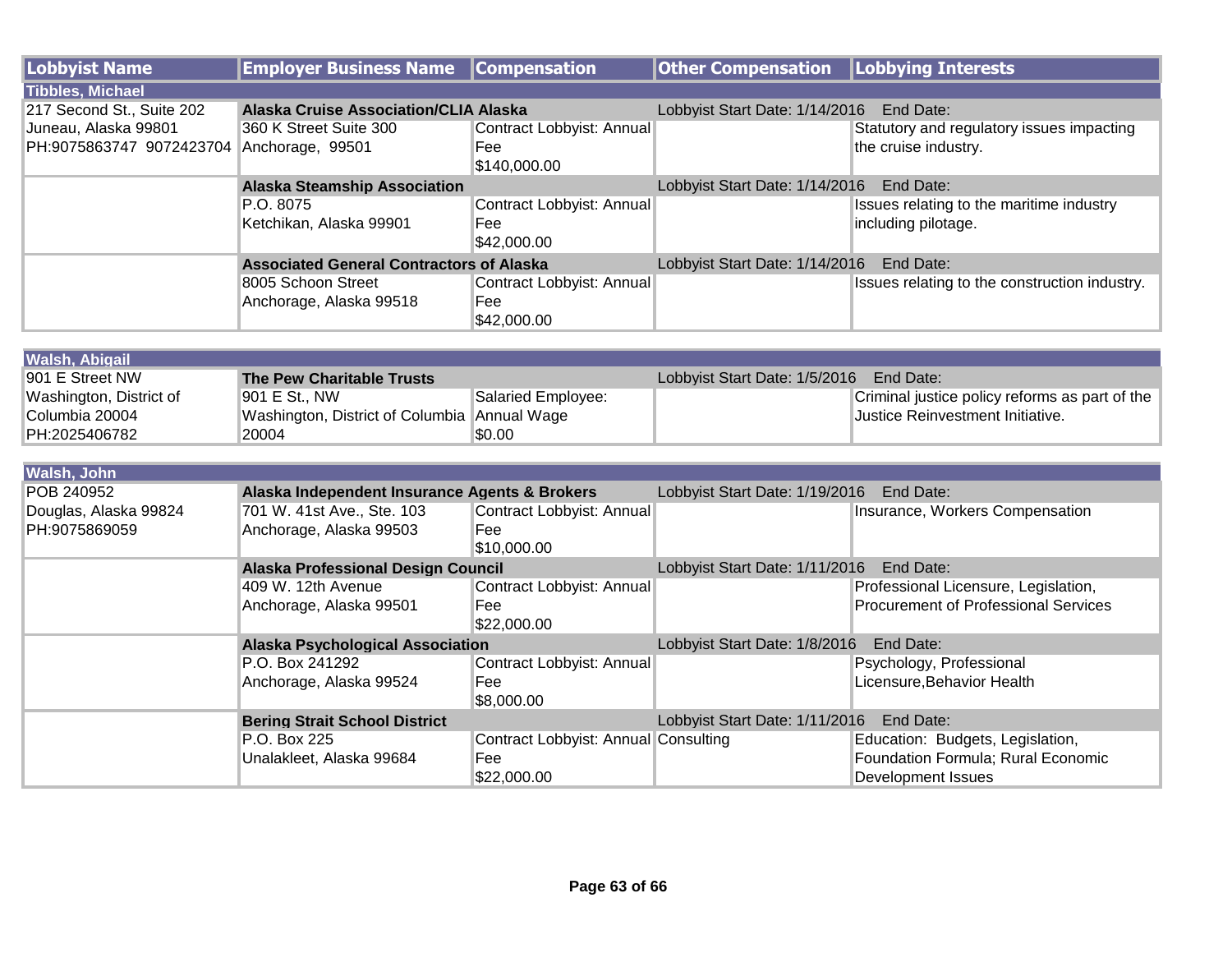| <b>Lobbyist Name</b> | <b>Employer Business Name</b>                        | <b>Compensation</b>                  | <b>Other Compensation</b>                   | Lobbying Interests                                                       |
|----------------------|------------------------------------------------------|--------------------------------------|---------------------------------------------|--------------------------------------------------------------------------|
| Walsh, John cont'd   |                                                      |                                      |                                             |                                                                          |
|                      | bristol bay borough                                  |                                      | Lobbyist Start Date: 1/11/2016              | End Date:                                                                |
|                      | <b>Box 189</b>                                       | Contract Lobbyist: Annual            |                                             | Municipal Issues, Budget Issues, Fishery                                 |
|                      | Naknek, Alaska 99633                                 | Fee                                  |                                             | Issues, Fishery Tax Matters, Rural                                       |
|                      |                                                      | \$40,000.00                          |                                             | Economic Development, Rural Energy,<br>Transportation, Port Development  |
|                      | <b>Bristol Bay Economic Development Corporation</b>  |                                      | Lobbyist Start Date: 1/11/2016 End Date:    |                                                                          |
|                      | P.O. Box 1464                                        | Contract Lobbyist: Annual            |                                             | Fisheries Legislation, ADF&G Budget,                                     |
|                      | Dillingham, Alaska 99576                             | Fee                                  |                                             | Commercial Fishing Issues, Rural Economic                                |
|                      |                                                      | \$20,000.00                          |                                             | Development, Rural Energy Issues                                         |
|                      | <b>Lower Yukon School District</b>                   |                                      | Lobbyist Start Date: 1/11/2016 End Date:    |                                                                          |
|                      | PO Box 32089                                         | Contract Lobbyist: Annual            |                                             | Education, Finance, Vocational Training,                                 |
|                      | Mountain Village, Alaska 99532-                      | Fee                                  |                                             | Rural Economic Development, Broadband                                    |
|                      | 0089                                                 | \$25,000.00                          |                                             |                                                                          |
|                      | <b>Municipality of Skagway</b>                       |                                      | End Date:<br>Lobbyist Start Date: 1/11/2016 |                                                                          |
|                      | <b>Box 415</b>                                       | Contract Lobbyist: Annual            |                                             | Municipal Issues, Regional Economic                                      |
|                      | Skagway, Alaska 99840                                | Fee                                  |                                             | Development, Tourism & Cruiseship Issues,                                |
|                      |                                                      | \$47,500.00                          |                                             | Energy, AK Marine Highway System, State                                  |
|                      |                                                      |                                      |                                             | <b>Budgets, Tax Matters</b>                                              |
|                      | <b>NANA Regional Corporation</b>                     |                                      | Lobbyist Start Date: 1/18/2016 End Date:    |                                                                          |
|                      | 909 W. 9th Avenue                                    | Contract Lobbyist: Annual<br>Fee     |                                             | Regional Economic Development, Rural                                     |
|                      | Anchorage, Alaska 99501                              | \$50,000.00                          |                                             | Energy, PCE, Mining, State Budget, Tax<br>Legislation, AK Native Issues, |
|                      |                                                      |                                      |                                             | Transportation, Arctic Issues, Employment                                |
|                      |                                                      |                                      |                                             | Training, Natural Resource Issues                                        |
|                      | <b>Yukon Delta Fisheries Development Association</b> |                                      | Lobbyist Start Date: 1/14/2016 End Date:    |                                                                          |
|                      | 2200 Alaskan Way Suite 420                           | Contract Lobbyist: Annual Honorarium |                                             | Fisheries issues, Finance & Budget Matters,                              |
|                      | Seattle, Washington 98121                            | Fee                                  |                                             | Rural Economic Development, Regional                                     |
|                      |                                                      | \$35,000.00                          |                                             | Transportation/Port Development,                                         |
|                      |                                                      |                                      |                                             | State/Federal Fishery & Ocean Policy, Arctic                             |
|                      |                                                      |                                      |                                             | <b>Issues</b>                                                            |

| <b>Walton, Emily</b>     |                                             |                    |                                             |                              |  |
|--------------------------|---------------------------------------------|--------------------|---------------------------------------------|------------------------------|--|
| $PO$ Box 4184            | <b>Everytown for Gun Safety Action Fund</b> |                    | Lobbyist Start Date: 4/15/2016<br>End Date: |                              |  |
| New York, New York 10163 | IPO Box 4184                                | Salaried Employee: |                                             | Gun safety, including SB 174 |  |
| PH:6463248250            | New York, New York 10163                    | Hourly Wage        |                                             |                              |  |
|                          |                                             | \$50.98            |                                             |                              |  |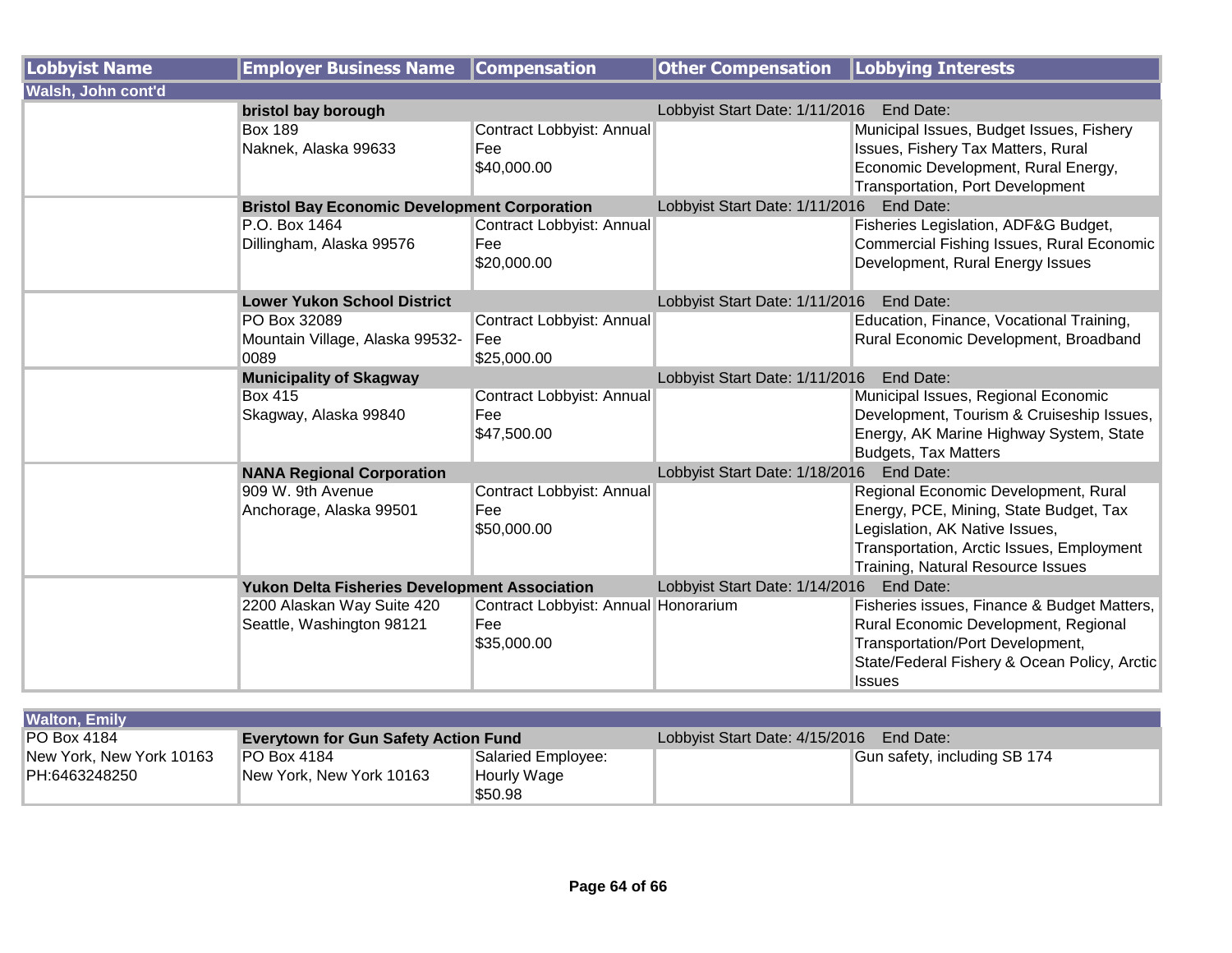| <b>Lobbyist Name</b>                                     | <b>Employer Business Name</b>                                                            | <b>Compensation</b>                               | <b>Other Compensation</b>                   | <b>Lobbying Interests</b>                                                                                                        |
|----------------------------------------------------------|------------------------------------------------------------------------------------------|---------------------------------------------------|---------------------------------------------|----------------------------------------------------------------------------------------------------------------------------------|
| <b>Wasserman, Kathie</b>                                 |                                                                                          |                                                   |                                             |                                                                                                                                  |
| One Sealaska Plaza, Suite<br>200                         | <b>Alaska Municipal League</b>                                                           |                                                   | Lobbyist Start Date: 1/19/2016<br>End Date: |                                                                                                                                  |
| Juneau, Alaska 99801<br>PH:9075861325                    | One Sealaska Plaza, Suite 200<br>Juneau, Alaska 99801                                    | Salaried Employee:<br>Monthly Wage<br>\$12,403.00 |                                             | All things pertaining to Alaska municipalities                                                                                   |
|                                                          |                                                                                          |                                                   |                                             |                                                                                                                                  |
| weller, royce                                            |                                                                                          |                                                   |                                             |                                                                                                                                  |
| p.o. box 240501                                          | Alaska State Hospital & Nursing Home Association                                         |                                                   | Lobbyist Start Date: 1/11/2016              | End Date:                                                                                                                        |
| douglas, 99824                                           | 1049 W 5th Ave, Ste 100                                                                  | Contract Lobbyist:                                |                                             | All legislation, budget, and executive                                                                                           |
| PH:9077231028                                            | Anchorage, Alaska 99501                                                                  | <b>Monthly Fee</b><br>\$2,000.00                  |                                             | matters pertaining to or impacting Hospitals<br>and Nursing Homes.                                                               |
|                                                          | <b>Ashley Reed &amp; Associates</b>                                                      |                                                   | Lobbyist Start Date: 1/15/2016 End Date:    |                                                                                                                                  |
|                                                          | 813 D Street, Suite 200                                                                  | Contract Lobbyist:                                |                                             | Administrative and legislative                                                                                                   |
|                                                          | Anchorage, Alaska 99501                                                                  | Monthly Fee<br>\$6,750.00                         |                                             | issues/measures pertinent to all clients of<br>Ashley Reed & Associates.                                                         |
|                                                          |                                                                                          |                                                   |                                             |                                                                                                                                  |
| <b>Winters, Sheldon</b>                                  |                                                                                          |                                                   |                                             |                                                                                                                                  |
| PO Box 32823                                             | <b>American Council of Life Insurers</b>                                                 |                                                   | Lobbyist Start Date: 1/4/2016               | End Date:                                                                                                                        |
| Juneau, Alaska 99803<br>PH:907-796-4999 907-321-<br>1090 | 101 Constitution Avenue, NW<br>7th Floor<br>Washington, District of Columbia \$15,000.00 | Contract Lobbyist: Annual<br>Fee                  |                                             | Alaska Life and Health Insurance Guaranty<br>Association Model Act; Principle-Based<br>Reserves legislation. Also, HB 194 and SB |
|                                                          | 20001                                                                                    |                                                   |                                             | 108.                                                                                                                             |
|                                                          | Amgen                                                                                    |                                                   | Lobbyist Start Date: 4/25/2016 End Date:    |                                                                                                                                  |
|                                                          | 601 13th Street, NW, 12th Floor                                                          | Contract Lobbyist:                                |                                             | Pursue model legislation that would                                                                                              |
|                                                          | Washington, District of Columbia Monthly Fee                                             |                                                   |                                             | authorize use of Biosimilars.                                                                                                    |
|                                                          | 20005                                                                                    | \$4,000.00                                        |                                             |                                                                                                                                  |
|                                                          | <b>State Farm Insurance</b>                                                              |                                                   | Lobbyist Start Date: 1/4/2016               | End Date:                                                                                                                        |
|                                                          | State Farm Insurance 1201 K                                                              | Contract Lobbyist: Annual                         |                                             | Insurance issues, civil justice system,                                                                                          |
|                                                          | Street, Suite 920                                                                        | Fee                                               |                                             | business/economic issues that may impact                                                                                         |

| <b>WOOTEN, NORMAN</b>     |                                            |                    |                                          |                                            |  |  |  |  |
|---------------------------|--------------------------------------------|--------------------|------------------------------------------|--------------------------------------------|--|--|--|--|
| IPO BOX 3016              | <b>Association of Alaska School Boards</b> |                    | Lobbyist Start Date: 1/15/2016 End Date: |                                            |  |  |  |  |
| KODIAK, Alaska 99615      | 1111 West 9th Street                       | Salaried Employee: | IExecutive Director of                   | Public Education, Funding, Child Advocacy, |  |  |  |  |
| PH:907-486-4415 (907)463- | Juneau, Alaska 99801                       | Annual Wage        | Association of Alaska                    | Community Engagement, Social Emotional     |  |  |  |  |
| 1660 (907)539-1419        |                                            | \$12,000.00        | School Boards                            | Learning, Technology.                      |  |  |  |  |

\$61,000.00

Sacramento, California 95814

State Farm, its affiliates or insureds. HB 12

and SB 58.